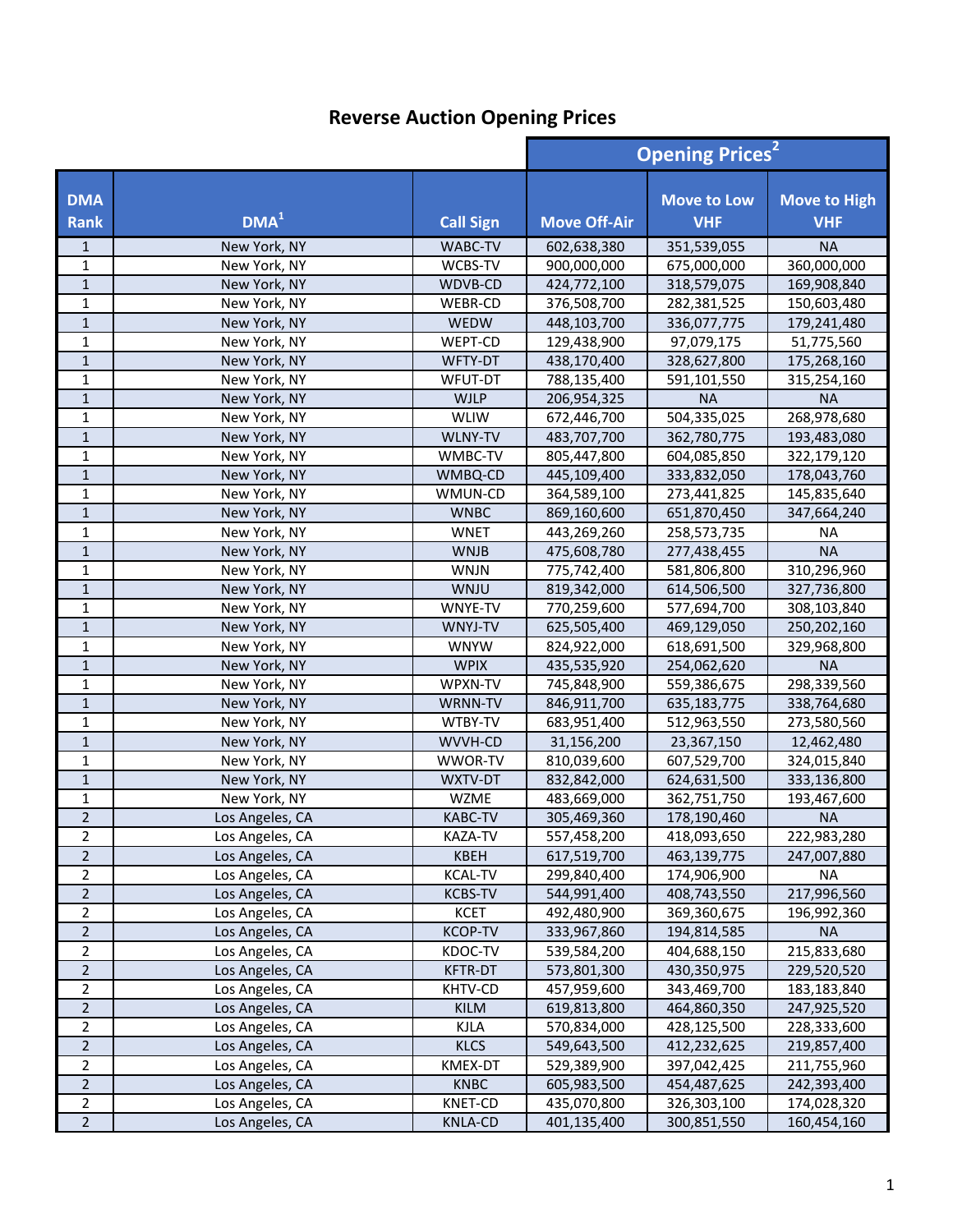|                           |                  |                  | <b>Opening Prices<sup>2</sup></b> |                                  |                                   |
|---------------------------|------------------|------------------|-----------------------------------|----------------------------------|-----------------------------------|
| <b>DMA</b><br><b>Rank</b> | DMA <sup>1</sup> | <b>Call Sign</b> | <b>Move Off-Air</b>               | <b>Move to Low</b><br><b>VHF</b> | <b>Move to High</b><br><b>VHF</b> |
| 2                         | Los Angeles, CA  | KOCE-TV          | 581,198,400                       | 435,898,800                      | 232,479,360                       |
| $\overline{2}$            | Los Angeles, CA  | <b>KPXN-TV</b>   | 582,628,500                       | 436,971,375                      | 233,051,400                       |
| $\overline{2}$            | Los Angeles, CA  | <b>KRCA</b>      | 569,475,900                       | 427,106,925                      | 227,790,360                       |
| $\overline{2}$            | Los Angeles, CA  | <b>KSCI</b>      | 584,786,700                       | 438,590,025                      | 233,914,680                       |
| $\overline{2}$            | Los Angeles, CA  | <b>KSFV-CD</b>   | 517,841,100                       | 388,380,825                      | 207,136,440                       |
| $\overline{2}$            | Los Angeles, CA  | <b>KSKJ-CD</b>   | 171,104,400                       | 128,328,300                      | 68,441,760                        |
| $\overline{2}$            | Los Angeles, CA  | <b>KTBN-TV</b>   | 559,770,300                       | 419,827,725                      | 223,908,120                       |
| $\overline{2}$            | Los Angeles, CA  | <b>KTLA</b>      | 582,048,000                       | 436,536,000                      | 232,819,200                       |
| $\overline{2}$            | Los Angeles, CA  | <b>KTTV</b>      | 329,794,740                       | 192,380,265                      | <b>NA</b>                         |
| $\overline{2}$            | Los Angeles, CA  | <b>KVCR-DT</b>   | 628,594,200                       | 471,445,650                      | 251,437,680                       |
| $\overline{2}$            | Los Angeles, CA  | <b>KVEA</b>      | 591,054,300                       | 443,290,725                      | 236,421,720                       |
| $\mathbf 2$               | Los Angeles, CA  | <b>KVMD</b>      | 251,503,200                       | 188,627,400                      | 100,601,280                       |
| $\overline{2}$            | Los Angeles, CA  | KVME-TV          | Not Needed                        | Not Needed                       | Not Needed                        |
| $\overline{2}$            | Los Angeles, CA  | <b>KWHY-TV</b>   | 520,008,300                       | 390,006,225                      | 208,003,320                       |
| $\overline{2}$            | Los Angeles, CA  | <b>KXLA</b>      | 566,445,600                       | 424,834,200                      | 226,578,240                       |
| 3                         | Chicago, IL      | W40CN-D          | 116,841,600                       | 87,631,200                       | 46,736,640                        |
| 3                         | Chicago, IL      | WBBM-TV          | 329,276,340                       | 192,077,865                      | <b>NA</b>                         |
| 3                         | Chicago, IL      | WCIU-TV          | 554,471,100                       | 415,853,325                      | 221,788,440                       |
| $\overline{3}$            | Chicago, IL      | WCPX-TV          | 473,409,000                       | 355,056,750                      | 189,363,600                       |
| $\overline{\mathbf{3}}$   | Chicago, IL      | WEDE-CD          | 336,002,400                       | 252,001,800                      | 134,400,960                       |
| $\overline{3}$            | Chicago, IL      | WFLD             | 566,550,000                       | 424,912,500                      | 226,620,000                       |
| $\overline{3}$            | Chicago, IL      | WGBO-DT          | 548,923,500                       | 411,692,625                      | 219,569,400                       |
| 3                         | Chicago, IL      | WGN-TV           | 580,351,500                       | 435,263,625                      | 232,140,600                       |
| $\mathsf 3$               | Chicago, IL      | <b>WJYS</b>      | 455,391,900                       | 341,543,925                      | 182,156,760                       |
| $\overline{3}$            | Chicago, IL      | WLPD-CD          | 354,780,000                       | 266,085,000                      | 141,912,000                       |
| $\overline{3}$            | Chicago, IL      | WLS-TV           | 632,298,600                       | 474,223,950                      | 252,919,440                       |
| 3                         | Chicago, IL      | WMAQ-TV          | 546,149,700                       | 409,612,275                      | 218,459,880                       |
| $\overline{3}$            | Chicago, IL      | WMEU-CD          | 372,357,900                       | 279,268,425                      | 148,943,160                       |
| 3                         | Chicago, IL      | WOCH-CD          | 389,426,400                       | 292,069,800                      | 155,770,560                       |
| 3                         | Chicago, IL      | WOCK-CD          | 99,132,975                        | <b>NA</b>                        | <b>NA</b>                         |
| 3                         | Chicago, IL      | WPVN-CD          | 410,469,300                       | 307,851,975                      | 164,187,720                       |
| $\overline{3}$            | Chicago, IL      | WPWR-TV          | 610,980,300                       | 458,235,225                      | 244,392,120                       |
| 3                         | Chicago, IL      | WSNS-TV          | 538,424,100                       | 403,818,075                      | 215,369,640                       |
| $\mathsf 3$               | Chicago, IL      | <b>WTTW</b>      | 515,134,800                       | 386,351,100                      | 206,053,920                       |
| $\mathsf{3}$              | Chicago, IL      | WWME-CD          | 377,559,000                       | 283,169,250                      | 151,023,600                       |
| $\overline{3}$            | Chicago, IL      | WWTO-TV          | 304,737,120                       | 177,763,320                      | <b>NA</b>                         |
| $\mathbf{3}$              | Chicago, IL      | WXFT-DT          | 479,316,600                       | 359,487,450                      | 191,726,640                       |
| $\overline{3}$            | Chicago, IL      | <b>WYCC</b>      | 474,185,700                       | 355,639,275                      | 189,674,280                       |
| $\overline{3}$            | Chicago, IL      | <b>WYIN</b>      | 430,323,300                       | 322,742,475                      | 172,129,320                       |
| $\overline{4}$            | Philadelphia, PA | <b>KJWP</b>      | 159,174,450                       | <b>NA</b>                        | <b>NA</b>                         |
| 4                         | Philadelphia, PA | KYW-TV           | 700,717,500                       | 525,538,125                      | 280, 287, 000                     |
| $\overline{4}$            | Philadelphia, PA | <b>WACP</b>      | 145,235,025                       | <b>NA</b>                        | <b>NA</b>                         |
| 4                         | Philadelphia, PA | WBPH-TV          | 379,393,200                       | 221,312,700                      | <b>NA</b>                         |
| $\sqrt{4}$                | Philadelphia, PA | <b>WCAU</b>      | 646,688,700                       | 485,016,525                      | 258,675,480                       |
| $\overline{4}$            | Philadelphia, PA | <b>WDPB</b>      | 104,832,900                       | 78,624,675                       | 41,933,160                        |
| $\overline{4}$            | Philadelphia, PA | WFMZ-TV          | 562,054,500                       | 421,540,875                      | 224,821,800                       |
| 4                         | Philadelphia, PA | WFPA-CD          | 296,603,100                       | 222,452,325                      | 118,641,240                       |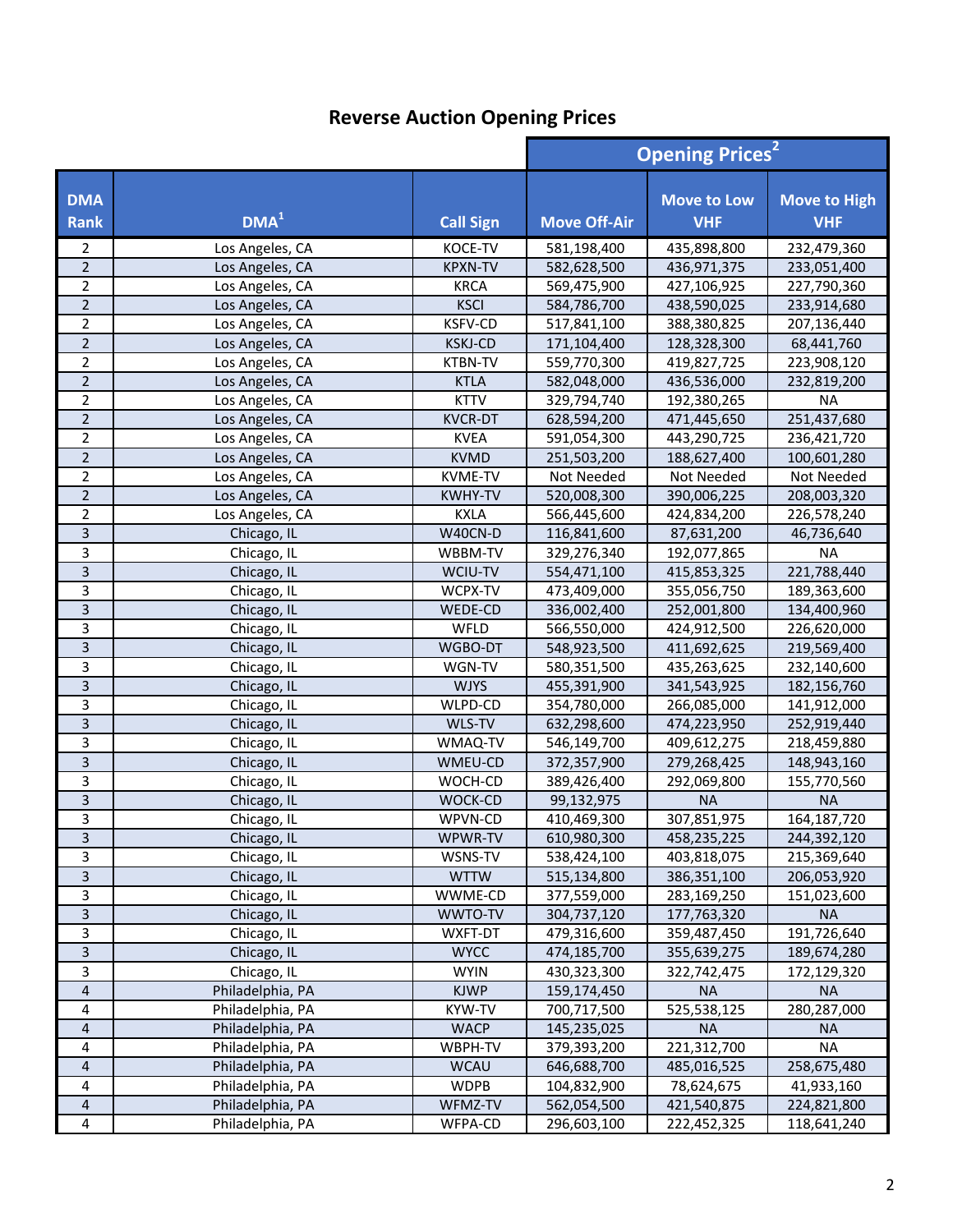|                           |                                    |                  | <b>Opening Prices<sup>2</sup></b> |                                  |                                   |
|---------------------------|------------------------------------|------------------|-----------------------------------|----------------------------------|-----------------------------------|
| <b>DMA</b><br><b>Rank</b> | DMA <sup>1</sup>                   | <b>Call Sign</b> | <b>Move Off-Air</b>               | <b>Move to Low</b><br><b>VHF</b> | <b>Move to High</b><br><b>VHF</b> |
| 4                         | Philadelphia, PA                   | WGTW-TV          | 465,927,300                       | 349,445,475                      | 186,370,920                       |
| 4                         | Philadelphia, PA                   | WHYY-TV          | 343,663,560                       | 200,470,410                      | <b>NA</b>                         |
| $\overline{4}$            | Philadelphia, PA                   | WLVT-TV          | 484,814,700                       | 363,611,025                      | 193,925,880                       |
| 4                         | Philadelphia, PA                   | WMCN-TV          | 386,320,500                       | 289,740,375                      | 154,528,200                       |
| $\overline{\mathbf{r}}$   | Philadelphia, PA                   | WMGM-TV          | 140,499,900                       | 105,374,925                      | 56,199,960                        |
| 4                         | Philadelphia, PA                   | <b>WNJS</b>      | 501,644,700                       | 376,233,525                      | 200,657,880                       |
| 4                         | Philadelphia, PA                   | <b>WNJT</b>      | 581,433,300                       | 436,074,975                      | 232,573,320                       |
| 4                         | Philadelphia, PA                   | WPHA-CD          | 317,628,900                       | 238,221,675                      | 127,051,560                       |
| $\overline{4}$            | Philadelphia, PA                   | WPHL-TV          | 663,141,600                       | 497,356,200                      | 265,256,640                       |
| 4                         | Philadelphia, PA                   | WPHY-CD          | 284,856,300                       | 213,642,225                      | 113,942,520                       |
| $\overline{4}$            | Philadelphia, PA                   | WPPX-TV          | 446,403,600                       | 334,802,700                      | 178,561,440                       |
| 4                         | Philadelphia, PA                   | WPSG             | 576,462,600                       | 432,346,950                      | 230,585,040                       |
| $\overline{\mathbf{4}}$   | Philadelphia, PA                   | WPSJ-CD          | 179,996,400                       | 134,997,300                      | 71,998,560                        |
| 4                         | Philadelphia, PA                   | WPVI-TV          | 203,185,800                       | <b>NA</b>                        | <b>NA</b>                         |
| 4                         | Philadelphia, PA                   | WQAV-CD          | 105,872,400                       | 79,404,300                       | 42,348,960                        |
| 4                         | Philadelphia, PA                   | WTSD-CD          | 324,655,200                       | 243,491,400                      | 129,862,080                       |
| $\overline{\mathbf{4}}$   | Philadelphia, PA                   | <b>WTVE</b>      | 485,410,500                       | 364,057,875                      | 194,164,200                       |
| 4                         | Philadelphia, PA                   | WTXF-TV          | 520,732,800                       | 390,549,600                      | 208,293,120                       |
| $\overline{4}$            | Philadelphia, PA                   | WUVP-DT          | 525,319,200                       | 393,989,400                      | 210,127,680                       |
| 4                         | Philadelphia, PA                   | <b>WWSI</b>      | 502,177,500                       | 376,633,125                      | 200,871,000                       |
| $\overline{4}$            | Philadelphia, PA                   | <b>WYBE</b>      | 585,465,300                       | 439,098,975                      | 234,186,120                       |
| 5                         | Dallas-Ft. Worth, TX               | KATA-CD          | 266,357,700                       | 199,768,275                      | 106,543,080                       |
| 5                         | Dallas-Ft. Worth, TX               | <b>KAZD</b>      | 332,397,900                       | 249,298,425                      | 132,959,160                       |
| 5                         | Dallas-Ft. Worth, TX               | <b>KDAF</b>      | 297,602,100                       | 223,201,575                      | 119,040,840                       |
| 5                         | Dallas-Ft. Worth, TX               | <b>KDFI</b>      | 281,545,200                       | 211,158,900                      | 112,618,080                       |
| 5                         | Dallas-Ft. Worth, TX               | <b>KDFW</b>      | 305,091,900                       | 228,818,925                      | 122,036,760                       |
| 5                         | Dallas-Ft. Worth, TX               | <b>KDTN</b>      | 280,866,600                       | 210,649,950                      | 112,346,640                       |
| 5                         | Dallas-Ft. Worth, TX               | KDTX-TV          | 283,591,800                       | 212,693,850                      | 113,436,720                       |
| 5                         | Dallas-Ft. Worth, TX               | <b>KERA-TV</b>   | 300,766,500                       | 225,574,875                      | 120,306,600                       |
| 5                         | Dallas-Ft. Worth, TX               | <b>KFWD</b>      | 155,303,460                       | 90,593,685                       | <b>NA</b>                         |
| 5                         | Dallas-Ft. Worth, TX               | <b>KLEG-CD</b>   | 270,002,700                       | 202,502,025                      | 108,001,080                       |
| 5                         | Dallas-Ft. Worth, TX               | KMPX             | 295,608,600                       | 221,706,450                      | 118,243,440                       |
| 5                         | Dallas-Ft. Worth, TX               | KPXD-TV          | 281,502,000                       | 211,126,500                      | 112,600,800                       |
| 5                         | Dallas-Ft. Worth, TX               | <b>KSTR-DT</b>   | 279,360,900                       | 209,520,675                      | 111,744,360                       |
| 5                         | Dallas-Ft. Worth, TX               | <b>KTVT</b>      | 353,955,600                       | 265,466,700                      | 141,582,240                       |
| 5                         | Dallas-Ft. Worth, TX               | <b>KTXA</b>      | 345,983,400                       | 259,487,550                      | 138,393,360                       |
| 5                         | Dallas-Ft. Worth, TX               | <b>KTXD-TV</b>   | 285,174,900                       | 213,881,175                      | 114,069,960                       |
| 5                         | Dallas-Ft. Worth, TX               | <b>KUVN-CD</b>   | 101,849,400                       | 76,387,050                       | 40,739,760                        |
| 5                         | Dallas-Ft. Worth, TX               | <b>KUVN-DT</b>   | 300,755,700                       | 225,566,775                      | 120,302,280                       |
| 5                         | Dallas-Ft. Worth, TX               | <b>KXAS-TV</b>   | 322,443,000                       | 241,832,250                      | 128,977,200                       |
| 5                         | Dallas-Ft. Worth, TX               | KXTX-TV          | 322,680,600                       | 242,010,450                      | 129,072,240                       |
| 5                         | Dallas-Ft. Worth, TX               | <b>WFAA</b>      | 196,645,860                       | 114,710,085                      | <b>NA</b>                         |
| 6                         | San Francisco-Oakland-San Jose, CA | <b>KAXT-CD</b>   | 262,521,000                       | 196,890,750                      | 105,008,400                       |
| 6                         | San Francisco-Oakland-San Jose, CA | <b>KBCW</b>      | 351,559,800                       | 263,669,850                      | 140,623,920                       |
| 6                         | San Francisco-Oakland-San Jose, CA | <b>KCNS</b>      | 373,432,500                       | 280,074,375                      | 149,373,000                       |
| 6                         | San Francisco-Oakland-San Jose, CA | <b>KCSM-TV</b>   | 373,110,300                       | 279,832,725                      | 149,244,120                       |
| 6                         | San Francisco-Oakland-San Jose, CA | KDTV-CD          | 78,407,100                        | 58,805,325                       | 31,362,840                        |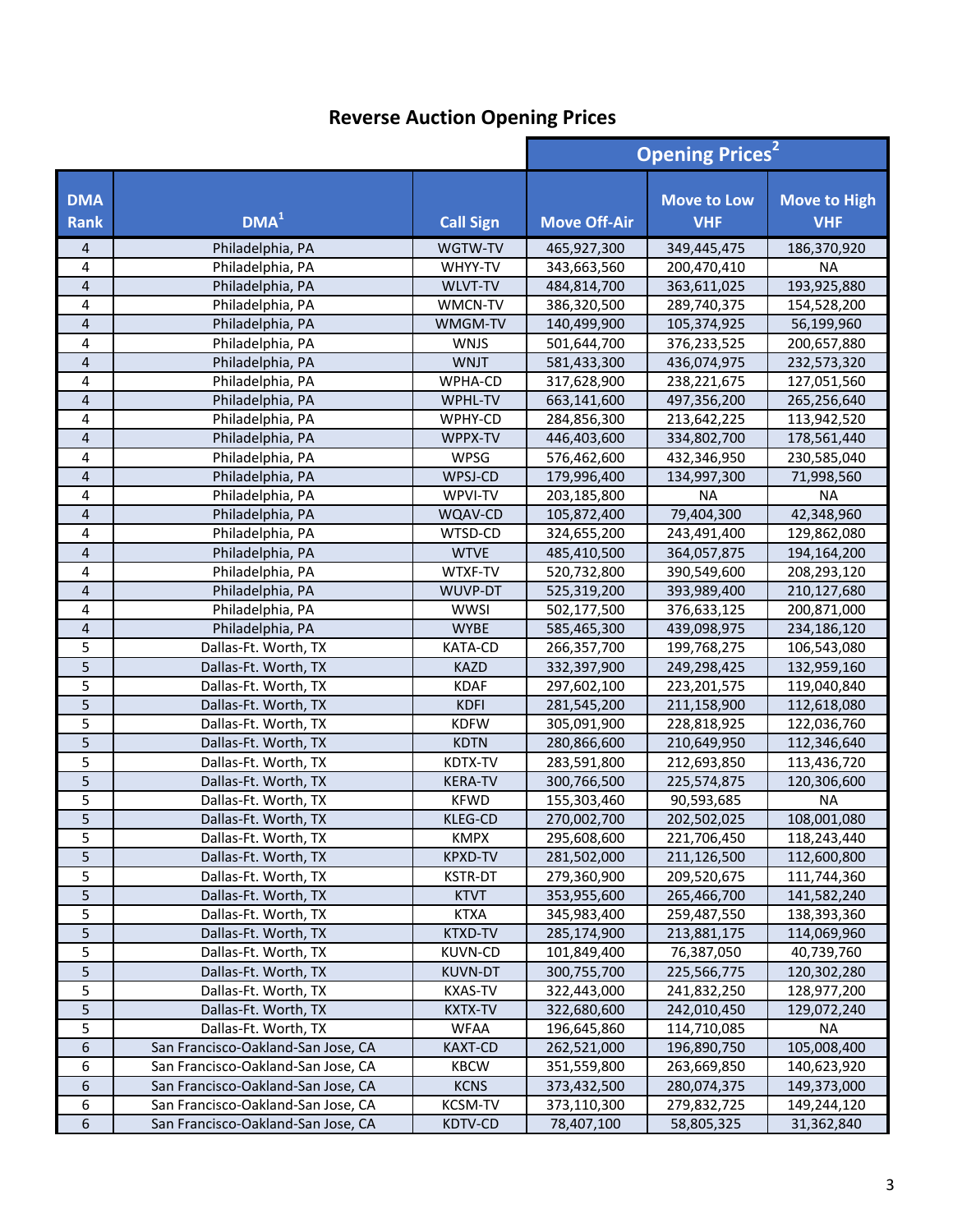|                           |                                    | <b>Opening Prices<sup>2</sup></b> |                     |                                  |                                   |
|---------------------------|------------------------------------|-----------------------------------|---------------------|----------------------------------|-----------------------------------|
| <b>DMA</b><br><b>Rank</b> | $1$                                | <b>Call Sign</b>                  | <b>Move Off-Air</b> | <b>Move to Low</b><br><b>VHF</b> | <b>Move to High</b><br><b>VHF</b> |
| 6                         | San Francisco-Oakland-San Jose, CA | KDTV-DT                           | 462,634,200         | 346,975,650                      | 185,053,680                       |
| 6                         | San Francisco-Oakland-San Jose, CA | <b>KEMO-TV</b>                    | 294,651,900         | 220,988,925                      | 117,860,760                       |
| 6                         | San Francisco-Oakland-San Jose, CA | <b>KEXT-CD</b>                    | 258,294,600         | 193,720,950                      | 103,317,840                       |
| 6                         | San Francisco-Oakland-San Jose, CA | <b>KFSF-DT</b>                    | 349,449,300         | 262,086,975                      | 139,779,720                       |
| 6                         | San Francisco-Oakland-San Jose, CA | <b>KFTL-CD</b>                    | 250,873,200         | 188,154,900                      | 100,349,280                       |
| 6                         | San Francisco-Oakland-San Jose, CA | KGO-TV                            | 205,233,480         | 119,719,530                      | <b>NA</b>                         |
| 6                         | San Francisco-Oakland-San Jose, CA | KICU-TV                           | 442,660,500         | 331,995,375                      | 177,064,200                       |
| 6                         | San Francisco-Oakland-San Jose, CA | <b>KKPX-TV</b>                    | 408,565,800         | 306,424,350                      | 163,426,320                       |
| 6                         | San Francisco-Oakland-San Jose, CA | <b>KMTP-TV</b>                    | 409,827,600         | 307,370,700                      | 163,931,040                       |
| 6                         | San Francisco-Oakland-San Jose, CA | <b>KNTV</b>                       | 276,350,400         | 161,204,400                      | <b>NA</b>                         |
| 6                         | San Francisco-Oakland-San Jose, CA | KOFY-TV                           | 412,314,300         | 309,235,725                      | 164,925,720                       |
| 6                         | San Francisco-Oakland-San Jose, CA | KPIX-TV                           | 450,253,800         | 337,690,350                      | 180,101,520                       |
| 6                         | San Francisco-Oakland-San Jose, CA | <b>KQED</b>                       | 400,063,500         | 300,047,625                      | 160,025,400                       |
| 6                         | San Francisco-Oakland-San Jose, CA | <b>KQEH</b>                       | 445,455,000         | 334,091,250                      | 178,182,000                       |
| 6                         | San Francisco-Oakland-San Jose, CA | <b>KQSL</b>                       | 22,910,040          | 13,364,190                       | <b>NA</b>                         |
| 6                         | San Francisco-Oakland-San Jose, CA | <b>KRCB</b>                       | 353,568,600         | 265,176,450                      | 141,427,440                       |
| 6                         | San Francisco-Oakland-San Jose, CA | <b>KRON-TV</b>                    | 395,868,600         | 296,901,450                      | 158,347,440                       |
| 6                         | San Francisco-Oakland-San Jose, CA | <b>KSTS</b>                       | 422,301,600         | 316,726,200                      | 168,920,640                       |
| 6                         | San Francisco-Oakland-San Jose, CA | <b>KTLN-TV</b>                    | 370,504,800         | 277,878,600                      | 148,201,920                       |
| 6                         | San Francisco-Oakland-San Jose, CA | <b>KTNC-TV</b>                    | 532,785,600         | 399,589,200                      | 213,114,240                       |
| 6                         | San Francisco-Oakland-San Jose, CA | <b>KTSF</b>                       | 420,723,000         | 315,542,250                      | 168,289,200                       |
| 6                         | San Francisco-Oakland-San Jose, CA | <b>KTVU</b>                       | 419,512,500         | 314,634,375                      | 167,805,000                       |
| 7                         | Washington, DC                     | WAZF-CD                           | 138,582,900         | 103,937,175                      | 55,433,160                        |
| $\overline{7}$            | Washington, DC                     | WAZT-CD                           | 75,869,100          | 56,901,825                       | 30,347,640                        |
| $\overline{7}$            | Washington, DC                     | WAZW-CD                           | 72,210,600          | 54,157,950                       | 28,884,240                        |
| $\overline{7}$            | Washington, DC                     | <b>WDCA</b>                       | 475,443,000         | 356,582,250                      | 190,177,200                       |
| $\overline{7}$            | Washington, DC                     | <b>WDCW</b>                       | 513,766,800         | 385,325,100                      | 205,506,720                       |
| $\overline{7}$            | Washington, DC                     | <b>WETA-TV</b>                    | 454,217,400         | 340,663,050                      | 181,686,960                       |
| 7                         | Washington, DC                     | WFDC-DT                           | 503,194,500         | 377,395,875                      | 201,277,800                       |
| $\overline{7}$            | Washington, DC                     | <b>WFPT</b>                       | 310,217,400         | 232,663,050                      | 124,086,960                       |
| $\overline{7}$            | Washington, DC                     | <b>WHAG-TV</b>                    | 242,942,400         | 182,206,800                      | 97,176,960                        |
| $\overline{7}$            | Washington, DC                     | WHUT-TV                           | 461,010,600         | 345,757,950                      | 184,404,240                       |
| 7                         | Washington, DC                     | WJAL                              | 177,669,000         | 133,251,750                      | 71,067,600                        |
| $\overline{7}$            | Washington, DC                     | WJLA-TV                           | 310,383,360         | 181,056,960                      | <b>NA</b>                         |
| $\overline{7}$            | Washington, DC                     | <b>WMDE</b>                       | 115,963,650         | ΝA                               | <b>NA</b>                         |
| $\overline{7}$            | Washington, DC                     | WMDO-CD                           | 301,090,500         | 225,817,875                      | 120,436,200                       |
| $\overline{7}$            | Washington, DC                     | <b>WNVC</b>                       | 499,320,000         | 374,490,000                      | 199,728,000                       |
| $\overline{7}$            | Washington, DC                     | <b>WNVT</b>                       | 398,340,000         | 298,755,000                      | 159,336,000                       |
| $\overline{7}$            | Washington, DC                     | WPXW-TV                           | 487,215,900         | 365,411,925                      | 194,886,360                       |
| $\overline{7}$            | Washington, DC                     | WRC-TV                            | 495,072,000         | 371,304,000                      | 198,028,800                       |
| $\overline{7}$            | Washington, DC                     | <b>WTTG</b>                       | 510,295,500         | 382,721,625                      | 204,118,200                       |
| 7                         | Washington, DC                     | <b>WUSA</b>                       | 306,217,260         | 178,626,735                      | <b>NA</b>                         |
| 7                         | Washington, DC                     | <b>WWPB</b>                       | 266,805,000         | 200,103,750                      | 106,722,000                       |
| $\overline{7}$            | Washington, DC                     | WWPX-TV                           | 174,791,520         | 101,961,720                      | <b>NA</b>                         |
| 7                         | Washington, DC                     | WZDC-CD                           | 278,723,700         | 209,042,775                      | 111,489,480                       |
| $\,$ 8 $\,$               | Boston, MA                         | WBIN-TV                           | 301,813,200         | 226,359,900                      | 120,725,280                       |
| 8                         | Boston, MA                         | WBPX-TV                           | 420,433,200         | 315,324,900                      | 168,173,280                       |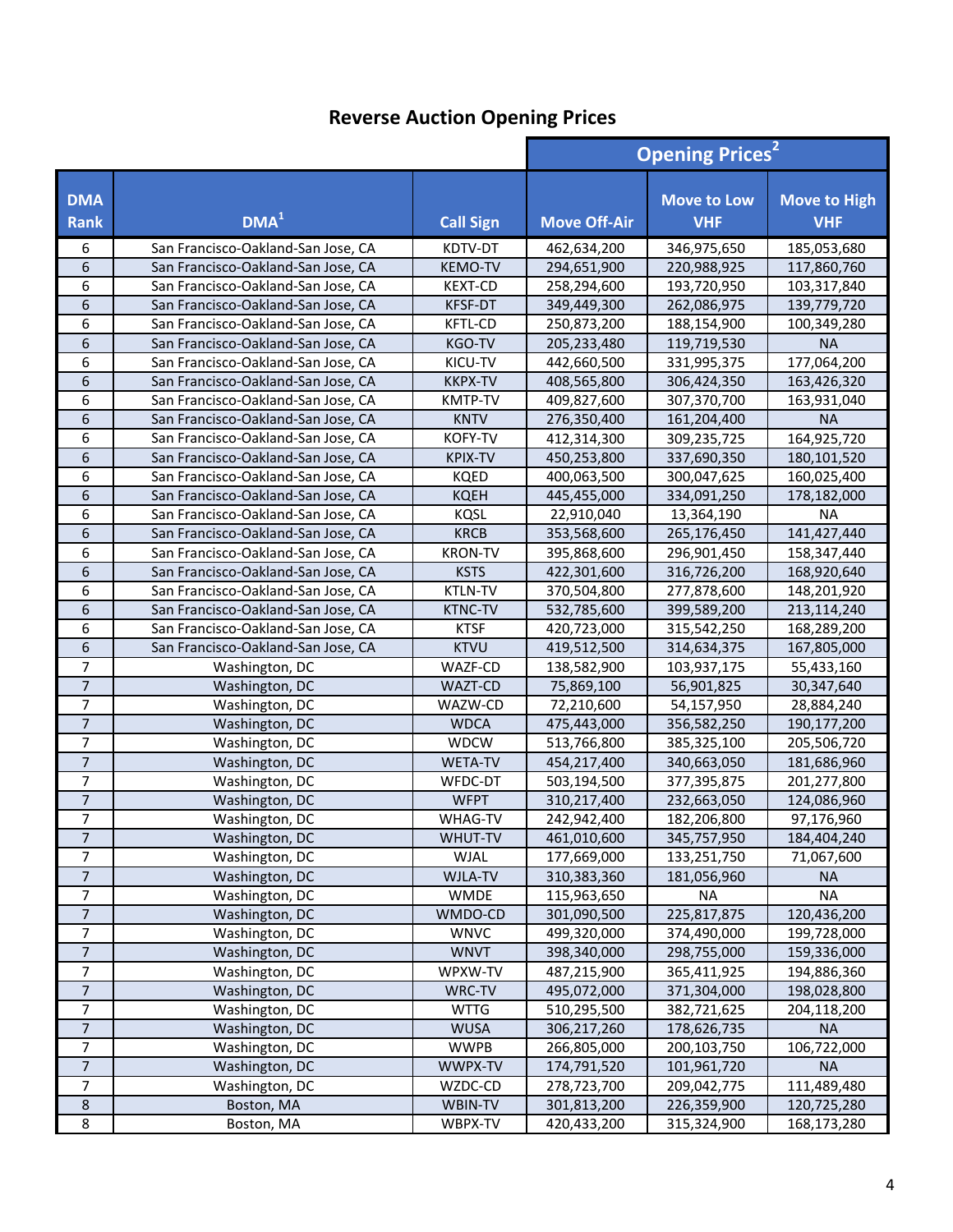|                    |                  |                  |                     | <b>Opening Prices<sup>2</sup></b> |                                   |
|--------------------|------------------|------------------|---------------------|-----------------------------------|-----------------------------------|
| <b>DMA</b><br>Rank | DMA <sup>1</sup> | <b>Call Sign</b> | <b>Move Off-Air</b> | <b>Move to Low</b><br><b>VHF</b>  | <b>Move to High</b><br><b>VHF</b> |
| 8                  | Boston, MA       | WBZ-TV           | 474,389,100         | 355,791,825                       | 189,755,640                       |
| 8                  | Boston, MA       | WCVB-TV          | 472,439,700         | 354,329,775                       | 188,975,880                       |
| 8                  | Boston, MA       | WDPX-TV          | 173,908,800         | 130,431,600                       | 69,563,520                        |
| 8                  | Boston, MA       | WEKW-TV          | 119,399,400         | 89,549,550                        | 47,759,760                        |
| 8                  | Boston, MA       | WENH-TV          | 204,044,400         | 119,025,900                       | <b>NA</b>                         |
| 8                  | Boston, MA       | <b>WFXT</b>      | 444,889,800         | 333,667,350                       | 177,955,920                       |
| 8                  | Boston, MA       | WFXZ-CD          | 269,322,300         | 201,991,725                       | 107,728,920                       |
| 8                  | Boston, MA       | WGBH-TV          | 475,634,700         | 356,726,025                       | 190,253,880                       |
| 8                  | Boston, MA       | WGBX-TV          | 452,827,800         | 339,620,850                       | 181,131,120                       |
| 8                  | Boston, MA       | <b>WHDH</b>      | 454,689,000         | 341,016,750                       | 181,875,600                       |
| 8                  | Boston, MA       | <b>WLVI</b>      | 452,927,700         | 339,695,775                       | 181,171,080                       |
| 8                  | Boston, MA       | <b>WMFP</b>      | 437,002,200         | 327,751,650                       | 174,800,880                       |
| 8                  | Boston, MA       | WMUR-TV          | 208,796,940         | 121,798,215                       | <b>NA</b>                         |
| 8                  | Boston, MA       | <b>WNEU</b>      | 303,305,400         | 227,479,050                       | 121,322,160                       |
| 8                  | Boston, MA       | WPXG-TV          | 239,190,300         | 179,392,725                       | 95,676,120                        |
| 8                  | Boston, MA       | WSBK-TV          | 429,741,900         | 322,306,425                       | 171,896,760                       |
| 8                  | Boston, MA       | <b>WUNI</b>      | 541,647,000         | 406,235,250                       | 216,658,800                       |
| 8                  | Boston, MA       | WUTF-DT          | 454,638,600         | 340,978,950                       | 181,855,440                       |
| 8                  | Boston, MA       | <b>WWDP</b>      | 213,241,680         | 124,390,980                       | <b>NA</b>                         |
| 8                  | Boston, MA       | WYCN-CD          | 290,316,600         | 217,737,450                       | 116,126,640                       |
| 8                  | Boston, MA       | <b>WYDN</b>      | 397,000,800         | 297,750,600                       | 158,800,320                       |
| 9                  | Atlanta, GA      | WAGA-TV          | 398,868,300         | 299,151,225                       | 159,547,320                       |
| 9                  | Atlanta, GA      | WANN-CD          | 289,691,100         | 217,268,325                       | 115,876,440                       |
| 9                  | Atlanta, GA      | WATC-DT          | 398,090,700         | 298,568,025                       | 159,236,280                       |
| 9                  | Atlanta, GA      | <b>WATL</b>      | 358,537,500         | 268,903,125                       | 143,415,000                       |
| 9                  | Atlanta, GA      | <b>WCIQ</b>      | 222,945,480         | 130,051,530                       | <b>NA</b>                         |
| 9                  | Atlanta, GA      | WGCL-TV          | 409,020,300         | 306,765,225                       | 163,608,120                       |
| 9                  | Atlanta, GA      | <b>WGTA</b>      | 158,325,300         | 118,743,975                       | 63,330,120                        |
| 9                  | Atlanta, GA      | <b>WGTV</b>      | 231,217,740         | 134,877,015                       | <b>NA</b>                         |
| 9                  | Atlanta, GA      | WHSG-TV          | 379,908,000         | 284,931,000                       | 151,963,200                       |
| 9                  | Atlanta, GA      | WIRE-CD          | 233,336,700         | 175,002,525                       | 93,334,680                        |
| 9                  | Atlanta, GA      | WKTB-CD          | 212,926,500         | 159,694,875                       | 85,170,600                        |
| 9                  | Atlanta, GA      | <b>WPBA</b>      | 318,174,300         | 238,630,725                       | 127,269,720                       |
| 9                  | Atlanta, GA      | WPCH-TV          | 390,128,400         | 292,596,300                       | 156,051,360                       |
| $\boldsymbol{9}$   | Atlanta, GA      | WPXA-TV          | 477,489,600         | 358,117,200                       | 190,995,840                       |
| 9                  | Atlanta, GA      | WSB-TV           | 398,520,000         | 298,890,000                       | 159,408,000                       |
| $\boldsymbol{9}$   | Atlanta, GA      | WSKC-CD          | 231,583,500         | 173,687,625                       | 92,633,400                        |
| 9                  | Atlanta, GA      | <b>WUPA</b>      | 392,064,300         | 294,048,225                       | 156,825,720                       |
| $\boldsymbol{9}$   | Atlanta, GA      | WUVG-DT          | 372,438,900         | 279,329,175                       | 148,975,560                       |
| 9                  | Atlanta, GA      | WXIA-TV          | 259,204,860         | 151,202,835                       | NA                                |
| 9                  | Atlanta, GA      | WYGA-CD          | 239,195,700         | 179,396,775                       | 95,678,280                        |
| 10                 | Houston, TX      | KETH-TV          | 280,123,200         | 210,092,400                       | 112,049,280                       |
| 10                 | Houston, TX      | KFTH-DT          | 270,183,600         | 202,637,700                       | 108,073,440                       |
| 10                 | Houston, TX      | KHOU             | 174,043,620         | 101,525,445                       | NA                                |
| $10\,$             | Houston, TX      | <b>KIAH</b>      | 264,767,400         | 198,575,550                       | 105,906,960                       |
| $10\,$             | Houston, TX      | KLTJ             | 246,256,200         | 184,692,150                       | 98,502,480                        |
| $10\,$             | Houston, TX      | <b>KPRC-TV</b>   | 294,282,000         | 220,711,500                       | 117,712,800                       |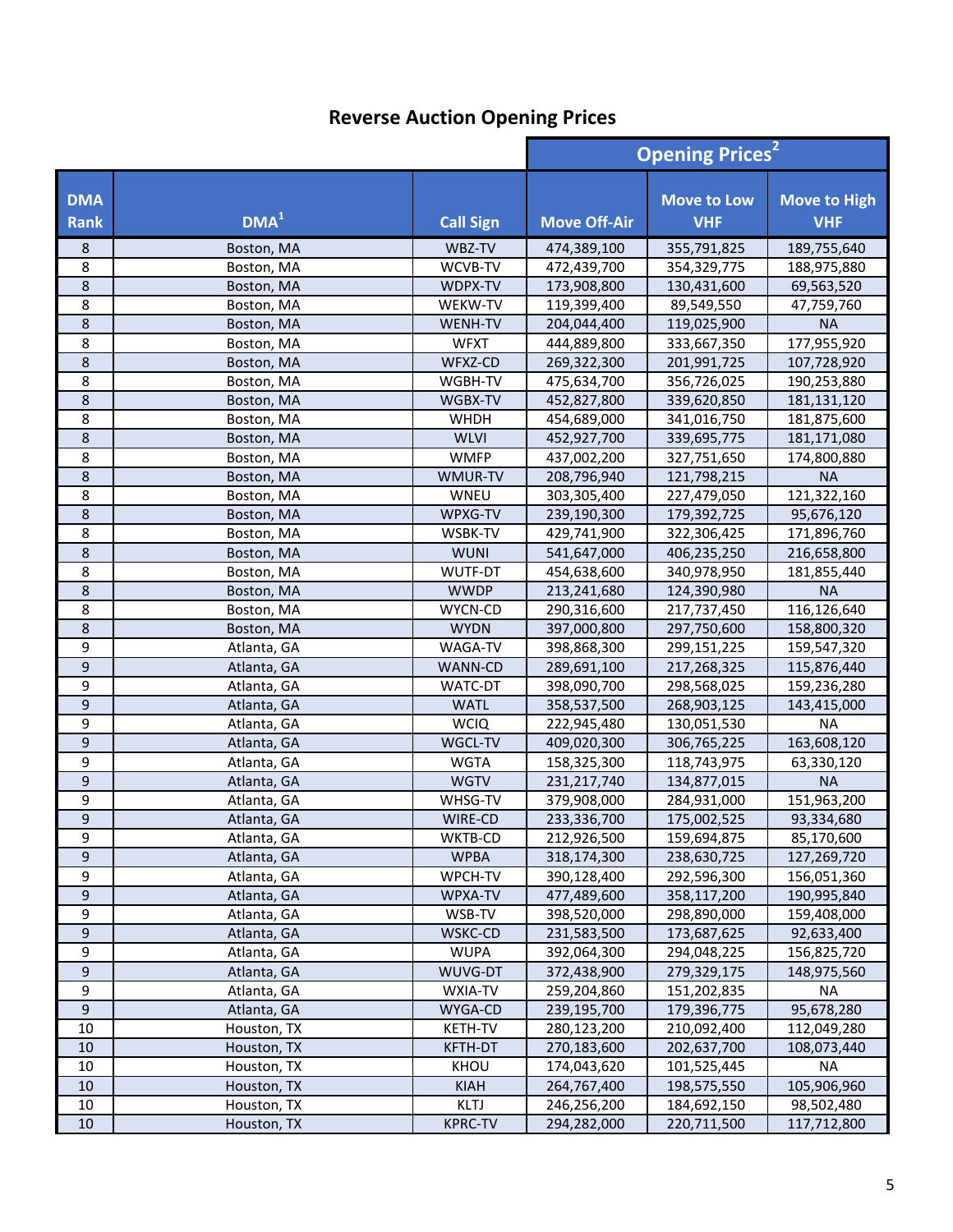|                           |                                  |                  |                     | <b>Opening Prices<sup>2</sup></b> |                                   |  |
|---------------------------|----------------------------------|------------------|---------------------|-----------------------------------|-----------------------------------|--|
| <b>DMA</b><br><b>Rank</b> | DMA <sup>1</sup>                 | <b>Call Sign</b> | <b>Move Off-Air</b> | <b>Move to Low</b><br><b>VHF</b>  | <b>Move to High</b><br><b>VHF</b> |  |
| 10                        | Houston, TX                      | <b>KPXB-TV</b>   | 270,324,000         | 202,743,000                       | 108,129,600                       |  |
| 10                        | Houston, TX                      | <b>KRIV</b>      | 272,644,200         | 204,483,150                       | 109,057,680                       |  |
| 10                        | Houston, TX                      | <b>KTBU</b>      | 275,073,300         | 206,304,975                       | 110,029,320                       |  |
| 10                        | Houston, TX                      | <b>KTMD</b>      | 262,665,000         | 196,998,750                       | 105,066,000                       |  |
| 10                        | Houston, TX                      | <b>KTRK-TV</b>   | 175,208,940         | 102,205,215                       | <b>NA</b>                         |  |
| 10                        | Houston, TX                      | <b>KTXH</b>      | 284,918,400         | 213,688,800                       | 113,967,360                       |  |
| 10                        | Houston, TX                      | <b>KUBE-TV</b>   | 269,868,600         | 202,401,450                       | 107,947,440                       |  |
| 10                        | Houston, TX                      | <b>KUGB-CD</b>   | 270,017,100         | 202,512,825                       | 108,006,840                       |  |
| 10                        | Houston, TX                      | <b>KUHT</b>      | 179,768,160         | 104,864,760                       | <b>NA</b>                         |  |
| 10                        | Houston, TX                      | <b>KUVM-CD</b>   | 222,529,500         | 166,897,125                       | 89,011,800                        |  |
| 10                        | Houston, TX                      | <b>KXLN-DT</b>   | 272,691,000         | 204,518,250                       | 109,076,400                       |  |
| 10                        | Houston, TX                      | <b>KYAZ</b>      | 270,106,200         | 202,579,650                       | 108,042,480                       |  |
| 10                        | Houston, TX                      | <b>KZJL</b>      | 263,511,000         | 197,633,250                       | 105,404,400                       |  |
| 11                        | Tampa-St Petersburg-Sarasota, FL | WARP-CD          | 185,189,400         | 138,892,050                       | 74,075,760                        |  |
| 11                        | Tampa-St Petersburg-Sarasota, FL | <b>WCLF</b>      | 300,473,100         | 225,354,825                       | 120,189,240                       |  |
| 11                        | Tampa-St Petersburg-Sarasota, FL | WEDU             | 220,020,300         | 128,345,175                       | <b>NA</b>                         |  |
| 11                        | Tampa-St Petersburg-Sarasota, FL | WFLA-TV          | 235,291,500         | 137,253,375                       | <b>NA</b>                         |  |
| 11                        | Tampa-St Petersburg-Sarasota, FL | WFTS-TV          | 381,235,500         | 285,926,625                       | 152,494,200                       |  |
| $11\,$                    | Tampa-St Petersburg-Sarasota, FL | WFTT-DT          | 314,266,500         | 235,699,875                       | 125,706,600                       |  |
| 11                        | Tampa-St Petersburg-Sarasota, FL | WMOR-TV          | 396,954,000         | 297,715,500                       | 158,781,600                       |  |
| 11                        | Tampa-St Petersburg-Sarasota, FL | WRMD-CD          | 200,513,700         | 150,385,275                       | 80,205,480                        |  |
| 11                        | Tampa-St Petersburg-Sarasota, FL | WSPF-CD          | 216,023,400         | 162,017,550                       | 86,409,360                        |  |
| 11                        | Tampa-St Petersburg-Sarasota, FL | <b>WTOG</b>      | 344,914,200         | 258,685,650                       | 137,965,680                       |  |
| 11                        | Tampa-St Petersburg-Sarasota, FL | <b>WTSP</b>      | 219,630,420         | 128,117,745                       | <b>NA</b>                         |  |
| $11\,$                    | Tampa-St Petersburg-Sarasota, FL | <b>WTTA</b>      | 371,610,000         | 278,707,500                       | 148,644,000                       |  |
| 11                        | Tampa-St Petersburg-Sarasota, FL | <b>WTVT</b>      | 224,084,340         | 130,715,865                       | <b>NA</b>                         |  |
| 11                        | Tampa-St Petersburg-Sarasota, FL | WUSF-TV          | 349,730,100         | 262,297,575                       | 139,892,040                       |  |
| 11                        | Tampa-St Petersburg-Sarasota, FL | <b>WVEA-TV</b>   | 322,850,700         | 242,138,025                       | 129,140,280                       |  |
| 11                        | Tampa-St Petersburg-Sarasota, FL | <b>WWSB</b>      | 242,030,700         | 181,523,025                       | 96,812,280                        |  |
| 11                        | Tampa-St Petersburg-Sarasota, FL | WXAX-CD          | 165,148,200         | 123,861,150                       | 66,059,280                        |  |
| 11                        | Tampa-St Petersburg-Sarasota, FL | WXPX-TV          | 323,796,600         | 242,847,450                       | 129,518,640                       |  |
| 11                        | Tampa-St Petersburg-Sarasota, FL | WYKE-CD          | 52,099,200          | 39,074,400                        | 20,839,680                        |  |
| 11                        | Tampa-St Petersburg-Sarasota, FL | WZRA-CA          | 66,006,000          | 49,504,500                        | 26,402,400                        |  |
| 12                        | Phoenix, AZ                      | <b>KAET</b>      | 113,282,280         | 66,081,330                        | <b>NA</b>                         |  |
| 12                        | Phoenix, AZ                      | <b>KASW</b>      | 195,199,200         | 146,399,400                       | 78,079,680                        |  |
| 12                        | Phoenix, AZ                      | <b>KAZT-CD</b>   | 206,364,600         | 154,773,450                       | 82,545,840                        |  |
| 12                        | Phoenix, AZ                      | KAZT-TV          | 30,300,480          | 17,675,280                        | ΝA                                |  |
| 12                        | Phoenix, AZ                      | <b>KDTP</b>      | Not Needed          | Not Needed                        | <b>Not Needed</b>                 |  |
| 12                        | Phoenix, AZ                      | KFPH-CD          | 214,037,100         | 160,527,825                       | 85,614,840                        |  |
| 12                        | Phoenix, AZ                      | KFPH-DT          | 28,272,240          | 16,492,140                        | <b>NA</b>                         |  |
| 12                        | Phoenix, AZ                      | KLHU-CD          | Not Needed          | Not Needed                        | Not Needed                        |  |
| 12                        | Phoenix, AZ                      | KMOH-TV          | Not Needed          | Not Needed                        | Not Needed                        |  |
| 12                        | Phoenix, AZ                      | KNAZ-TV          | Not Needed          | Not Needed                        | Not Needed                        |  |
| $12\,$                    | Phoenix, AZ                      | <b>KNXV-TV</b>   | 195,684,300         | 146,763,225                       | 78,273,720                        |  |
| 12                        | Phoenix, AZ                      | KPAZ-TV          | 195,765,300         | 146,823,975                       | 78,306,120                        |  |
| 12                        | Phoenix, AZ                      | KPDF-CA          | 211,378,500         | 158,533,875                       | 84,551,400                        |  |
| 12                        | Phoenix, AZ                      | KPHO-TV          | 191,021,400         | 143,266,050                       | 76,408,560                        |  |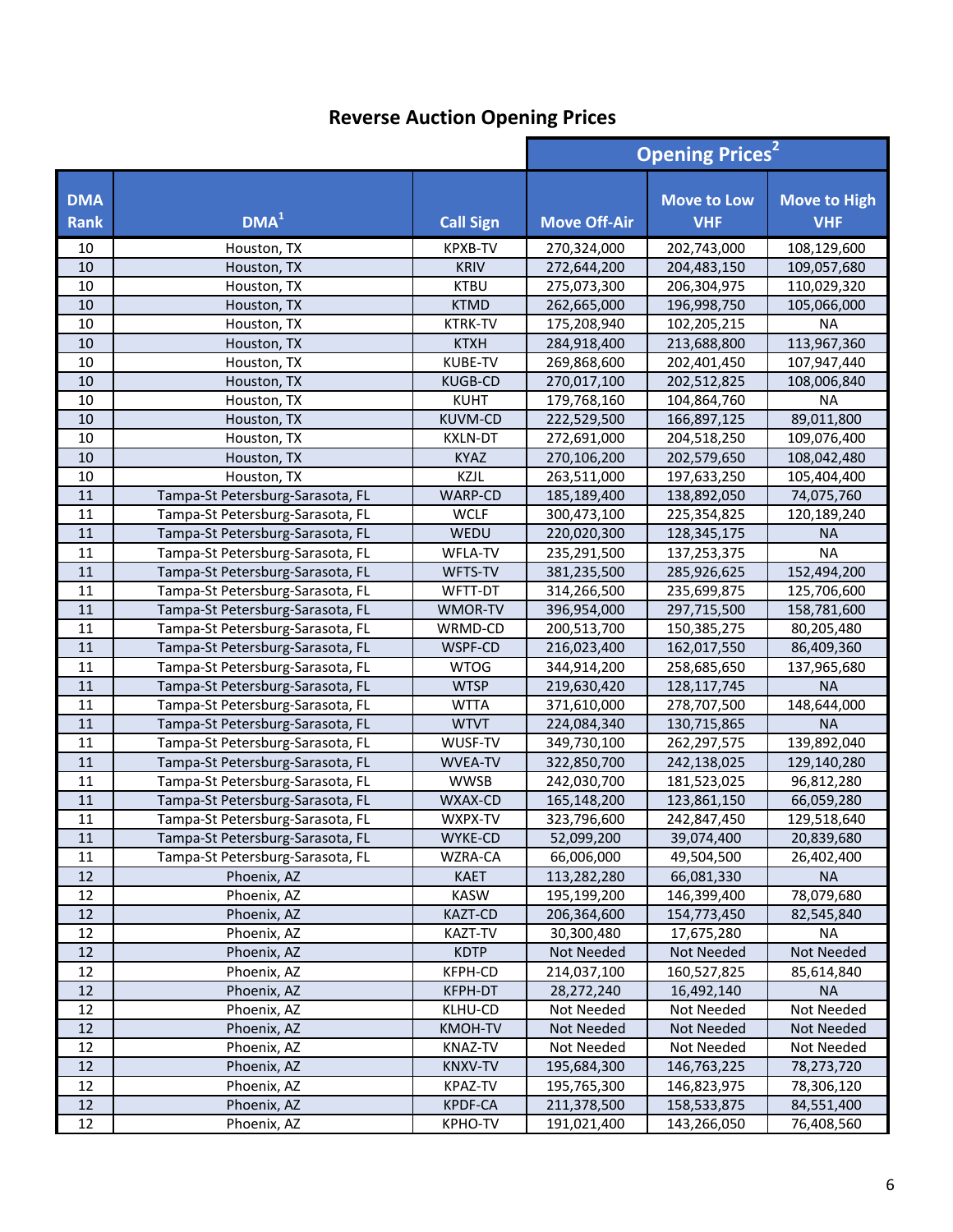|                    |                            |                  | <b>Opening Prices<sup>2</sup></b> |                                  |                                   |
|--------------------|----------------------------|------------------|-----------------------------------|----------------------------------|-----------------------------------|
| <b>DMA</b><br>Rank | DMA <sup>1</sup>           | <b>Call Sign</b> | <b>Move Off-Air</b>               | <b>Move to Low</b><br><b>VHF</b> | <b>Move to High</b><br><b>VHF</b> |
| 12                 | Phoenix, AZ                | <b>KPNX</b>      | 113,294,160                       | 66,088,260                       | <b>NA</b>                         |
| 12                 | Phoenix, AZ                | <b>KPPX-TV</b>   | 190,874,700                       | 143,156,025                      | 76,349,880                        |
| 12                 | Phoenix, AZ                | <b>KSAZ-TV</b>   | 113,240,700                       | 66,057,075                       | <b>NA</b>                         |
| 12                 | Phoenix, AZ                | <b>KTAZ</b>      | 190,582,200                       | 142,936,650                      | 76,232,880                        |
| 12                 | Phoenix, AZ                | <b>KTVK</b>      | 190,962,900                       | 143,222,175                      | 76,385,160                        |
| 12                 | Phoenix, AZ                | KTVW-CD          | Not Needed                        | Not Needed                       | Not Needed                        |
| 12                 | Phoenix, AZ                | KTVW-DT          | 190,657,800                       | 142,993,350                      | 76,263,120                        |
| 12                 | Phoenix, AZ                | <b>KUTP</b>      | 195,759,000                       | 146,819,250                      | 78,303,600                        |
| 13                 | Detroit, MI                | W33BY-D          | 204,244,200                       | 153,183,150                      | 81,697,680                        |
| 13                 | Detroit, MI                | WADL             | 418,123,800                       | 313,592,850                      | 167,249,520                       |
| 13                 | Detroit, MI                | WDIV-TV          | 460,273,500                       | 345,205,125                      | 184,109,400                       |
| 13                 | Detroit, MI                | WDWO-CD          | 358,371,000                       | 268,778,250                      | 143,348,400                       |
| 13                 | Detroit, MI                | <b>WJBK</b>      | 247,900,500                       | 144,608,625                      | <b>NA</b>                         |
| 13                 | Detroit, MI                | WKBD-TV          | 401,321,700                       | 300,991,275                      | 160,528,680                       |
| 13                 | Detroit, MI                | WLPC-CD          | 173,927,700                       | 130,445,775                      | 69,571,080                        |
| 13                 | Detroit, MI                | <b>WMYD</b>      | 459,576,000                       | 344,682,000                      | 183,830,400                       |
| 13                 | Detroit, MI                | WPXD-TV          | 403,274,700                       | 302,456,025                      | 161,309,880                       |
| 13                 | Detroit, MI                | <b>WTVS</b>      | 480,822,300                       | 360,616,725                      | 192,328,920                       |
| 13                 | Detroit, MI                | WWJ-TV           | 443,773,800                       | 332,830,350                      | 177,509,520                       |
| 13                 | Detroit, MI                | WXYZ-TV          | 483,363,000                       | 362,522,250                      | 193,345,200                       |
| 14                 | Seattle-Tacoma, WA         | <b>KBCB</b>      | 216,697,500                       | 162,523,125                      | 86,679,000                        |
| 14                 | Seattle-Tacoma, WA         | <b>KBTC-TV</b>   | 245,263,500                       | 183,947,625                      | 98,105,400                        |
| 14                 | Seattle-Tacoma, WA         | <b>KCKA</b>      | 123,974,100                       | 92,980,575                       | 49,589,640                        |
| 14                 | Seattle-Tacoma, WA         | <b>KCPQ</b>      | 134,099,820                       | 78,224,895                       | <b>NA</b>                         |
| 14                 | Seattle-Tacoma, WA         | <b>KCTS-TV</b>   | 109,443,960                       | 63,842,310                       | <b>NA</b>                         |
| 14                 | Seattle-Tacoma, WA         | <b>KFFV</b>      | 249,996,600                       | 187,497,450                      | 99,998,640                        |
| 14                 | Seattle-Tacoma, WA         | KING-TV          | 256,607,100                       | 192,455,325                      | 102,642,840                       |
| 14                 | Seattle-Tacoma, WA         | KIRO-TV          | 261,474,300                       | 196,105,725                      | 104,589,720                       |
| 14                 | Seattle-Tacoma, WA         | KOMO-TV          | 261,869,400                       | 196,402,050                      | 104,747,760                       |
| 14                 | Seattle-Tacoma, WA         | <b>KONG</b>      | 245,134,800                       | 183,851,100                      | 98,053,920                        |
| 14                 | Seattle-Tacoma, WA         | <b>KSTW</b>      | 121,725,720                       | 71,006,670                       | <b>NA</b>                         |
| 14                 | Seattle-Tacoma, WA         | KTBW-TV          | 261,352,800                       | 196,014,600                      | 104,541,120                       |
| 14                 | Seattle-Tacoma, WA         | <b>KUNS-TV</b>   | 245,669,400                       | 184,252,050                      | 98,267,760                        |
| 14                 | Seattle-Tacoma, WA         | <b>KVOS-TV</b>   | 281,056,500                       | 210,792,375                      | 112,422,600                       |
| 14                 | Seattle-Tacoma, WA         | <b>KWDK</b>      | 269,975,700                       | 202,481,775                      | 107,990,280                       |
| 14                 | Seattle-Tacoma, WA         | <b>KWPX-TV</b>   | 261,395,100                       | 196,046,325                      | 104,558,040                       |
| 14                 | Seattle-Tacoma, WA         | <b>KZJO</b>      | 275,130,000                       | 206,347,500                      | 110,052,000                       |
| 15                 | Minneapolis - St. Paul, MN | K33LN-D          | 180,798,300                       | 135,598,725                      | 72,319,320                        |
| $15\,$             | Minneapolis - St. Paul, MN | <b>KARE</b>      | 149,382,360                       | 87,139,710                       | <b>NA</b>                         |
| 15                 | Minneapolis - St. Paul, MN | <b>KAWB</b>      | Not Needed                        | Not Needed                       | Not Needed                        |
| 15                 | Minneapolis - St. Paul, MN | <b>KAWE</b>      | 20,101,500                        | 11,725,875                       | <b>NA</b>                         |
| 15                 | Minneapolis - St. Paul, MN | KCCO-TV          | 52,784,460                        | 30,790,935                       | NA                                |
| 15                 | Minneapolis - St. Paul, MN | <b>KCCW-TV</b>   | 33,328,260                        | 19,441,485                       | <b>NA</b>                         |
| 15                 | Minneapolis - St. Paul, MN | <b>KFTC</b>      | Not Needed                        | Not Needed                       | Not Needed                        |
| $15\,$             | Minneapolis - St. Paul, MN | KMSP-TV          | 136,691,280                       | 79,736,580                       | <b>NA</b>                         |
| 15                 | Minneapolis - St. Paul, MN | KPXM-TV          | 238,128,300                       | 178,596,225                      | 95,251,320                        |
| 15                 | Minneapolis - St. Paul, MN | <b>KRWF</b>      | Not Needed                        | Not Needed                       | Not Needed                        |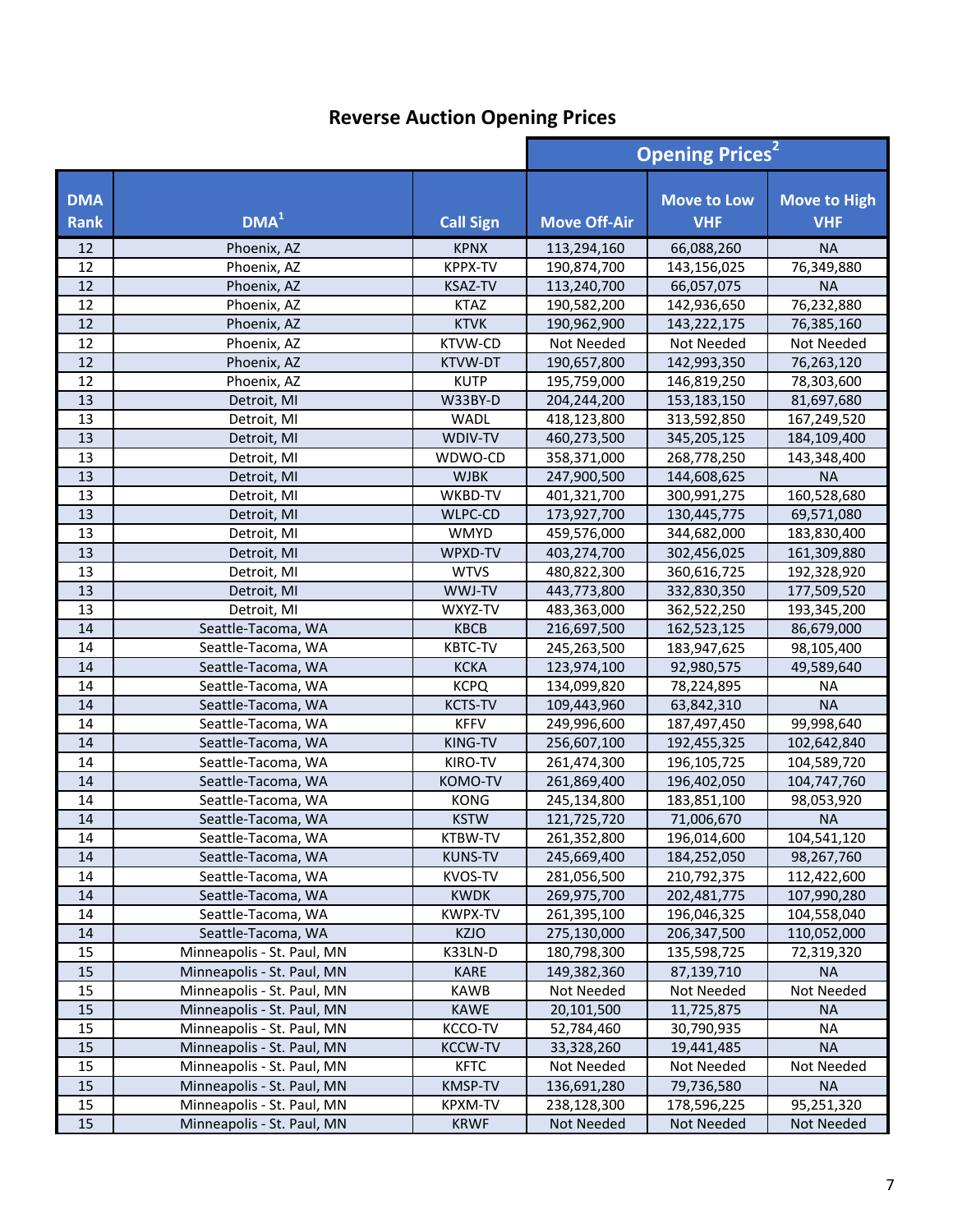|                           |                            |                            | <b>Opening Prices<sup>2</sup></b> |                                  |                                   |
|---------------------------|----------------------------|----------------------------|-----------------------------------|----------------------------------|-----------------------------------|
| <b>DMA</b><br><b>Rank</b> | DMA <sup>1</sup>           | <b>Call Sign</b>           | <b>Move Off-Air</b>               | <b>Move to Low</b><br><b>VHF</b> | <b>Move to High</b><br><b>VHF</b> |
| 15                        | Minneapolis - St. Paul, MN | <b>KSAX</b>                | Not Needed                        | Not Needed                       | Not Needed                        |
| 15                        | Minneapolis - St. Paul, MN | <b>KSTC-TV</b>             | 230,146,200                       | 172,609,650                      | 92,058,480                        |
| 15                        | Minneapolis - St. Paul, MN | <b>KSTP-TV</b>             | 229,905,000                       | 172,428,750                      | 91,962,000                        |
| 15                        | Minneapolis - St. Paul, MN | <b>KTCA-TV</b>             | 208,219,500                       | 156,164,625                      | 83,287,800                        |
| 15                        | Minneapolis - St. Paul, MN | <b>KTCI-TV</b>             | 200,080,800                       | 150,060,600                      | 80,032,320                        |
| 15                        | Minneapolis - St. Paul, MN | <b>KWCM-TV</b>             | 32,411,880                        | 18,906,930                       | <b>NA</b>                         |
| 15                        | Minneapolis - St. Paul, MN | WCCO-TV                    | 243,727,200                       | 182,795,400                      | 97,490,880                        |
| 15                        | Minneapolis - St. Paul, MN | <b>WFTC</b>                | 243,557,100                       | 182,667,825                      | 97,422,840                        |
| 15                        | Minneapolis - St. Paul, MN | WHWC-TV                    | 129,794,400                       | 97,345,800                       | 51,917,760                        |
| 15                        | Minneapolis - St. Paul, MN | <b>WUCW</b>                | 222,580,800                       | 166,935,600                      | 89,032,320                        |
| 16                        | Miami - Ft. Lauderdale, FL | <b>WAMI-DT</b>             | 274,968,000                       | 206,226,000                      | 109,987,200                       |
| 16                        | Miami - Ft. Lauderdale, FL | WBFS-TV                    | 279,843,300                       | 209,882,475                      | 111,937,320                       |
| 16                        | Miami - Ft. Lauderdale, FL | WCAY-CD                    | Not Needed                        | Not Needed                       | Not Needed                        |
| 16                        | Miami - Ft. Lauderdale, FL | WDLP-CD                    | 268,323,300                       | 201,242,475                      | 107,329,320                       |
| 16                        | Miami - Ft. Lauderdale, FL | WFOR-TV                    | 281,113,200                       | 210,834,900                      | 112,445,280                       |
| 16                        | Miami - Ft. Lauderdale, FL | WGEN-TV                    | Not Needed                        | Not Needed                       | Not Needed                        |
| 16                        | Miami - Ft. Lauderdale, FL | WHFT-TV                    | 273,075,300                       | 204,806,475                      | 109,230,120                       |
| 16                        | Miami - Ft. Lauderdale, FL | WIMP-CD                    | 229,239,000                       | 171,929,250                      | 91,695,600                        |
| 16                        | Miami - Ft. Lauderdale, FL | WJAN-CD                    | 224,842,500                       | 168,631,875                      | 89,937,000                        |
| 16                        | Miami - Ft. Lauderdale, FL | WLPH-CD                    | 291,790,800                       | 218,843,100                      | 116,716,320                       |
| 16                        | Miami - Ft. Lauderdale, FL | WLRN-TV                    | 273,830,400                       | 205,372,800                      | 109,532,160                       |
| 16                        | Miami - Ft. Lauderdale, FL | WLTV-DT                    | 273,327,300                       | 204,995,475                      | 109,330,920                       |
| 16                        | Miami - Ft. Lauderdale, FL | <b>WPBT</b>                | 273,698,100                       | 205,273,575                      | 109,479,240                       |
| 16                        | Miami - Ft. Lauderdale, FL | <b>WPLG</b>                | 183,694,500                       | 107,155,125                      | <b>NA</b>                         |
| 16                        | Miami - Ft. Lauderdale, FL | WPMF-CD                    | 201,217,500                       | 150,913,125                      | 80,487,000                        |
| 16                        | Miami - Ft. Lauderdale, FL | WPXM-TV                    | 258,543,000                       | 193,907,250                      | 103,417,200                       |
| 16                        | Miami - Ft. Lauderdale, FL | WSBS-CD                    | 275,504,400                       | 206,628,300                      | 110,201,760                       |
| 16                        | Miami - Ft. Lauderdale, FL | WSBS-TV                    | Not Needed                        | <b>NA</b>                        | <b>NA</b>                         |
| 16                        | Miami - Ft. Lauderdale, FL | <b>WSCV</b>                | 287,046,900                       | 215,285,175                      | 114,818,760                       |
| 16                        | Miami - Ft. Lauderdale, FL | WSFL-TV                    | 272,652,300                       | 204,489,225                      | 109,060,920                       |
| 16                        | Miami - Ft. Lauderdale, FL | <b>WSVN</b>                | 187,529,580                       | 109,392,255                      | <b>NA</b>                         |
| 16                        | Miami - Ft. Lauderdale, FL | <b>WTVJ</b>                | 290,936,700                       | 218,202,525                      | 116,374,680                       |
| 17<br>$17\,$              | Denver, CO                 | K36DB-CD                   | Not Needed                        | Not Needed                       | Not Needed                        |
| 17                        | Denver, CO                 | <b>KBDI-TV</b>             | 159,823,260                       | 93,230,235                       | <b>NA</b>                         |
| 17                        | Denver, CO<br>Denver, CO   | KCDO-TV<br>KCEC            | 217,984,500<br>236,183,400        | 163,488,375<br>177,137,550       | 87,193,800<br>94,473,360          |
| 17                        | Denver, CO                 | <b>KCNC-TV</b>             | 232,031,700                       | 174,023,775                      | 92,812,680                        |
| 17                        | Denver, CO                 | <b>KDEN-TV</b>             | 227,998,800                       | 170,999,100                      |                                   |
| 17                        | Denver, CO                 |                            | 224,582,400                       | 168,436,800                      | 91,199,520                        |
| 17                        | Denver, CO                 | <b>KDVR</b><br><b>KETD</b> | 219,343,500                       | 164,507,625                      | 89,832,960<br>87,737,400          |
| 17                        | Denver, CO                 | <b>KFCT</b>                |                                   |                                  |                                   |
| $17\,$                    | Denver, CO                 | KMGH-TV                    | 107,454,600<br>135,751,680        | 80,590,950<br>79,188,480         | 42,981,840<br><b>NA</b>           |
| 17                        | Denver, CO                 | <b>KPJR-TV</b>             | 230,247,900                       | 172,685,925                      | 92,099,160                        |
| 17                        | Denver, CO                 | <b>KPXC-TV</b>             | 230,169,600                       | 172,627,200                      | 92,067,840                        |
| 17                        | Denver, CO                 | <b>KQCK</b>                | 136,601,100                       | 79,683,975                       | <b>NA</b>                         |
| $17\,$                    | Denver, CO                 | <b>KQDK-CD</b>             | 154,634,400                       | 115,975,800                      | 61,853,760                        |
| 17                        | Denver, CO                 | <b>KREG-TV</b>             | Not Needed                        | Not Needed                       | Not Needed                        |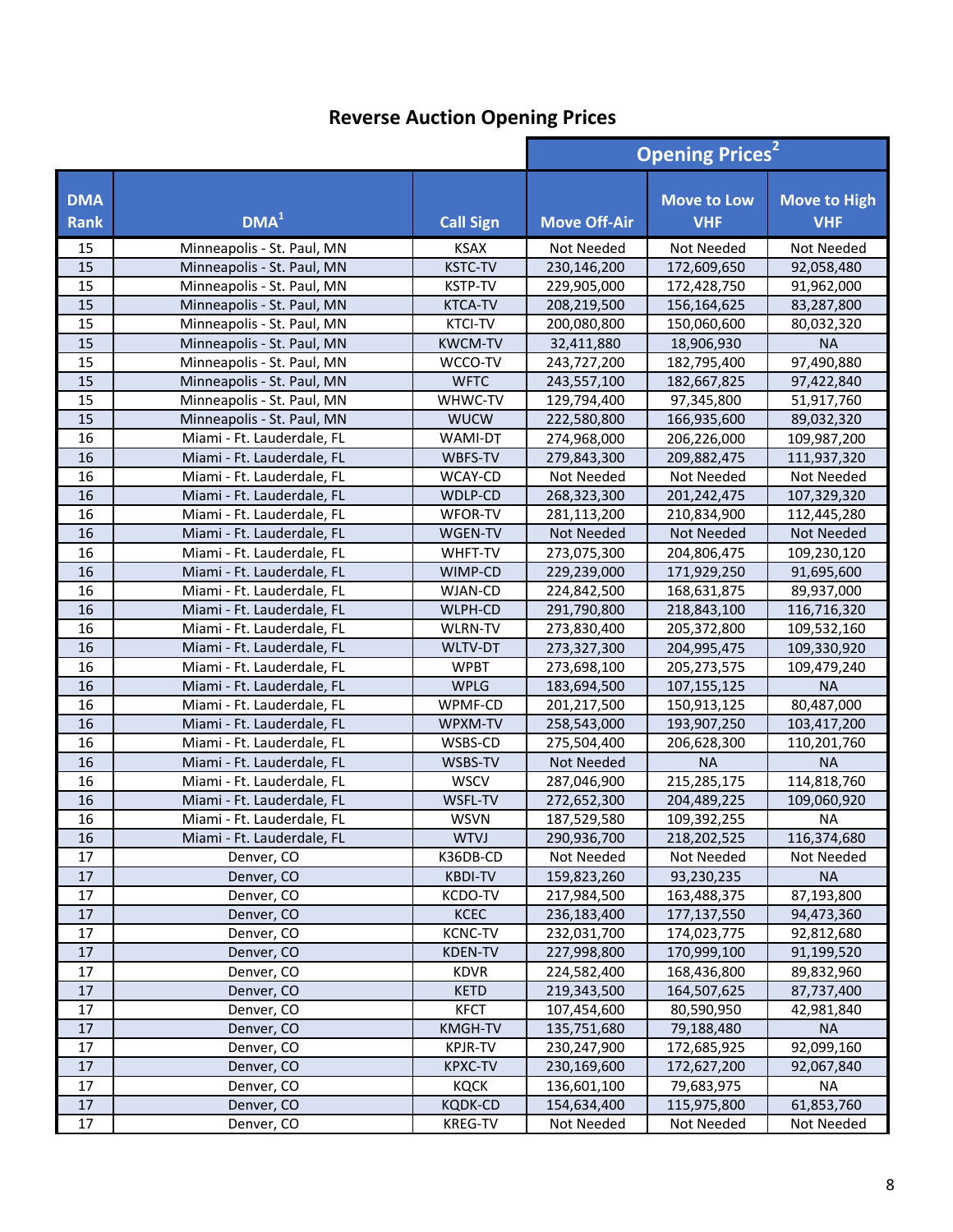|                           |                                     |                  | <b>Opening Prices<sup>2</sup></b> |                                  |                                   |
|---------------------------|-------------------------------------|------------------|-----------------------------------|----------------------------------|-----------------------------------|
| <b>DMA</b><br><b>Rank</b> | DMA <sup>1</sup>                    | <b>Call Sign</b> | <b>Move Off-Air</b>               | <b>Move to Low</b><br><b>VHF</b> | <b>Move to High</b><br><b>VHF</b> |
| 17                        | Denver, CO                          | <b>KRMA-TV</b>   | 244,484,100                       | 183,363,075                      | 97,793,640                        |
| 17                        | Denver, CO                          | <b>KRMT</b>      | 212,903,100                       | 159,677,325                      | 85,161,240                        |
| $17\,$                    | Denver, CO                          | <b>KRMZ</b>      | Not Needed                        | Not Needed                       | Not Needed                        |
| 17                        | Denver, CO                          | <b>KRNE-TV</b>   | 8,269,560                         | 4,823,910                        | <b>NA</b>                         |
| 17                        | Denver, CO                          | <b>KSBS-CD</b>   | 187,200,900                       | 140,400,675                      | 74,880,360                        |
| 17                        | Denver, CO                          | KTFD-DT          | 247,472,100                       | 185,604,075                      | 98,988,840                        |
| 17                        | Denver, CO                          | <b>KTNE-TV</b>   | 15,536,880                        | 9,063,180                        | <b>NA</b>                         |
| 17                        | Denver, CO                          | <b>KTVD</b>      | 234,509,400                       | 175,882,050                      | 93,803,760                        |
| 17                        | Denver, CO                          | <b>KUSA</b>      | 135,050,760                       | 78,779,610                       | <b>NA</b>                         |
| 17                        | Denver, CO                          | <b>KWGN-TV</b>   | 234,555,300                       | 175,916,475                      | 93,822,120                        |
| 17                        | Denver, CO                          | KWYP-DT          | 11,389,680                        | 6,643,980                        | <b>NA</b>                         |
| 18                        | Cleveland-Akron, OH                 | W16DO-D          | 193,796,100                       | 145,347,075                      | 77,518,440                        |
| 18                        | Cleveland-Akron, OH                 | WAOH-CD          | 130,009,500                       | 97,507,125                       | 52,003,800                        |
| 18                        | Cleveland-Akron, OH                 | WBNX-TV          | 363,772,800                       | 272,829,600                      | 145,509,120                       |
| 18                        | Cleveland-Akron, OH                 | <b>WDLI-TV</b>   | 378,354,600                       | 283,765,950                      | 151,341,840                       |
| 18                        | Cleveland-Akron, OH                 | <b>WEAO</b>      | 334,782,000                       | 251,086,500                      | 133,912,800                       |
| 18                        | Cleveland-Akron, OH                 | WEWS-TV          | 419,217,300                       | 314,412,975                      | 167,686,920                       |
| 18                        | Cleveland-Akron, OH                 | WGGN-TV          | 276,366,600                       | 207,274,950                      | 110,546,640                       |
| 18                        | Cleveland-Akron, OH                 | <b>WJW</b>       | 193,466,880                       | 112,855,680                      | <b>NA</b>                         |
| 18                        | Cleveland-Akron, OH                 | <b>WKYC</b>      | 404,771,400                       | 303,578,550                      | 161,908,560                       |
| 18                        | Cleveland-Akron, OH                 | WMFD-TV          | 124,808,580                       | 72,805,005                       | <b>NA</b>                         |
| 18                        | Cleveland-Akron, OH                 | <b>WNEO</b>      | 356,334,300                       | 267,250,725                      | 142,533,720                       |
| 18                        | Cleveland-Akron, OH                 | WOHZ-CD          | 66,786,300                        | 50,089,725                       | 26,714,520                        |
| 18                        | Cleveland-Akron, OH                 | <b>WOIO</b>      | 170,350,560                       | 99,371,160                       | <b>NA</b>                         |
| 18                        | Cleveland-Akron, OH                 | WQHS-DT          | 375,065,100                       | 281,298,825                      | 150,026,040                       |
| 18                        | Cleveland-Akron, OH                 | WRLM             | 403,446,600                       | 302,584,950                      | 161,378,640                       |
| 18                        | Cleveland-Akron, OH                 | <b>WUAB</b>      | 345,156,300                       | 258,867,225                      | 138,062,520                       |
| 18                        | Cleveland-Akron, OH                 | <b>WVIZ</b>      | 332,664,300                       | 249,498,225                      | 133,065,720                       |
| 18                        | Cleveland-Akron, OH                 | WVPX-TV          | 406,186,200                       | 304,639,650                      | 162,474,480                       |
| 19                        | Orlando-Daytona Beach-Melbourne, FL | <b>WACX</b>      | 319,292,100                       | 239,469,075                      | 127,716,840                       |
| 19                        | Orlando-Daytona Beach-Melbourne, FL | WDSC-TV          | 258,640,200                       | 193,980,150                      | 103,456,080                       |
| 19                        | Orlando-Daytona Beach-Melbourne, FL | WDYB-CD          | 87,399,900                        | 65,549,925                       | 34,959,960                        |
| 19                        | Orlando-Daytona Beach-Melbourne, FL | <b>WEFS</b>      | 265,902,300                       | 199,426,725                      | 106,360,920                       |
| 19                        | Orlando-Daytona Beach-Melbourne, FL | WESH             | 186,394,500                       | 108,730,125                      | <b>NA</b>                         |
| 19                        | Orlando-Daytona Beach-Melbourne, FL | <b>WFTV</b>      | 314,400,600                       | 235,800,450                      | 125,760,240                       |
| 19                        | Orlando-Daytona Beach-Melbourne, FL | WHDO-CD          | 218,165,400                       | 163,624,050                      | 87,266,160                        |
| 19                        | Orlando-Daytona Beach-Melbourne, FL | WHLV-TV          | 303,218,100                       | 227,413,575                      | 121,287,240                       |
| 19                        | Orlando-Daytona Beach-Melbourne, FL | <b>WKCF</b>      | 334,410,300                       | 250,807,725                      | 133,764,120                       |
| 19                        | Orlando-Daytona Beach-Melbourne, FL | WKME-CD          | 104,329,800                       | 78,247,350                       | 41,731,920                        |
| 19                        | Orlando-Daytona Beach-Melbourne, FL | WKMG-TV          | 308,827,800                       | 231,620,850                      | 123,531,120                       |
| 19                        | Orlando-Daytona Beach-Melbourne, FL | WMVJ-CD          | 84,219,300                        | 63,164,475                       | 33,687,720                        |
| 19                        | Orlando-Daytona Beach-Melbourne, FL | <b>WOFL</b>      | 316,959,300                       | 237,719,475                      | 126,783,720                       |
| 19                        | Orlando-Daytona Beach-Melbourne, FL | WOPX-TV          | 344,804,400                       | 258,603,300                      | 137,921,760                       |
| 19                        | Orlando-Daytona Beach-Melbourne, FL | WOTF-DT          | 290,811,600                       | 218,108,700                      | 116,324,640                       |
| 19                        | Orlando-Daytona Beach-Melbourne, FL | <b>WRBW</b>      | 326,346,300                       | 244,759,725                      | 130,538,520                       |
| 19                        | Orlando-Daytona Beach-Melbourne, FL | WRCF-CD          | 179,490,600                       | 134,617,950                      | 71,796,240                        |
| 19                        | Orlando-Daytona Beach-Melbourne, FL | <b>WRDQ</b>      | 324,359,100                       | 243,269,325                      | 129,743,640                       |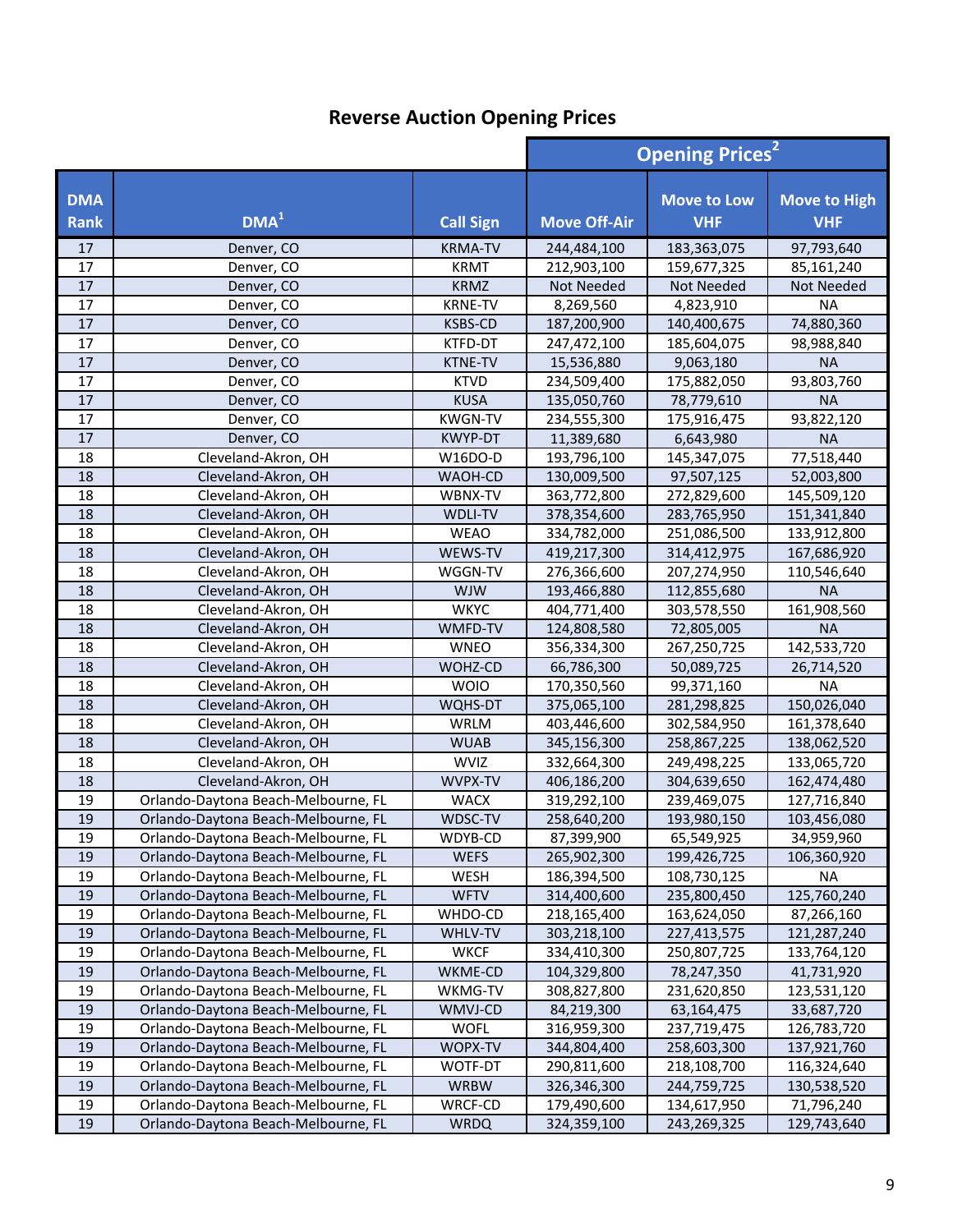|                           |                                     | <b>Opening Prices<sup>2</sup></b> |                            |                                  |                                   |
|---------------------------|-------------------------------------|-----------------------------------|----------------------------|----------------------------------|-----------------------------------|
| <b>DMA</b><br><b>Rank</b> | DMA <sup>1</sup>                    | <b>Call Sign</b>                  | <b>Move Off-Air</b>        | <b>Move to Low</b><br><b>VHF</b> | <b>Move to High</b><br><b>VHF</b> |
| 19                        | Orlando-Daytona Beach-Melbourne, FL | <b>WTGL</b>                       | 320,614,200                | 240,460,650                      | 128,245,680                       |
| 19                        | Orlando-Daytona Beach-Melbourne, FL | WTMO-CD                           | 195,702,300                | 146,776,725                      | 78,280,920                        |
| 19                        | Orlando-Daytona Beach-Melbourne, FL | WUCF-TV                           | 319,569,300                | 239,676,975                      | 127,827,720                       |
| 19                        | Orlando-Daytona Beach-Melbourne, FL | <b>WVEN-TV</b>                    | 280,615,500                | 210,461,625                      | 112,246,200                       |
| 19                        | Orlando-Daytona Beach-Melbourne, FL | WZXZ-CD                           | 91,260,000                 | 68,445,000                       | 36,504,000                        |
| 20                        | Sacramento-Stockton-Modesto, CA     | <b>K20JX-D</b>                    | 60,993,000                 | 45,744,750                       | 24,397,200                        |
| 20                        | Sacramento-Stockton-Modesto, CA     | <b>KBSV</b>                       | 127,562,400                | 95,671,800                       | 51,024,960                        |
| 20                        | Sacramento-Stockton-Modesto, CA     | <b>KBTV-CD</b>                    | 156,241,800                | 117,181,350                      | 62,496,720                        |
| 20                        | Sacramento-Stockton-Modesto, CA     | <b>KCRA-TV</b>                    | 389,646,000                | 292,234,500                      | 155,858,400                       |
| 20                        | Sacramento-Stockton-Modesto, CA     | <b>KEZT-CD</b>                    | 163,604,700                | 122,703,525                      | 65,441,880                        |
| 20                        | Sacramento-Stockton-Modesto, CA     | KMAX-TV                           | 451,597,500                | 338,698,125                      | 180,639,000                       |
| 20                        | Sacramento-Stockton-Modesto, CA     | KMUM-CD                           | 143,517,600                | 107,638,200                      | 57,407,040                        |
| 20                        | Sacramento-Stockton-Modesto, CA     | <b>KOVR</b>                       | 447,124,500                | 335, 343, 375                    | 178,849,800                       |
| 20                        | Sacramento-Stockton-Modesto, CA     | <b>KQCA</b>                       | 371,943,000                | 278,957,250                      | 148,777,200                       |
| 20                        | Sacramento-Stockton-Modesto, CA     | KSPX-TV                           | 351,584,100                | 263,688,075                      | 140,633,640                       |
| 20                        | Sacramento-Stockton-Modesto, CA     | KTFK-DT                           | 342,754,200                | 257,065,650                      | 137,101,680                       |
| 20                        | Sacramento-Stockton-Modesto, CA     | <b>KTXL</b>                       | 364,885,200                | 273,663,900                      | 145,954,080                       |
| 20                        | Sacramento-Stockton-Modesto, CA     | <b>KUVS-DT</b>                    | 297,351,900                | 223,013,925                      | 118,940,760                       |
| 20                        | Sacramento-Stockton-Modesto, CA     | <b>KVIE</b>                       | 274,228,740                | 159,966,765                      | <b>NA</b>                         |
| 20                        | Sacramento-Stockton-Modesto, CA     | <b>KXTV</b>                       | 275,336,280                | 160,612,830                      | <b>NA</b>                         |
| 21                        | St. Louis, MO                       | K25NG-D                           | 136,943,100                | 102,707,325                      | 54,777,240                        |
| 21                        | St. Louis, MO                       | <b>KDNL-TV</b>                    | 235,307,700                | 176,480,775                      | 94,123,080                        |
| 21                        | St. Louis, MO                       | <b>KEFN-CD</b>                    | 151,456,500                | 113,592,375                      | 60,582,600                        |
| 21                        | St. Louis, MO                       | <b>KETC</b>                       | 204,319,800                | 153,239,850                      | 81,727,920                        |
| 21                        | St. Louis, MO                       | KMOV                              | 239,953,500                | 179,965,125                      | 95,981,400                        |
| 21                        | St. Louis, MO                       | <b>KNLC</b>                       | 226,685,700                | 170,014,275                      | 90,674,280                        |
| 21                        | St. Louis, MO                       | <b>KPLR-TV</b>                    | 230,473,800                | 172,855,350                      | 92,189,520                        |
| 21                        | St. Louis, MO                       | <b>KSDK</b>                       | 226,628,100                | 169,971,075                      | 90,651,240                        |
| 21                        | St. Louis, MO                       | <b>KTVI</b>                       | 225,165,600                | 168,874,200                      | 90,066,240                        |
| 21                        | St. Louis, MO                       | W15BU-D                           | 48,096,900                 | 36,072,675                       | 19,238,760                        |
| 21                        | St. Louis, MO                       | W29CI-D                           | 41,048,100                 | 30,786,075                       | 16,419,240                        |
| 21                        | St. Louis, MO                       | W50CH                             | 25,533,000                 | 19,149,750                       | 10,213,200                        |
| 21                        | St. Louis, MO                       | <b>WPXS</b>                       | 151,864,740                | 88,587,765                       | NA                                |
| 21                        | St. Louis, MO                       | <b>WRBU</b>                       | 189,335,700                | 142,001,775                      | 75,734,280                        |
| 22                        | Charlotte, NC                       | W21CK-D                           | 99,314,100                 | 74,485,575                       | 39,725,640                        |
| 22                        | Charlotte, NC                       | WAXN-TV                           | 261,523,800                | 196,142,850                      | 104,609,520                       |
| 22                        | Charlotte, NC                       | <b>WBTV</b>                       | 391,460,400                | 293,595,300                      | 156,584,160                       |
| 22                        | Charlotte, NC                       | <b>WCCB</b>                       | 329,506,200                | 247,129,650                      | 131,802,480                       |
| 22                        | Charlotte, NC                       | WCNC-TV                           | 346,536,000                | 259,902,000                      | 138,614,400                       |
| 22                        | Charlotte, NC                       | WGTB-CD                           | 148,095,900                | 111,071,925                      | 59,238,360                        |
| 22<br>22                  | Charlotte, NC                       | WHKY-TV                           | 287,884,800                | 215,913,600                      | 115,153,920                       |
| 22                        | Charlotte, NC                       | <b>WJZY</b>                       | 367,497,000                | 275,622,750                      | 146,998,800                       |
| 22                        | Charlotte, NC<br>Charlotte, NC      | WLNN-CD<br>WMYT-TV                | 110,242,800<br>331,329,600 | 82,682,100<br>248,497,200        | 44,097,120<br>132,531,840         |
| 22                        | Charlotte, NC                       | WNSC-TV                           | 243,000,000                | 182,250,000                      | 97,200,000                        |
| 22                        | Charlotte, NC                       | WSOC-TV                           | 324,420,300                | 243,315,225                      | 129,768,120                       |
| 22                        | Charlotte, NC                       | WTBL-CD                           | 87,578,100                 | 65,683,575                       | 35,031,240                        |
|                           |                                     |                                   |                            |                                  |                                   |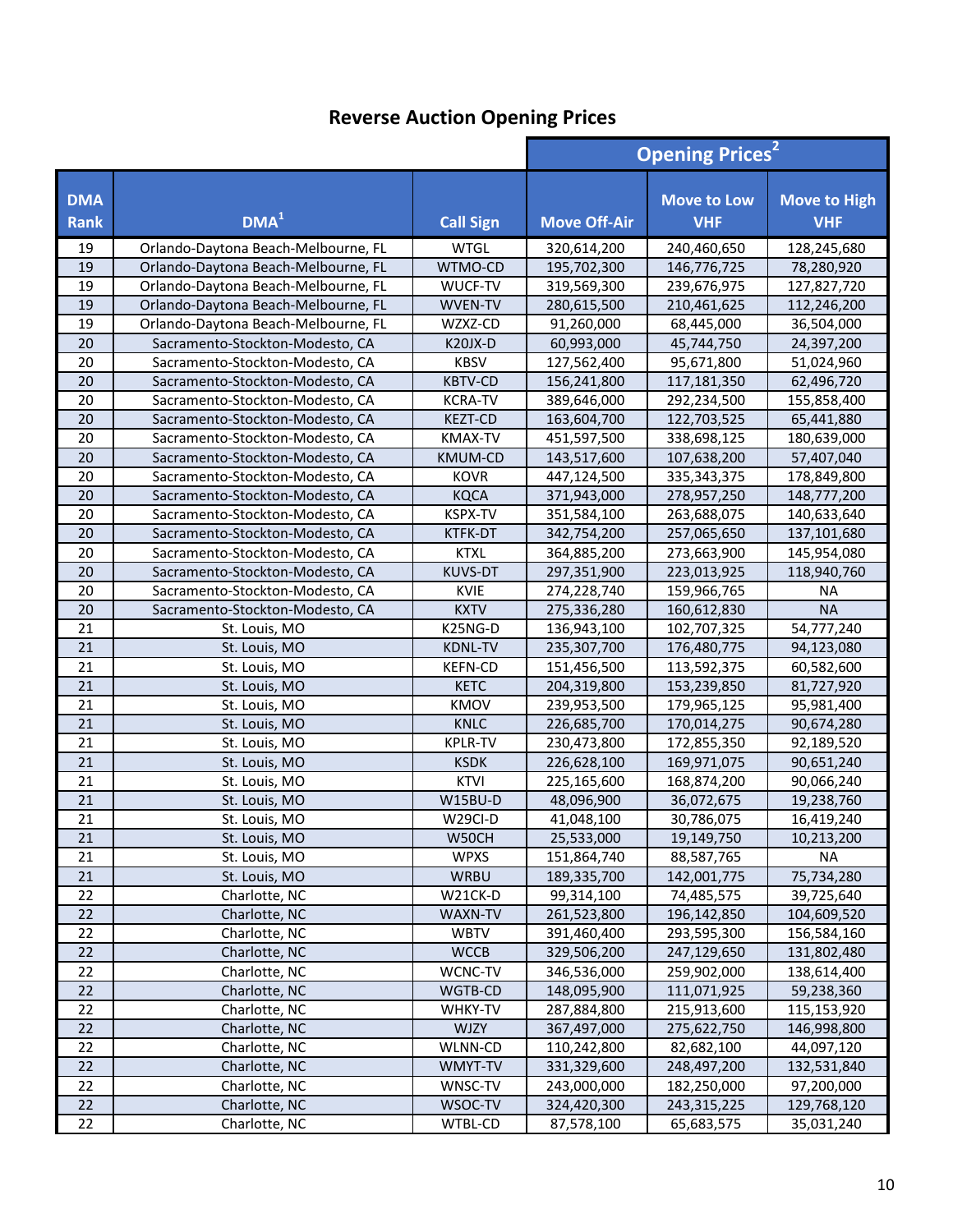|                           |                  |                  |                     | <b>Opening Prices<sup>2</sup></b> |                                   |  |
|---------------------------|------------------|------------------|---------------------|-----------------------------------|-----------------------------------|--|
| <b>DMA</b><br><b>Rank</b> | DMA <sup>1</sup> | <b>Call Sign</b> | <b>Move Off-Air</b> | <b>Move to Low</b><br><b>VHF</b>  | <b>Move to High</b><br><b>VHF</b> |  |
| 22                        | Charlotte, NC    | <b>WTVI</b>      | 153,055,980         | 89,282,655                        | <b>NA</b>                         |  |
| 22                        | Charlotte, NC    | WUNE-TV          | 207,985,500         | 155,989,125                       | 83,194,200                        |  |
| 22                        | Charlotte, NC    | WUNG-TV          | 291,951,000         | 218,963,250                       | 116,780,400                       |  |
| 23                        | Pittsburgh, PA   | <b>KDKA-TV</b>   | 340,928,100         | 255,696,075                       | 136,371,240                       |  |
| 23                        | Pittsburgh, PA   | WBOA-CD          | 210,138,300         | 157,603,725                       | 84,055,320                        |  |
| 23                        | Pittsburgh, PA   | WBYD-CD          | 200,245,500         | 150,184,125                       | 80,098,200                        |  |
| 23                        | Pittsburgh, PA   | WEMW-CD          | 194,850,900         | 146, 138, 175                     | 77,940,360                        |  |
| 23                        | Pittsburgh, PA   | WEPA-CD          | 240,418,800         | 180,314,100                       | 96,167,520                        |  |
| 23                        | Pittsburgh, PA   | <b>WGPT</b>      | 73,917,900          | 55,438,425                        | 29,567,160                        |  |
| 23                        | Pittsburgh, PA   | WINP-TV          | 284,076,900         | 213,057,675                       | 113,630,760                       |  |
| 23                        | Pittsburgh, PA   | WJMB-CD          | 92,732,400          | 69,549,300                        | 37,092,960                        |  |
| 23                        | Pittsburgh, PA   | WJPW-CD          | 45,333,000          | 33,999,750                        | 18,133,200                        |  |
| 23                        | Pittsburgh, PA   | WKHU-CD          | 43,886,700          | 32,915,025                        | 17,554,680                        |  |
| 23                        | Pittsburgh, PA   | WMVH-CD          | 102,212,100         | 76,659,075                        | 40,884,840                        |  |
| 23                        | Pittsburgh, PA   | WNNB-CD          | 205,055,100         | 153,791,325                       | 82,022,040                        |  |
| 23                        | Pittsburgh, PA   | WPCB-TV          | 261,007,200         | 195,755,400                       | 104,402,880                       |  |
| 23                        | Pittsburgh, PA   | WPCP-CD          | 172,746,000         | 129,559,500                       | 69,098,400                        |  |
| 23                        | Pittsburgh, PA   | <b>WPCW</b>      | 179,582,400         | 104,756,400                       | <b>NA</b>                         |  |
| 23                        | Pittsburgh, PA   | WPGH-TV          | 296,655,300         | 222,491,475                       | 118,662,120                       |  |
| 23                        | Pittsburgh, PA   | <b>WPNT</b>      | 294,885,900         | 221,164,425                       | 117,954,360                       |  |
| 23                        | Pittsburgh, PA   | <b>WPXI</b>      | 314,558,100         | 235,918,575                       | 125,823,240                       |  |
| 23                        | Pittsburgh, PA   | WQED             | 175,659,300         | 102,467,925                       | <b>NA</b>                         |  |
| 23                        | Pittsburgh, PA   | WQVC-CD          | 133,962,300         | 100,471,725                       | 53,584,920                        |  |
| 23                        | Pittsburgh, PA   | WTAE-TV          | 283,167,900         | 212,375,925                       | 113,267,160                       |  |
| 23                        | Pittsburgh, PA   | WVTX-CD          | 82,892,700          | 62,169,525                        | 33,157,080                        |  |
| 23                        | Pittsburgh, PA   | WWAT-CD          | 57,115,800          | 42,836,850                        | 22,846,320                        |  |
| 23                        | Pittsburgh, PA   | WWKH-CD          | 85,005,000          | 63,753,750                        | 34,002,000                        |  |
| 23                        | Pittsburgh, PA   | WWLM-CD          | 108,658,800         | 81,494,100                        | 43,463,520                        |  |
| 24                        | Portland, OR     | KABH-CD          | Not Needed          | Not Needed                        | Not Needed                        |  |
| 24                        | Portland, OR     | <b>KATU</b>      | 193,125,600         | 144,844,200                       | 77,250,240                        |  |
| 24                        | Portland, OR     | <b>KGW</b>       | 99,111,060          | 57,814,785                        | <b>NA</b>                         |  |
| 24                        | Portland, OR     | <b>KKEI-CD</b>   | 136,108,800         | 102,081,600                       | 54,443,520                        |  |
| 24                        | Portland, OR     | <b>KNMT</b>      | 182,895,300         | 137, 171, 475                     | 73,158,120                        |  |
| 24                        | Portland, OR     | KOIN             | 199,692,900         | 149,769,675                       | 79,877,160                        |  |
| 24                        | Portland, OR     | <b>KOPB-TV</b>   | 105,134,220         | 61,328,295                        | <b>NA</b>                         |  |
| 24                        | Portland, OR     | <b>KORK-CD</b>   | 132,387,300         | 99,290,475                        | 52,954,920                        |  |
| 24                        | Portland, OR     | <b>KORS-CD</b>   | 142,888,500         | 107,166,375                       | 57,155,400                        |  |
| 24                        | Portland, OR     | KORY-CD          | 60,826,500          | 45,619,875                        | 24,330,600                        |  |
| 24                        | Portland, OR     | <b>KOXI-CD</b>   | 134,937,900         | 101,203,425                       | 53,975,160                        |  |
| 24                        | Portland, OR     | KOXO-CD          | Not Needed          | Not Needed                        | Not Needed                        |  |
| 24                        | Portland, OR     | <b>KPDX</b>      | 180,693,000         | 135,519,750                       | 72,277,200                        |  |
| 24                        | Portland, OR     | <b>KPTV</b>      | 95,291,640          | 55,586,790                        | <b>NA</b>                         |  |
| 24                        | Portland, OR     | <b>KPXG-TV</b>   | 193,636,800         | 145,227,600                       | 77,454,720                        |  |
| 24                        | Portland, OR     | <b>KRCW-TV</b>   | 192,831,300         | 144,623,475                       | 77,132,520                        |  |
| 24                        | Portland, OR     | <b>KRHP-CD</b>   | Not Needed          | Not Needed                        | Not Needed                        |  |
| 24                        | Portland, OR     | <b>KTVR</b>      | Not Needed          | Not Needed                        | Not Needed                        |  |
| 24                        | Portland, OR     | <b>KUNP</b>      | Not Needed          | Not Needed                        | Not Needed                        |  |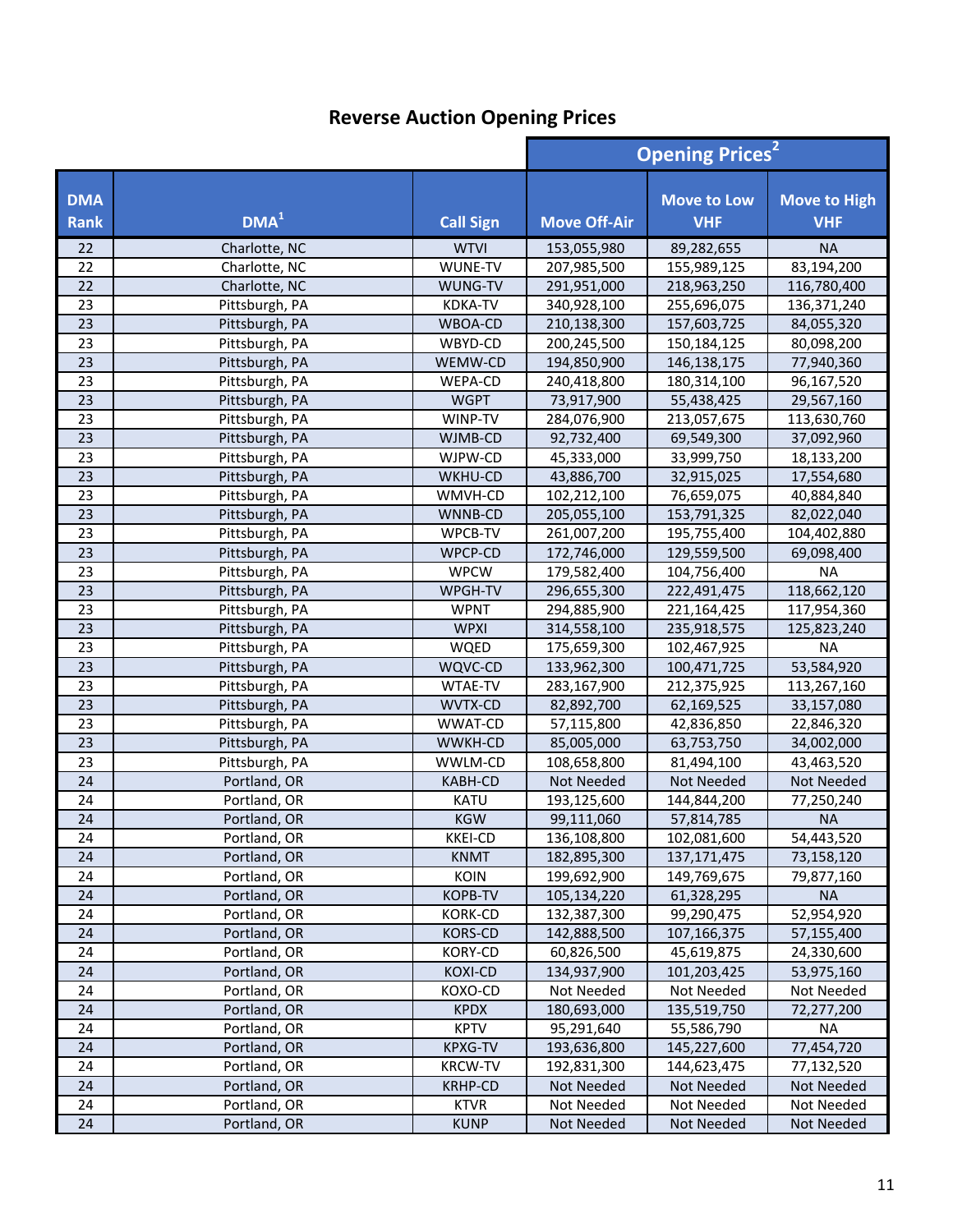|                           |                    |                  |                     | <b>Opening Prices<sup>2</sup></b> |                                   |  |
|---------------------------|--------------------|------------------|---------------------|-----------------------------------|-----------------------------------|--|
| <b>DMA</b><br><b>Rank</b> | DMA <sup>1</sup>   | <b>Call Sign</b> | <b>Move Off-Air</b> | <b>Move to Low</b><br><b>VHF</b>  | <b>Move to High</b><br><b>VHF</b> |  |
| 25                        | Raleigh-Durham, NC | WARZ-CD          | 141,813,900         | 106,360,425                       | 56,725,560                        |  |
| 25                        | Raleigh-Durham, NC | WBFT-CA          | 14,832,900          | 11,124,675                        | 5,933,160                         |  |
| 25                        | Raleigh-Durham, NC | WFPX-TV          | 182,079,900         | 136,559,925                       | 72,831,960                        |  |
| 25                        | Raleigh-Durham, NC | WHFL-CD          | 80,854,200          | 60,640,650                        | 32,341,680                        |  |
| 25                        | Raleigh-Durham, NC | WHIG-CD          | 67,025,700          | 50,269,275                        | 26,810,280                        |  |
| 25                        | Raleigh-Durham, NC | <b>WLFL</b>      | 358,268,400         | 268,701,300                       | 143,307,360                       |  |
| 25                        | Raleigh-Durham, NC | <b>WNCN</b>      | 323,853,300         | 242,889,975                       | 129,541,320                       |  |
| 25                        | Raleigh-Durham, NC | <b>WRAL-TV</b>   | 373,976,100         | 280,482,075                       | 149,590,440                       |  |
| 25                        | Raleigh-Durham, NC | WRAY-TV          | 291,278,700         | 218,459,025                       | 116,511,480                       |  |
| 25                        | Raleigh-Durham, NC | <b>WRAZ</b>      | 369,835,200         | 277,376,400                       | 147,934,080                       |  |
| 25                        | Raleigh-Durham, NC | <b>WRDC</b>      | 360,519,300         | 270,389,475                       | 144,207,720                       |  |
| 25                        | Raleigh-Durham, NC | WRPX-TV          | 252,892,800         | 189,669,600                       | 101,157,120                       |  |
| 25                        | Raleigh-Durham, NC | <b>WTVD</b>      | 227,053,800         | 132,448,050                       | <b>NA</b>                         |  |
| 25                        | Raleigh-Durham, NC | WUBX-CD          | 83,477,700          | 62,608,275                        | 33,391,080                        |  |
| 25                        | Raleigh-Durham, NC | WUNC-TV          | 395,371,800         | 296,528,850                       | 158,148,720                       |  |
| 25                        | Raleigh-Durham, NC | WUNP-TV          | 151,182,000         | 113,386,500                       | 60,472,800                        |  |
| 25                        | Raleigh-Durham, NC | WUVC-DT          | 362,859,300         | 272,144,475                       | 145,143,720                       |  |
| 25                        | Raleigh-Durham, NC | WYBE-CD          | 20,359,800          | 15,269,850                        | 8,143,920                         |  |
| 25                        | Raleigh-Durham, NC | WZGS-CD          | 155,742,300         | 116,806,725                       | 62,296,920                        |  |
| 26                        | Baltimore, MD      | WBAL-TV          | 330,939,540         | 193,048,065                       | <b>NA</b>                         |  |
| 26                        | Baltimore, MD      | <b>WBFF</b>      | 511,523,100         | 383,642,325                       | 204,609,240                       |  |
| 26                        | Baltimore, MD      | WJZ-TV           | 321,582,420         | 187,589,745                       | <b>NA</b>                         |  |
| 26                        | Baltimore, MD      | WMAR-TV          | 597,057,300         | 447,792,975                       | 238,822,920                       |  |
| 26                        | Baltimore, MD      | WMJF-CD          | 148,131,900         | 111,098,925                       | 59,252,760                        |  |
| 26                        | Baltimore, MD      | <b>WMPB</b>      | 463,216,500         | 347,412,375                       | 185,286,600                       |  |
| 26                        | Baltimore, MD      | <b>WMPT</b>      | 505,282,500         | 378,961,875                       | 202,113,000                       |  |
| 26                        | Baltimore, MD      | WNUV             | 558,742,500         | 419,056,875                       | 223,497,000                       |  |
| 26                        | Baltimore, MD      | <b>WUTB</b>      | 491,761,800         | 368,821,350                       | 196,704,720                       |  |
| 27                        | Indianapolis, IN   | WALV-CD          | 187,224,300         | 140,418,225                       | 74,889,720                        |  |
| 27                        | Indianapolis, IN   | <b>WBXI-CA</b>   | 122,163,300         | 91,622,475                        | 48,865,320                        |  |
| 27                        | Indianapolis, IN   | WCLJ-TV          | 294,920,100         | 221,190,075                       | 117,968,040                       |  |
| $\overline{27}$           | Indianapolis, IN   | <b>WDNI-CD</b>   | 178,754,400         | 134,065,800                       | 71,501,760                        |  |
| 27                        | Indianapolis, IN   | <b>WDTI</b>      | 200,971,800         | 150,728,850                       | 80,388,720                        |  |
| 27                        | Indianapolis, IN   | <b>WFYI</b>      | 246,978,900         | 185,234,175                       | 98,791,560                        |  |
| 27                        | Indianapolis, IN   | WHMB-TV          | 288,087,300         | 216,065,475                       | 115,234,920                       |  |
| 27                        | Indianapolis, IN   | WIIH-CD          | 79,214,220          | 46,208,295                        | <b>NA</b>                         |  |
| 27                        | Indianapolis, IN   | <b>WIPB</b>      | 276,878,700         | 207,659,025                       | 110,751,480                       |  |
| 27                        | Indianapolis, IN   | WIPX-TV          | 252,719,100         | 189,539,325                       | 101,087,640                       |  |
| 27                        | Indianapolis, IN   | WISH-TV          | 163,518,480         | 95,385,780                        | <b>NA</b>                         |  |
| 27                        | Indianapolis, IN   | WIWU-CD          | 40,212,900          | 30,159,675                        | 16,085,160                        |  |
| 27                        | Indianapolis, IN   | WKOG-LP          | 91,083,600          | 68,312,700                        | 36,433,440                        |  |
| $27\,$                    | Indianapolis, IN   | WNDY-TV          | 279,139,500         | 209,354,625                       | 111,655,800                       |  |
| 27                        | Indianapolis, IN   | <b>WRTV</b>      | 302,609,700         | 226,957,275                       | 121,043,880                       |  |
| 27                        | Indianapolis, IN   | <b>WTHR</b>      | 182,150,640         | 106,254,540                       | <b>NA</b>                         |  |
| 27                        | Indianapolis, IN   | WTIU             | 182,371,500         | 136,778,625                       | 72,948,600                        |  |
| 27                        | Indianapolis, IN   | <b>WTTK</b>      | 279,153,000         | 209,364,750                       | 111,661,200                       |  |
| 27                        | Indianapolis, IN   | <b>WTTV</b>      | 256,797,000         | 192,597,750                       | 102,718,800                       |  |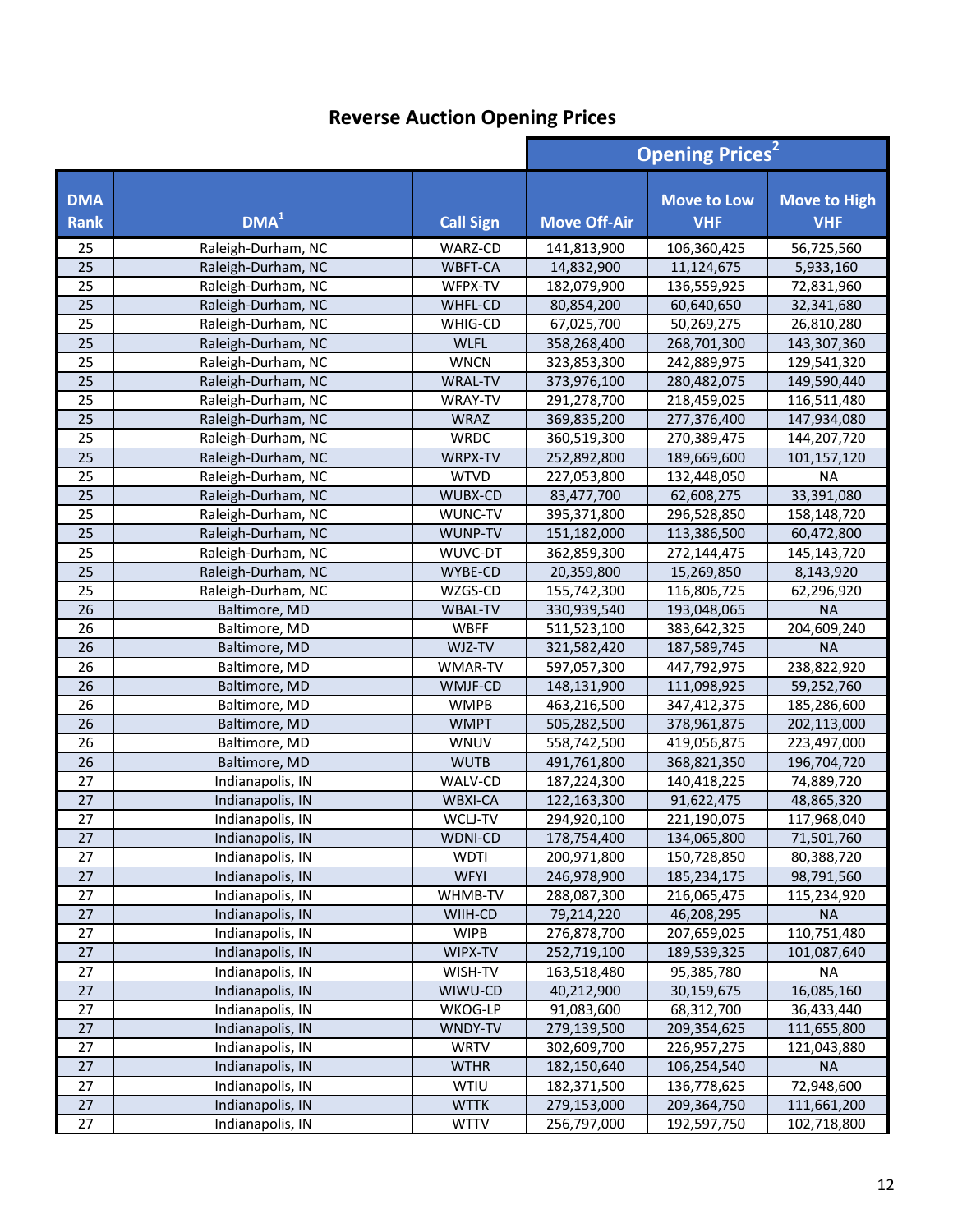|                           |                        |                  | <b>Opening Prices<sup>2</sup></b> |                                  |                                   |
|---------------------------|------------------------|------------------|-----------------------------------|----------------------------------|-----------------------------------|
| <b>DMA</b><br><b>Rank</b> | DMA <sup>1</sup>       | <b>Call Sign</b> | <b>Move Off-Air</b>               | <b>Move to Low</b><br><b>VHF</b> | <b>Move to High</b><br><b>VHF</b> |
| 27                        | Indianapolis, IN       | <b>WXIN</b>      | 266,452,200                       | 199,839,150                      | 106,580,880                       |
| 28                        | San Diego, CA          | K35DG-D          | 91,297,800                        | 68,473,350                       | 36,519,120                        |
| 28                        | San Diego, CA          | <b>KBNT-CD</b>   | 165,854,700                       | 124,391,025                      | 66,341,880                        |
| 28                        | San Diego, CA          | <b>KFMB-TV</b>   | 137,397,060                       | 80,148,285                       | <b>NA</b>                         |
| 28                        | San Diego, CA          | <b>KGTV</b>      | 130,181,580                       | 75,939,255                       | <b>NA</b>                         |
| 28                        | San Diego, CA          | <b>KNSD</b>      | 209,133,900                       | 156,850,425                      | 83,653,560                        |
| 28                        | San Diego, CA          | <b>KPBS</b>      | 218,676,600                       | 164,007,450                      | 87,470,640                        |
| 28                        | San Diego, CA          | <b>KSEX-CD</b>   | 146,126,700                       | 109,595,025                      | 58,450,680                        |
| 28                        | San Diego, CA          | <b>KSKT-CD</b>   | 141,908,400                       | 106,431,300                      | 56,763,360                        |
| 28                        | San Diego, CA          | <b>KSWB-TV</b>   | 221,528,700                       | 166,146,525                      | 88,611,480                        |
| 28                        | San Diego, CA          | <b>KUSI-TV</b>   | 201,856,500                       | 151,392,375                      | 80,742,600                        |
| 29                        | Nashville, TN          | <b>WCTE</b>      | 132,152,400                       | 99,114,300                       | 52,860,960                        |
| 29                        | Nashville, TN          | WETV-LP          | 14,297,580                        | 8,340,255                        | <b>NA</b>                         |
| 29                        | Nashville, TN          | <b>WHTN</b>      | 233,167,500                       | 174,875,625                      | 93,267,000                        |
| 29                        | Nashville, TN          | WJDE-LD          | 133,665,300                       | 100,248,975                      | 53,466,120                        |
| 29                        | Nashville, TN          | <b>WJFB</b>      | 222,107,400                       | 166,580,550                      | 88,842,960                        |
| 29                        | Nashville, TN          | <b>WKRN-TV</b>   | 275,127,300                       | 206, 345, 475                    | 110,050,920                       |
| 29                        | Nashville, TN          | <b>WNAB</b>      | 221,012,100                       | 165,759,075                      | 88,404,840                        |
| 29                        | Nashville, TN          | <b>WNPT</b>      | 127,754,280                       | 74,523,330                       | <b>NA</b>                         |
| 29                        | Nashville, TN          | WNPX-TV          | 229,797,000                       | 172,347,750                      | 91,918,800                        |
| 29                        | Nashville, TN          | WPBM-CD          | 62,028,000                        | 46,521,000                       | 24,811,200                        |
| 29                        | Nashville, TN          | WPGD-TV          | 258,725,700                       | 194,044,275                      | 103,490,280                       |
| 29                        | Nashville, TN          | WSMV-TV          | 151,127,100                       | 88,157,475                       | <b>NA</b>                         |
| 29                        | Nashville, TN          | <b>WTVF</b>      | 267,323,400                       | 200,492,550                      | 106,929,360                       |
| 29                        | Nashville, TN          | WUXP-TV          | 246,262,500                       | 184,696,875                      | 98,505,000                        |
| 29                        | Nashville, TN          | <b>WZTV</b>      | 244,080,000                       | 183,060,000                      | 97,632,000                        |
| 30                        | Hartford-New Haven, CT | WCCT-TV          | 342,821,700                       | 257,116,275                      | 137,128,680                       |
| 30                        | Hartford-New Haven, CT | <b>WCTX</b>      | 394,453,800                       | 295,840,350                      | 157,781,520                       |
| 30                        | Hartford-New Haven, CT | WEDH             | 421,471,800                       | 316,103,850                      | 168,588,720                       |
| 30                        | Hartford-New Haven, CT | WEDN             | 149,771,700                       | 87,366,825                       | <b>NA</b>                         |
| 30                        | Hartford-New Haven, CT | <b>WEDY</b>      | 256,818,600                       | 192,613,950                      | 102,727,440                       |
| 30                        | Hartford-New Haven, CT | <b>WFSB</b>      | 354,957,300                       | 266,217,975                      | 141,982,920                       |
| 30                        | Hartford-New Haven, CT | WHPX-TV          | 413,787,600                       | 310,340,700                      | 165,515,040                       |
| 30                        | Hartford-New Haven, CT | WRDM-CD          | 144,450,000                       | 108,337,500                      | 57,780,000                        |
| 30                        | Hartford-New Haven, CT | WTIC-TV          | 354,258,900                       | 265,694,175                      | 141,703,560                       |
| 30                        | Hartford-New Haven, CT | <b>WTNH</b>      | 299,118,420                       | 174,485,745                      | NA                                |
| 30                        | Hartford-New Haven, CT | <b>WUTH-CD</b>   | 132,547,500                       | 99,410,625                       | 53,019,000                        |
| 30                        | Hartford-New Haven, CT | <b>WUVN</b>      | 369,299,700                       | 276,974,775                      | 147,719,880                       |
| 30                        | Hartford-New Haven, CT | <b>WVIT</b>      | 388,851,300                       | 291,638,475                      | 155,540,520                       |
| 31                        | Columbus, OH           | WBNS-TV          | 317,853,000                       | 238,389,750                      | 127,141,200                       |
| 31                        | Columbus, OH           | WCLL-CD          | 173,702,700                       | 130,277,025                      | 69,481,080                        |
| 31                        | Columbus, OH           | WCMH-TV          | 337,607,100                       | 253,205,325                      | 135,042,840                       |
| 31                        | Columbus, OH           | WDEM-CD          | 116,559,900                       | 87,419,925                       | 46,623,960                        |
| 31                        | Columbus, OH           | WGCT-CD          | 73,900,620                        | 43,108,695                       | <b>NA</b>                         |
| 31                        | Columbus, OH           | WMNO-CD          | 40,752,900                        | 30,564,675                       | 16,301,160                        |
| 31                        | Columbus, OH           | WOCB-CD          | 80,243,100                        | 60,182,325                       | 32,097,240                        |
| 31                        | Columbus, OH           | WOSU-TV          | 319,982,400                       | 239,986,800                      | 127,992,960                       |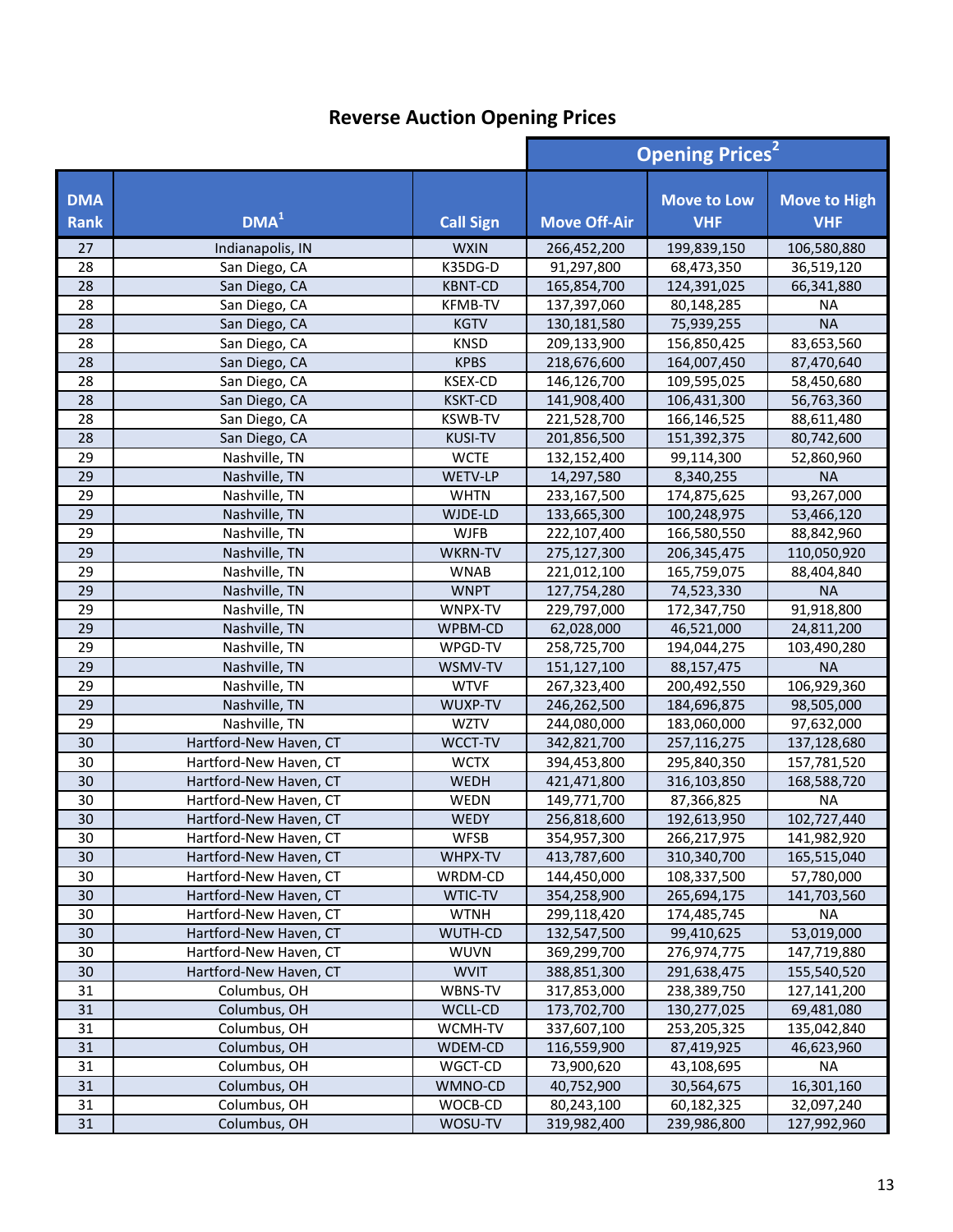|                    |                    |                  | <b>Opening Prices<sup>2</sup></b> |                                  |                                   |
|--------------------|--------------------|------------------|-----------------------------------|----------------------------------|-----------------------------------|
| <b>DMA</b><br>Rank | DMA <sup>1</sup>   | <b>Call Sign</b> | <b>Move Off-Air</b>               | <b>Move to Low</b><br><b>VHF</b> | <b>Move to High</b><br><b>VHF</b> |
| 31                 | Columbus, OH       | WOUB-TV          | 151,956,900                       | 113,967,675                      | 60,782,760                        |
| 31                 | Columbus, OH       | WOUC-TV          | 220,302,000                       | 165,226,500                      | 88,120,800                        |
| 31                 | Columbus, OH       | WSFJ-TV          | 257,972,400                       | 193,479,300                      | 103,188,960                       |
| 31                 | Columbus, OH       | <b>WSYX</b>      | 314,765,100                       | 236,073,825                      | 125,906,040                       |
| 31                 | Columbus, OH       | <b>WTTE</b>      | 312,876,000                       | 234,657,000                      | 125,150,400                       |
| 31                 | Columbus, OH       | <b>WWHO</b>      | 319,621,500                       | 239,716,125                      | 127,848,600                       |
| 31                 | Columbus, OH       | WXCB-CD          | 62,912,700                        | 47,184,525                       | 25,165,080                        |
| 32                 | San Antonio, TX    | K27LF-D          | 150,992,100                       | 113,244,075                      | 60,396,840                        |
| 32                 | San Antonio, TX    | <b>KABB</b>      | 233,370,000                       | 175,027,500                      | 93,348,000                        |
| 32                 | San Antonio, TX    | <b>KCWX</b>      | 80,834,850                        | <b>NA</b>                        | <b>NA</b>                         |
| 32                 | San Antonio, TX    | <b>KENS</b>      | 247,320,900                       | 185,490,675                      | 98,928,360                        |
| 32                 | San Antonio, TX    | <b>KGMM-CD</b>   | 169,224,300                       | 126,918,225                      | 67,689,720                        |
| 32                 | San Antonio, TX    | KHCE-TV          | 223,972,200                       | 167,979,150                      | 89,588,880                        |
| 32                 | San Antonio, TX    | <b>KLRN</b>      | 117,458,100                       | 68,517,225                       | <b>NA</b>                         |
| 32                 | San Antonio, TX    | <b>KMYS</b>      | 202,461,300                       | 151,845,975                      | 80,984,520                        |
| 32                 | San Antonio, TX    | <b>KNIC-CD</b>   | 165,357,000                       | 124,017,750                      | 66,142,800                        |
| 32                 | San Antonio, TX    | <b>KNIC-DT</b>   | 242,150,400                       | 181,612,800                      | 96,860,160                        |
| 32                 | San Antonio, TX    | <b>KPXL-TV</b>   | 192,895,200                       | 144,671,400                      | 77,158,080                        |
| 32                 | San Antonio, TX    | <b>KSAT-TV</b>   | 130,249,080                       | 75,978,630                       | <b>NA</b>                         |
| 32                 | San Antonio, TX    | <b>KVAW</b>      | Not Needed                        | Not Needed                       | Not Needed                        |
| 32                 | San Antonio, TX    | <b>KVDA</b>      | 213,879,600                       | 160,409,700                      | 85,551,840                        |
| 32                 | San Antonio, TX    | <b>KVDF-CD</b>   | 161,725,500                       | 121,294,125                      | 64,690,200                        |
| 32                 | San Antonio, TX    | KWEX-DT          | 206,666,100                       | 154,999,575                      | 82,666,440                        |
| 32                 | San Antonio, TX    | KYVV-TV          | Not Needed                        | Not Needed                       | Not Needed                        |
| 32                 | San Antonio, TX    | WOAI-TV          | 212,909,400                       | 159,682,050                      | 85,163,760                        |
| 33                 | Kansas City, KS-MO | <b>KCPT</b>      | 205,290,900                       | 153,968,175                      | 82,116,360                        |
| 33                 | Kansas City, KS-MO | <b>KCTV</b>      | 205,595,100                       | 154,196,325                      | 82,238,040                        |
| 33                 | Kansas City, KS-MO | <b>KCWE</b>      | 201,784,500                       | 151,338,375                      | 80,713,800                        |
| 33                 | Kansas City, KS-MO | KMBC-TV          | 206,690,400                       | 155,017,800                      | 82,676,160                        |
| 33                 | Kansas City, KS-MO | <b>KMCI-TV</b>   | 200,637,900                       | 150,478,425                      | 80,255,160                        |
| 33                 | Kansas City, KS-MO | <b>KMOS-TV</b>   | 127,004,400                       | 95,253,300                       | 50,801,760                        |
| 33                 | Kansas City, KS-MO | KPXE-TV          | 172,201,500                       | 129,151,125                      | 68,880,600                        |
| 33                 | Kansas City, KS-MO | <b>KSHB-TV</b>   | 195,246,900                       | 146,435,175                      | 78,098,760                        |
| 33                 | Kansas City, KS-MO | <b>KSMO-TV</b>   | 188,773,200                       | 141,579,900                      | 75,509,280                        |
| 33                 | Kansas City, KS-MO | WDAF-TV          | 202,547,700                       | 151,910,775                      | 81,019,080                        |
| 34                 | Salt Lake City, UT | <b>KBYU-TV</b>   | 113,698,800                       | 85,274,100                       | 45,479,520                        |
| 34                 | Salt Lake City, UT | <b>KCSG</b>      | Not Needed                        | Not Needed                       | Not Needed                        |
| 34                 | Salt Lake City, UT | <b>KCVB-CD</b>   | Not Needed                        | Not Needed                       | Not Needed                        |
| 34                 | Salt Lake City, UT | KEJT-CD          | 126,838,800                       | 95,129,100                       | 50,735,520                        |
| 34                 | Salt Lake City, UT | <b>KENV-DT</b>   | Not Needed                        | Not Needed                       | Not Needed                        |
| 34                 | Salt Lake City, UT | KJZZ-TV          | 109,003,500                       | 81,752,625                       | 43,601,400                        |
| 34                 | Salt Lake City, UT | <b>KMYU</b>      | Not Needed                        | Not Needed                       | Not Needed                        |
| 34                 | Salt Lake City, UT | <b>KPNZ</b>      | 112,020,300                       | 84,015,225                       | 44,808,120                        |
| 34                 | Salt Lake City, UT | <b>KSL-TV</b>    | 109,702,800                       | 82,277,100                       | 43,881,120                        |
| 34                 | Salt Lake City, UT | <b>KSTU</b>      | 104,999,400                       | 78,749,550                       | 41,999,760                        |
| 34                 | Salt Lake City, UT | <b>KSVN-CD</b>   | 112,358,700                       | 84,269,025                       | 44,943,480                        |
| 34                 | Salt Lake City, UT | <b>KTMW</b>      | 106,053,300                       | 79,539,975                       | 42,421,320                        |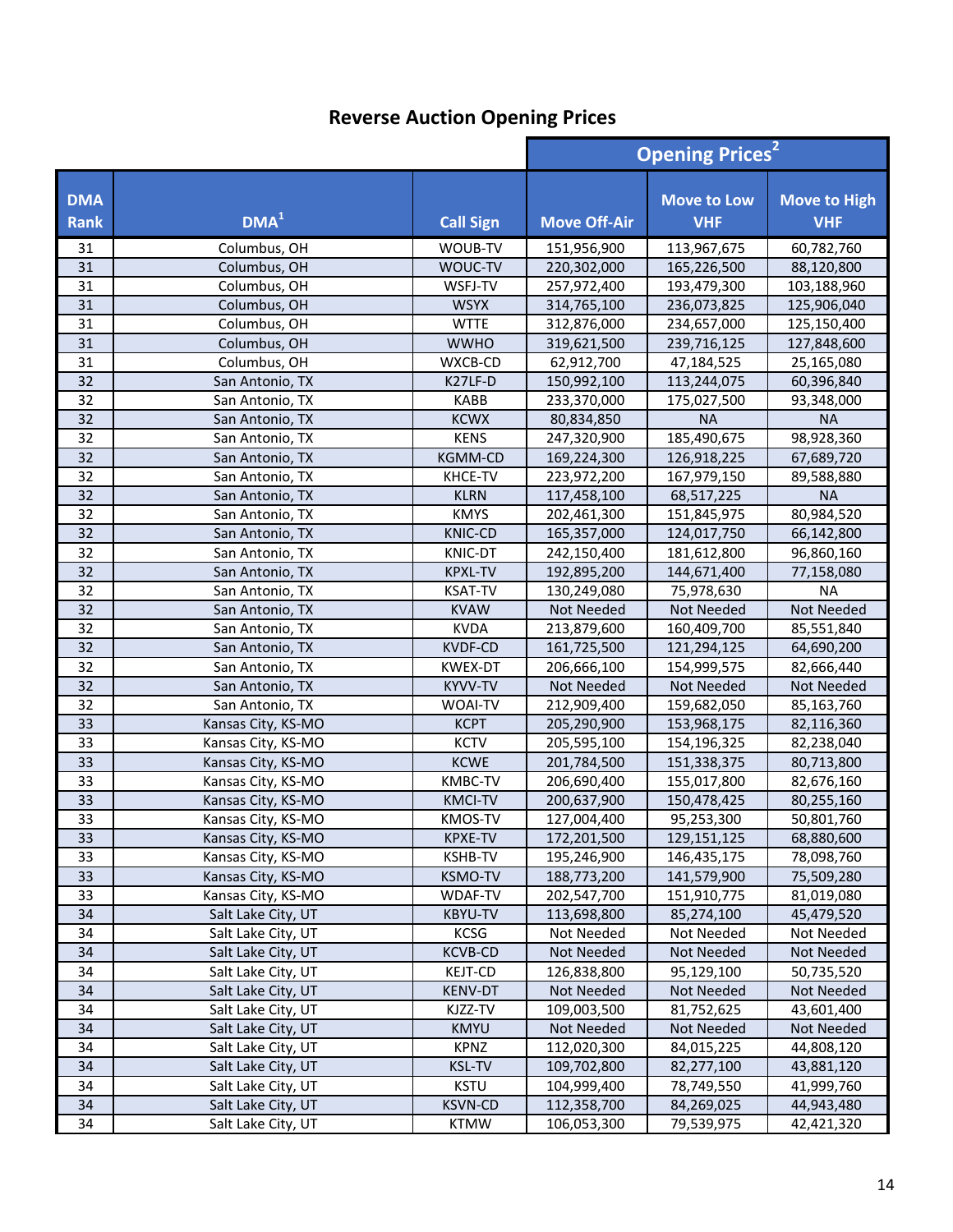|                           |                                          |                  | <b>Opening Prices<sup>2</sup></b> |                                  |                                   |
|---------------------------|------------------------------------------|------------------|-----------------------------------|----------------------------------|-----------------------------------|
| <b>DMA</b><br><b>Rank</b> | DMA <sup>1</sup>                         | <b>Call Sign</b> | <b>Move Off-Air</b>               | <b>Move to Low</b><br><b>VHF</b> | <b>Move to High</b><br><b>VHF</b> |
| 34                        | Salt Lake City, UT                       | <b>KTVX</b>      | 111,789,000                       | 83,841,750                       | 44,715,600                        |
| 34                        | Salt Lake City, UT                       | <b>KUCW</b>      | 108,953,100                       | 81,714,825                       | 43,581,240                        |
| 34                        | Salt Lake City, UT                       | <b>KUED</b>      | 111,388,500                       | 83,541,375                       | 44,555,400                        |
| 34                        | Salt Lake City, UT                       | <b>KUEN</b>      | 109,201,500                       | 81,901,125                       | 43,680,600                        |
| 34                        | Salt Lake City, UT                       | <b>KUES</b>      | Not Needed                        | Not Needed                       | Not Needed                        |
| 34                        | Salt Lake City, UT                       | <b>KUEW</b>      | Not Needed                        | Not Needed                       | Not Needed                        |
| 34                        | Salt Lake City, UT                       | KULX-CD          | 110,847,600                       | 83,135,700                       | 44,339,040                        |
| 34                        | Salt Lake City, UT                       | <b>KUPX-TV</b>   | 136,594,800                       | 102,446,100                      | 54,637,920                        |
| 34                        | Salt Lake City, UT                       | <b>KUTF</b>      | 64,337,760                        | 37,530,360                       | <b>NA</b>                         |
| 34                        | Salt Lake City, UT                       | KUTH-DT          | 147,546,900                       | 110,660,175                      | 59,018,760                        |
| 34                        | Salt Lake City, UT                       | <b>KUTV</b>      | 113,725,800                       | 85,294,350                       | 45,490,320                        |
| 35                        | Milwaukee, WI                            | WBME-CD          | 174,297,600                       | 130,723,200                      | 69,719,040                        |
| 35                        | Milwaukee, WI                            | WCGV-TV          | 320,478,300                       | 240,358,725                      | 128,191,320                       |
| 35                        | Milwaukee, WI                            | WDJT-TV          | 306,906,300                       | 230,179,725                      | 122,762,520                       |
| 35                        | Milwaukee, WI                            | WISN-TV          | 300,096,000                       | 225,072,000                      | 120,038,400                       |
| 35                        | Milwaukee, WI                            | <b>WITI</b>      | 323,442,000                       | 242,581,500                      | 129,376,800                       |
| 35                        | Milwaukee, WI                            | <b>WIWN</b>      | 68,750,325                        | <b>NA</b>                        | <b>NA</b>                         |
| 35                        | Milwaukee, WI                            | WMKE-CD          | 150,929,100                       | 113,196,825                      | 60,371,640                        |
| 35                        | Milwaukee, WI                            | WMLW-TV          | 264,776,400                       | 198,582,300                      | 105,910,560                       |
| 35                        | Milwaukee, WI                            | <b>WMVS</b>      | 183,912,660                       | 107,282,385                      | <b>NA</b>                         |
| 35                        | Milwaukee, WI                            | <b>WMVT</b>      | 322,811,100                       | 242,108,325                      | 129,124,440                       |
| 35                        | Milwaukee, WI                            | WPXE-TV          | 314,636,400                       | 235,977,300                      | 125,854,560                       |
| 35                        | Milwaukee, WI                            | WTMJ-TV          | 287,946,000                       | 215,959,500                      | 115,178,400                       |
| 35                        | Milwaukee, WI                            | WVCY-TV          | 275,658,300                       | 206,743,725                      | 110,263,320                       |
| 35                        | Milwaukee, WI                            | <b>WVTV</b>      | 281,210,400                       | 210,907,800                      | 112,484,160                       |
| 35                        | Milwaukee, WI                            | WWRS-TV          | 276,526,800                       | 207,395,100                      | 110,610,720                       |
| 36                        | Cincinnati, OH                           | <b>WCET</b>      | 298,653,300                       | 223,989,975                      | 119,461,320                       |
| 36                        | Cincinnati, OH                           | WCPO-TV          | 332,221,500                       | 249,166,125                      | 132,888,600                       |
| 36                        | Cincinnati, OH                           | WCVN-TV          | 204,636,600                       | 153,477,450                      | 81,854,640                        |
| 36                        | Cincinnati, OH                           | <b>WKON</b>      | 172,006,200                       | 129,004,650                      | 68,802,480                        |
| 36                        | Cincinnati, OH                           | <b>WKRC-TV</b>   | 168,208,380                       | 98,121,555                       | <b>NA</b>                         |
| 36                        | Cincinnati, OH                           | <b>WLWT</b>      | 329,151,600                       | 246,863,700                      | 131,660,640                       |
| 36                        | Cincinnati, OH                           | WOTH-CD          | 208,567,800                       | 156,425,850                      | 83,427,120                        |
| 36                        | Cincinnati, OH                           | <b>WPTO</b>      | 283,971,600                       | 212,978,700                      | 113,588,640                       |
| 36                        | Cincinnati, OH                           | WSTR-TV          | 309,263,400                       | 231,947,550                      | 123,705,360                       |
| 36                        | Cincinnati, OH                           | WXIX-TV          | 230,273,100                       | 172,704,825                      | 92,109,240                        |
| 37                        | Greenville-Spartanburg, SC-Asheville, NC | WGGS-TV          | 229,277,700                       | 171,958,275                      | 91,711,080                        |
| 37                        | Greenville-Spartanburg, SC-Asheville, NC | <b>WHNS</b>      | 265,082,400                       | 198,811,800                      | 106,032,960                       |
| 37                        | Greenville-Spartanburg, SC-Asheville, NC | <b>WLOS</b>      | 221,127,300                       | 128,990,925                      | <b>NA</b>                         |
| 37                        | Greenville-Spartanburg, SC-Asheville, NC | WMYA-TV          | 184,470,300                       | 138, 352, 725                    | 73,788,120                        |
| 37                        | Greenville-Spartanburg, SC-Asheville, NC | <b>WNEH</b>      | 173,014,200                       | 129,760,650                      | 69,205,680                        |
| 37                        | Greenville-Spartanburg, SC-Asheville, NC | <b>WNTV</b>      | 156,864,600                       | 91,504,350                       | <b>NA</b>                         |
| 37                        | Greenville-Spartanburg, SC-Asheville, NC | WRET-TV          | 201,416,400                       | 151,062,300                      | 80,566,560                        |
| 37                        | Greenville-Spartanburg, SC-Asheville, NC | WSPA-TV          | 198,190,800                       | 115,611,300                      | <b>NA</b>                         |
| 37                        | Greenville-Spartanburg, SC-Asheville, NC | WUNF-TV          | 267,472,800                       | 200,604,600                      | 106,989,120                       |
| 37                        | Greenville-Spartanburg, SC-Asheville, NC | <b>WUNW</b>      | 88,057,800                        | 66,043,350                       | 35,223,120                        |
| 37                        | Greenville-Spartanburg, SC-Asheville, NC | <b>WYCW</b>      | 278,956,800                       | 209,217,600                      | 111,582,720                       |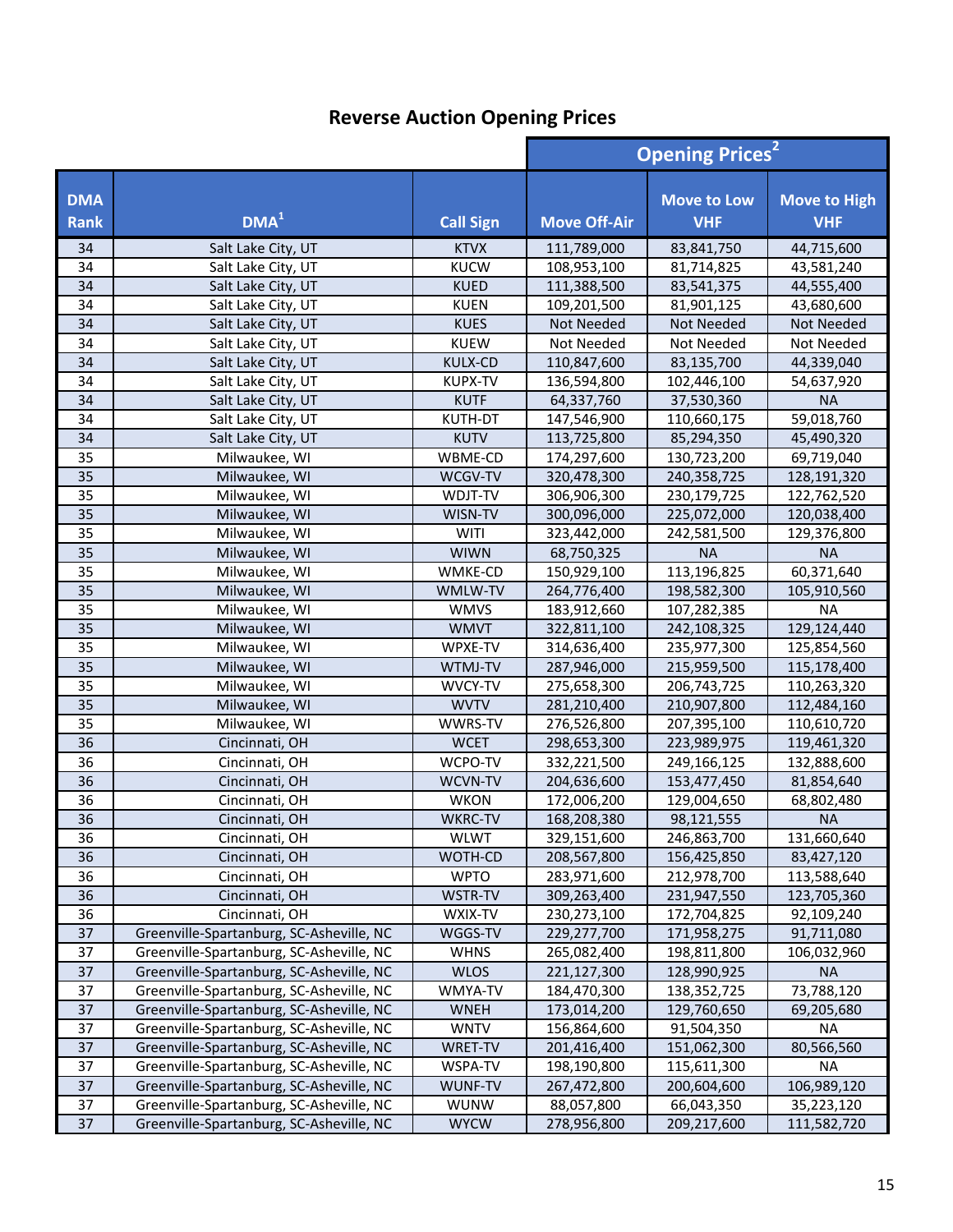|                           |                                          |                  |                     | <b>Opening Prices<sup>2</sup></b> |                                   |  |
|---------------------------|------------------------------------------|------------------|---------------------|-----------------------------------|-----------------------------------|--|
| <b>DMA</b><br><b>Rank</b> | DMA <sup>1</sup>                         | <b>Call Sign</b> | <b>Move Off-Air</b> | <b>Move to Low</b><br><b>VHF</b>  | <b>Move to High</b><br><b>VHF</b> |  |
| 37                        | Greenville-Spartanburg, SC-Asheville, NC | <b>WYFF</b>      | 281,224,800         | 210,918,600                       | 112,489,920                       |  |
| 38                        | West Palm Beach-Ft. Pierce, FL           | WBEC-TV          | 288,549,900         | 216,412,425                       | 115,419,960                       |  |
| 38                        | West Palm Beach-Ft. Pierce, FL           | WFGC             | 245,404,800         | 184,053,600                       | 98,161,920                        |  |
| 38                        | West Palm Beach-Ft. Pierce, FL           | <b>WFLX</b>      | 351,809,100         | 263,856,825                       | 140,723,640                       |  |
| 38                        | West Palm Beach-Ft. Pierce, FL           | <b>WHDT</b>      | 346,107,600         | 259,580,700                       | 138,443,040                       |  |
| 38                        | West Palm Beach-Ft. Pierce, FL           | <b>WPBF</b>      | 305,848,800         | 229,386,600                       | 122,339,520                       |  |
| 38                        | West Palm Beach-Ft. Pierce, FL           | <b>WPEC</b>      | 224,589,780         | 131,010,705                       | <b>NA</b>                         |  |
| 38                        | West Palm Beach-Ft. Pierce, FL           | WPTV-TV          | 230,693,940         | 134,571,465                       | <b>NA</b>                         |  |
| 38                        | West Palm Beach-Ft. Pierce, FL           | WPXP-TV          | 319,459,500         | 239,594,625                       | 127,783,800                       |  |
| 38                        | West Palm Beach-Ft. Pierce, FL           | <b>WTCE-TV</b>   | 253,390,500         | 190,042,875                       | 101,356,200                       |  |
| 38                        | West Palm Beach-Ft. Pierce, FL           | <b>WTCN-CA</b>   | 134,796,600         | 101,097,450                       | 53,918,640                        |  |
| 38                        | West Palm Beach-Ft. Pierce, FL           | <b>WTVX</b>      | 282,464,100         | 211,848,075                       | 112,985,640                       |  |
| 38                        | West Palm Beach-Ft. Pierce, FL           | WWCI-CD          | 26,595,540          | 15,514,065                        | <b>NA</b>                         |  |
| 38                        | West Palm Beach-Ft. Pierce, FL           | WWHB-CA          | 83,004,300          | 62,253,225                        | 33,201,720                        |  |
| 38                        | West Palm Beach-Ft. Pierce, FL           | WXEL-TV          | 343,056,600         | 257,292,450                       | 137,222,640                       |  |
| 39                        | Austin, TX                               | KAKW-DT          | 151,690,320         | 88,486,020                        | <b>NA</b>                         |  |
| 39                        | Austin, TX                               | <b>KBVO</b>      | 189,665,100         | 142,248,825                       | 75,866,040                        |  |
| 39                        | Austin, TX                               | <b>KBVO-CD</b>   | 165,364,200         | 124,023,150                       | 66,145,680                        |  |
| 39                        | Austin, TX                               | KEYE-TV          | 271,390,500         | 203,542,875                       | 108,556,200                       |  |
| 39                        | Austin, TX                               | <b>KGBS-CD</b>   | 171,936,000         | 128,952,000                       | 68,774,400                        |  |
| 39                        | Austin, TX                               | KHPB-CD          | 17,280,000          | 12,960,000                        | 6,912,000                         |  |
| 39                        | Austin, TX                               | KHPF-CD          | Not Needed          | Not Needed                        | Not Needed                        |  |
| 39                        | Austin, TX                               | KHPL-CD          | 7,296,300           | 5,472,225                         | 2,918,520                         |  |
| 39                        | Austin, TX                               | KHPM-CD          | 28,322,100          | 21,241,575                        | 11,328,840                        |  |
| 39                        | Austin, TX                               | KHPX-CD          | 57,488,400          | 43,116,300                        | 22,995,360                        |  |
| 39                        | Austin, TX                               | KHPZ-CD          | 76,532,400          | 57,399,300                        | 30,612,960                        |  |
| 39                        | Austin, TX                               | <b>KLRU</b>      | 289,190,700         | 216,893,025                       | 115,676,280                       |  |
| 39                        | Austin, TX                               | <b>KNVA</b>      | 247,290,300         | 185,467,725                       | 98,916,120                        |  |
| 39                        | Austin, TX                               | <b>KTBC</b>      | 183,166,380         | 106,847,055                       | <b>NA</b>                         |  |
| 39                        | Austin, TX                               | <b>KTFO-CD</b>   | 189,423,900         | 142,067,925                       | 75,769,560                        |  |
| 39                        | Austin, TX                               | <b>KVUE</b>      | 279,057,600         | 209,293,200                       | 111,623,040                       |  |
| $\overline{39}$           | Austin, TX                               | <b>KXAN-TV</b>   | 291,072,600         | 218,304,450                       | 116,429,040                       |  |
| 39                        | Austin, TX                               | <b>KXLK-CD</b>   | 167,820,300         | 125,865,225                       | 67,128,120                        |  |
| 40                        | Las Vegas, NV                            | K43FO-D          | Not Needed          | Not Needed                        | Not Needed                        |  |
| 40                        | Las Vegas, NV                            | KBLR             | Not Needed          | Not Needed                        | Not Needed                        |  |
| 40                        | Las Vegas, NV                            | <b>KEEN-CD</b>   | Not Needed          | Not Needed                        | <b>Not Needed</b>                 |  |
| 40                        | Las Vegas, NV                            | KHDF-CD          | Not Needed          | Not Needed                        | Not Needed                        |  |
| 40                        | Las Vegas, NV                            | <b>KINC</b>      | Not Needed          | Not Needed                        | Not Needed                        |  |
| 40                        | Las Vegas, NV                            | <b>KLAS-TV</b>   | Not Needed          | Not Needed                        | Not Needed                        |  |
| 40                        | Las Vegas, NV                            | <b>KLVX</b>      | Not Needed          | Not Needed                        | Not Needed                        |  |
| 40                        | Las Vegas, NV                            | KMCC             | Not Needed          | Not Needed                        | Not Needed                        |  |
| 40                        | Las Vegas, NV                            | <b>KNBX-CD</b>   | Not Needed          | Not Needed                        | Not Needed                        |  |
| 40                        | Las Vegas, NV                            | <b>KSNV</b>      | Not Needed          | Not Needed                        | Not Needed                        |  |
| 40                        | Las Vegas, NV                            | <b>KTNV-TV</b>   | Not Needed          | Not Needed                        | Not Needed                        |  |
| 40                        | Las Vegas, NV                            | <b>KVCW</b>      | Not Needed          | Not Needed                        | Not Needed                        |  |
| 40                        | Las Vegas, NV                            | <b>KVMY</b>      | Not Needed          | <b>NA</b>                         | <b>NA</b>                         |  |
| 40                        | Las Vegas, NV                            | KVVU-TV          | Not Needed          | Not Needed                        | Not Needed                        |  |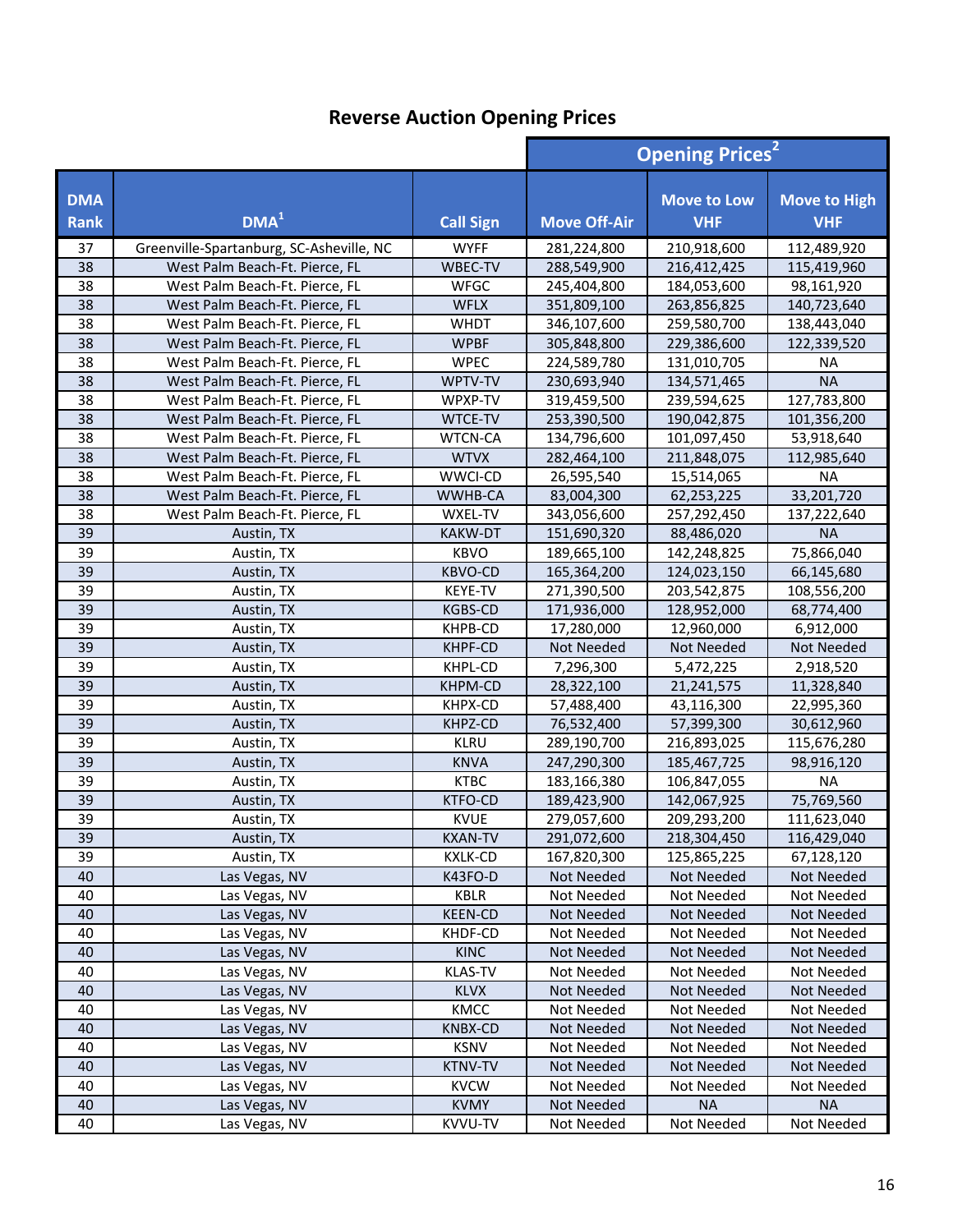|                           |                                         | <b>Opening Prices<sup>2</sup></b> |                     |                                  |                                   |
|---------------------------|-----------------------------------------|-----------------------------------|---------------------|----------------------------------|-----------------------------------|
| <b>DMA</b><br><b>Rank</b> | DMA <sup>1</sup>                        | <b>Call Sign</b>                  | <b>Move Off-Air</b> | <b>Move to Low</b><br><b>VHF</b> | <b>Move to High</b><br><b>VHF</b> |
| 41                        | Grand Rapids-Kalamazoo-Battle Creek, MI | <b>WGVK</b>                       | 72,959,850          | <b>NA</b>                        | <b>NA</b>                         |
| 41                        | Grand Rapids-Kalamazoo-Battle Creek, MI | WGVU-TV                           | 126,039,240         | 73,522,890                       | <b>NA</b>                         |
| 41                        | Grand Rapids-Kalamazoo-Battle Creek, MI | <b>WLLA</b>                       | 216,556,200         | 162,417,150                      | 86,622,480                        |
| 41                        | Grand Rapids-Kalamazoo-Battle Creek, MI | WMKG-CD                           | 60,612,300          | 45,459,225                       | 24,244,920                        |
| 41                        | Grand Rapids-Kalamazoo-Battle Creek, MI | WOBC-CD                           | 39,893,400          | 29,920,050                       | 15,957,360                        |
| 41                        | Grand Rapids-Kalamazoo-Battle Creek, MI | WOGC-CD                           | 55,617,300          | 41,712,975                       | 22,246,920                        |
| 41                        | Grand Rapids-Kalamazoo-Battle Creek, MI | WOHO-CD                           | 44,657,100          | 33,492,825                       | 17,862,840                        |
| 41                        | Grand Rapids-Kalamazoo-Battle Creek, MI | WOKZ-CD                           | 44,433,900          | 33,325,425                       | 17,773,560                        |
| 41                        | Grand Rapids-Kalamazoo-Battle Creek, MI | WOLP-CD                           | 145,117,800         | 108,838,350                      | 58,047,120                        |
| 41                        | Grand Rapids-Kalamazoo-Battle Creek, MI | WOMS-CD                           | 59,067,000          | 44,300,250                       | 23,626,800                        |
| 41                        | Grand Rapids-Kalamazoo-Battle Creek, MI | WOOD-TV                           | 168,609,060         | 98,355,285                       | <b>NA</b>                         |
| 41                        | Grand Rapids-Kalamazoo-Battle Creek, MI | <b>WOTV</b>                       | 265,026,600         | 198,769,950                      | 106,010,640                       |
| 41                        | Grand Rapids-Kalamazoo-Battle Creek, MI | <b>WTLJ</b>                       | 196,334,100         | 147,250,575                      | 78,533,640                        |
| 41                        | Grand Rapids-Kalamazoo-Battle Creek, MI | <b>WWMT</b>                       | 171,650,340         | 100,129,365                      | <b>NA</b>                         |
| 41                        | Grand Rapids-Kalamazoo-Battle Creek, MI | <b>WXMI</b>                       | 233,217,000         | 174,912,750                      | 93,286,800                        |
| 41                        | Grand Rapids-Kalamazoo-Battle Creek, MI | WXSP-CD                           | 158,705,100         | 119,028,825                      | 63,482,040                        |
| 41                        | Grand Rapids-Kalamazoo-Battle Creek, MI | WZPX-TV                           | 232,141,500         | 174,106,125                      | 92,856,600                        |
| 41                        | Grand Rapids-Kalamazoo-Battle Creek, MI | <b>WZZM</b>                       | 122,193,900         | 71,279,775                       | <b>NA</b>                         |
| 42                        | Norfolk-Portsmouth-Newport News, VA     | WAVY-TV                           | 223,027,200         | 167,270,400                      | 89,210,880                        |
| 42                        | Norfolk-Portsmouth-Newport News, VA     | WCTX-CD                           | 55,057,500          | 41,293,125                       | 22,023,000                        |
| 42                        | Norfolk-Portsmouth-Newport News, VA     | <b>WGNT</b>                       | 188,771,400         | 141,578,550                      | 75,508,560                        |
| 42                        | Norfolk-Portsmouth-Newport News, VA     | WHRO-TV                           | 240,341,400         | 180,256,050                      | 96,136,560                        |
| 42                        | Norfolk-Portsmouth-Newport News, VA     | WITD-CD                           | 107,971,200         | 80,978,400                       | 43,188,480                        |
| 42                        | Norfolk-Portsmouth-Newport News, VA     | WJGN-CD                           | 142,727,400         | 107,045,550                      | 57,090,960                        |
| 42                        | Norfolk-Portsmouth-Newport News, VA     | WKTD-CD                           | 159,426,900         | 119,570,175                      | 63,770,760                        |
| 42                        | Norfolk-Portsmouth-Newport News, VA     | WNLO-CD                           | 144,464,400         | 108,348,300                      | 57,785,760                        |
| 42                        | Norfolk-Portsmouth-Newport News, VA     | WPMC-CD                           | Not Needed          | Not Needed                       | Not Needed                        |
| 42                        | Norfolk-Portsmouth-Newport News, VA     | WPXV-TV                           | 185,714,100         | 139,285,575                      | 74,285,640                        |
| 42                        | Norfolk-Portsmouth-Newport News, VA     | WSKY-TV                           | 128,314,800         | 74,850,300                       | <b>NA</b>                         |
| 42                        | Norfolk-Portsmouth-Newport News, VA     | <b>WTKR</b>                       | 236,753,100         | 177,564,825                      | 94,701,240                        |
| 42                        | Norfolk-Portsmouth-Newport News, VA     | WTPC-TV                           | 127,213,200         | 74,207,700                       | <b>NA</b>                         |
| 42                        | Norfolk-Portsmouth-Newport News, VA     | WTVZ-TV                           | 237,744,900         | 178,308,675                      | 95,097,960                        |
| 42                        | Norfolk-Portsmouth-Newport News, VA     | WUND-TV                           | 182,304,900         | 136,728,675                      | 72,921,960                        |
| 42                        | Norfolk-Portsmouth-Newport News, VA     | <b>WVBT</b>                       | 184,176,900         | 138,132,675                      | 73,670,760                        |
| 42                        | Norfolk-Portsmouth-Newport News, VA     | <b>WVEC</b>                       | 134,404,920         | 78,402,870                       | <b>NA</b>                         |
| 42                        | Norfolk-Portsmouth-Newport News, VA     | WYSJ-CA                           | 115,461,900         | 86,596,425                       | 46,184,760                        |
| 43                        | Oklahoma City, OK                       | <b>KAUT-TV</b>                    | 135,094,500         | 101,320,875                      | 54,037,800                        |
| 43                        | Oklahoma City, OK                       | <b>KETA-TV</b>                    | 91,430,100          | 53,334,225                       | NA                                |
| 43                        | Oklahoma City, OK                       | <b>KFOR-TV</b>                    | 138,711,600         | 104,033,700                      | 55,484,640                        |
| 43                        | Oklahoma City, OK                       | KOCB                              | 143,685,000         | 107,763,750                      | 57,474,000                        |
| 43                        | Oklahoma City, OK                       | KOCM                              | 137,871,000         | 103,403,250                      | 55,148,400                        |
| 43                        | Oklahoma City, OK                       | KOCO-TV                           | 100,290,420         | 58,502,745                       | <b>NA</b>                         |
| 43                        | Oklahoma City, OK                       | KOHC-CD                           | 113,668,200         | 85,251,150                       | 45,467,280                        |
| 43                        | Oklahoma City, OK                       | KOKH-TV                           | 143,410,500         | 107,557,875                      | 57,364,200                        |
| 43                        | Oklahoma City, OK                       | KOMI-CD                           | Not Needed          | Not Needed                       | Not Needed                        |
| 43                        | Oklahoma City, OK                       | KOPX-TV                           | 137,227,500         | 102,920,625                      | 54,891,000                        |
| 43                        | Oklahoma City, OK                       | <b>KSBI</b>                       | 140,686,200         | 105,514,650                      | 56,274,480                        |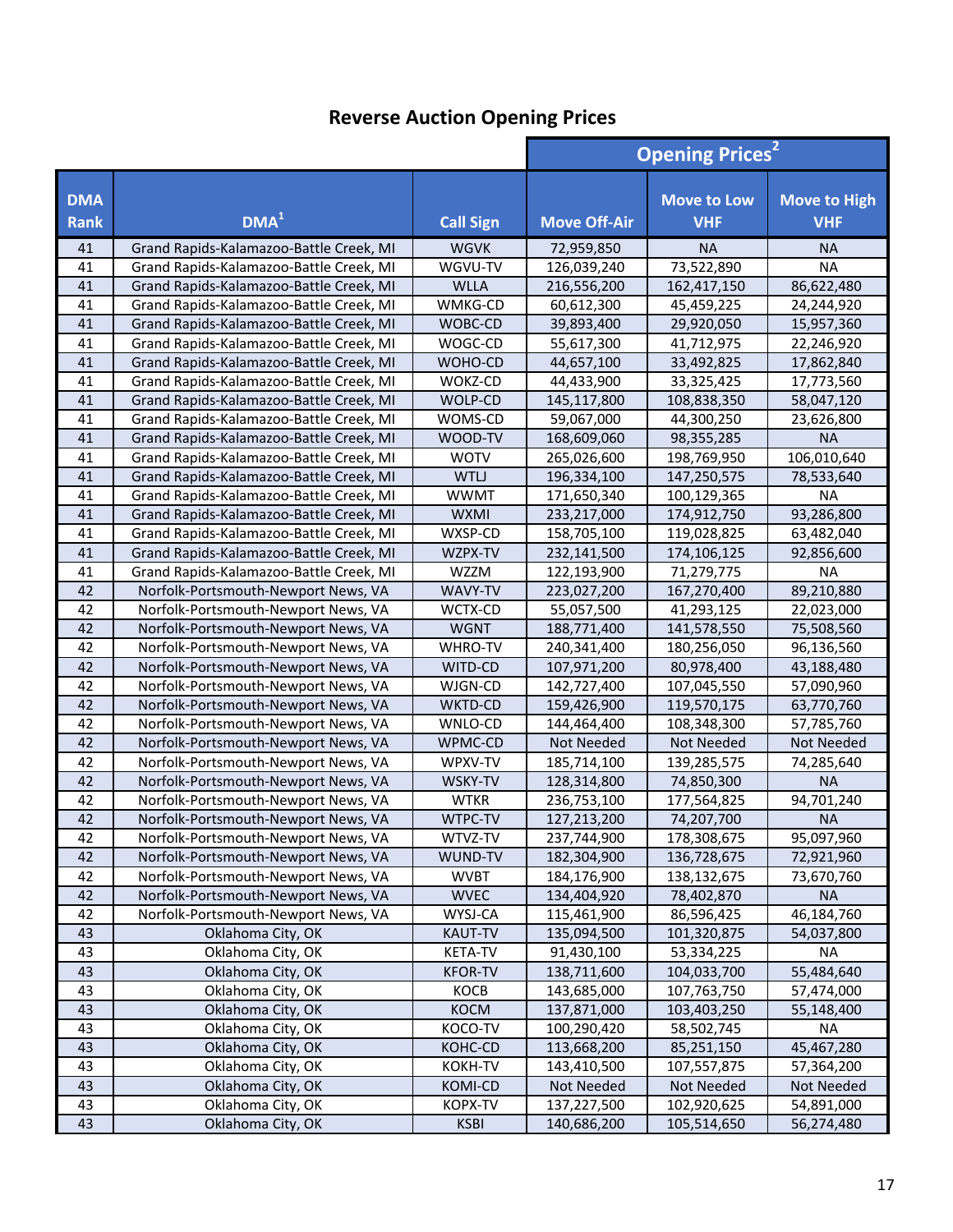|                           |                                         |                  | <b>Opening Prices<sup>2</sup></b> |                                  |                                   |
|---------------------------|-----------------------------------------|------------------|-----------------------------------|----------------------------------|-----------------------------------|
| <b>DMA</b><br><b>Rank</b> | DMA <sup>1</sup>                        | <b>Call Sign</b> | <b>Move Off-Air</b>               | <b>Move to Low</b><br><b>VHF</b> | <b>Move to High</b><br><b>VHF</b> |
| 43                        | Oklahoma City, OK                       | KTBO-TV          | 136,062,900                       | 102,047,175                      | 54,425,160                        |
| 43                        | Oklahoma City, OK                       | KTUZ-TV          | 154,541,700                       | 115,906,275                      | 61,816,680                        |
| 43                        | Oklahoma City, OK                       | <b>KUOK</b>      | Not Needed                        | Not Needed                       | Not Needed                        |
| 43                        | Oklahoma City, OK                       | <b>KUOK-CD</b>   | 109,886,400                       | 82,414,800                       | 43,954,560                        |
| 43                        | Oklahoma City, OK                       | <b>KUOT-CD</b>   | 123,485,400                       | 92,614,050                       | 49,394,160                        |
| 43                        | Oklahoma City, OK                       | <b>KWET</b>      | 20,686,320                        | 12,067,020                       | <b>NA</b>                         |
| 43                        | Oklahoma City, OK                       | <b>KWTV-DT</b>   | 134,615,700                       | 100,961,775                      | 53,846,280                        |
| 44                        | Harrisburg-Lancaster-Lebanon-York, PA   | <b>WGAL</b>      | 294,961,500                       | 172,060,875                      | <b>NA</b>                         |
| 44                        | Harrisburg-Lancaster-Lebanon-York, PA   | WGCB-TV          | 352,912,500                       | 264,684,375                      | 141,165,000                       |
| 44                        | Harrisburg-Lancaster-Lebanon-York, PA   | WHP-TV           | 302,435,100                       | 226,826,325                      | 120,974,040                       |
| 44                        | Harrisburg-Lancaster-Lebanon-York, PA   | WHTM-TV          | 139,732,020                       | 81,510,345                       | <b>NA</b>                         |
| 44                        | Harrisburg-Lancaster-Lebanon-York, PA   | WITF-TV          | 218,005,200                       | 163,503,900                      | 87,202,080                        |
| 44                        | Harrisburg-Lancaster-Lebanon-York, PA   | WLYH-TV          | 433,998,900                       | 325,499,175                      | 173,599,560                       |
| 44                        | Harrisburg-Lancaster-Lebanon-York, PA   | <b>WPMT</b>      | 374,270,400                       | 280,702,800                      | 149,708,160                       |
| 45                        | Birmingham, AL                          | W47EI-D          | 111,297,600                       | 83,473,200                       | 44,519,040                        |
| 45                        | Birmingham, AL                          | <b>WABM</b>      | 213,828,300                       | 160,371,225                      | 85,531,320                        |
| 45                        | Birmingham, AL                          | <b>WBIQ</b>      | 98,688,780                        | 57,568,455                       | <b>NA</b>                         |
| 45                        | Birmingham, AL                          | <b>WBRC</b>      | 242,730,000                       | 182,047,500                      | 97,092,000                        |
| 45                        | Birmingham, AL                          | WBXA-CD          | 93,435,300                        | 70,076,475                       | 37,374,120                        |
| 45                        | Birmingham, AL                          | <b>WDBB</b>      | 233,361,000                       | 175,020,750                      | 93,344,400                        |
| 45                        | Birmingham, AL                          | WDVZ-CD          | 16,436,250                        | <b>NA</b>                        | <b>NA</b>                         |
| 45                        | Birmingham, AL                          | <b>WEAC-CD</b>   | 82,751,400                        | 62,063,550                       | 33,100,560                        |
| 45                        | Birmingham, AL                          | <b>WGWW</b>      | 114,630,120                       | 66,867,570                       | <b>NA</b>                         |
| 45                        | Birmingham, AL                          | <b>WIAT</b>      | 236,061,900                       | 177,046,425                      | 94,424,760                        |
| 45                        | Birmingham, AL                          | WOIL-CD          | 69,567,300                        | 52,175,475                       | 27,826,920                        |
| 45                        | Birmingham, AL                          | WPXH-TV          | 201,861,000                       | 151,395,750                      | 80,744,400                        |
| 45                        | Birmingham, AL                          | <b>WSES</b>      | 199,991,700                       | 149,993,775                      | 79,996,680                        |
| 45                        | Birmingham, AL                          | WTJP-TV          | 264,461,400                       | 198,346,050                      | 105,784,560                       |
| 45                        | Birmingham, AL                          | <b>WTTO</b>      | 232,117,200                       | 174,087,900                      | 92,846,880                        |
| 45                        | Birmingham, AL                          | WVTM-TV          | 131,106,060                       | 76,478,535                       | <b>NA</b>                         |
| 45                        | Birmingham, AL                          | <b>WVUA</b>      | 72,384,750                        | <b>NA</b>                        | <b>NA</b>                         |
| 45                        | Birmingham, AL                          | WVUA-CD          | 59,862,600                        | 44,896,950                       | 23,945,040                        |
| 46                        | Greensboro-High Point-Winston Salem, NC | <b>WCWG</b>      | 468,720,000                       | 351,540,000                      | 187,488,000                       |
| 46                        | Greensboro-High Point-Winston Salem, NC | WFMY-TV          | 441,627,300                       | 331,220,475                      | 176,650,920                       |
| 46                        | Greensboro-High Point-Winston Salem, NC | WGHP             | 354,478,500                       | 265,858,875                      | 141,791,400                       |
| 46                        | Greensboro-High Point-Winston Salem, NC | WGPX-TV          | 262,156,500                       | 196,617,375                      | 104,862,600                       |
| 46                        | Greensboro-High Point-Winston Salem, NC | <b>WLXI</b>      | 281,105,100                       | 210,828,825                      | 112,442,040                       |
| 46                        | Greensboro-High Point-Winston Salem, NC | <b>WMYV</b>      | 343,745,100                       | 257,808,825                      | 137,498,040                       |
| 46                        | Greensboro-High Point-Winston Salem, NC | WUNL-TV          | 279,941,400                       | 209,956,050                      | 111,976,560                       |
| 46                        | Greensboro-High Point-Winston Salem, NC | WXII-TV          | 325,614,600                       | 244,210,950                      | 130,245,840                       |
| 46                        | Greensboro-High Point-Winston Salem, NC | WXLV-TV          | 382,354,200                       | 286,765,650                      | 152,941,680                       |
| 47                        | Jacksonville, FL                        | WBXJ-CD          | 93,663,900                        | 70,247,925                       | 37,465,560                        |
| 47                        | Jacksonville, FL                        | WCWJ             | 158,852,700                       | 119,139,525                      | 63,541,080                        |
| 47                        | Jacksonville, FL                        | WFOX-TV          | 157,500,900                       | 118,125,675                      | 63,000,360                        |
| 47                        | Jacksonville, FL                        | WJAX-TV          | 159,988,500                       | 119,991,375                      | 63,995,400                        |
| 47                        | Jacksonville, FL                        | <b>WJCT</b>      | 92,661,300                        | 54,052,425                       | <b>NA</b>                         |
| 47                        | Jacksonville, FL                        | WJEB-TV          | 160,024,500                       | 120,018,375                      | 64,009,800                        |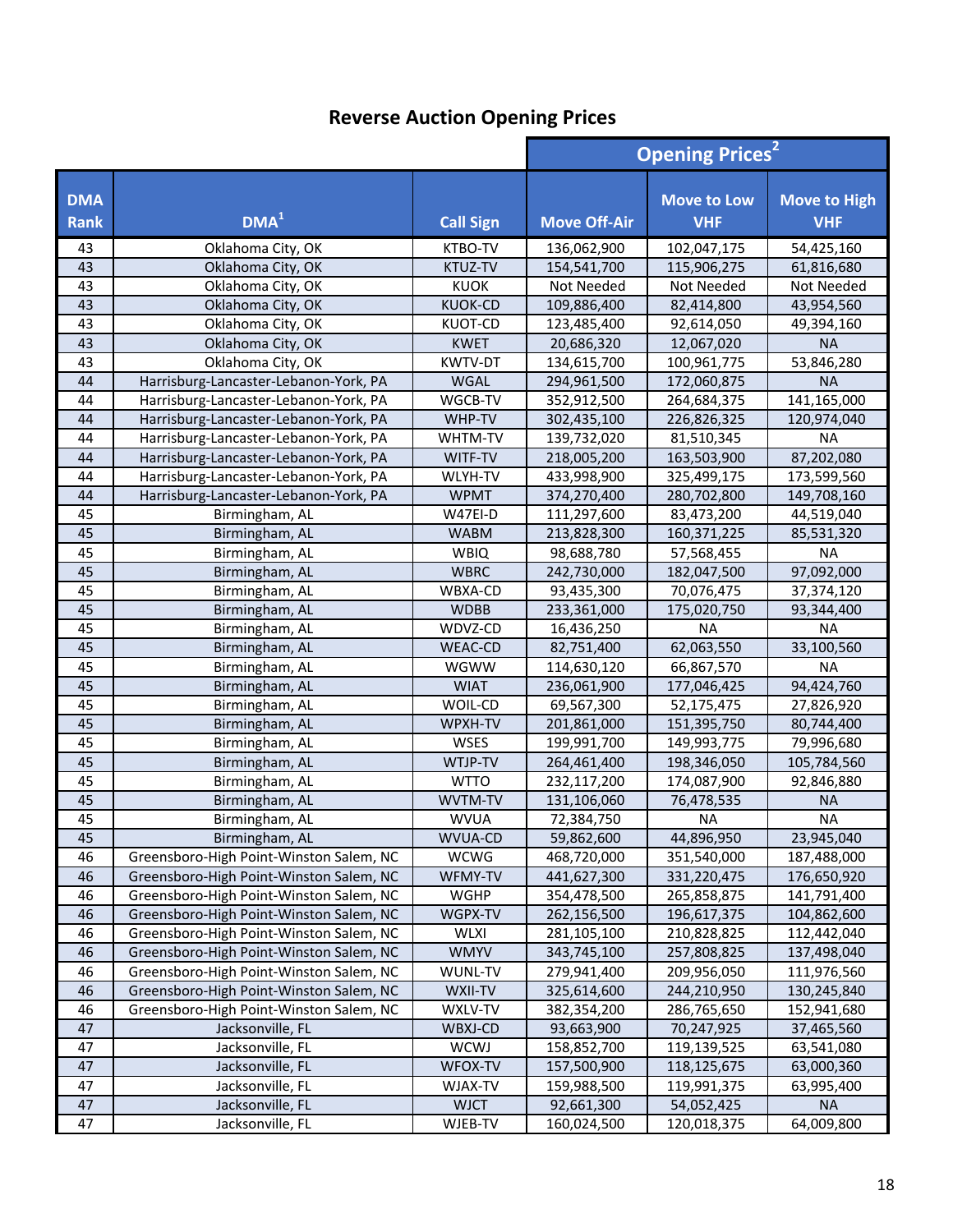|                           |                          |                  | <b>Opening Prices<sup>2</sup></b> |                                  |                                   |
|---------------------------|--------------------------|------------------|-----------------------------------|----------------------------------|-----------------------------------|
| <b>DMA</b><br><b>Rank</b> | DMA <sup>1</sup>         | <b>Call Sign</b> | <b>Move Off-Air</b>               | <b>Move to Low</b><br><b>VHF</b> | <b>Move to High</b><br><b>VHF</b> |
| 47                        | Jacksonville, FL         | WJGV-CD          | 43,317,000                        | 32,487,750                       | 17,326,800                        |
| 47                        | Jacksonville, FL         | WJKF-CA          | 19,431,900                        | 11,335,275                       | <b>NA</b>                         |
| 47                        | Jacksonville, FL         | <b>WJXT</b>      | 161,234,100                       | 120,925,575                      | 64,493,640                        |
| 47                        | Jacksonville, FL         | <b>WJXX</b>      | 90,843,660                        | 52,992,135                       | <b>NA</b>                         |
| 47                        | Jacksonville, FL         | WPXC-TV          | 168,250,500                       | 126, 187, 875                    | 67,300,200                        |
| 47                        | Jacksonville, FL         | WQXT-CD          | 77,091,300                        | 57,818,475                       | 30,836,520                        |
| 47                        | Jacksonville, FL         | <b>WTLV</b>      | 101,288,880                       | 59,085,180                       | <b>NA</b>                         |
| 47                        | Jacksonville, FL         | WXGA-TV          | 60,759,180                        | 35,442,855                       | <b>NA</b>                         |
| 48                        | Albuquerque-Santa Fe, NM | KASA-TV          | Not Needed                        | Not Needed                       | Not Needed                        |
| 48                        | Albuquerque-Santa Fe, NM | <b>KASY-TV</b>   | Not Needed                        | Not Needed                       | Not Needed                        |
| 48                        | Albuquerque-Santa Fe, NM | <b>KAZQ</b>      | <b>Not Needed</b>                 | <b>Not Needed</b>                | Not Needed                        |
| 48                        | Albuquerque-Santa Fe, NM | <b>KBIM-TV</b>   | 24,450,120                        | 14,262,570                       | <b>NA</b>                         |
| 48                        | Albuquerque-Santa Fe, NM | <b>KCHF</b>      | <b>Not Needed</b>                 | <b>Not Needed</b>                | Not Needed                        |
| 48                        | Albuquerque-Santa Fe, NM | KLUZ-TV          | Not Needed                        | Not Needed                       | Not Needed                        |
| 48                        | Albuquerque-Santa Fe, NM | <b>KNAT-TV</b>   | Not Needed                        | Not Needed                       | Not Needed                        |
| 48                        | Albuquerque-Santa Fe, NM | <b>KNMD-TV</b>   | Not Needed                        | Not Needed                       | Not Needed                        |
| 48                        | Albuquerque-Santa Fe, NM | <b>KNME-TV</b>   | Not Needed                        | Not Needed                       | Not Needed                        |
| 48                        | Albuquerque-Santa Fe, NM | <b>KOAT-TV</b>   | Not Needed                        | Not Needed                       | Not Needed                        |
| 48                        | Albuquerque-Santa Fe, NM | <b>KOB</b>       | Not Needed                        | Not Needed                       | Not Needed                        |
| 48                        | Albuquerque-Santa Fe, NM | <b>KOBF</b>      | Not Needed                        | Not Needed                       | Not Needed                        |
| 48                        | Albuquerque-Santa Fe, NM | <b>KOBR</b>      | 28,054,620                        | 16,365,195                       | <b>NA</b>                         |
| 48                        | Albuquerque-Santa Fe, NM | KREZ-TV          | Not Needed                        | Not Needed                       | Not Needed                        |
| 48                        | Albuquerque-Santa Fe, NM | <b>KRMU</b>      | <b>Not Needed</b>                 | Not Needed                       | <b>Not Needed</b>                 |
| 48                        | Albuquerque-Santa Fe, NM | <b>KRPV-DT</b>   | Not Needed                        | Not Needed                       | Not Needed                        |
| 48                        | Albuquerque-Santa Fe, NM | <b>KRQE</b>      | <b>Not Needed</b>                 | Not Needed                       | Not Needed                        |
| 48                        | Albuquerque-Santa Fe, NM | <b>KRTN-TV</b>   | Not Needed                        | Not Needed                       | Not Needed                        |
| 48                        | Albuquerque-Santa Fe, NM | <b>KRWB-TV</b>   | <b>Not Needed</b>                 | Not Needed                       | Not Needed                        |
| 48                        | Albuquerque-Santa Fe, NM | KTEL-CD          | Not Needed                        | Not Needed                       | Not Needed                        |
| 48                        | Albuquerque-Santa Fe, NM | <b>KTEL-TV</b>   | Not Needed                        | Not Needed                       | Not Needed                        |
| 48                        | Albuquerque-Santa Fe, NM | KTFQ-DT          | Not Needed                        | Not Needed                       | Not Needed                        |
| 48                        | Albuquerque-Santa Fe, NM | <b>KUPT</b>      | <b>Not Needed</b>                 | <b>Not Needed</b>                | <b>Not Needed</b>                 |
| 48                        | Albuquerque-Santa Fe, NM | <b>KWBQ</b>      | Not Needed                        | <b>Not Needed</b>                | Not Needed                        |
| 48                        | Albuquerque-Santa Fe, NM | KYNM-CD          | Not Needed                        | Not Needed                       | Not Needed                        |
| 49                        | Louisville, KY           | <b>WAVE</b>      | 232,659,000                       | 174,494,250                      | 93,063,600                        |
| 49                        | Louisville, KY           | <b>WBKI-TV</b>   | 280,683,000                       | 210,512,250                      | 112,273,200                       |
| 49                        | Louisville, KY           | WBNA             | 130,676,760                       | 76,228,110                       | <b>NA</b>                         |
| 49                        | Louisville, KY           | <b>WDRB</b>      | 263,955,600                       | 197,966,700                      | 105,582,240                       |
| 49                        | Louisville, KY           | <b>WHAS-TV</b>   | 141,280,740                       | 82,413,765                       | <b>NA</b>                         |
| 49                        | Louisville, KY           | WJYL-CD          | 152,819,100                       | 114,614,325                      | 61,127,640                        |
| 49                        | Louisville, KY           | WKMJ-TV          | 180,264,600                       | 135,198,450                      | 72,105,840                        |
| 49                        | Louisville, KY           | WKPC-TV          | 181,217,700                       | 135,913,275                      | 72,487,080                        |
| 49                        | Louisville, KY           | WKYI-CD          | 150,040,800                       | 112,530,600                      | 60,016,320                        |
| 49                        | Louisville, KY           | WKZT-TV          | 176,693,400                       | 132,520,050                      | 70,677,360                        |
| 49                        | Louisville, KY           | WLCU-CD          | 27,751,500                        | 20,813,625                       | 11,100,600                        |
| 49                        | Louisville, KY           | <b>WLKY</b>      | 232,884,900                       | 174,663,675                      | 93,153,960                        |
| 49                        | Louisville, KY           | <b>WMYO</b>      | 262,830,600                       | 197,122,950                      | 105,132,240                       |
| 49                        | Louisville, KY           | WRLW-CA          | 7,856,100                         | 5,892,075                        | 3,142,440                         |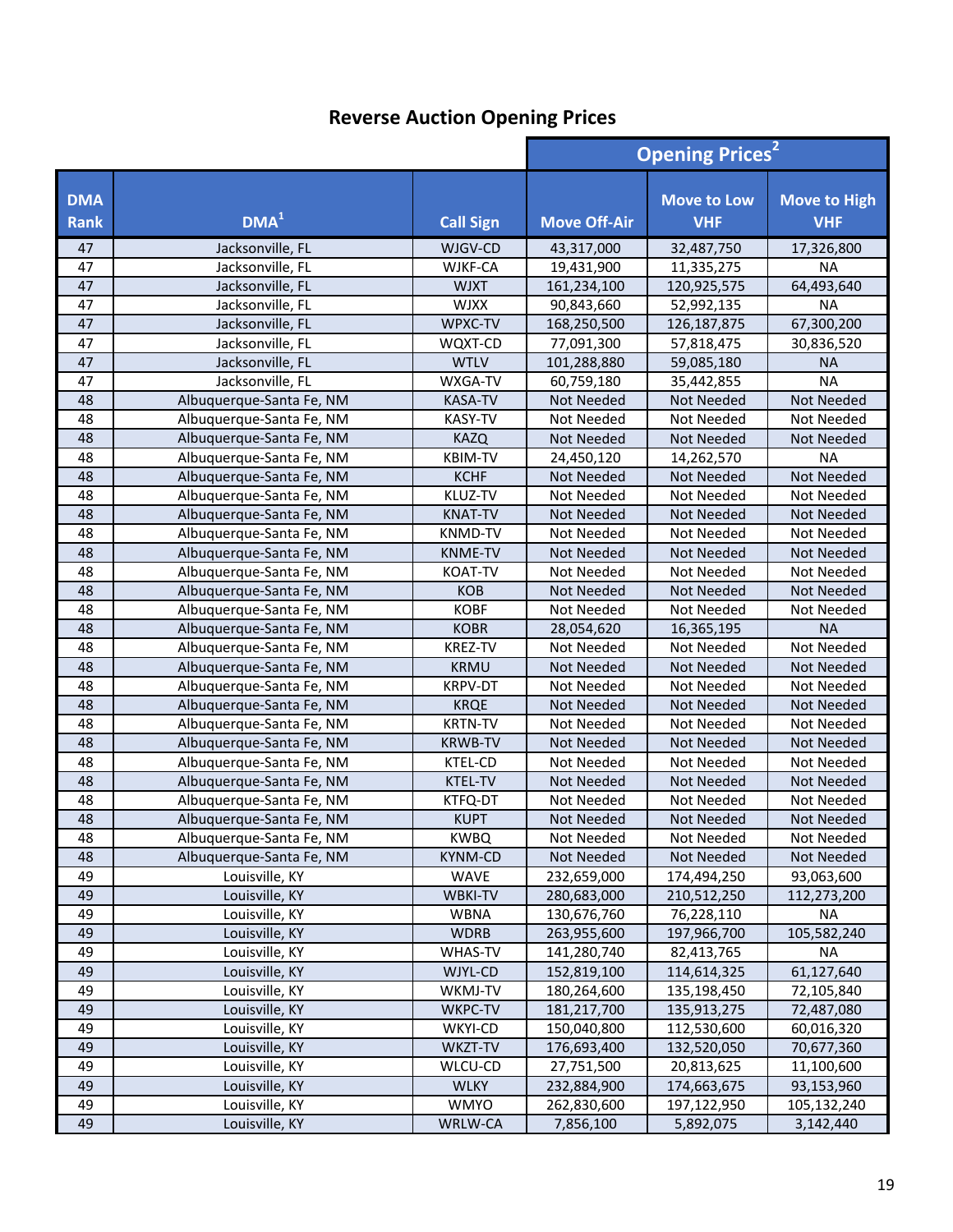|                           |                                |                  | <b>Opening Prices<sup>2</sup></b> |                                  |                                   |
|---------------------------|--------------------------------|------------------|-----------------------------------|----------------------------------|-----------------------------------|
| <b>DMA</b><br><b>Rank</b> | DMA <sup>1</sup>               | <b>Call Sign</b> | <b>Move Off-Air</b>               | <b>Move to Low</b><br><b>VHF</b> | <b>Move to High</b><br><b>VHF</b> |
| 49                        | Louisville, KY                 | WWJS-CD          | 157,094,100                       | 117,820,575                      | 62,837,640                        |
| 50                        | Memphis, TN                    | W50EA-D          | 125,653,500                       | 94,240,125                       | 50,261,400                        |
| 50                        | Memphis, TN                    | <b>WATN-TV</b>   | 186,523,200                       | 139,892,400                      | 74,609,280                        |
| 50                        | Memphis, TN                    | WBII-CD          | 38,041,200                        | 28,530,900                       | 15,216,480                        |
| 50                        | Memphis, TN                    | WBUY-TV          | 159,351,300                       | 119,513,475                      | 63,740,520                        |
| 50                        | Memphis, TN                    | WHBQ-TV          | 101,652,840                       | 59,297,490                       | <b>NA</b>                         |
| 50                        | Memphis, TN                    | <b>WKNO</b>      | 176,629,500                       | 132,472,125                      | 70,651,800                        |
| 50                        | Memphis, TN                    | <b>WLMT</b>      | 187,610,400                       | 140,707,800                      | 75,044,160                        |
| 50                        | Memphis, TN                    | WMAV-TV          | 137,985,300                       | 103,488,975                      | 55,194,120                        |
| 50                        | Memphis, TN                    | WMC-TV           | 57,156,075                        | <b>NA</b>                        | <b>NA</b>                         |
| 50                        | Memphis, TN                    | WPXX-TV          | 159,883,200                       | 119,912,400                      | 63,953,280                        |
| 50                        | Memphis, TN                    | WREG-TV          | 170,964,900                       | 128,223,675                      | 68,385,960                        |
| 50                        | Memphis, TN                    | <b>WTWV</b>      | 156,978,000                       | 117,733,500                      | 62,791,200                        |
| 50                        | Memphis, TN                    | <b>WWTW</b>      | 131,062,500                       | 98,296,875                       | 52,425,000                        |
| 51                        | New Orleans, LA                | <b>KFOL-CD</b>   | 56,461,500                        | 42,346,125                       | 22,584,600                        |
| 51                        | New Orleans, LA                | <b>KGLA-DT</b>   | 175,843,800                       | 131,882,850                      | 70,337,520                        |
| 51                        | New Orleans, LA                | KNOV-CD          | 109,457,100                       | 82,092,825                       | 43,782,840                        |
| 51                        | New Orleans, LA                | WBXN-CD          | 110,983,500                       | 83,237,625                       | 44,393,400                        |
| 51                        | New Orleans, LA                | WDSU             | 167,904,000                       | 125,928,000                      | 67,161,600                        |
| 51                        | New Orleans, LA                | <b>WGNO</b>      | 169,131,600                       | 126,848,700                      | 67,652,640                        |
| 51                        | New Orleans, LA                | <b>WHNO</b>      | 146,714,400                       | 110,035,800                      | 58,685,760                        |
| 51                        | New Orleans, LA                | <b>WLAE-TV</b>   | 132,741,900                       | 99,556,425                       | 53,096,760                        |
| 51                        | New Orleans, LA                | WNOL-TV          | 167,796,000                       | 125,847,000                      | 67,118,400                        |
| 51                        | New Orleans, LA                | WPXL-TV          | 149,189,400                       | 111,892,050                      | 59,675,760                        |
| 51                        | New Orleans, LA                | WTNO-LP          | 109,584,000                       | 82,188,000                       | 43,833,600                        |
| 51                        | New Orleans, LA                | <b>WUPL</b>      | 161,968,500                       | 121,476,375                      | 64,787,400                        |
| 51                        | New Orleans, LA                | WVUE-DT          | 163,724,400                       | 122,793,300                      | 65,489,760                        |
| 51                        | New Orleans, LA                | WWL-TV           | 199,776,600                       | 149,832,450                      | 79,910,640                        |
| 51                        | New Orleans, LA                | WYES-TV          | 123,384,060                       | 71,974,035                       | <b>NA</b>                         |
| 52                        | Providence, RI-New Bedford, MA | <b>WJAR</b>      | 435,129,300                       | 326,346,975                      | 174,051,720                       |
| 52                        | Providence, RI-New Bedford, MA | WLNE-TV          | 395,765,100                       | 296,823,825                      | 158,306,040                       |
| 52                        | Providence, RI-New Bedford, MA | <b>WLWC</b>      | 370,370,700                       | 277,778,025                      | 148,148,280                       |
| 52                        | Providence, RI-New Bedford, MA | WNAC-TV          | 266,848,020                       | 155,661,345                      | NA.                               |
| 52                        | Providence, RI-New Bedford, MA | WPRI-TV          | 265,639,500                       | 154,956,375                      | <b>NA</b>                         |
| 52                        | Providence, RI-New Bedford, MA | WPXQ-TV          | 355,857,300                       | 266,892,975                      | 142,342,920                       |
| 52                        | Providence, RI-New Bedford, MA | WRIW-CD          | 157,752,900                       | 118,314,675                      | 63,101,160                        |
| 52                        | Providence, RI-New Bedford, MA | WSBE-TV          | 279,086,400                       | 209,314,800                      | 111,634,560                       |
| 53                        | Buffalo, NY                    | WBBZ-TV          | 74,346,660                        | 43,368,885                       | <b>NA</b>                         |
| 53                        | Buffalo, NY                    | WBNF-CD          | 125,550,900                       | 94,163,175                       | 50,220,360                        |
| 53                        | Buffalo, NY                    | WGRZ             | 267,273,900                       | 200,455,425                      | 106,909,560                       |
| 53                        | Buffalo, NY                    | WIVB-TV          | 344,688,300                       | 258,516,225                      | 137,875,320                       |
| 53                        | Buffalo, NY                    | WKBW-TV          | 282,735,900                       | 212,051,925                      | 113,094,360                       |
| 53                        | Buffalo, NY                    | WNED-TV          | 210,894,300                       | 158,170,725                      | 84,357,720                        |
| 53                        | Buffalo, NY                    | <b>WNLO</b>      | 275,047,200                       | 206,285,400                      | 110,018,880                       |
| 53                        | Buffalo, NY                    | <b>WNYB</b>      | 239,412,600                       | 179,559,450                      | 95,765,040                        |
| 53                        | Buffalo, NY                    | WNYO-TV          | 203,017,500                       | 152,263,125                      | 81,207,000                        |
| 53                        | Buffalo, NY                    | WPXJ-TV          | 271,469,700                       | 203,602,275                      | 108,587,880                       |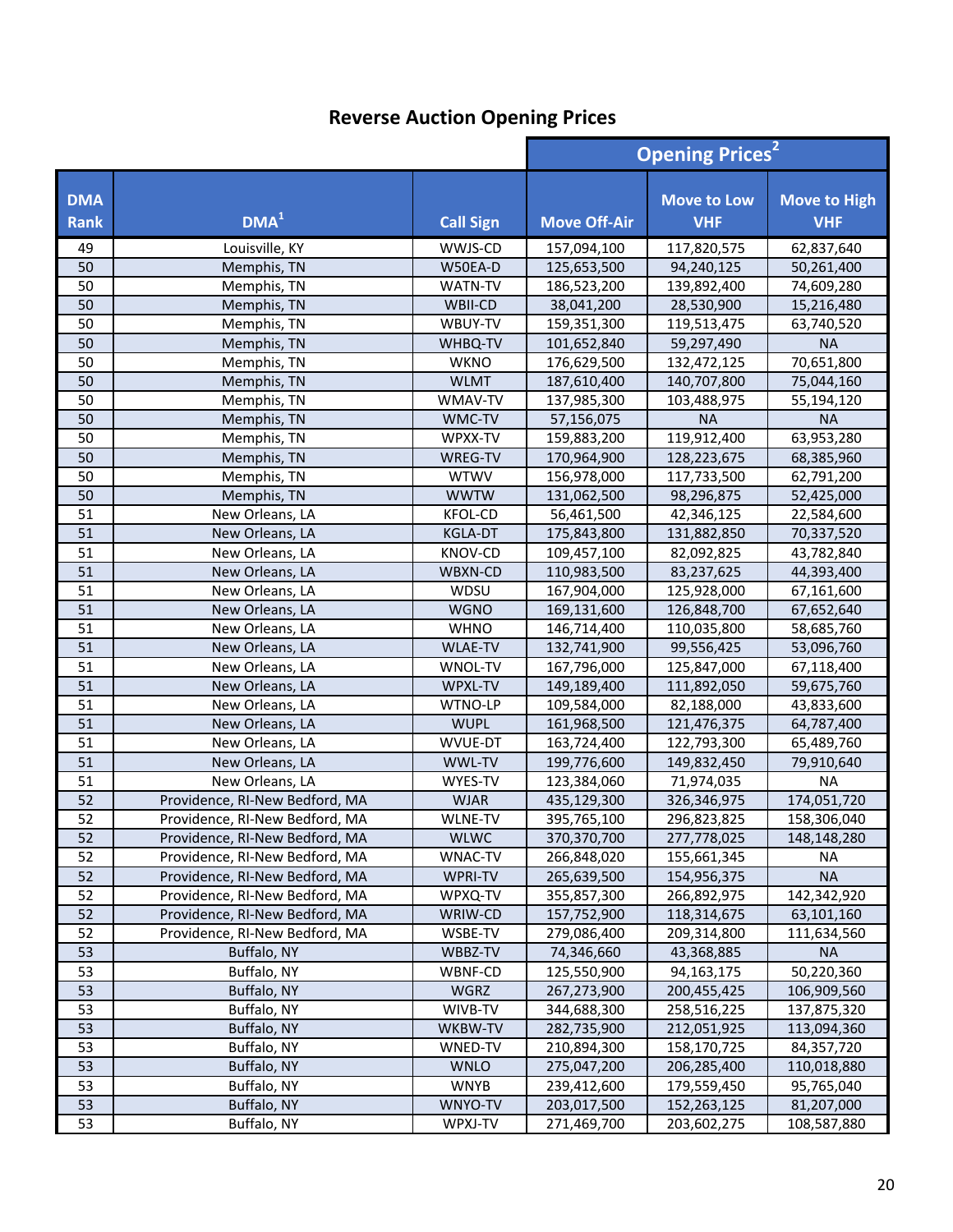|                           |                            |                  | <b>Opening Prices<sup>2</sup></b> |                                  |                                   |
|---------------------------|----------------------------|------------------|-----------------------------------|----------------------------------|-----------------------------------|
| <b>DMA</b><br><b>Rank</b> | DMA <sup>1</sup>           | <b>Call Sign</b> | <b>Move Off-Air</b>               | <b>Move to Low</b><br><b>VHF</b> | <b>Move to High</b><br><b>VHF</b> |
| 53                        | Buffalo, NY                | <b>WUTV</b>      | 206,253,000                       | 154,689,750                      | 82,501,200                        |
| 53                        | Buffalo, NY                | WVTT-CD          | 68,312,700                        | 51,234,525                       | 27,325,080                        |
| 54                        | Fresno-Visalia, CA         | K17JI-D          | 112,574,700                       | 84,431,025                       | 45,029,880                        |
| 54                        | Fresno-Visalia, CA         | KAIL             | 111,934,980                       | 65,295,405                       | <b>NA</b>                         |
| 54                        | Fresno-Visalia, CA         | <b>KFAZ-CA</b>   | 110,583,000                       | 82,937,250                       | 44,233,200                        |
| 54                        | Fresno-Visalia, CA         | <b>KFRE-TV</b>   | 163,934,100                       | 122,950,575                      | 65,573,640                        |
| 54                        | Fresno-Visalia, CA         | <b>KFSN-TV</b>   | 166,131,000                       | 124,598,250                      | 66,452,400                        |
| 54                        | Fresno-Visalia, CA         | KFTV-DT          | 182,489,400                       | 136,867,050                      | 72,995,760                        |
| 54                        | Fresno-Visalia, CA         | <b>KGMC</b>      | 173,720,700                       | 130,290,525                      | 69,488,280                        |
| 54                        | Fresno-Visalia, CA         | <b>KGPE</b>      | 159,201,900                       | 119,401,425                      | 63,680,760                        |
| 54                        | Fresno-Visalia, CA         | KMPH-CD          | 37,647,900                        | 28,235,925                       | 15,059,160                        |
| 54                        | Fresno-Visalia, CA         | <b>KMPH-TV</b>   | 150,438,600                       | 112,828,950                      | 60,175,440                        |
| 54                        | Fresno-Visalia, CA         | <b>KNSO</b>      | 97,897,140                        | 57,106,665                       | <b>NA</b>                         |
| 54                        | Fresno-Visalia, CA         | <b>KNXT</b>      | 182,444,400                       | 136,833,300                      | 72,977,760                        |
| 54                        | Fresno-Visalia, CA         | <b>KSEE</b>      | 177,202,800                       | 132,902,100                      | 70,881,120                        |
| 54                        | Fresno-Visalia, CA         | KTFF-DT          | 188,066,700                       | 141,050,025                      | 75,226,680                        |
| 54                        | Fresno-Visalia, CA         | <b>KVPT</b>      | 167,269,500                       | 125,452,125                      | 66,907,800                        |
| 54                        | Fresno-Visalia, CA         | KZMM-CD          | 135,019,800                       | 101,264,850                      | 54,007,920                        |
| 55                        | Wilkes Barre-Scranton, PA  | W07BV            | 15,638,400                        | 9,122,400                        | <b>NA</b>                         |
| 55                        | Wilkes Barre-Scranton, PA  | W09DB-D          | 28,990,980                        | 16,911,405                       | <b>NA</b>                         |
| 55                        | Wilkes Barre-Scranton, PA  | W24BB-D          | 77,019,300                        | 57,764,475                       | 30,807,720                        |
| 55                        | Wilkes Barre-Scranton, PA  | W24DB            | 42,605,100                        | 31,953,825                       | 17,042,040                        |
| 55                        | Wilkes Barre-Scranton, PA  | W47AO-D          | 56,727,900                        | 42,545,925                       | 22,691,160                        |
| 55                        | Wilkes Barre-Scranton, PA  | WBRE-TV          | 183,291,660                       | 106,920,135                      | <b>NA</b>                         |
| 55                        | Wilkes Barre-Scranton, PA  | WNEP-TV          | 307,790,100                       | 230,842,575                      | 123,116,040                       |
| 55                        | Wilkes Barre-Scranton, PA  | WOLF-TV          | 272,926,800                       | 204,695,100                      | 109,170,720                       |
| 55                        | Wilkes Barre-Scranton, PA  | <b>WQMY</b>      | 88,389,000                        | 66,291,750                       | 35,355,600                        |
| 55                        | Wilkes Barre-Scranton, PA  | WQPX-TV          | 177,656,400                       | 133,242,300                      | 71,062,560                        |
| 55                        | Wilkes Barre-Scranton, PA  | <b>WSWB</b>      | 161,613,900                       | 121,210,425                      | 64,645,560                        |
| 55                        | Wilkes Barre-Scranton, PA  | WVIA-TV          | 317,740,500                       | 238,305,375                      | 127,096,200                       |
| $\overline{55}$           | Wilkes Barre-Scranton, PA  | WYLN-LP          | 63,213,300                        | 47,409,975                       | 25,285,320                        |
| 55                        | Wilkes Barre-Scranton, PA  | WYOU             | 182,231,100                       | 106,301,475                      | <b>NA</b>                         |
| 56                        | Richmond-Petersburg, VA    | WCVE-TV          | 187,286,400                       | 140,464,800                      | 74,914,560                        |
| 56                        | Richmond-Petersburg, VA    | <b>WCVW</b>      | 180,423,000                       | 135, 317, 250                    | 72,169,200                        |
| 56                        | Richmond-Petersburg, VA    | WRIC-TV          | 251,193,600                       | 188,395,200                      | 100,477,440                       |
| 56                        | Richmond-Petersburg, VA    | WRLH-TV          | 238,631,400                       | 178,973,550                      | 95,452,560                        |
| 56                        | Richmond-Petersburg, VA    | WTVR-TV          | 223,683,300                       | 167,762,475                      | 89,473,320                        |
| 56                        | Richmond-Petersburg, VA    | <b>WUPV</b>      | 204,431,400                       | 153,323,550                      | 81,772,560                        |
| 56                        | Richmond-Petersburg, VA    | <b>WWBT</b>      | 128,227,860                       | 74,799,585                       | <b>NA</b>                         |
| 57                        | Little Rock-Pine Bluff, AR | <b>KARK-TV</b>   | 141,756,300                       | 106,317,225                      | 56,702,520                        |
| 57                        | Little Rock-Pine Bluff, AR | <b>KARZ-TV</b>   | 137,199,600                       | 102,899,700                      | 54,879,840                        |
| 57                        | Little Rock-Pine Bluff, AR | <b>KASN</b>      | 138,616,200                       | 103,962,150                      | 55,446,480                        |
| 57                        | Little Rock-Pine Bluff, AR | <b>KATV</b>      | 157,097,700                       | 117,823,275                      | 62,839,080                        |
| 57                        | Little Rock-Pine Bluff, AR | <b>KEMV</b>      | 46,824,480                        | 27,314,280                       | <b>NA</b>                         |
| 57                        | Little Rock-Pine Bluff, AR | <b>KETG</b>      | 40,688,460                        | 23,734,935                       | <b>NA</b>                         |
| 57                        | Little Rock-Pine Bluff, AR | <b>KETS</b>      | 92,283,840                        | 53,832,240                       | <b>NA</b>                         |
| 57                        | Little Rock-Pine Bluff, AR | <b>KKAP</b>      | 112,442,400                       | 84,331,800                       | 44,976,960                        |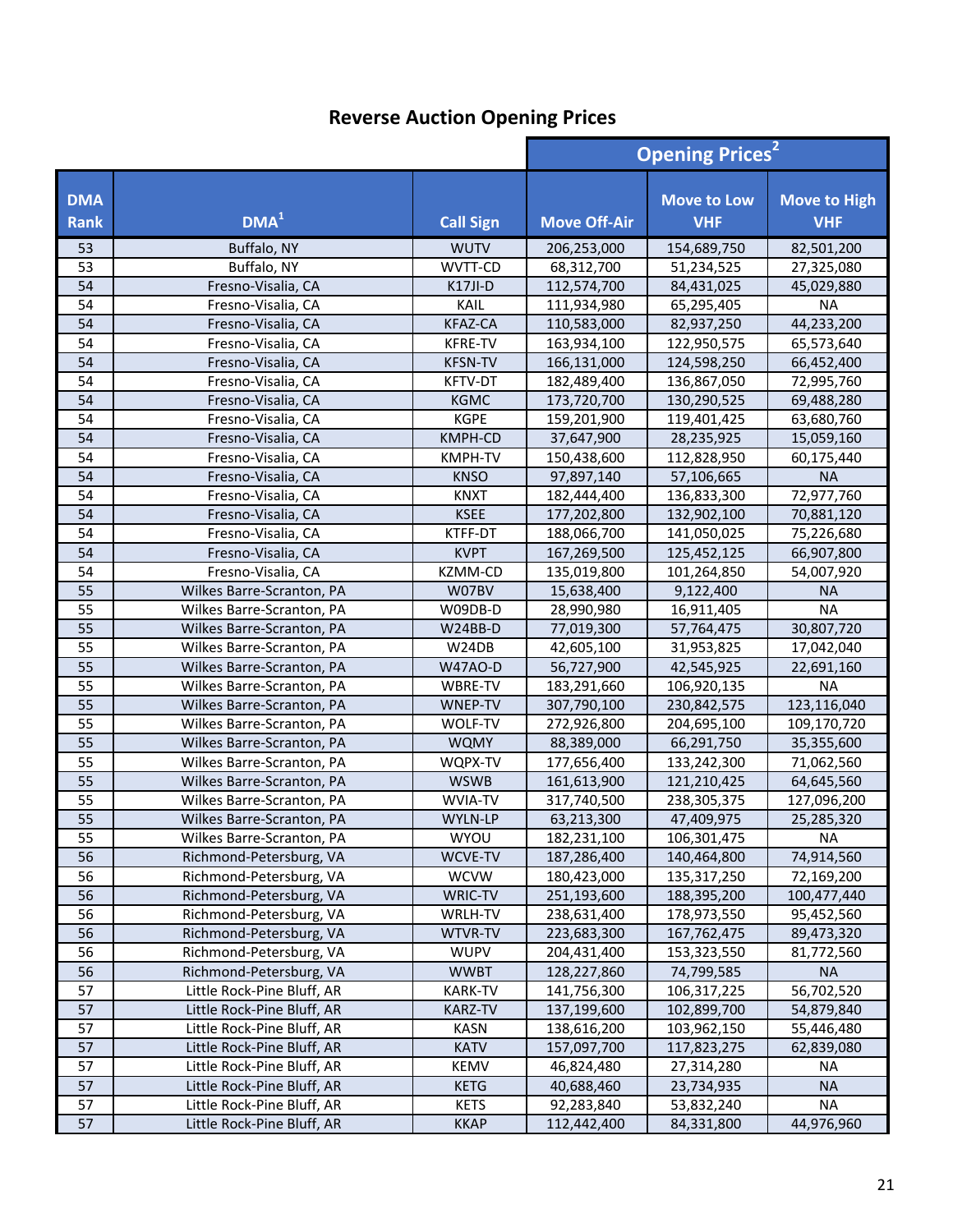|                    |                             |                  | <b>Opening Prices<sup>2</sup></b> |                                  |                                   |
|--------------------|-----------------------------|------------------|-----------------------------------|----------------------------------|-----------------------------------|
| <b>DMA</b><br>Rank | DMA <sup>1</sup>            | <b>Call Sign</b> | <b>Move Off-Air</b>               | <b>Move to Low</b><br><b>VHF</b> | <b>Move to High</b><br><b>VHF</b> |
| 57                 | Little Rock-Pine Bluff, AR  | <b>KLRA-CD</b>   | 96,474,600                        | 72,355,950                       | 38,589,840                        |
| 57                 | Little Rock-Pine Bluff, AR  | <b>KLRT-TV</b>   | 140,962,500                       | 105,721,875                      | 56,385,000                        |
| 57                 | Little Rock-Pine Bluff, AR  | KMYA-DT          | 67,913,100                        | 50,934,825                       | 27,165,240                        |
| 57                 | Little Rock-Pine Bluff, AR  | <b>KTHV</b>      | 94,835,880                        | 55,320,930                       | <b>NA</b>                         |
| 57                 | Little Rock-Pine Bluff, AR  | KVTH-DT          | 73,137,600                        | 54,853,200                       | 29,255,040                        |
| 57                 | Little Rock-Pine Bluff, AR  | <b>KVTN-DT</b>   | 124,728,300                       | 93,546,225                       | 49,891,320                        |
| 58                 | Mobile, AL-Pensacola, FL    | WALA-TV          | 95,272,200                        | 55,575,450                       | <b>NA</b>                         |
| 58                 | Mobile, AL-Pensacola, FL    | WAWD             | 77,655,600                        | 58,241,700                       | 31,062,240                        |
| 58                 | Mobile, AL-Pensacola, FL    | WBQP-CD          | 50,613,660                        | 29,524,635                       | <b>NA</b>                         |
| 58                 | Mobile, AL-Pensacola, FL    | WDPM-DT          | 155,394,000                       | 116,545,500                      | 62,157,600                        |
| 58                 | Mobile, AL-Pensacola, FL    | <b>WEAR-TV</b>   | 184,815,900                       | 138,611,925                      | 73,926,360                        |
| 58                 | Mobile, AL-Pensacola, FL    | <b>WEIQ</b>      | 135,163,800                       | 101,372,850                      | 54,065,520                        |
| 58                 | Mobile, AL-Pensacola, FL    | <b>WFBD</b>      | 124,505,100                       | 93,378,825                       | 49,802,040                        |
| 58                 | Mobile, AL-Pensacola, FL    | <b>WFGX</b>      | 159,256,800                       | 119,442,600                      | 63,702,720                        |
| 58                 | Mobile, AL-Pensacola, FL    | <b>WFNA</b>      | 162,318,600                       | 121,738,950                      | 64,927,440                        |
| 58                 | Mobile, AL-Pensacola, FL    | <b>WHBR</b>      | 149,667,300                       | 112,250,475                      | 59,866,920                        |
| 58                 | Mobile, AL-Pensacola, FL    | <b>WJTC</b>      | 151,456,500                       | 113,592,375                      | 60,582,600                        |
| 58                 | Mobile, AL-Pensacola, FL    | WKRG-TV          | 183,406,500                       | 137,554,875                      | 73,362,600                        |
| 58                 | Mobile, AL-Pensacola, FL    | WMPV-TV          | 148,754,700                       | 111,566,025                      | 59,501,880                        |
| 58                 | Mobile, AL-Pensacola, FL    | <b>WPAN</b>      | 94,281,300                        | 70,710,975                       | 37,712,520                        |
| 58                 | Mobile, AL-Pensacola, FL    | WPMI-TV          | 169,302,600                       | 126,976,950                      | 67,721,040                        |
| 58                 | Mobile, AL-Pensacola, FL    | <b>WSRE</b>      | 148,583,700                       | 111,437,775                      | 59,433,480                        |
| 59                 | Albany-Schenectady-Troy, NY | WCDC-TV          | 213,264,000                       | 159,948,000                      | 85,305,600                        |
| 59                 | Albany-Schenectady-Troy, NY | <b>WCWN</b>      | 197,628,300                       | 148,221,225                      | 79,051,320                        |
| 59                 | Albany-Schenectady-Troy, NY | WFNY-CD          | 26,951,400                        | 20,213,550                       | 10,780,560                        |
| 59                 | Albany-Schenectady-Troy, NY | <b>WMHT</b>      | 193,947,300                       | 145,460,475                      | 77,578,920                        |
| 59                 | Albany-Schenectady-Troy, NY | WNCE-CD          | 67,172,400                        | 50,379,300                       | 26,868,960                        |
| 59                 | Albany-Schenectady-Troy, NY | <b>WNYA</b>      | 93,593,880                        | 54,596,430                       | <b>NA</b>                         |
| 59                 | Albany-Schenectady-Troy, NY | <b>WNYT</b>      | 109,650,240                       | 63,962,640                       | <b>NA</b>                         |
| 59                 | Albany-Schenectady-Troy, NY | <b>WRGB</b>      | 79,887,600                        | <b>NA</b>                        | <b>NA</b>                         |
| 59                 | Albany-Schenectady-Troy, NY | <b>WTEN</b>      | 194,753,700                       | 146,065,275                      | 77,901,480                        |
| 59                 | Albany-Schenectady-Troy, NY | WXXA-TV          | 108,379,080                       | 63,221,130                       | NA.                               |
| 59                 | Albany-Schenectady-Troy, NY | WYPX-TV          | 137,229,300                       | 102,921,975                      | 54,891,720                        |
| 60                 | Tulsa, OK                   | KDOR-TV          | 151,471,800                       | 113,603,850                      | 60,588,720                        |
| 60                 | Tulsa, OK                   | KGCT-CD          | Not Needed                        | Not Needed                       | Not Needed                        |
| 60                 | Tulsa, OK                   | <b>KGEB</b>      | 139,148,100                       | 104,361,075                      | 55,659,240                        |
| 60                 | Tulsa, OK                   | KJRH-TV          | 95,467,140                        | 55,689,165                       | NA                                |
| 60                 | Tulsa, OK                   | <b>KMYT-TV</b>   | 165,100,500                       | 123,825,375                      | 66,040,200                        |
| 60                 | Tulsa, OK                   | <b>KOED-TV</b>   | 107,007,480                       | 62,421,030                       | <b>NA</b>                         |
| 60                 | Tulsa, OK                   | <b>KOET</b>      | 123,466,500                       | 92,599,875                       | 49,386,600                        |
| 60                 | Tulsa, OK                   | <b>KOKI-TV</b>   | 164,842,200                       | 123,631,650                      | 65,936,880                        |
| 60                 | Tulsa, OK                   | KOTV-DT          | 174,476,700                       | 130,857,525                      | 69,790,680                        |
| 60                 | Tulsa, OK                   | <b>KQCW-DT</b>   | 140,671,800                       | 105,503,850                      | 56,268,720                        |
| 60                 | Tulsa, OK                   | <b>KRSU-TV</b>   | 130,163,400                       | 97,622,550                       | 52,065,360                        |
| 60                 | Tulsa, OK                   | KTPX-TV          | 136,874,700                       | 102,656,025                      | 54,749,880                        |
| 60                 | Tulsa, OK                   | <b>KTUL</b>      | 96,736,140                        | 56,429,415                       | <b>NA</b>                         |
| 60                 | Tulsa, OK                   | KTZT-CD          | 94,703,400                        | 71,027,550                       | 37,881,360                        |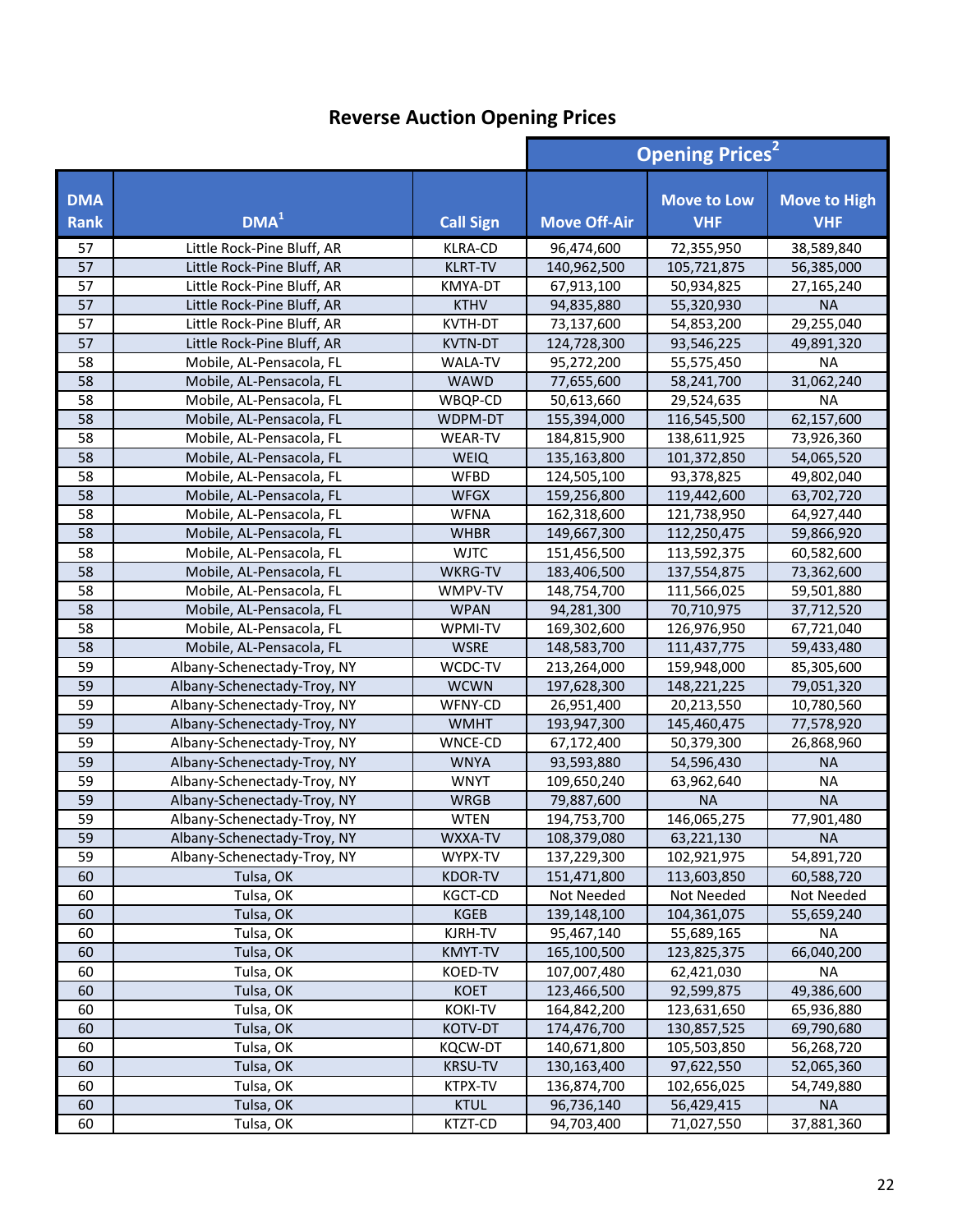|                           |                                      |                           | <b>Opening Prices<sup>2</sup></b> |                                  |                                   |
|---------------------------|--------------------------------------|---------------------------|-----------------------------------|----------------------------------|-----------------------------------|
| <b>DMA</b><br><b>Rank</b> | DMA <sup>1</sup>                     | <b>Call Sign</b>          | <b>Move Off-Air</b>               | <b>Move to Low</b><br><b>VHF</b> | <b>Move to High</b><br><b>VHF</b> |
| 60                        | Tulsa, OK                            | <b>KUTU-CD</b>            | 105,403,500                       | 79,052,625                       | 42,161,400                        |
| 60                        | Tulsa, OK                            | <b>KWHB</b>               | 139,609,800                       | 104,707,350                      | 55,843,920                        |
| 61                        | Ft. Myers-Naples, FL                 | WBBH-TV                   | 226,756,800                       | 170,067,600                      | 90,702,720                        |
| 61                        | Ft. Myers-Naples, FL                 | WFTX-TV                   | 185,053,500                       | 138,790,125                      | 74,021,400                        |
| 61                        | Ft. Myers-Naples, FL                 | WGCU                      | 147,879,900                       | 110,909,925                      | 59,151,960                        |
| 61                        | Ft. Myers-Naples, FL                 | WHDN-CD                   | 53,581,500                        | 40,186,125                       | 21,432,600                        |
| 61                        | Ft. Myers-Naples, FL                 | WINK-TV                   | 199,088,100                       | 149,316,075                      | 79,635,240                        |
| 61                        | Ft. Myers-Naples, FL                 | WRXY-TV                   | 176,837,400                       | 132,628,050                      | 70,734,960                        |
| 61                        | Ft. Myers-Naples, FL                 | WWDT-CD                   | 84,206,700                        | 63,155,025                       | 33,682,680                        |
| 61                        | Ft. Myers-Naples, FL                 | <b>WXCW</b>               | 184,876,200                       | 138,657,150                      | 73,950,480                        |
| 61                        | Ft. Myers-Naples, FL                 | WZVN-TV                   | 195,098,400                       | 146,323,800                      | 78,039,360                        |
| 62                        | Knoxville, TN                        | WAGV                      | 215,433,900                       | 161,575,425                      | 86,173,560                        |
| 62                        | Knoxville, TN                        | WATE-TV                   | 215,117,100                       | 161,337,825                      | 86,046,840                        |
| 62                        | Knoxville, TN                        | WBIR-TV                   | 121,865,040                       | 71,087,940                       | <b>NA</b>                         |
| 62                        | Knoxville, TN                        | WBXX-TV                   | 266,277,600                       | 199,708,200                      | 106,511,040                       |
| 62                        | Knoxville, TN                        | WETP-TV                   | 231,515,100                       | 173,636,325                      | 92,606,040                        |
| 62                        | Knoxville, TN                        | WKNX-TV                   | 100,444,320                       | 58,592,520                       | <b>NA</b>                         |
| 62                        | Knoxville, TN                        | WKOP-TV                   | 187,461,900                       | 140,596,425                      | 74,984,760                        |
| 62                        | Knoxville, TN                        | WPXK-TV                   | 220,085,100                       | 165,063,825                      | 88,034,040                        |
| 62                        | Knoxville, TN                        | <b>WTNZ</b>               | 208,498,500                       | 156,373,875                      | 83,399,400                        |
| 62                        | Knoxville, TN                        | <b>WVLR</b>               | 166,573,800                       | 124,930,350                      | 66,629,520                        |
| 62                        | Knoxville, TN                        | WVLT-TV                   | 226,247,400                       | 169,685,550                      | 90,498,960                        |
| 63                        | Lexington, KY                        | <b>WDKY-TV</b>            | 196,839,000                       | 147,629,250                      | 78,735,600                        |
| 63                        | Lexington, KY                        | <b>WKHA</b>               | 92,017,800                        | 69,013,350                       | 36,807,120                        |
| 63                        | Lexington, KY                        | <b>WKLE</b>               | 125,590,500                       | 94,192,875                       | 50,236,200                        |
| 63                        | Lexington, KY                        | <b>WKMR</b>               | 100,226,700                       | 75,170,025                       | 40,090,680                        |
| 63                        | Lexington, KY                        | WKSO-TV                   | 120,320,100                       | 90,240,075                       | 48,128,040                        |
| 63                        | Lexington, KY                        | WKYT-TV                   | 195,779,700                       | 146,834,775                      | 78,311,880                        |
| 63                        | Lexington, KY                        | WLEX-TV                   | 162,592,200                       | 121,944,150                      | 65,036,880                        |
| 63                        | Lexington, KY                        | WLJC-TV                   | 125,464,140                       | 73,187,415                       | <b>NA</b>                         |
| 63                        | Lexington, KY                        | WTVQ-DT                   | 170,091,900                       | 127,568,925                      | 68,036,760                        |
| 63<br>63                  | Lexington, KY                        | WUPX-TV                   | 176,742,000                       | 132,556,500                      | 70,696,800                        |
|                           | Lexington, KY                        | WYMT-TV                   | 90,421,380                        | 52,745,805                       | <b>NA</b>                         |
| 64                        | Dayton, OH                           | <b>WBDT</b>               | 371,599,200                       | 278,699,400                      | 148,639,680                       |
| 64<br>64                  | Dayton, OH<br>Dayton, OH             | <b>WDTN</b><br>WHIO-TV    | 392,967,000                       | 294,725,250                      | 157,186,800                       |
|                           |                                      | <b>WKEF</b>               | 385,116,300                       | 288,837,225<br>256,892,850       | 154,046,520                       |
| 64<br>64                  | Dayton, OH                           |                           | 342,523,800                       |                                  | 137,009,520                       |
| 64                        | Dayton, OH<br>Dayton, OH             | <b>WKOI-TV</b>            | 315,009,900                       | 236,257,425                      | 126,003,960                       |
|                           |                                      | <b>WPTD</b>               | 336,763,800<br>311,092,200        | 252,572,850                      | 134,705,520<br>124,436,880        |
| 64<br>65                  | Dayton, OH<br>Wichita-Hutchinson, KS | WRGT-TV<br><b>KAAS-TV</b> | 51,851,700                        | 233,319,150<br>38,888,775        | 20,740,680                        |
| 65                        | Wichita-Hutchinson, KS               | <b>KAKE</b>               | 65,272,500                        | 38,075,625                       | <b>NA</b>                         |
| 65                        | Wichita-Hutchinson, KS               | KBSD-DT                   | 9,639,675                         | <b>NA</b>                        | <b>NA</b>                         |
| 65                        | Wichita-Hutchinson, KS               | KBSH-DT                   | 18,439,380                        | 10,756,305                       | <b>NA</b>                         |
| 65                        | Wichita-Hutchinson, KS               | <b>KBSL-DT</b>            | 13,667,400                        | 7,972,650                        | <b>NA</b>                         |
| 65                        | Wichita-Hutchinson, KS               | <b>KDCK</b>               | Not Needed                        | Not Needed                       | Not Needed                        |
| 65                        | Wichita-Hutchinson, KS               | KDCU-DT                   | Not Needed                        | Not Needed                       | Not Needed                        |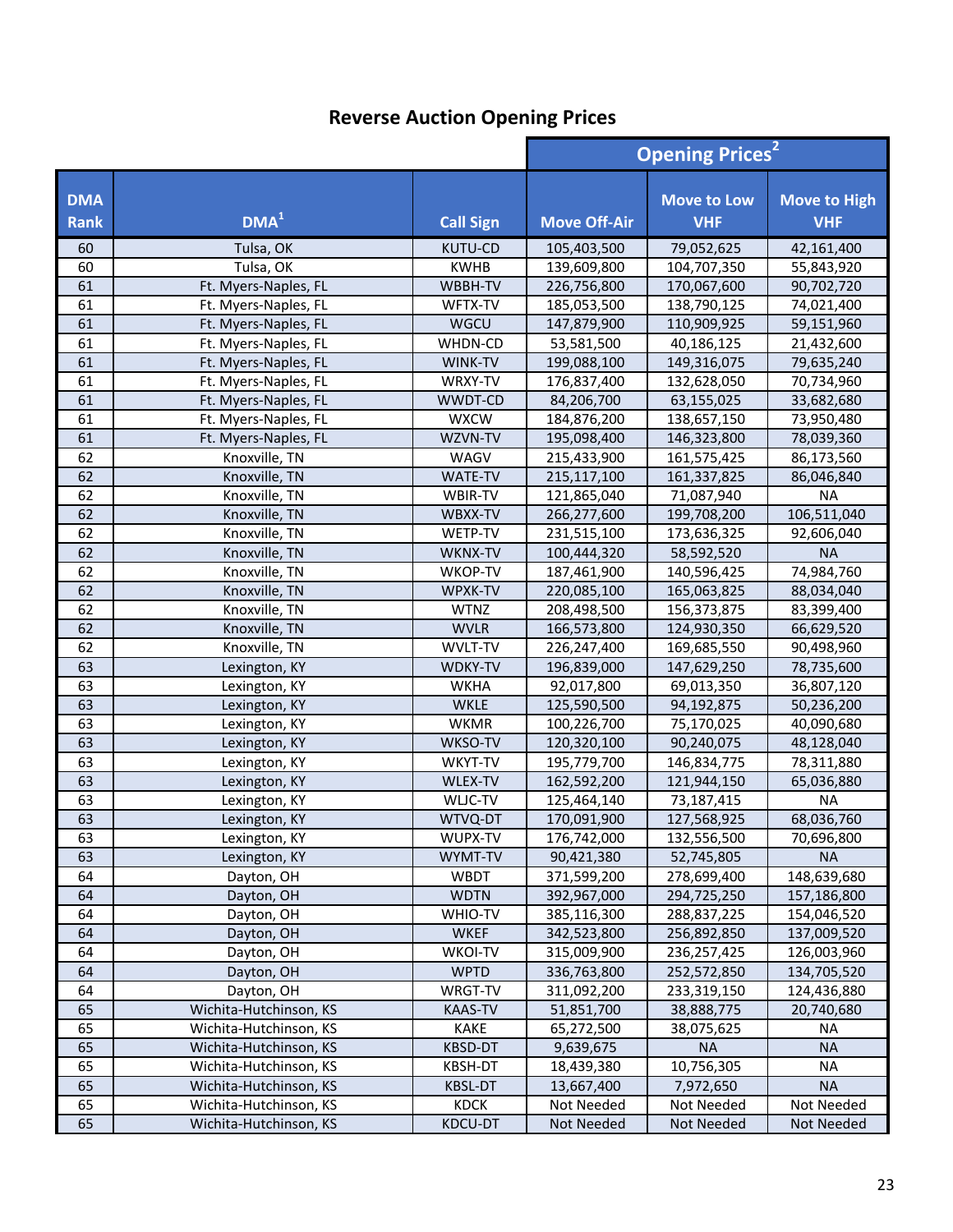|                           |                           |                  | <b>Opening Prices<sup>2</sup></b> |                                  |                                   |
|---------------------------|---------------------------|------------------|-----------------------------------|----------------------------------|-----------------------------------|
| <b>DMA</b><br><b>Rank</b> | DMA <sup>1</sup>          | <b>Call Sign</b> | <b>Move Off-Air</b>               | <b>Move to Low</b><br><b>VHF</b> | <b>Move to High</b><br><b>VHF</b> |
| 65                        | Wichita-Hutchinson, KS    | <b>KGPT-CD</b>   | Not Needed                        | Not Needed                       | Not Needed                        |
| 65                        | Wichita-Hutchinson, KS    | <b>KLBY</b>      | <b>Not Needed</b>                 | <b>Not Needed</b>                | <b>Not Needed</b>                 |
| 65                        | Wichita-Hutchinson, KS    | <b>KMTW</b>      | Not Needed                        | Not Needed                       | Not Needed                        |
| 65                        | Wichita-Hutchinson, KS    | <b>KOCW</b>      | <b>Not Needed</b>                 | <b>Not Needed</b>                | Not Needed                        |
| 65                        | Wichita-Hutchinson, KS    | KOOD             | Not Needed                        | Not Needed                       | Not Needed                        |
| 65                        | Wichita-Hutchinson, KS    | <b>KPTS</b>      | 60,028,020                        | 35,016,345                       | <b>NA</b>                         |
| 65                        | Wichita-Hutchinson, KS    | <b>KSAS-TV</b>   | Not Needed                        | Not Needed                       | Not Needed                        |
| 65                        | Wichita-Hutchinson, KS    | <b>KSCW-DT</b>   | 72,710,460                        | 42,414,435                       | <b>NA</b>                         |
| 65                        | Wichita-Hutchinson, KS    | <b>KSNC</b>      | Not Needed                        | Not Needed                       | Not Needed                        |
| 65                        | Wichita-Hutchinson, KS    | <b>KSNG</b>      | 19,389,780                        | 11,310,705                       | <b>NA</b>                         |
| 65                        | Wichita-Hutchinson, KS    | <b>KSNK</b>      | 11,143,440                        | 6,500,340                        | <b>NA</b>                         |
| 65                        | Wichita-Hutchinson, KS    | <b>KSNW</b>      | <b>Not Needed</b>                 | <b>Not Needed</b>                | <b>Not Needed</b>                 |
| 65                        | Wichita-Hutchinson, KS    | <b>KSWK</b>      | 10,665,000                        | 6,221,250                        | <b>NA</b>                         |
| 65                        | Wichita-Hutchinson, KS    | <b>KUPK</b>      | 19,901,700                        | 11,609,325                       | <b>NA</b>                         |
| 65                        | Wichita-Hutchinson, KS    | <b>KWCH-DT</b>   | Not Needed                        | Not Needed                       | Not Needed                        |
| 65                        | Wichita-Hutchinson, KS    | <b>KWKS</b>      | Not Needed                        | <b>Not Needed</b>                | Not Needed                        |
| 66                        | Honolulu, HI              | <b>KAAH-TV</b>   | 85,341,600                        | 64,006,200                       | 34,136,640                        |
| 66                        | Honolulu, HI              | <b>KAII-TV</b>   | 16,917,660                        | 9,868,635                        | <b>NA</b>                         |
| 66                        | Honolulu, HI              | <b>KALO</b>      | 85,773,600                        | 64,330,200                       | 34,309,440                        |
| 66                        | Honolulu, HI              | KBFD-DT          | 76,369,500                        | 57,277,125                       | 30,547,800                        |
| 66                        | Honolulu, HI              | <b>KFVE</b>      | 81,541,800                        | 61,156,350                       | 32,616,720                        |
| 66                        | Honolulu, HI              | <b>KGMB</b>      | 84,846,600                        | 63,634,950                       | 33,938,640                        |
| 66                        | Honolulu, HI              | KGMD-TV          | Not Needed                        | Not Needed                       | Not Needed                        |
| 66                        | Honolulu, HI              | <b>KGMV</b>      | 28,551,600                        | 21,413,700                       | 11,420,640                        |
| 66                        | Honolulu, HI              | <b>KHAW-TV</b>   | Not Needed                        | Not Needed                       | Not Needed                        |
| 66                        | Honolulu, HI              | <b>KHBC-TV</b>   | Not Needed                        | <b>Not Needed</b>                | Not Needed                        |
| 66                        | Honolulu, HI              | <b>KHET</b>      | 50,992,740                        | 29,745,765                       | <b>NA</b>                         |
| 66                        | Honolulu, HI              | KHLU-CD          | 88,879,500                        | 66,659,625                       | 35,551,800                        |
| 66                        | Honolulu, HI              | <b>KHNL</b>      | 84,846,600                        | 63,634,950                       | 33,938,640                        |
| 66                        | Honolulu, HI              | <b>KHON-TV</b>   | 52,535,520                        | 30,645,720                       | <b>NA</b>                         |
| 66                        | Honolulu, HI              | <b>KHVO</b>      | Not Needed                        | Not Needed                       | Not Needed                        |
| 66                        | Honolulu, HI              | KIKU             | 77,888,700                        | 58,416,525                       | 31,155,480                        |
| 66                        | Honolulu, HI              | KITV             | 77,956,200                        | 58,467,150                       | 31,182,480                        |
| 66                        | Honolulu, HI              | <b>KKAI</b>      | 96,197,400                        | 72,148,050                       | 38,478,960                        |
| 66                        | Honolulu, HI              | KLEI-TV          | Not Needed                        | Not Needed                       | Not Needed                        |
| 66                        | Honolulu, HI              | <b>KMAU</b>      | 18,082,440                        | 10,548,090                       | <b>NA</b>                         |
| 66                        | Honolulu, HI              | KMEB             | 18,761,220                        | 10,944,045                       | <b>NA</b>                         |
| 66                        | Honolulu, HI              | <b>KOGG</b>      | 29,083,500                        | 21,812,625                       | 11,633,400                        |
| 66                        | Honolulu, HI              | KPXO-TV          | 88,911,000                        | 66,683,250                       | 35,564,400                        |
| 66                        | Honolulu, HI              | <b>KUPU</b>      | 94,373,100                        | 70,779,825                       | 37,749,240                        |
| 66                        | Honolulu, HI              | <b>KWBN</b>      | 77,720,400                        | 58,290,300                       | 31,088,160                        |
| 66                        | Honolulu, HI              | <b>KWHD</b>      | Not Needed                        | Not Needed                       | Not Needed                        |
| 66                        | Honolulu, HI              | <b>KWHE</b>      | 63,322,200                        | 47,491,650                       | 25,328,880                        |
| 66                        | Honolulu, HI              | <b>KWHM</b>      | 25,760,700                        | 19,320,525                       | 10,304,280                        |
| 67                        | Charleston-Huntington, WV | WCHS-TV          | 181,492,200                       | 136,119,150                      | 72,596,880                        |
| 67                        | Charleston-Huntington, WV | <b>WKAS</b>      | 104,036,400                       | 78,027,300                       | 41,614,560                        |
| 67                        | Charleston-Huntington, WV | WKPI-TV          | 90,398,700                        | 67,799,025                       | 36,159,480                        |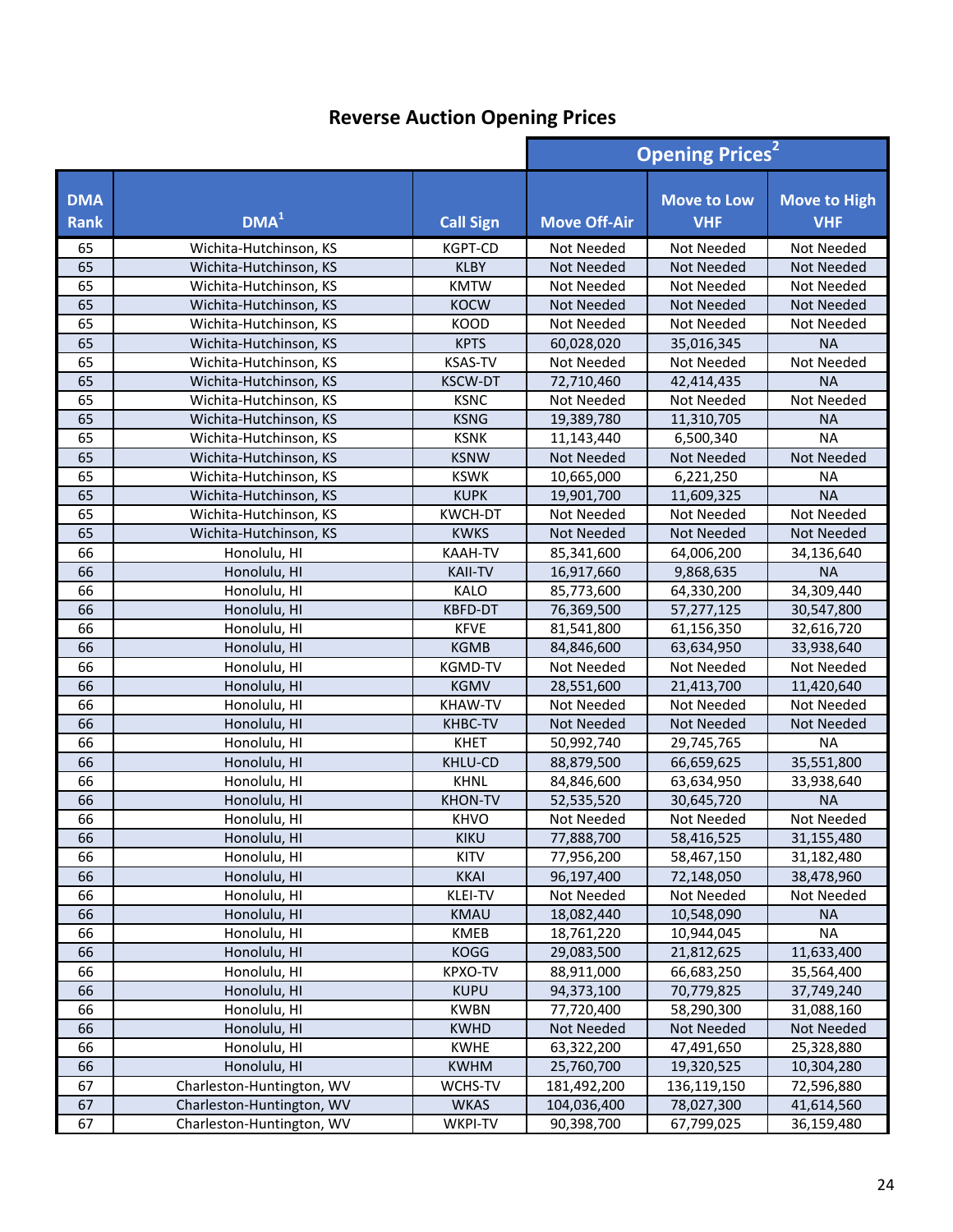|                           |                            |                  | <b>Opening Prices</b> <sup>2</sup> |                                  |                                   |
|---------------------------|----------------------------|------------------|------------------------------------|----------------------------------|-----------------------------------|
| <b>DMA</b><br><b>Rank</b> | DMA <sup>1</sup>           | <b>Call Sign</b> | <b>Move Off-Air</b>                | <b>Move to Low</b><br><b>VHF</b> | <b>Move to High</b><br><b>VHF</b> |
| 67                        | Charleston-Huntington, WV  | WLPX-TV          | 161,575,200                        | 121,181,400                      | 64,630,080                        |
| 67                        | Charleston-Huntington, WV  | WOWK-TV          | 89,032,500                         | 51,935,625                       | <b>NA</b>                         |
| 67                        | Charleston-Huntington, WV  | <b>WPBO</b>      | 138,699,900                        | 104,024,925                      | 55,479,960                        |
| 67                        | Charleston-Huntington, WV  | <b>WQCW</b>      | 191,742,300                        | 143,806,725                      | 76,696,920                        |
| 67                        | Charleston-Huntington, WV  | WSAZ-TV          | 177,039,000                        | 132,779,250                      | 70,815,600                        |
| 67                        | Charleston-Huntington, WV  | <b>WTSF</b>      | 103,309,200                        | 77,481,900                       | 41,323,680                        |
| 67                        | Charleston-Huntington, WV  | WVAH-TV          | 202,184,100                        | 151,638,075                      | 80,873,640                        |
| 67                        | Charleston-Huntington, WV  | WVPB-TV          | 109,797,300                        | 82,347,975                       | 43,918,920                        |
| 68                        | Green Bay-Appleton, WI     | WACY-TV          | 124,351,200                        | 93,263,400                       | 49,740,480                        |
| 68                        | Green Bay-Appleton, WI     | WBAY-TV          | 151,919,100                        | 113,939,325                      | 60,767,640                        |
| 68                        | Green Bay-Appleton, WI     | <b>WCWF</b>      | 119,007,900                        | 89,255,925                       | 47,603,160                        |
| 68                        | Green Bay-Appleton, WI     | WFRV-TV          | 152,650,800                        | 114,488,100                      | 61,060,320                        |
| 68                        | Green Bay-Appleton, WI     | WGBA-TV          | 124,395,300                        | 93,296,475                       | 49,758,120                        |
| 68                        | Green Bay-Appleton, WI     | WLUK-TV          | 91,654,740                         | 53,465,265                       | <b>NA</b>                         |
| 68                        | Green Bay-Appleton, WI     | WLWK-CD          | Not Needed                         | Not Needed                       | Not Needed                        |
| 68                        | Green Bay-Appleton, WI     | WPNE-TV          | 134,212,500                        | 100,659,375                      | 53,685,000                        |
| 69                        | Roanoke-Lynchburg, VA      | WBRA-TV          | 60,497,100                         | <b>NA</b>                        | <b>NA</b>                         |
| 69                        | Roanoke-Lynchburg, VA      | <b>WDBJ</b>      | 221,804,100                        | 166,353,075                      | 88,721,640                        |
| 69                        | Roanoke-Lynchburg, VA      | WFFP-TV          | 141,832,800                        | 106,374,600                      | 56,733,120                        |
| 69                        | Roanoke-Lynchburg, VA      | <b>WFXR</b>      | 191,270,700                        | 143,453,025                      | 76,508,280                        |
| 69                        | Roanoke-Lynchburg, VA      | WLHG-CD          | 62,263,800                         | 46,697,850                       | 24,905,520                        |
| 69                        | Roanoke-Lynchburg, VA      | WPXR-TV          | 173,762,100                        | 130,321,575                      | 69,504,840                        |
| 69                        | Roanoke-Lynchburg, VA      | WSET-TV          | 109,542,240                        | 63,899,640                       | <b>NA</b>                         |
| 69                        | Roanoke-Lynchburg, VA      | WSLS-TV          | 196,276,500                        | 147,207,375                      | 78,510,600                        |
| 69                        | Roanoke-Lynchburg, VA      | <b>WWCW</b>      | 191,094,300                        | 143,320,725                      | 76,437,720                        |
| 70                        | Tucson, AZ                 | K04QP-D          | 25,118,775                         | <b>NA</b>                        | <b>NA</b>                         |
| 70                        | Tucson, AZ                 | <b>KFTU-CD</b>   | 92,457,900                         | 69,343,425                       | 36,983,160                        |
| 70                        | Tucson, AZ                 | KFTU-DT          | Not Needed                         | Not Needed                       | Not Needed                        |
| 70                        | Tucson, AZ                 | <b>KGUN-TV</b>   | 70,573,140                         | 41,167,665                       | <b>NA</b>                         |
| $\overline{70}$           | Tucson, AZ                 | <b>KHRR</b>      | 112,629,600                        | 84,472,200                       | 45,051,840                        |
| 70                        | Tucson, AZ                 | <b>KMSB</b>      | 102,057,300                        | 76,542,975                       | 40,822,920                        |
| 70                        | Tucson, AZ                 | KOLD-TV          | 97,317,000                         | 72,987,750                       | 38,926,800                        |
| 70                        | Tucson, AZ                 | <b>KTTU</b>      | 99,667,800                         | 74,750,850                       | 39,867,120                        |
| 70                        | Tucson, AZ                 | <b>KUAS-TV</b>   | 103,332,600                        | 77,499,450                       | 41,333,040                        |
| 70                        | Tucson, AZ                 | <b>KUAT-TV</b>   | 144,440,100                        | 108,330,075                      | 57,776,040                        |
| 70                        | Tucson, AZ                 | KUVE-CD          | 100,846,800                        | 75,635,100                       | 40,338,720                        |
| 70                        | Tucson, AZ                 | KUVE-DT          | 101,595,600                        | 76,196,700                       | 40,638,240                        |
| 70                        | Tucson, AZ                 | <b>KVOA</b>      | 112,648,500                        | 84,486,375                       | 45,059,400                        |
| 70                        | Tucson, AZ                 | <b>KWBA-TV</b>   | 112,259,700                        | 84,194,775                       | 44,903,880                        |
| 71                        | Flint-Saginaw-Bay City, MI | <b>WAQP</b>      | 254,892,600                        | 191,169,450                      | 101,957,040                       |
| 71                        | Flint-Saginaw-Bay City, MI | <b>WBSF</b>      | 116,611,200                        | 87,458,400                       | 46,644,480                        |
| 71                        | Flint-Saginaw-Bay City, MI | WCMU-TV          | 143,613,000                        | 107,709,750                      | 57,445,200                        |
| 71                        | Flint-Saginaw-Bay City, MI | WCMZ-TV          | 420,812,100                        | 315,609,075                      | 168,324,840                       |
| 71                        | Flint-Saginaw-Bay City, MI | WDCQ-TV          | 166,302,000                        | 124,726,500                      | 66,520,800                        |
| 71                        | Flint-Saginaw-Bay City, MI | WEYI-TV          | 291,382,200                        | 218,536,650                      | 116,552,880                       |
| 71                        | Flint-Saginaw-Bay City, MI | WJRT-TV          | 162,106,380                        | 94,562,055                       | NA                                |
| 71                        | Flint-Saginaw-Bay City, MI | WNEM-TV          | 222,954,300                        | 167,215,725                      | 89,181,720                        |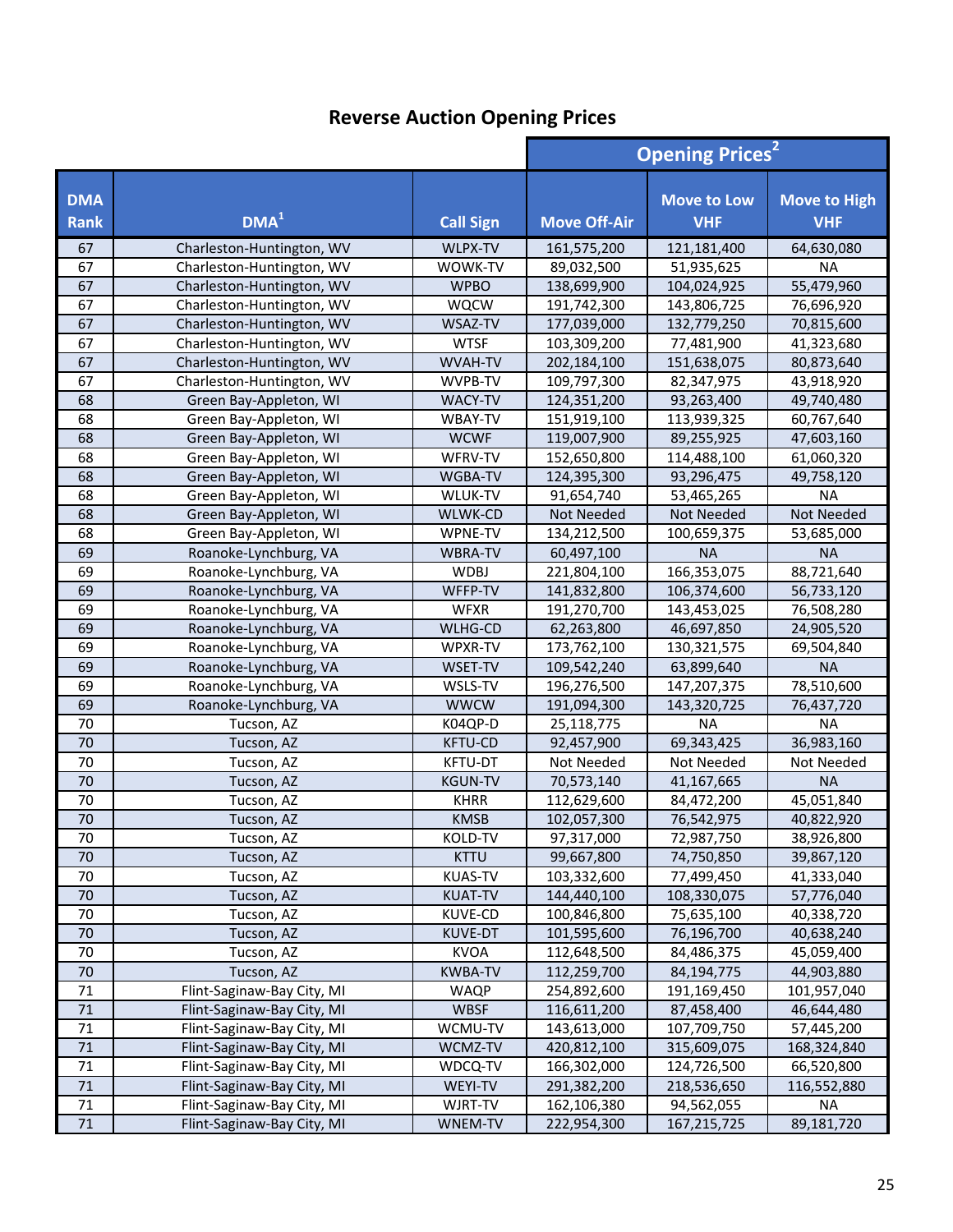|                           |                              |                               | <b>Opening Prices<sup>2</sup></b> |                                  |                                   |
|---------------------------|------------------------------|-------------------------------|-----------------------------------|----------------------------------|-----------------------------------|
| <b>DMA</b><br><b>Rank</b> | DMA <sup>1</sup>             | <b>Call Sign</b>              | <b>Move Off-Air</b>               | <b>Move to Low</b><br><b>VHF</b> | <b>Move to High</b><br><b>VHF</b> |
| 71                        | Flint-Saginaw-Bay City, MI   | <b>WSMH</b>                   | 278,148,600                       | 208,611,450                      | 111,259,440                       |
| 72                        | Des Moines-Ames, IA          | <b>KCCI</b>                   | 79,771,500                        | 46,533,375                       | <b>NA</b>                         |
| 72                        | Des Moines-Ames, IA          | <b>KCWI-TV</b>                | 127,173,600                       | 95,380,200                       | 50,869,440                        |
| 72                        | Des Moines-Ames, IA          | KDAO-CD                       | 19,698,300                        | 14,773,725                       | 7,879,320                         |
| 72                        | Des Moines-Ames, IA          | KDIN-TV                       | 80,934,120                        | 47,211,570                       | <b>NA</b>                         |
| 72                        | Des Moines-Ames, IA          | <b>KDMI</b>                   | 157,652,100                       | 118,239,075                      | 63,060,840                        |
| 72                        | Des Moines-Ames, IA          | KDSM-TV                       | 141,749,100                       | 106,311,825                      | 56,699,640                        |
| 72                        | Des Moines-Ames, IA          | <b>KEFB</b>                   | 90,756,000                        | 68,067,000                       | 36,302,400                        |
| 72                        | Des Moines-Ames, IA          | <b>KFPX-TV</b>                | 96,872,400                        | 72,654,300                       | 38,748,960                        |
| 72                        | Des Moines-Ames, IA          | <b>KTIN</b>                   | 70,694,100                        | 53,020,575                       | 28,277,640                        |
| 72                        | Des Moines-Ames, IA          | WBXF-CA                       | 4,912,875                         | <b>NA</b>                        | <b>NA</b>                         |
| 72                        | Des Moines-Ames, IA          | WHO-DT                        | 88,266,780                        | 51,488,955                       | <b>NA</b>                         |
| 72                        | Des Moines-Ames, IA          | WOI-DT                        | 39,163,950                        | <b>NA</b>                        | <b>NA</b>                         |
| 73                        | Spokane, WA                  | <b>KAYU-TV</b>                | Not Needed                        | Not Needed                       | Not Needed                        |
| 73                        | Spokane, WA                  | <b>KCDT</b>                   | Not Needed                        | Not Needed                       | Not Needed                        |
| 73                        | Spokane, WA                  | <b>KGPX-TV</b>                | Not Needed                        | Not Needed                       | Not Needed                        |
| 73                        | Spokane, WA                  | KHQ-TV                        | Not Needed                        | Not Needed                       | Not Needed                        |
| 73                        | Spokane, WA                  | KLEW-TV                       | Not Needed                        | <b>Not Needed</b>                | Not Needed                        |
| 73                        | Spokane, WA                  | <b>KQUP</b>                   | Not Needed                        | Not Needed                       | Not Needed                        |
| 73                        | Spokane, WA                  | <b>KREM</b>                   | Not Needed                        | Not Needed                       | Not Needed                        |
| 73                        | Spokane, WA                  | <b>KSKN</b>                   | Not Needed                        | Not Needed                       | Not Needed                        |
| 73                        | Spokane, WA                  | <b>KSPS-TV</b>                | 44,761,680                        | 26,110,980                       | <b>NA</b>                         |
| 73                        | Spokane, WA                  | <b>KUID-TV</b>                | 30,762,180                        | 17,944,605                       | <b>NA</b>                         |
| 73                        | Spokane, WA                  | <b>KVBI-LP</b>                | Not Needed                        | Not Needed                       | Not Needed                        |
| 73                        | Spokane, WA                  | <b>KWSU-TV</b>                | 43,898,220                        | 25,607,295                       | <b>NA</b>                         |
| 73                        | Spokane, WA                  | <b>KXLY-TV</b>                | 47,931,480                        | 27,960,030                       | <b>NA</b>                         |
| 74                        | Omaha, NE                    | <b>KBIN-TV</b>                | 102,585,600                       | 76,939,200                       | 41,034,240                        |
| 74                        | Omaha, NE                    | <b>KETV</b>                   | 154,549,800                       | 115,912,350                      | 61,819,920                        |
| 74                        | Omaha, NE                    | <b>KHIN</b>                   | 137,196,000                       | 102,897,000                      | 54,878,400                        |
| 74                        | Omaha, NE                    | <b>KMTV-TV</b>                | 147,333,600                       | 110,500,200                      | 58,933,440                        |
| 74<br>74                  | Omaha, NE                    | <b>KPTM</b>                   | 151,668,000                       | 113,751,000                      | 60,667,200                        |
| 74                        | Omaha, NE<br>Omaha, NE       | <b>KXVO</b><br><b>KYNE-TV</b> | 143,714,700                       | 107,786,025                      | 57,485,880                        |
| 74                        |                              |                               | 110,782,800<br>159,931,800        | 83,087,100                       | 44,313,120                        |
|                           | Omaha, NE<br>Springfield, MO | <b>WOWT</b><br><b>KBNS-CD</b> |                                   | 119,948,850                      | 63,972,720                        |
| 75<br>75                  | Springfield, MO              | <b>KOLR</b>                   | 51,462,900<br>85,048,380          | 38,597,175<br>49,611,555         | 20,585,160<br><b>NA</b>           |
| 75                        | Springfield, MO              | KOZK                          | 124,398,000                       | 93,298,500                       | 49,759,200                        |
| 75                        | Springfield, MO              | KOZL-TV                       |                                   |                                  |                                   |
| 75                        | Springfield, MO              | KRBK                          | 145,539,900<br>115,703,100        | 109,154,925<br>86,777,325        | 58,215,960<br>46,281,240          |
| 75                        | Springfield, MO              | <b>KSPR</b>                   | 158,724,000                       | 119,043,000                      | 63,489,600                        |
| 75                        | Springfield, MO              | <b>KWBM</b>                   | 107,340,300                       | 80,505,225                       | 42,936,120                        |
| 75                        | Springfield, MO              | <b>KYTV</b>                   | 142,139,700                       | 106,604,775                      | 56,855,880                        |
| 76                        | Rochester, NY                | WBGT-CD                       | 148,054,500                       | 111,040,875                      | 59,221,800                        |
| 76                        | Rochester, NY                | WGCE-CD                       | 108,273,600                       | 81,205,200                       | 43,309,440                        |
| 76                        | Rochester, NY                | WHAM-TV                       | 94,763,520                        | 55,278,720                       | <b>NA</b>                         |
| 76                        | Rochester, NY                | WHEC-TV                       | 96,520,140                        | 56,303,415                       | <b>NA</b>                         |
| 76                        | Rochester, NY                | WROC-TV                       | 200,199,600                       | 150,149,700                      | 80,079,840                        |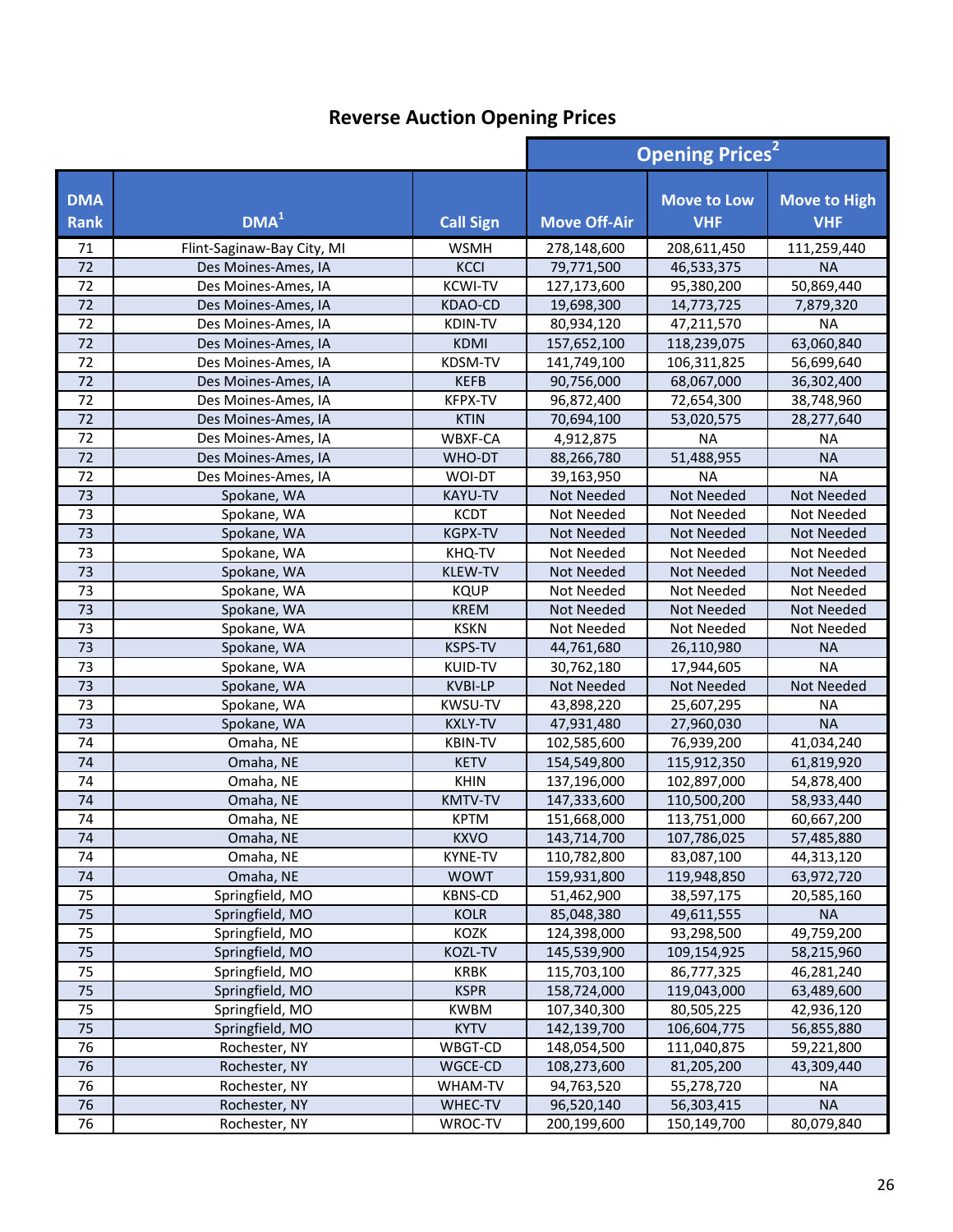|                           |                                             |                  | <b>Opening Prices<sup>2</sup></b> |                                  |                                   |
|---------------------------|---------------------------------------------|------------------|-----------------------------------|----------------------------------|-----------------------------------|
| <b>DMA</b><br><b>Rank</b> | DMA <sup>1</sup>                            | <b>Call Sign</b> | <b>Move Off-Air</b>               | <b>Move to Low</b><br><b>VHF</b> | <b>Move to High</b><br><b>VHF</b> |
| 76                        | Rochester, NY                               | <b>WUHF</b>      | 182,034,000                       | 136,525,500                      | 72,813,600                        |
| 76                        | Rochester, NY                               | WXXI-TV          | 188,354,700                       | 141,266,025                      | 75,341,880                        |
| 77                        | Toledo, OH                                  | WBGU-TV          | 188,405,100                       | 141,303,825                      | 75,362,040                        |
| 77                        | Toledo, OH                                  | WGTE-TV          | 258,003,900                       | 193,502,925                      | 103,201,560                       |
| 77                        | Toledo, OH                                  | <b>WLMB</b>      | 68,537,475                        | <b>NA</b>                        | <b>NA</b>                         |
| 77                        | Toledo, OH                                  | WMNT-CD          | 133,182,000                       | 99,886,500                       | 53,272,800                        |
| 77                        | Toledo, OH                                  | WNWO-TV          | 252,489,600                       | 189,367,200                      | 100,995,840                       |
| 77                        | Toledo, OH                                  | <b>WTOL</b>      | 227,189,340                       | 132,527,115                      | <b>NA</b>                         |
| 77                        | Toledo, OH                                  | <b>WTVG</b>      | 227,626,200                       | 132,781,950                      | <b>NA</b>                         |
| 77                        | Toledo, OH                                  | <b>WUPW</b>      | 245,173,500                       | 183,880,125                      | 98,069,400                        |
| 78                        | Columbia, SC                                | <b>WACH</b>      | 172,300,500                       | 129,225,375                      | 68,920,200                        |
| 78                        | Columbia, SC                                | <b>WIS</b>       | 168,011,820                       | 98,006,895                       | <b>NA</b>                         |
| 78                        | Columbia, SC                                | <b>WKTC</b>      | 169,849,800                       | 127,387,350                      | 67,939,920                        |
| 78                        | Columbia, SC                                | <b>WLTX</b>      | 193,843,800                       | 145,382,850                      | 77,537,520                        |
| 78                        | Columbia, SC                                | WOLO-TV          | 181,230,480                       | 105,717,780                      | <b>NA</b>                         |
| 78                        | Columbia, SC                                | WRJA-TV          | 164,948,400                       | 123,711,300                      | 65,979,360                        |
| 78                        | Columbia, SC                                | WRLK-TV          | 173,367,900                       | 130,025,925                      | 69,347,160                        |
| 78                        | Columbia, SC                                | <b>WZRB</b>      | 103,220,100                       | 77,415,075                       | 41,288,040                        |
| 79                        | Huntsville-Decatur-Florence, AL             | W17DJ-D          | 90,084,600                        | 67,563,450                       | 36,033,840                        |
| 79                        | Huntsville-Decatur-Florence, AL             | WAAY-TV          | 212,871,600                       | 159,653,700                      | 85,148,640                        |
| 79                        | Huntsville-Decatur-Florence, AL             | <b>WAFF</b>      | 156,329,100                       | 117,246,825                      | 62,531,640                        |
| 79                        | Huntsville-Decatur-Florence, AL             | <b>WFIQ</b>      | 132,592,500                       | 99,444,375                       | 53,037,000                        |
| 79                        | Huntsville-Decatur-Florence, AL             | <b>WHDF</b>      | 202,532,400                       | 151,899,300                      | 81,012,960                        |
| 79                        | Huntsville-Decatur-Florence, AL             | <b>WHIQ</b>      | 188,119,800                       | 141,089,850                      | 75,247,920                        |
| 79                        | Huntsville-Decatur-Florence, AL             | WHNT-TV          | 198,437,400                       | 148,828,050                      | 79,374,960                        |
| 79                        | Huntsville-Decatur-Florence, AL             | WTZT-CD          | 56,991,600                        | 33,245,100                       | <b>NA</b>                         |
| 79                        | Huntsville-Decatur-Florence, AL             | <b>WZDX</b>      | 201,212,100                       | 150,909,075                      | 80,484,840                        |
| 80                        | Portland-Auburn, ME                         | <b>WCBB</b>      | 64,454,400                        | 37,598,400                       | <b>NA</b>                         |
| 80                        | Portland-Auburn, ME                         | <b>WCSH</b>      | 172,883,700                       | 129,662,775                      | 69,153,480                        |
| 80                        | Portland-Auburn, ME                         | WGME-TV          | 151,340,400                       | 113,505,300                      | 60,536,160                        |
| 80                        | Portland-Auburn, ME                         | <b>WMEA-TV</b>   | 102,849,300                       | 77,136,975                       | 41,139,720                        |
| 80                        | Portland-Auburn, ME                         | <b>WMTW</b>      | 105,670,980                       | 61,641,405                       | <b>NA</b>                         |
| 80                        | Portland-Auburn, ME                         | <b>WPFO</b>      | 110,319,300                       | 82,739,475                       | 44,127,720                        |
| 80                        | Portland-Auburn, ME                         | <b>WPME</b>      | 86,058,900                        | 64,544,175                       | 34,423,560                        |
| 80                        | Portland-Auburn, ME                         | <b>WPXT</b>      | 86,813,100                        | 65,109,825                       | 34,725,240                        |
| 81                        | Madison, WI                                 | W23BW-D          | 105,395,400                       | 79,046,550                       | 42,158,160                        |
| 81                        | Madison, WI                                 | WBUW             | 204,839,100                       | 153,629,325                      | 81,935,640                        |
| 81                        | Madison, WI                                 | WHA-TV           | 201,931,200                       | 151,448,400                      | 80,772,480                        |
| 81                        | Madison, WI                                 | WISC-TV          | 233,115,300                       | 174,836,475                      | 93,246,120                        |
| 81                        | Madison, WI                                 | <b>WKOW</b>      | 236,070,000                       | 177,052,500                      | 94,428,000                        |
| 81                        | Madison, WI                                 | WMSN-TV          | 204,487,200                       | 153,365,400                      | 81,794,880                        |
| 81                        | Madison, WI                                 | <b>WMTV</b>      | 202,315,500                       | 151,736,625                      | 80,926,200                        |
| 82                        | Paducah-Cape Girardeau-Harrisburg-Mt Vernon | <b>KBSI</b>      | 116,690,400                       | 87,517,800                       | 46,676,160                        |
| 82                        | Paducah-Cape Girardeau-Harrisburg-Mt Vernon | <b>KFVS-TV</b>   | 69,337,620                        | 40,446,945                       | <b>NA</b>                         |
| 82                        | Paducah-Cape Girardeau-Harrisburg-Mt Vernon | <b>KPOB-TV</b>   | 47,866,500                        | 35,899,875                       | 19,146,600                        |
| 82                        | Paducah-Cape Girardeau-Harrisburg-Mt Vernon | <b>WDKA</b>      | 105,921,900                       | 79,441,425                       | 42,368,760                        |
| 82                        | Paducah-Cape Girardeau-Harrisburg-Mt Vernon | WKMU             | 73,017,000                        | 54,762,750                       | 29,206,800                        |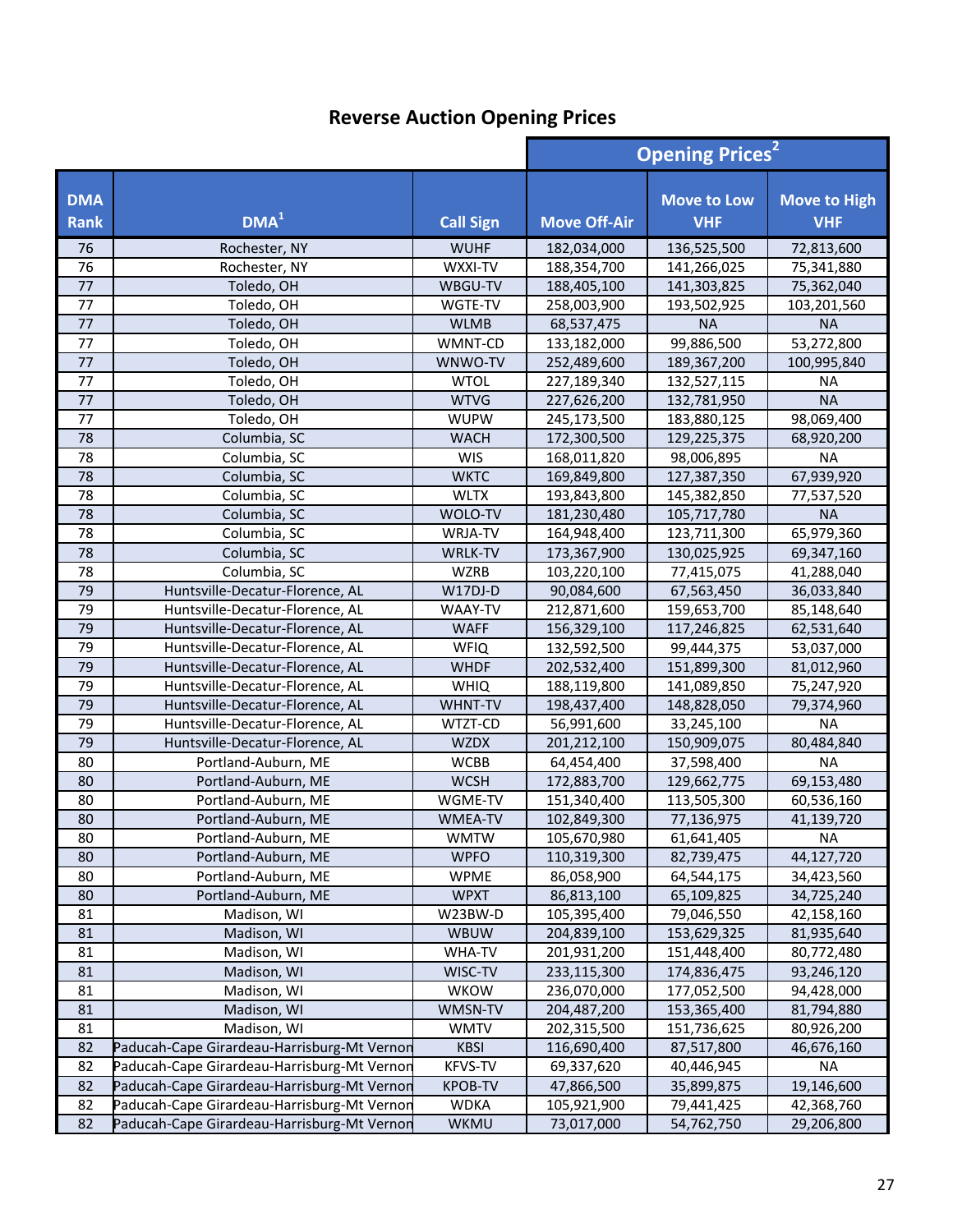|                           |                                                                        |                            | <b>Opening Prices<sup>2</sup></b> |                                  |                                   |
|---------------------------|------------------------------------------------------------------------|----------------------------|-----------------------------------|----------------------------------|-----------------------------------|
| <b>DMA</b><br><b>Rank</b> | DMA <sup>1</sup>                                                       | <b>Call Sign</b>           | <b>Move Off-Air</b>               | <b>Move to Low</b><br><b>VHF</b> | <b>Move to High</b><br><b>VHF</b> |
| 82                        | Paducah-Cape Girardeau-Harrisburg-Mt Vernon                            | <b>WKPD</b>                | 64,949,400                        | 48,712,050                       | 25,979,760                        |
| 82                        | Paducah-Cape Girardeau-Harrisburg-Mt Vernon                            | WPSD-TV                    | 152,179,200                       | 114,134,400                      | 60,871,680                        |
| 82                        | Paducah-Cape Girardeau-Harrisburg-Mt Vernon                            | WSIL-TV                    | 125,069,400                       | 93,802,050                       | 50,027,760                        |
| 82                        | Paducah-Cape Girardeau-Harrisburg-Mt Vernor                            | WSIU-TV                    | 108,628,560                       | 63,366,660                       | <b>NA</b>                         |
| 82                        | Paducah-Cape Girardeau-Harrisburg-Mt Vernon                            | <b>WTCT</b>                | 109,455,300                       | 82,091,475                       | 43,782,120                        |
| 82                        | Paducah-Cape Girardeau-Harrisburg-Mt Vernor                            | WUWT-CD                    | 30,600,900                        | 22,950,675                       | 12,240,360                        |
| 83                        | Shreveport, LA                                                         | KADO-CD                    | 61,267,500                        | 45,950,625                       | 24,507,000                        |
| 83                        | Shreveport, LA                                                         | <b>KBXS-CD</b>             | 35,043,300                        | 26,282,475                       | 14,017,320                        |
| 83                        | Shreveport, LA                                                         | KLFI-LP                    | Not Needed                        | Not Needed                       | Not Needed                        |
| 83                        | Shreveport, LA                                                         | <b>KLTS-TV</b>             | 129,451,500                       | 97,088,625                       | 51,780,600                        |
| 83                        | Shreveport, LA                                                         | KMSS-TV                    | 146,262,600                       | 109,696,950                      | 58,505,040                        |
| 83                        | Shreveport, LA                                                         | <b>KPXJ</b>                | 130,557,600                       | 97,918,200                       | 52,223,040                        |
| 83                        | Shreveport, LA                                                         | <b>KSHV-TV</b>             | 130,085,100                       | 97,563,825                       | 52,034,040                        |
| 83                        | Shreveport, LA                                                         | <b>KSLA</b>                | 132,633,000                       | 99,474,750                       | 53,053,200                        |
| 83                        | Shreveport, LA                                                         | <b>KTAL-TV</b>             | 153,993,600                       | 115,495,200                      | 61,597,440                        |
| 83                        | Shreveport, LA                                                         | <b>KTBS-TV</b>             | 160,135,200                       | 120,101,400                      | 64,054,080                        |
| 84                        | Syracuse, NY                                                           | W16AX-D                    | 28,851,300                        | 21,638,475                       | 11,540,520                        |
| 84                        | Syracuse, NY                                                           | WCNY-TV                    | 188,461,800                       | 141,346,350                      | 75,384,720                        |
| 84                        | Syracuse, NY                                                           | WHSU-CD                    | 99,822,600                        | 74,866,950                       | 39,929,040                        |
| 84                        | Syracuse, NY                                                           | WIXT-CD                    | 81,714,600                        | 61,285,950                       | 32,685,840                        |
| 84                        | Syracuse, NY                                                           | <b>WNYI</b>                | 169,427,700                       | 127,070,775                      | 67,771,080                        |
| 84                        | Syracuse, NY                                                           | WNYS-TV                    | 212,402,700                       | 159,302,025                      | 84,961,080                        |
| 84                        | Syracuse, NY                                                           | WONO-CD                    | 88,638,300                        | 66,478,725                       | 35,455,320                        |
| 84                        | Syracuse, NY                                                           | WSPX-TV                    | 169,044,300                       | 126,783,225                      | 67,617,720                        |
| 84                        | Syracuse, NY                                                           | WSTM-TV                    | 220,718,700                       | 165,539,025                      | 88,287,480                        |
| 84                        | Syracuse, NY                                                           | WSYR-TV                    | 190,916,100                       | 143,187,075                      | 76,366,440                        |
| 84                        | Syracuse, NY                                                           | <b>WSYT</b>                | 249,670,800                       | 187,253,100                      | 99,868,320                        |
| 84                        | Syracuse, NY                                                           | WTKO-CD                    | 87,808,500                        | 65,856,375                       | 35,123,400                        |
| 84                        | Syracuse, NY                                                           | <b>WTVH</b>                | 198,857,700                       | 149,143,275                      | 79,543,080                        |
| 84                        | Syracuse, NY                                                           | WTVU-CD                    | 102,344,400                       | 76,758,300                       | 40,937,760                        |
| 84                        | Syracuse, NY                                                           | WWDG-CD                    | 66,986,100                        | 50,239,575                       | 26,794,440                        |
| 85                        | Champaign-Springfield-Decatur, IL                                      | <b>WAND</b>                | 219,773,700                       | 164,830,275                      | 87,909,480                        |
| 85                        | Champaign-Springfield-Decatur, IL                                      | WBUI                       | 142,740,000                       | 107,055,000                      | 57,096,000                        |
| 85                        | Champaign-Springfield-Decatur, IL                                      | WBXC-CD                    | 31,387,500                        | 23,540,625                       | 12,555,000                        |
| 85                        | Champaign-Springfield-Decatur, IL                                      | WCCU<br><b>WCIA</b>        | 91,032,300                        | 68,274,225                       | 36,412,920                        |
| 85                        | Champaign-Springfield-Decatur, IL                                      | <b>WCIX</b>                | 139,449,600                       | 104,587,200                      | 55,779,840                        |
| 85                        | Champaign-Springfield-Decatur, IL<br>Champaign-Springfield-Decatur, IL |                            | 56,214,540                        | 32,791,815                       | ΝA                                |
| 85<br>85                  |                                                                        | WEIU-TV                    | 104,972,400                       | 78,729,300                       | 41,988,960                        |
| 85                        | Champaign-Springfield-Decatur, IL<br>Champaign-Springfield-Decatur, IL | <b>WICD</b><br><b>WICS</b> | 163,844,100                       | 122,883,075<br>112,620,375       | 65,537,640                        |
| 85                        | Champaign-Springfield-Decatur, IL                                      | WILL-TV                    | 150,160,500<br>107,584,200        | 62,757,450                       | 60,064,200<br><b>NA</b>           |
| 85                        | Champaign-Springfield-Decatur, IL                                      | WRSP-TV                    | 143,155,800                       | 107,366,850                      | 57,262,320                        |
| 85                        | Champaign-Springfield-Decatur, IL                                      | <b>WSEC</b>                | 101,413,800                       | 76,060,350                       | 40,565,520                        |
| 86                        | Harlingen-Weslaco-Brownsville-McAllen, TX                              | <b>KCWT-CD</b>             | Not Needed                        | Not Needed                       | Not Needed                        |
| 86                        | Harlingen-Weslaco-Brownsville-McAllen, TX                              | <b>KGBT-TV</b>             | 74,473,200                        | 55,854,900                       | 29,789,280                        |
| 86                        | Harlingen-Weslaco-Brownsville-McAllen, TX                              | <b>KLUJ-TV</b>             | 87,043,500                        | 65,282,625                       | 34,817,400                        |
| 86                        | Harlingen-Weslaco-Brownsville-McAllen, TX                              | <b>KMBH</b>                | 76,758,300                        | 57,568,725                       | 30,703,320                        |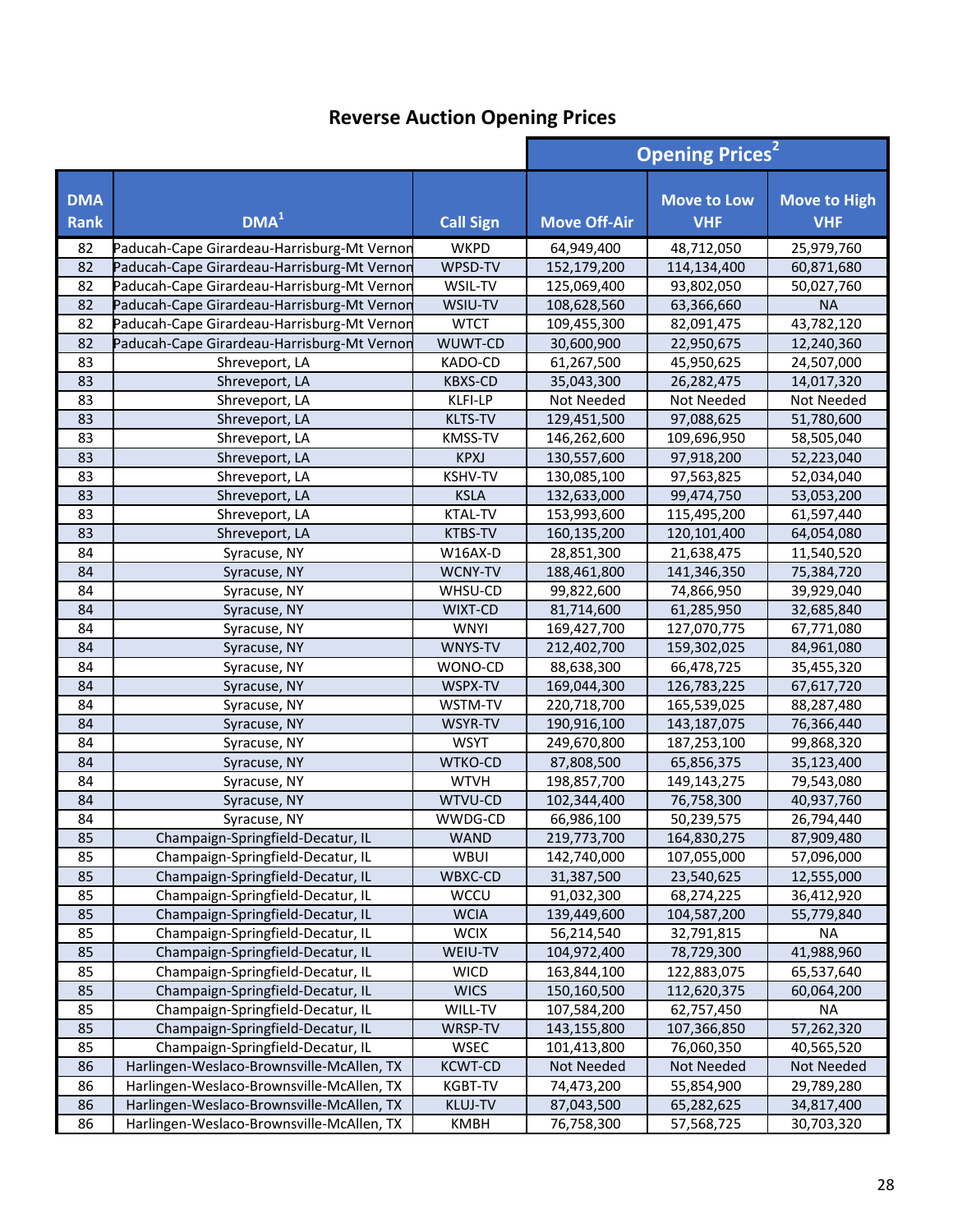|                           |                                             |                  | <b>Opening Prices<sup>2</sup></b> |                                  |                                   |
|---------------------------|---------------------------------------------|------------------|-----------------------------------|----------------------------------|-----------------------------------|
| <b>DMA</b><br><b>Rank</b> | DMA <sup>1</sup>                            | <b>Call Sign</b> | <b>Move Off-Air</b>               | <b>Move to Low</b><br><b>VHF</b> | <b>Move to High</b><br><b>VHF</b> |
| 86                        | Harlingen-Weslaco-Brownsville-McAllen, TX   | <b>KNVO</b>      | 87,133,500                        | 65,350,125                       | 34,853,400                        |
| 86                        | Harlingen-Weslaco-Brownsville-McAllen, TX   | <b>KRGV-TV</b>   | 51,455,520                        | 30,015,720                       | <b>NA</b>                         |
| 86                        | Harlingen-Weslaco-Brownsville-McAllen, TX   | <b>KRZG-CD</b>   | Not Needed                        | Not Needed                       | Not Needed                        |
| 86                        | Harlingen-Weslaco-Brownsville-McAllen, TX   | KTFV-CD          | 70,641,000                        | 52,980,750                       | 28,256,400                        |
| 86                        | Harlingen-Weslaco-Brownsville-McAllen, TX   | <b>KTLM</b>      | 88,065,900                        | 66,049,425                       | 35,226,360                        |
| 86                        | Harlingen-Weslaco-Brownsville-McAllen, TX   | <b>KVEO-TV</b>   | 84,081,600                        | 63,061,200                       | 33,632,640                        |
| 86                        | Harlingen-Weslaco-Brownsville-McAllen, TX   | <b>KXFX-CD</b>   | Not Needed                        | <b>Not Needed</b>                | Not Needed                        |
| 87                        | Waco-Temple-Bryan, TX                       | KAMU-TV          | 42,199,920                        | 24,616,620                       | <b>NA</b>                         |
| 87                        | Waco-Temple-Bryan, TX                       | <b>KBTX-TV</b>   | 316,053,000                       | 237,039,750                      | 126,421,200                       |
| 87                        | Waco-Temple-Bryan, TX                       | <b>KCEN-TV</b>   | 125,276,220                       | 73,077,795                       | <b>NA</b>                         |
| 87                        | Waco-Temple-Bryan, TX                       | <b>KNCT</b>      | 246,575,700                       | 184,931,775                      | 98,630,280                        |
| 87                        | Waco-Temple-Bryan, TX                       | <b>KPLE-CD</b>   | 74,654,100                        | 55,990,575                       | 29,861,640                        |
| 87                        | Waco-Temple-Bryan, TX                       | <b>KRHD-CD</b>   | 49,043,700                        | 36,782,775                       | 19,617,480                        |
| 87                        | Waco-Temple-Bryan, TX                       | <b>KWKT-TV</b>   | 130,095,900                       | 97,571,925                       | 52,038,360                        |
| 87                        | Waco-Temple-Bryan, TX                       | <b>KWTX-TV</b>   | 156,072,960                       | 91,042,560                       | <b>NA</b>                         |
| 87                        | Waco-Temple-Bryan, TX                       | <b>KXXV</b>      | 236,259,900                       | 177,194,925                      | 94,503,960                        |
| 87                        | Waco-Temple-Bryan, TX                       | <b>KYLE-TV</b>   | 71,181,900                        | 53,386,425                       | 28,472,760                        |
| 88                        | Chattanooga, TN                             | WDEF-TV          | 125,601,300                       | 73,267,425                       | <b>NA</b>                         |
| 88                        | Chattanooga, TN                             | WDGA-CD          | 103,596,300                       | 77,697,225                       | 41,438,520                        |
| 88                        | Chattanooga, TN                             | WDNN-CD          | 102,557,700                       | 76,918,275                       | 41,023,080                        |
| 88                        | Chattanooga, TN                             | WDSI-TV          | 145,858,500                       | 109,393,875                      | 58,343,400                        |
| 88                        | Chattanooga, TN                             | WELF-TV          | 211,434,300                       | 158,575,725                      | 84,573,720                        |
| 88                        | Chattanooga, TN                             | WFLI-TV          | 178,913,700                       | 134,185,275                      | 71,565,480                        |
| 88                        | Chattanooga, TN                             | WNGH-TV          | 354,016,800                       | 265,512,600                      | 141,606,720                       |
| 88                        | Chattanooga, TN                             | WPDP-LP          | 26,617,500                        | 19,963,125                       | 10,647,000                        |
| 88                        | Chattanooga, TN                             | <b>WRCB</b>      | 113,061,960                       | 65,952,810                       | <b>NA</b>                         |
| 88                        | Chattanooga, TN                             | <b>WTCI</b>      | 173,788,200                       | 130, 341, 150                    | 69,515,280                        |
| 88                        | Chattanooga, TN                             | WTNB-CD          | 99,877,500                        | 74,908,125                       | 39,951,000                        |
| 88                        | Chattanooga, TN                             | <b>WTVC</b>      | 115,374,780                       | 67,301,955                       | <b>NA</b>                         |
| 88                        | Chattanooga, TN                             | WYHB-CD          | 112,407,300                       | 84,305,475                       | 44,962,920                        |
| 89                        | Colorado Springs-Pueblo, CO                 | KGHB-CD          | 41,254,200                        | 30,940,650                       | 16,501,680                        |
| 89                        | Colorado Springs-Pueblo, CO                 | <b>KKTV</b>      | 187,283,700                       | 140,462,775                      | 74,913,480                        |
| 89                        | Colorado Springs-Pueblo, CO                 | KOAA-TV          | 111,635,100                       | 83,726,325                       | 44,654,040                        |
| 89                        | Colorado Springs-Pueblo, CO                 | KRDO-TV          | 181,515,600                       | 136,136,700                      | 72,606,240                        |
| 89                        | Colorado Springs-Pueblo, CO                 | <b>KTSC</b>      | 76,172,940                        | 44,434,215                       | <b>NA</b>                         |
| 89                        | Colorado Springs-Pueblo, CO                 | KVSN-DT          | 184,468,500                       | 138, 351, 375                    | 73,787,400                        |
| 89                        | Colorado Springs-Pueblo, CO                 | <b>KXRM-TV</b>   | 155,369,700                       | 116,527,275                      | 62,147,880                        |
| 90                        | Cedar Rapids-Waterloo-Iowa City-Dubuque, IA | <b>KCRG-TV</b>   | 99,791,460                        | 58,211,685                       | NA                                |
| 90                        | Cedar Rapids-Waterloo-Iowa City-Dubuque, IA | <b>KFXA</b>      | 154,992,600                       | 116,244,450                      | 61,997,040                        |
| 90                        | Cedar Rapids-Waterloo-Iowa City-Dubuque, IA | KFXB-TV          | 103,244,400                       | 77,433,300                       | 41,297,760                        |
| 90                        | Cedar Rapids-Waterloo-Iowa City-Dubuque, IA | <b>KGAN</b>      | 163,653,300                       | 122,739,975                      | 65,461,320                        |
| 90                        | Cedar Rapids-Waterloo-Iowa City-Dubuque, IA | KIIN             | 114,240,780                       | 66,640,455                       | <b>NA</b>                         |
| 90                        | Cedar Rapids-Waterloo-Iowa City-Dubuque, IA | <b>KPXR-TV</b>   | 122,571,000                       | 91,928,250                       | 49,028,400                        |
| 90                        | Cedar Rapids-Waterloo-Iowa City-Dubuque, IA | <b>KRIN</b>      | 143,889,300                       | 107,916,975                      | 57,555,720                        |
| 90                        | Cedar Rapids-Waterloo-Iowa City-Dubuque, IA | <b>KWKB</b>      | 170,615,700                       | 127,961,775                      | 68,246,280                        |
| 90                        | Cedar Rapids-Waterloo-Iowa City-Dubuque, IA | <b>KWWL</b>      | 103,978,620                       | 60,654,195                       | <b>NA</b>                         |
| 91                        | Savannah, GA                                | DWGSA-CA         | 44,539,200                        | 33,404,400                       | 17,815,680                        |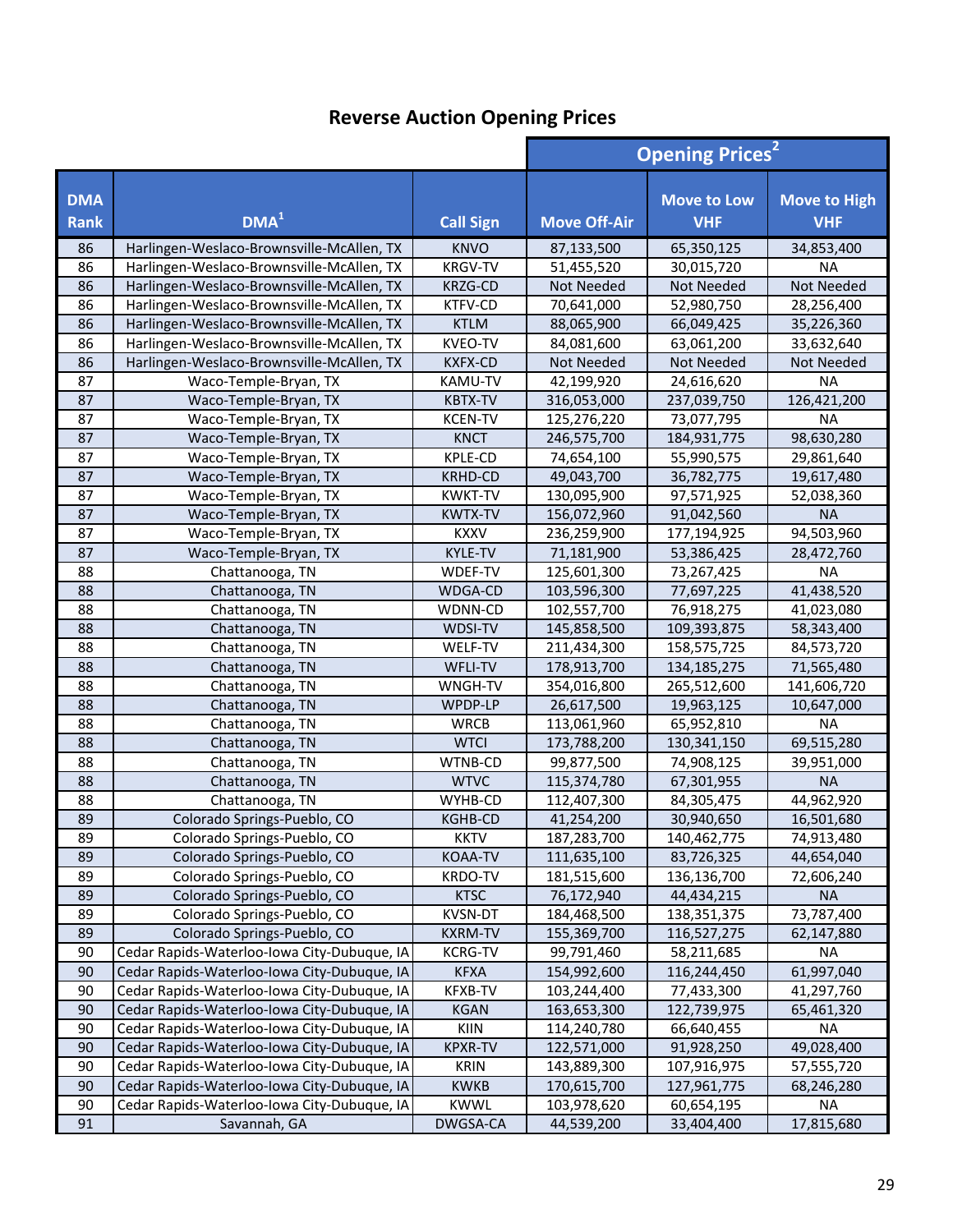|                           |                  |                  | <b>Opening Prices<sup>2</sup></b> |                                  |                                   |
|---------------------------|------------------|------------------|-----------------------------------|----------------------------------|-----------------------------------|
| <b>DMA</b><br><b>Rank</b> | DMA <sup>1</sup> | <b>Call Sign</b> | <b>Move Off-Air</b>               | <b>Move to Low</b><br><b>VHF</b> | <b>Move to High</b><br><b>VHF</b> |
| 91                        | Savannah, GA     | W30CV-D          | Not Needed                        | Not Needed                       | Not Needed                        |
| 91                        | Savannah, GA     | <b>WGSA</b>      | 114,375,600                       | 85,781,700                       | 45,750,240                        |
| 91                        | Savannah, GA     | <b>WJCL</b>      | 118,057,500                       | 88,543,125                       | 47,223,000                        |
| 91                        | Savannah, GA     | WJWJ-TV          | 123,318,900                       | 92,489,175                       | 49,327,560                        |
| 91                        | Savannah, GA     | WSAV-TV          | 124,088,400                       | 93,066,300                       | 49,635,360                        |
| 91                        | Savannah, GA     | <b>WTGS</b>      | 118,119,600                       | 88,589,700                       | 47,247,840                        |
| 91                        | Savannah, GA     | WTOC-TV          | 71,124,480                        | 41,489,280                       | <b>NA</b>                         |
| 91                        | Savannah, GA     | WVAN-TV          | 77,254,560                        | 45,065,160                       | <b>NA</b>                         |
| 92                        | El Paso, TX      | <b>KCOS</b>      | Not Needed                        | Not Needed                       | Not Needed                        |
| 92                        | El Paso, TX      | <b>KDBC-TV</b>   | Not Needed                        | <b>Not Needed</b>                | Not Needed                        |
| 92                        | El Paso, TX      | <b>KFOX-TV</b>   | Not Needed                        | Not Needed                       | Not Needed                        |
| 92                        | El Paso, TX      | KINT-TV          | Not Needed                        | <b>Not Needed</b>                | Not Needed                        |
| 92                        | El Paso, TX      | <b>KRWG-TV</b>   | Not Needed                        | Not Needed                       | Not Needed                        |
| 92                        | El Paso, TX      | <b>KSCE</b>      | Not Needed                        | Not Needed                       | Not Needed                        |
| 92                        | El Paso, TX      | <b>KTDO</b>      | Not Needed                        | Not Needed                       | Not Needed                        |
| 92                        | El Paso, TX      | <b>KTFN</b>      | <b>Not Needed</b>                 | Not Needed                       | Not Needed                        |
| 92                        | El Paso, TX      | KTSM-TV          | Not Needed                        | Not Needed                       | Not Needed                        |
| 92                        | El Paso, TX      | <b>KVIA-TV</b>   | Not Needed                        | Not Needed                       | Not Needed                        |
| 93                        | Baton Rouge, LA  | <b>KBTR-CD</b>   | 110,359,800                       | 82,769,850                       | 44,143,920                        |
| 93                        | Baton Rouge, LA  | KJUN-CD          | 25,642,980                        | 14,958,405                       | <b>NA</b>                         |
| 93                        | Baton Rouge, LA  | <b>KWBJ-CD</b>   | 35,850,600                        | 26,887,950                       | 14,340,240                        |
| 93                        | Baton Rouge, LA  | <b>KZUP-CD</b>   | 108,292,500                       | 81,219,375                       | 43,317,000                        |
| 93                        | Baton Rouge, LA  | <b>WAFB</b>      | 123,439,140                       | 72,006,165                       | <b>NA</b>                         |
| 93                        | Baton Rouge, LA  | WBRL-CD          | 106,004,700                       | 79,503,525                       | 42,401,880                        |
| 93                        | Baton Rouge, LA  | WBRZ-TV          | 147,645,180                       | 86,126,355                       | <b>NA</b>                         |
| 93                        | Baton Rouge, LA  | WBXH-CD          | 105,276,600                       | 78,957,450                       | 42,110,640                        |
| 93                        | Baton Rouge, LA  | WGMB-TV          | 218,853,000                       | 164,139,750                      | 87,541,200                        |
| 93                        | Baton Rouge, LA  | WLFT-CD          | 119,303,100                       | 89,477,325                       | 47,721,240                        |
| 93                        | Baton Rouge, LA  | WLPB-TV          | 164,392,200                       | 123,294,150                      | 65,756,880                        |
| 93                        | Baton Rouge, LA  | <b>WVLA-TV</b>   | 230,083,200                       | 172,562,400                      | 92,033,280                        |
| 94                        | Charleston, SC   | WCBD-TV          | 120,986,100                       | 90,739,575                       | 48,394,440                        |
| 94                        | Charleston, SC   | WCIV             | 122,271,300                       | 91,703,475                       | 48,908,520                        |
| 94                        | Charleston, SC   | WCSC-TV          | 117,124,200                       | 87,843,150                       | 46,849,680                        |
| 94                        | Charleston, SC   | WGSI-CD          | 40,366,080                        | 23,546,880                       | <b>NA</b>                         |
| 94                        | Charleston, SC   | WGWG             | 114,683,400                       | 86,012,550                       | 45,873,360                        |
| 94                        | Charleston, SC   | <b>WITV</b>      | 74,463,840                        | 43,437,240                       | <b>NA</b>                         |
| 94                        | Charleston, SC   | <b>WLCN-CD</b>   | Not Needed                        | Not Needed                       | Not Needed                        |
| 94                        | Charleston, SC   | <b>WTAT-TV</b>   | 134,694,900                       | 101,021,175                      | 53,877,960                        |
| 95                        | Jackson, MS      | W18BL-D          | 33,746,400                        | 25,309,800                       | 13,498,560                        |
| 95                        | Jackson, MS      | <b>WAPT</b>      | 106,222,500                       | 79,666,875                       | 42,489,000                        |
| 95                        | Jackson, MS      | <b>WDBD</b>      | 135,794,700                       | 101,846,025                      | 54,317,880                        |
| 95                        | Jackson, MS      | <b>WJTV</b>      | 89,660,520                        | 52,301,970                       | <b>NA</b>                         |
| 95                        | Jackson, MS      | <b>WLBT</b>      | 142,920,900                       | 107,190,675                      | 57,168,360                        |
| 95                        | Jackson, MS      | <b>WLOO</b>      | 131,643,900                       | 98,732,925                       | 52,657,560                        |
| 95                        | Jackson, MS      | WMAU-TV          | 127,829,700                       | 95,872,275                       | 51,131,880                        |
| 95                        | Jackson, MS      | WMPN-TV          | 136,273,500                       | 102,205,125                      | 54,509,400                        |
| 95                        | Jackson, MS      | WRBJ-TV          | 137,279,700                       | 102,959,775                      | 54,911,880                        |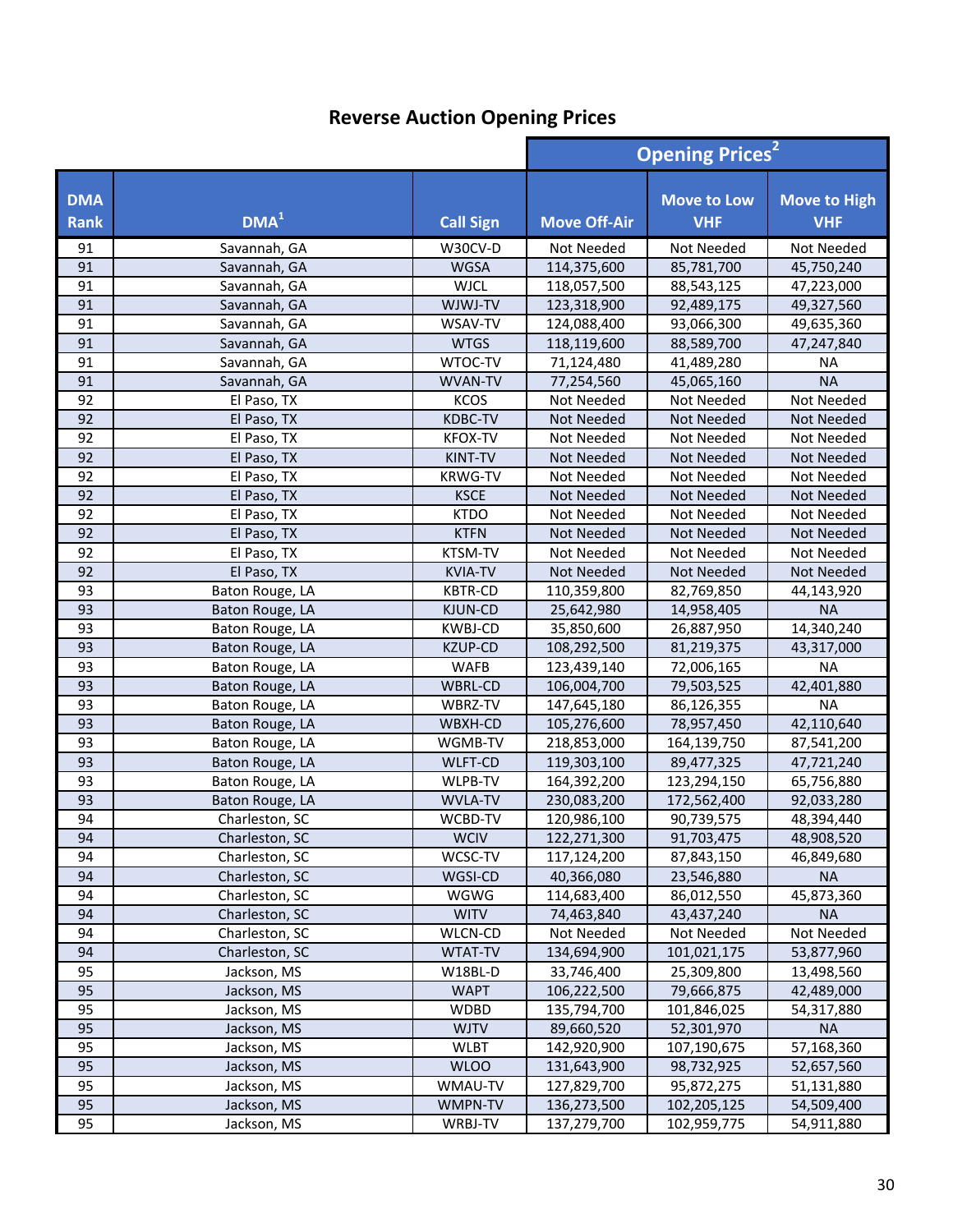|                           |                                              |                  |                     | <b>Opening Prices<sup>2</sup></b> |                                   |  |
|---------------------------|----------------------------------------------|------------------|---------------------|-----------------------------------|-----------------------------------|--|
| <b>DMA</b><br><b>Rank</b> | DMA <sup>1</sup>                             | <b>Call Sign</b> | <b>Move Off-Air</b> | <b>Move to Low</b><br><b>VHF</b>  | <b>Move to High</b><br><b>VHF</b> |  |
| 95                        | Jackson, MS                                  | <b>WWJX</b>      | 94,002,300          | 70,501,725                        | 37,600,920                        |  |
| 96                        | South Bend-Elkhart, IN                       | WHME-TV          | 193,355,100         | 145,016,325                       | 77,342,040                        |  |
| 96                        | South Bend-Elkhart, IN                       | WNDU-TV          | 270,403,200         | 202,802,400                       | 108,161,280                       |  |
| 96                        | South Bend-Elkhart, IN                       | <b>WNIT</b>      | 190,055,700         | 142,541,775                       | 76,022,280                        |  |
| 96                        | South Bend-Elkhart, IN                       | WSBT-TV          | 242,445,600         | 181,834,200                       | 96,978,240                        |  |
| 96                        | South Bend-Elkhart, IN                       | WSJV             | 221,980,500         | 166,485,375                       | 88,792,200                        |  |
| 97                        | Tri-Cities, TN-VA                            | WAPG-CD          | 58,682,700          | 44,012,025                        | 23,473,080                        |  |
| 97                        | Tri-Cities, TN-VA                            | WAPK-CD          | 91,505,700          | 68,629,275                        | 36,602,280                        |  |
| 97                        | Tri-Cities, TN-VA                            | WAPW-CD          | 33,936,300          | 25,452,225                        | 13,574,520                        |  |
| 97                        | Tri-Cities, TN-VA                            | WCYB-TV          | 92,886,750          | <b>NA</b>                         | <b>NA</b>                         |  |
| 97                        | Tri-Cities, TN-VA                            | <b>WEMT</b>      | 187, 197, 300       | 140,397,975                       | 74,878,920                        |  |
| 97                        | Tri-Cities, TN-VA                            | WJHL-TV          | 131,260,500         | 76,568,625                        | <b>NA</b>                         |  |
| 97                        | Tri-Cities, TN-VA                            | WKIN-CD          | 25,920,540          | 15,120,315                        | <b>NA</b>                         |  |
| 97                        | Tri-Cities, TN-VA                            | WKPT-CD          | 94,616,100          | 70,962,075                        | 37,846,440                        |  |
| 97                        | Tri-Cities, TN-VA                            | WKPT-TV          | 140,047,200         | 105,035,400                       | 56,018,880                        |  |
| 97                        | Tri-Cities, TN-VA                            | WKPZ-CD          | 102,015,000         | 76,511,250                        | 40,806,000                        |  |
| 97                        | Tri-Cities, TN-VA                            | <b>WLFG</b>      | 195,325,200         | 146,493,900                       | 78,130,080                        |  |
| 97                        | Tri-Cities, TN-VA                            | WMSY-TV          | 120,141,000         | 90,105,750                        | 48,056,400                        |  |
| 97                        | Tri-Cities, TN-VA                            | WOPI-CD          | 53,525,880          | 31,223,430                        | <b>NA</b>                         |  |
| 97                        | Tri-Cities, TN-VA                            | WSBN-TV          | 161,323,200         | 120,992,400                       | 64,529,280                        |  |
| 98                        | Burlington, VT-Plattsburgh, NY               | WCAX-TV          | 156,156,300         | 117, 117, 225                     | 62,462,520                        |  |
| 98                        | Burlington, VT-Plattsburgh, NY               | WCFE-TV          | 108,657,900         | 81,493,425                        | 43,463,160                        |  |
| 98                        | Burlington, VT-Plattsburgh, NY               | <b>WETK</b>      | 135,291,600         | 101,468,700                       | 54,116,640                        |  |
| 98                        | Burlington, VT-Plattsburgh, NY               | WFFF-TV          | 114,393,600         | 85,795,200                        | 45,757,440                        |  |
| 98                        | Burlington, VT-Plattsburgh, NY               | WLED-TV          | 55,437,300          | 41,577,975                        | 22,174,920                        |  |
| 98                        | Burlington, VT-Plattsburgh, NY               | <b>WNMN</b>      | 21,341,700          | 16,006,275                        | 8,536,680                         |  |
| 98                        | Burlington, VT-Plattsburgh, NY               | <b>WNNE</b>      | 147,931,200         | 110,948,400                       | 59,172,480                        |  |
| 98                        | Burlington, VT-Plattsburgh, NY               | <b>WPTZ</b>      | 158,222,700         | 118,667,025                       | 63,289,080                        |  |
| 98                        | Burlington, VT-Plattsburgh, NY               | <b>WVER</b>      | 62,948,340          | 36,719,865                        | <b>NA</b>                         |  |
| 98                        | Burlington, VT-Plattsburgh, NY               | WVMA-CD          | 54,499,500          | 40,874,625                        | 21,799,800                        |  |
| 98                        | Burlington, VT-Plattsburgh, NY               | <b>WVNY</b>      | 62,358,120          | 36,375,570                        | <b>NA</b>                         |  |
| 98                        | Burlington, VT-Plattsburgh, NY               | <b>WVTA</b>      | 166,606,200         | 124,954,650                       | 66,642,480                        |  |
| 98                        | Burlington, VT-Plattsburgh, NY               | <b>WVTB</b>      | 83,628,900          | 62,721,675                        | 33,451,560                        |  |
| 98                        | Burlington, VT-Plattsburgh, NY               | WYCX-CD          | 10,751,625          | <b>NA</b>                         | ΝA                                |  |
| 99                        | Greenville-New Bern-Washington, NC           | WCTI-TV          | 111,324,240         | 64,939,140                        | <b>NA</b>                         |  |
| 99                        | Greenville-New Bern-Washington, NC           | WEPX-TV          | 134,166,600         | 100,624,950                       | 53,666,640                        |  |
| 99                        | Greenville-New Bern-Washington, NC           | <b>WFXI</b>      | 42,137,820          | 24,580,395                        | <b>NA</b>                         |  |
| 99                        | Greenville-New Bern-Washington, NC           | WITN-TV          | 221,025,600         | 165,769,200                       | 88,410,240                        |  |
| 99                        | Greenville-New Bern-Washington, NC           | WNCT-TV          | 119,998,800         | 69,999,300                        | <b>NA</b>                         |  |
| 99                        | Greenville-New Bern-Washington, NC           | WPXU-TV          | 104,230,800         | 78,173,100                        | 41,692,320                        |  |
| 99                        | Greenville-New Bern-Washington, NC           | WUNK-TV          | 246,660,300         | 184,995,225                       | 98,664,120                        |  |
| 99                        | Greenville-New Bern-Washington, NC           | WUNM-TV          | 141,183,900         | 105,887,925                       | 56,473,560                        |  |
| 99                        | Greenville-New Bern-Washington, NC           | <b>WYDO</b>      | 150,372,900         | 112,779,675                       | 60,149,160                        |  |
| 100                       | Ft. Smith-Fayetteville-Springdale-Rogers, AR | <b>KAFT</b>      | 92,737,440          | 54,096,840                        | <b>NA</b>                         |  |
| 100                       | Ft. Smith-Fayetteville-Springdale-Rogers, AR | <b>KFDF-CD</b>   | 47,227,500          | 35,420,625                        | 18,891,000                        |  |
| 100                       | Ft. Smith-Fayetteville-Springdale-Rogers, AR | KFFS-CD          | 84,004,200          | 63,003,150                        | 33,601,680                        |  |
| 100                       | Ft. Smith-Fayetteville-Springdale-Rogers, AR | <b>KFSM-TV</b>   | 145,045,800         | 108,784,350                       | 58,018,320                        |  |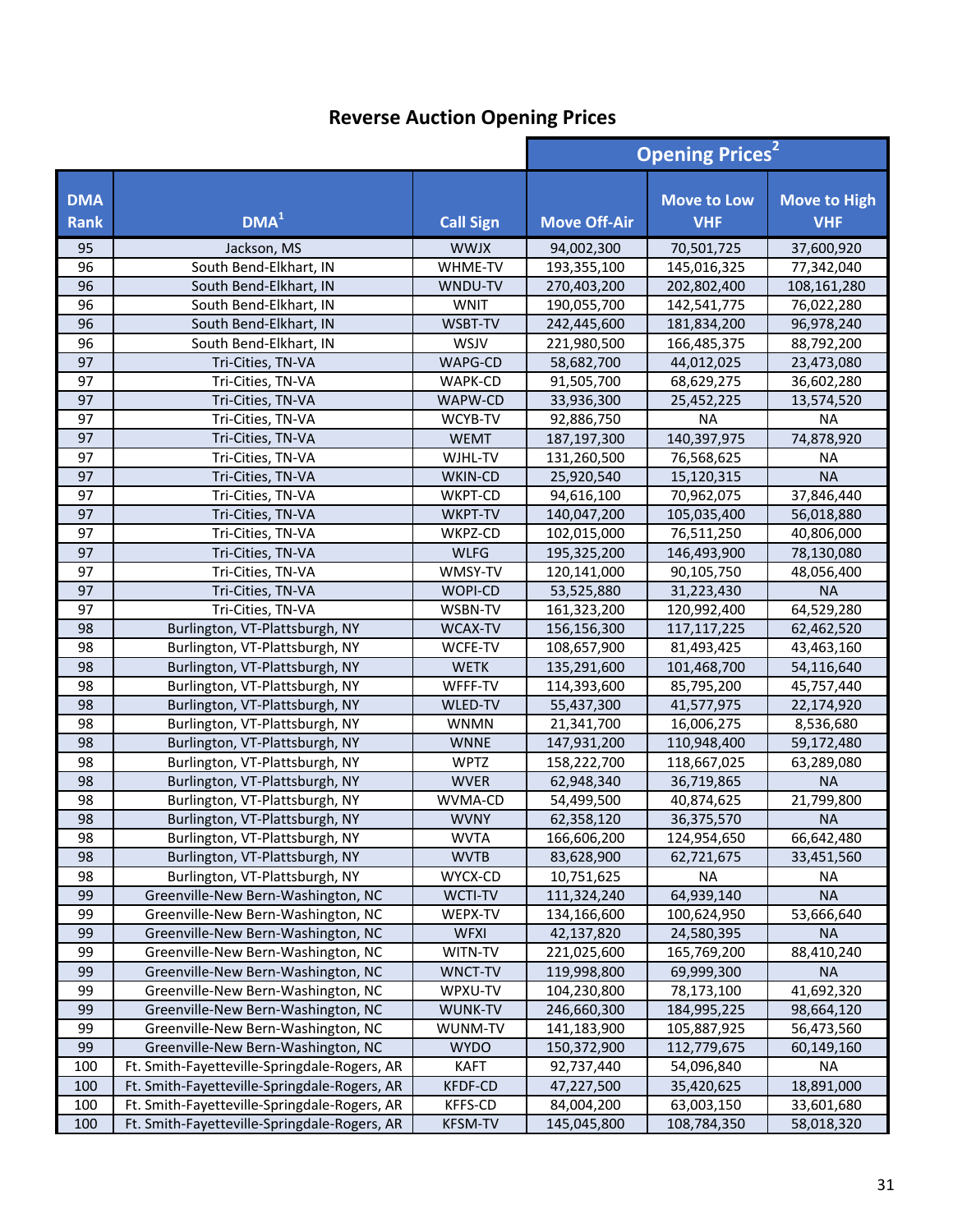|                           |                                              |                  | <b>Opening Prices<sup>2</sup></b> |                                  |                                   |
|---------------------------|----------------------------------------------|------------------|-----------------------------------|----------------------------------|-----------------------------------|
| <b>DMA</b><br><b>Rank</b> | DMA <sup>1</sup>                             | <b>Call Sign</b> | <b>Move Off-Air</b>               | <b>Move to Low</b><br><b>VHF</b> | <b>Move to High</b><br><b>VHF</b> |
| 100                       | Ft. Smith-Fayetteville-Springdale-Rogers, AR | <b>KFTA-TV</b>   | 130,286,700                       | 97,715,025                       | 52,114,680                        |
| 100                       | Ft. Smith-Fayetteville-Springdale-Rogers, AR | <b>KHBS</b>      | 115,515,000                       | 86,636,250                       | 46,206,000                        |
| 100                       | Ft. Smith-Fayetteville-Springdale-Rogers, AR | KHMF-CA          | 65,574,900                        | 49,181,175                       | 26,229,960                        |
| 100                       | Ft. Smith-Fayetteville-Springdale-Rogers, AR | KHOG-TV          | 126,449,100                       | 94,836,825                       | 50,579,640                        |
| 100                       | Ft. Smith-Fayetteville-Springdale-Rogers, AR | <b>KKAF-CD</b>   | 83,978,100                        | 62,983,575                       | 33,591,240                        |
| 100                       | Ft. Smith-Fayetteville-Springdale-Rogers, AR | <b>KNWA-TV</b>   | 144,261,900                       | 108,196,425                      | 57,704,760                        |
| 100                       | Ft. Smith-Fayetteville-Springdale-Rogers, AR | <b>KRAH-CD</b>   | 22,892,400                        | 17,169,300                       | 9,156,960                         |
| 100                       | Ft. Smith-Fayetteville-Springdale-Rogers, AR | <b>KSJF-CD</b>   | 41,869,800                        | 31,402,350                       | 16,747,920                        |
| 100                       | Ft. Smith-Fayetteville-Springdale-Rogers, AR | <b>KWNL-CD</b>   | 81,027,000                        | 60,770,250                       | 32,410,800                        |
| 100                       | Ft. Smith-Fayetteville-Springdale-Rogers, AR | <b>KWOG</b>      | 88,014,600                        | 66,010,950                       | 35,205,840                        |
| 100                       | Ft. Smith-Fayetteville-Springdale-Rogers, AR | <b>KXNW</b>      | 96,720,300                        | 72,540,225                       | 38,688,120                        |
| 101                       | Davenport, IA-Rock Island-Moline, IL         | <b>KGCW</b>      | 134,897,400                       | 101,173,050                      | 53,958,960                        |
| 101                       | Davenport, IA-Rock Island-Moline, IL         | <b>KLJB</b>      | 169,387,200                       | 127,040,400                      | 67,754,880                        |
| 101                       | Davenport, IA-Rock Island-Moline, IL         | <b>KQIN</b>      | 87,909,300                        | 65,931,975                       | 35,163,720                        |
| 101                       | Davenport, IA-Rock Island-Moline, IL         | <b>KWQC-TV</b>   | 177,503,400                       | 133,127,550                      | 71,001,360                        |
| 101                       | Davenport, IA-Rock Island-Moline, IL         | WHBF-TV          | 65,649,825                        | <b>NA</b>                        | <b>NA</b>                         |
| 101                       | Davenport, IA-Rock Island-Moline, IL         | WMWC-TV          | 83,726,460                        | 48,840,435                       | <b>NA</b>                         |
| 101                       | Davenport, IA-Rock Island-Moline, IL         | WQAD-TV          | 161,271,000                       | 120,953,250                      | 64,508,400                        |
| 101                       | Davenport, IA-Rock Island-Moline, IL         | WQPT-TV          | 91,958,400                        | 68,968,800                       | 36,783,360                        |
| 102                       | Myrtle Beach-Florence, SC                    | <b>WBTW</b>      | 153,219,060                       | 89,377,785                       | <b>NA</b>                         |
| 102                       | Myrtle Beach-Florence, SC                    | <b>WFXB</b>      | 221,188,500                       | 165,891,375                      | 88,475,400                        |
| 102                       | Myrtle Beach-Florence, SC                    | WGSC-CD          | 25,230,960                        | 14,718,060                       | <b>NA</b>                         |
| 102                       | Myrtle Beach-Florence, SC                    | <b>WHMC</b>      | 93,474,000                        | 54,526,500                       | <b>NA</b>                         |
| 102                       | Myrtle Beach-Florence, SC                    | WJPM-TV          | 121,383,000                       | 91,037,250                       | 48,553,200                        |
| 102                       | Myrtle Beach-Florence, SC                    | WLPS-CD          | 105,390,000                       | 79,042,500                       | 42,156,000                        |
| 102                       | Myrtle Beach-Florence, SC                    | WMBF-TV          | 87,442,200                        | 65,581,650                       | 34,976,880                        |
| 102                       | Myrtle Beach-Florence, SC                    | WPDE-TV          | 236,681,100                       | 177,510,825                      | 94,672,440                        |
| 102                       | Myrtle Beach-Florence, SC                    | WUNU             | 175,689,000                       | 131,766,750                      | 70,275,600                        |
| 102                       | Myrtle Beach-Florence, SC                    | <b>WWMB</b>      | 212,407,200                       | 159,305,400                      | 84,962,880                        |
| 103                       | Evansville, IN                               | WAZE-LP          | 51,854,400                        | 38,890,800                       | 20,741,760                        |
| 103                       | Evansville, IN                               | WEHT             | 85,328,640                        | 49,775,040                       | <b>NA</b>                         |
| 103                       | Evansville, IN                               | WEVV-TV          | 130,924,800                       | 98,193,600                       | 52,369,920                        |
| 103                       | Evansville, IN                               | <b>WFIE</b>      | 120,952,800                       | 90,714,600                       | 48,381,120                        |
| 103                       | Evansville, IN                               | WJTS-CD          | 58,062,600                        | 43,546,950                       | 23,225,040                        |
| 103                       | Evansville, IN                               | WKMA-TV          | 103,846,500                       | 77,884,875                       | 41,538,600                        |
| 103                       | Evansville, IN                               | <b>WKOH</b>      | 118,848,600                       | 89,136,450                       | 47,539,440                        |
| 103                       | Evansville, IN                               | <b>WNIN</b>      | 84,934,440                        | 49,545,090                       | ΝA                                |
| 103                       | Evansville, IN                               | WTSN-CD          | 79,949,700                        | 59,962,275                       | 31,979,880                        |
| 103                       | Evansville, IN                               | <b>WTVW</b>      | 144,425,700                       | 108,319,275                      | 57,770,280                        |
| 103                       | Evansville, IN                               | WYYW-CD          | 101,228,400                       | 75,921,300                       | 40,491,360                        |
| 104                       | Johnstown-Altoona, PA                        | WATM-TV          | 157,129,200                       | 117,846,900                      | 62,851,680                        |
| 104                       | Johnstown-Altoona, PA                        | WJAC-TV          | 255,798,900                       | 191,849,175                      | 102,319,560                       |
| 104                       | Johnstown-Altoona, PA                        | WKBS-TV          | 123,971,400                       | 92,978,550                       | 49,588,560                        |
| 104                       | Johnstown-Altoona, PA                        | WPSU-TV          | 147,588,300                       | 110,691,225                      | 59,035,320                        |
| 104                       | Johnstown-Altoona, PA                        | WTAJ-TV          | 160,284,600                       | 120,213,450                      | 64,113,840                        |
| 104                       | Johnstown-Altoona, PA                        | WTOO-CD          | 76,820,400                        | 57,615,300                       | 30,728,160                        |
| 104                       | Johnstown-Altoona, PA                        | WWCP-TV          | 155,970,360                       | 90,982,710                       | NA                                |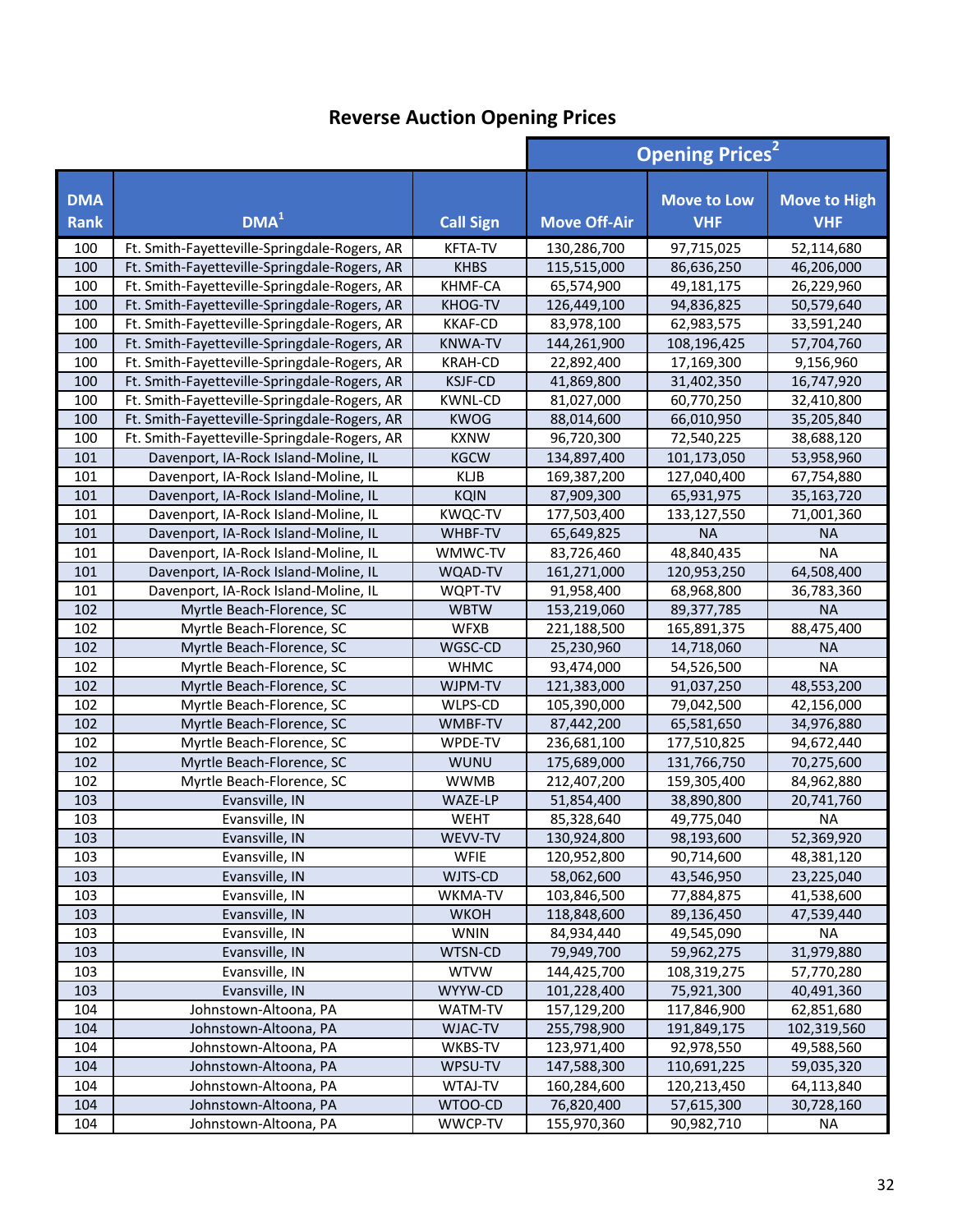|                           |                                 | <b>Opening Prices<sup>2</sup></b> |                     |                                  |                                   |
|---------------------------|---------------------------------|-----------------------------------|---------------------|----------------------------------|-----------------------------------|
| <b>DMA</b><br><b>Rank</b> | DMA <sup>1</sup>                | <b>Call Sign</b>                  | <b>Move Off-Air</b> | <b>Move to Low</b><br><b>VHF</b> | <b>Move to High</b><br><b>VHF</b> |
| 105                       | Lincoln-Hastings-Kearney, NE    | <b>KFXL-TV</b>                    | 62,807,400          | 47,105,550                       | 25,122,960                        |
| 105                       | Lincoln-Hastings-Kearney, NE    | <b>KGIN</b>                       | 29,501,820          | 17,209,395                       | <b>NA</b>                         |
| 105                       | Lincoln-Hastings-Kearney, NE    | <b>KHGI-CD</b>                    | Not Needed          | Not Needed                       | <b>Not Needed</b>                 |
| 105                       | Lincoln-Hastings-Kearney, NE    | <b>KHGI-TV</b>                    | 29,379,240          | 17,137,890                       | <b>NA</b>                         |
| 105                       | Lincoln-Hastings-Kearney, NE    | KHNE-TV                           | <b>Not Needed</b>   | <b>Not Needed</b>                | <b>Not Needed</b>                 |
| 105                       | Lincoln-Hastings-Kearney, NE    | <b>KLKN</b>                       | 73,276,920          | 42,744,870                       | <b>NA</b>                         |
| 105                       | Lincoln-Hastings-Kearney, NE    | <b>KLNE-TV</b>                    | <b>Not Needed</b>   | <b>Not Needed</b>                | Not Needed                        |
| 105                       | Lincoln-Hastings-Kearney, NE    | <b>KMNE-TV</b>                    | 11,043,000          | 6,441,750                        | <b>NA</b>                         |
| 105                       | Lincoln-Hastings-Kearney, NE    | <b>KNHL</b>                       | 16,764,750          | <b>NA</b>                        | <b>NA</b>                         |
| 105                       | Lincoln-Hastings-Kearney, NE    | <b>KOLN</b>                       | 85,565,700          | 49,913,325                       | <b>NA</b>                         |
| 105                       | Lincoln-Hastings-Kearney, NE    | <b>KSNB-TV</b>                    | 29,032,425          | <b>NA</b>                        | <b>NA</b>                         |
| 105                       | Lincoln-Hastings-Kearney, NE    | <b>KUON-TV</b>                    | 93,391,380          | 54,478,305                       | <b>NA</b>                         |
| 105                       | Lincoln-Hastings-Kearney, NE    | <b>KWNB-TV</b>                    | 6,416,775           | <b>NA</b>                        | <b>NA</b>                         |
| 106                       | Reno, NV                        | KAME-TV                           | Not Needed          | Not Needed                       | Not Needed                        |
| 106                       | Reno, NV                        | <b>KNPB</b>                       | Not Needed          | <b>Not Needed</b>                | Not Needed                        |
| 106                       | Reno, NV                        | KOLO-TV                           | 53,386,560          | 31,142,160                       | <b>NA</b>                         |
| 106                       | Reno, NV                        | <b>KREN-TV</b>                    | <b>Not Needed</b>   | Not Needed                       | Not Needed                        |
| 106                       | Reno, NV                        | <b>KRNS-CD</b>                    | Not Needed          | Not Needed                       | Not Needed                        |
| 106                       | Reno, NV                        | <b>KRNV-DT</b>                    | 46,444,860          | 27,092,835                       | <b>NA</b>                         |
| 106                       | Reno, NV                        | <b>KRXI-TV</b>                    | Not Needed          | Not Needed                       | Not Needed                        |
| 106                       | Reno, NV                        | <b>KTVN</b>                       | 49,116,780          | 28,651,455                       | <b>NA</b>                         |
| 107                       | Boise, ID                       | K17ED-D                           | Not Needed          | Not Needed                       | Not Needed                        |
| 107                       | Boise, ID                       | K27DX-D                           | <b>Not Needed</b>   | <b>Not Needed</b>                | <b>Not Needed</b>                 |
| 107                       | Boise, ID                       | K31FD-D                           | Not Needed          | Not Needed                       | Not Needed                        |
| 107                       | Boise, ID                       | <b>KAID</b>                       | Not Needed          | Not Needed                       | Not Needed                        |
| 107                       | Boise, ID                       | <b>KBOI-TV</b>                    | Not Needed          | Not Needed                       | Not Needed                        |
| 107                       | Boise, ID                       | <b>KCLP-CA</b>                    | Not Needed          | Not Needed                       | Not Needed                        |
| 107                       | Boise, ID                       | KIVI-TV                           | Not Needed          | Not Needed                       | Not Needed                        |
| 107                       | Boise, ID                       | <b>KKJB</b>                       | Not Needed          | Not Needed                       | Not Needed                        |
| 107                       | Boise, ID                       | <b>KNIN-TV</b>                    | Not Needed          | Not Needed                       | Not Needed                        |
| 107                       | Boise, ID                       | <b>KTRV-TV</b>                    | <b>Not Needed</b>   | <b>Not Needed</b>                | Not Needed                        |
| 107                       | Boise, ID                       | <b>KTVB</b>                       | Not Needed          | Not Needed                       | Not Needed                        |
| 108                       | Tallahassee, FL-Thomasville, GA | WBFL-CA                           | 2,283,120           | 1,331,820                        | <b>NA</b>                         |
| 108                       | Tallahassee, FL-Thomasville, GA | WBVJ-LP                           | Not Needed          | Not Needed                       | Not Needed                        |
| 108                       | Tallahassee, FL-Thomasville, GA | <b>WCTV</b>                       | 140,407,200         | 105,305,400                      | 56,162,880                        |
| 108                       | Tallahassee, FL-Thomasville, GA | WFSU-TV                           | 105,841,800         | 79,381,350                       | 42,336,720                        |
| 108                       | Tallahassee, FL-Thomasville, GA | WFXU                              | 56,086,200          | 42,064,650                       | 22,434,480                        |
| 108                       | Tallahassee, FL-Thomasville, GA | <b>WTLF</b>                       | 53,163,900          | 39,872,925                       | 21,265,560                        |
| 108                       | Tallahassee, FL-Thomasville, GA | <b>WTLH</b>                       | 134,621,100         | 100,965,825                      | 53,848,440                        |
| 108                       | Tallahassee, FL-Thomasville, GA | WTWC-TV                           | 132,666,300         | 99,499,725                       | 53,066,520                        |
| 108                       | Tallahassee, FL-Thomasville, GA | WTXL-TV                           | 144,639,000         | 108,479,250                      | 57,855,600                        |
| 108                       | Tallahassee, FL-Thomasville, GA | WVUP-CD                           | 68,175,000          | 51,131,250                       | 27,270,000                        |
| 109                       | Tyler-Longview, TX              | <b>KCEB</b>                       | 116,243,100         | 87,182,325                       | 46,497,240                        |
| 109                       | Tyler-Longview, TX              | <b>KETK-TV</b>                    | 149,808,600         | 112,356,450                      | 59,923,440                        |
| 109                       | Tyler-Longview, TX              | <b>KFXK-TV</b>                    | 143,487,900         | 107,615,925                      | 57,395,160                        |
| 109                       | Tyler-Longview, TX              | <b>KLTV</b>                       | 80,271,540          | 46,825,065                       | <b>NA</b>                         |
| 109                       | Tyler-Longview, TX              | <b>KTRE</b>                       | 53,934,660          | 31,461,885                       | <b>NA</b>                         |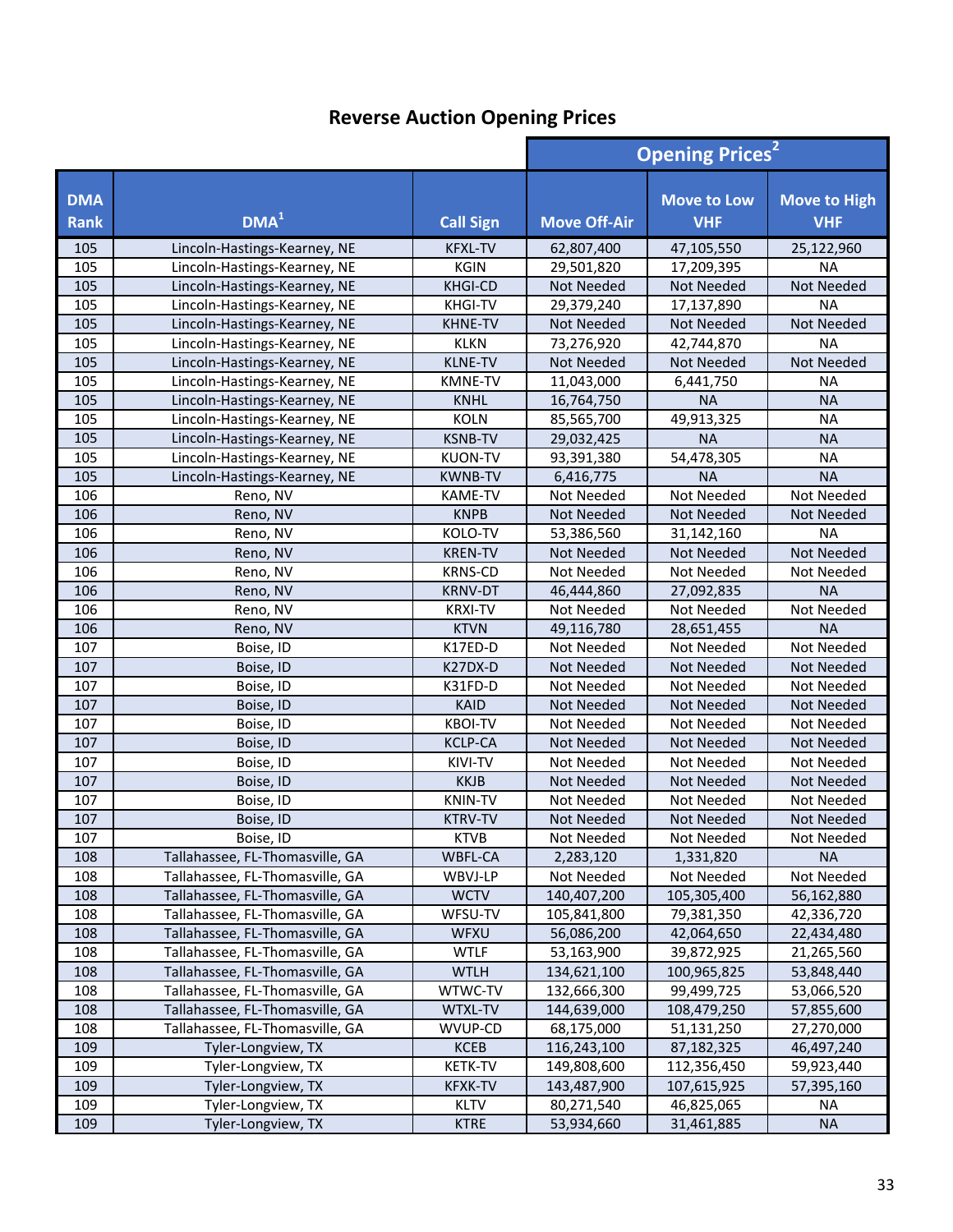|                           |                          | <b>Opening Prices<sup>2</sup></b> |                     |                                  |                                   |
|---------------------------|--------------------------|-----------------------------------|---------------------|----------------------------------|-----------------------------------|
| <b>DMA</b><br><b>Rank</b> | DMA <sup>1</sup>         | <b>Call Sign</b>                  | <b>Move Off-Air</b> | <b>Move to Low</b><br><b>VHF</b> | <b>Move to High</b><br><b>VHF</b> |
| 109                       | Tyler-Longview, TX       | <b>KYTX</b>                       | 136,727,100         | 102,545,325                      | 54,690,840                        |
| 110                       | Sioux Falls-Mitchell, SD | KABY-TV                           | 21,114,000          | 12,316,500                       | <b>NA</b>                         |
| 110                       | Sioux Falls-Mitchell, SD | KCSD-TV                           | 55,738,800          | 41,804,100                       | 22,295,520                        |
| 110                       | Sioux Falls-Mitchell, SD | KDLO-TV                           | 11,800,800          | <b>NA</b>                        | <b>NA</b>                         |
| 110                       | Sioux Falls-Mitchell, SD | KDLT-TV                           | 109,513,800         | 82,135,350                       | 43,805,520                        |
| 110                       | Sioux Falls-Mitchell, SD | KDLV-TV                           | Not Needed          | Not Needed                       | Not Needed                        |
| 110                       | Sioux Falls-Mitchell, SD | KDSD-TV                           | Not Needed          | Not Needed                       | Not Needed                        |
| 110                       | Sioux Falls-Mitchell, SD | <b>KELO-TV</b>                    | 60,448,680          | 35,261,730                       | <b>NA</b>                         |
| 110                       | Sioux Falls-Mitchell, SD | KESD-TV                           | 25,758,540          | 15,025,815                       | <b>NA</b>                         |
| 110                       | Sioux Falls-Mitchell, SD | <b>KPLO-TV</b>                    | 10,850,220          | 6,329,295                        | <b>NA</b>                         |
| 110                       | Sioux Falls-Mitchell, SD | <b>KPRY-TV</b>                    | Not Needed          | Not Needed                       | Not Needed                        |
| 110                       | Sioux Falls-Mitchell, SD | KPSD-TV                           | 6,802,380           | 3,968,055                        | <b>NA</b>                         |
| 110                       | Sioux Falls-Mitchell, SD | <b>KQSD-TV</b>                    | 9,120,060           | 5,320,035                        | <b>NA</b>                         |
| 110                       | Sioux Falls-Mitchell, SD | <b>KSFY-TV</b>                    | 55,996,920          | 32,664,870                       | <b>NA</b>                         |
| 110                       | Sioux Falls-Mitchell, SD | <b>KSMN</b>                       | 66,977,100          | 50,232,825                       | 26,790,840                        |
| 110                       | Sioux Falls-Mitchell, SD | KTSD-TV                           | 15,754,500          | 9,190,125                        | <b>NA</b>                         |
| 110                       | Sioux Falls-Mitchell, SD | <b>KTTM</b>                       | 14,726,880          | 8,590,680                        | <b>NA</b>                         |
| 110                       | Sioux Falls-Mitchell, SD | <b>KTTW</b>                       | 35,506,080          | 20,711,880                       | <b>NA</b>                         |
| 110                       | Sioux Falls-Mitchell, SD | KUSD-TV                           | 85,092,300          | 63,819,225                       | 34,036,920                        |
| 110                       | Sioux Falls-Mitchell, SD | <b>KWSD</b>                       | 51,351,300          | 38,513,475                       | 20,540,520                        |
| 111                       | Ft. Wayne, IN            | WANE-TV                           | 181,190,700         | 135,893,025                      | 72,476,280                        |
| 111                       | Ft. Wayne, IN            | WFFT-TV                           | 169,600,500         | 127,200,375                      | 67,840,200                        |
| 111                       | Ft. Wayne, IN            | <b>WFWA</b>                       | 160,704,000         | 120,528,000                      | 64,281,600                        |
| 111                       | Ft. Wayne, IN            | WFWC-CD                           | 60,990,300          | 45,742,725                       | 24,396,120                        |
| 111                       | Ft. Wayne, IN            | <b>WINM</b>                       | 91,281,060          | 53,247,285                       | <b>NA</b>                         |
| 111                       | Ft. Wayne, IN            | WISE-TV                           | 185,105,700         | 138,829,275                      | 74,042,280                        |
| 111                       | Ft. Wayne, IN            | <b>WPTA</b>                       | 193,023,000         | 144,767,250                      | 77,209,200                        |
| 112                       | Augusta, GA              | <b>WAGT</b>                       | 210,768,300         | 158,076,225                      | 84,307,320                        |
| 112                       | Augusta, GA              | WBEK-CD                           | 74,695,500          | 56,021,625                       | 29,878,200                        |
| 112                       | Augusta, GA              | WBPI-CD                           | 86,354,100          | 64,765,575                       | 34,541,640                        |
| 112                       | Augusta, GA              | WCES-TV                           | 40,487,175          | <b>NA</b>                        | <b>NA</b>                         |
| 112                       | Augusta, GA              | WEBA-TV                           | 116,277,300         | 87,207,975                       | 46,510,920                        |
| 112                       | Augusta, GA              | WFXG                              | 112,700,700         | 84,525,525                       | 45,080,280                        |
| 112                       | Augusta, GA              | <b>WJBF</b>                       | 221,777,100         | 166,332,825                      | 88,710,840                        |
| 112                       | Augusta, GA              | WRDW-TV                           | 124,085,520         | 72,383,220                       | NА                                |
| 113                       | Lansing, MI              | <b>WHTV</b>                       | 413,169,300         | 309,876,975                      | 165,267,720                       |
| 113                       | Lansing, MI              | WILX-TV                           | 206,931,780         | 120,710,205                      | ΝA                                |
| 113                       | Lansing, MI              | <b>WKAR-TV</b>                    | 207,059,400         | 155,294,550                      | 82,823,760                        |
| 113                       | Lansing, MI              | <b>WLAJ</b>                       | 272,159,100         | 204,119,325                      | 108,863,640                       |
| 113                       | Lansing, MI              | WLNS-TV                           | 404,442,000         | 303,331,500                      | 161,776,800                       |
| 113                       | Lansing, MI              | WSYM-TV                           | 250,605,000         | 187,953,750                      | 100,242,000                       |
| 114                       | Youngstown, OH           | WFMJ-TV                           | 398,648,700         | 298,986,525                      | 159,459,480                       |
| 114                       | Youngstown, OH           | WKBN-TV                           | 409,679,100         | 307,259,325                      | 163,871,640                       |
| 114                       | Youngstown, OH           | <b>WYTV</b>                       | 284,882,400         | 213,661,800                      | 113,952,960                       |
| 115                       | Fargo-Valley City, ND    | <b>KBRR</b>                       | 19,411,920          | 11,323,620                       | NA                                |
| 115                       | Fargo-Valley City, ND    | <b>KCGE-DT</b>                    | Not Needed          | Not Needed                       | Not Needed                        |
| 115                       | Fargo-Valley City, ND    | <b>KCPM</b>                       | Not Needed          | Not Needed                       | Not Needed                        |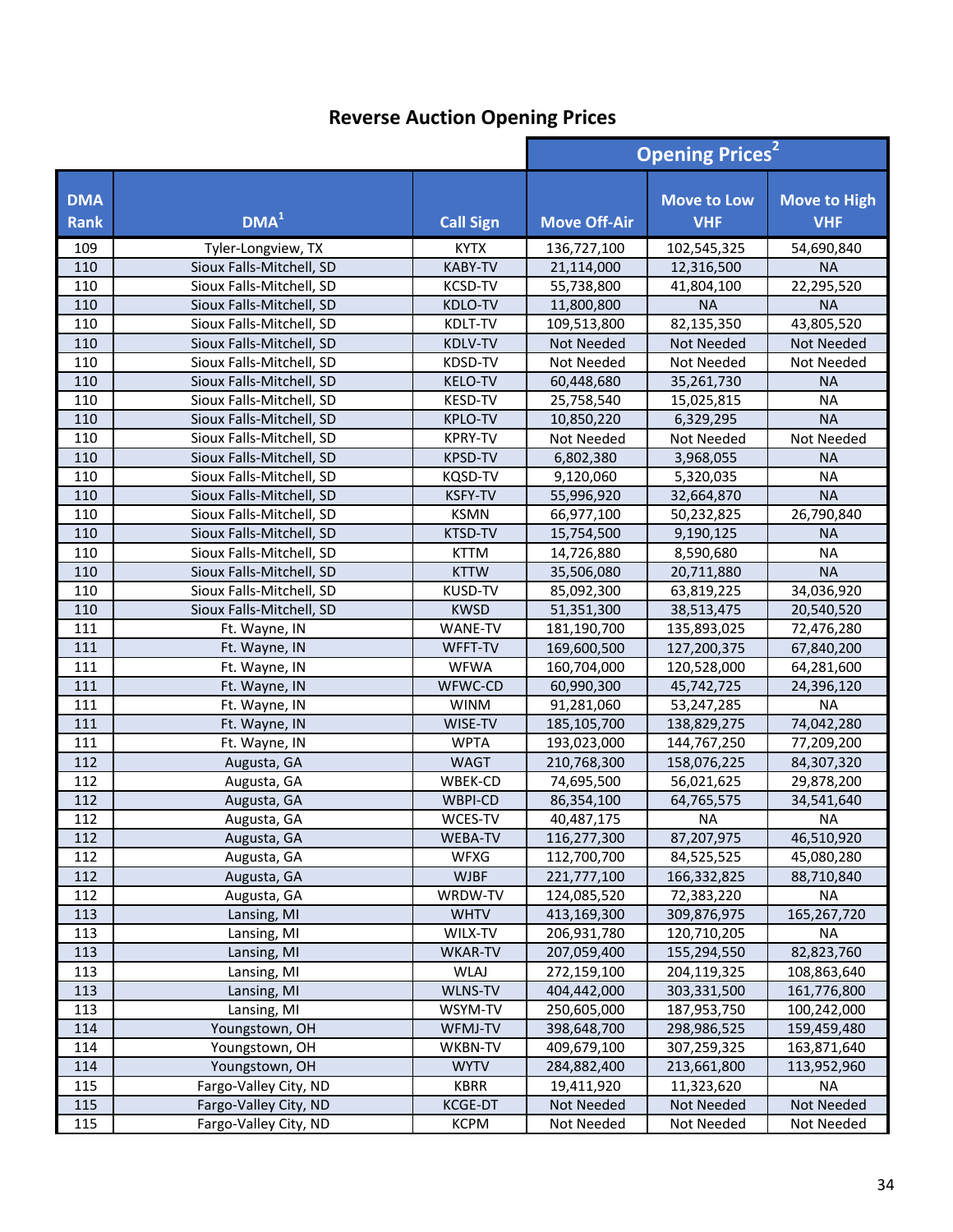|                           |                            |                  |                     | <b>Opening Prices<sup>2</sup></b> |                                   |  |
|---------------------------|----------------------------|------------------|---------------------|-----------------------------------|-----------------------------------|--|
| <b>DMA</b><br><b>Rank</b> | DMA <sup>1</sup>           | <b>Call Sign</b> | <b>Move Off-Air</b> | <b>Move to Low</b><br><b>VHF</b>  | <b>Move to High</b><br><b>VHF</b> |  |
| 115                       | Fargo-Valley City, ND      | <b>KFME</b>      | 35,979,660          | 20,988,135                        | <b>NA</b>                         |  |
| 115                       | Fargo-Valley City, ND      | <b>KGFE</b>      | Not Needed          | Not Needed                        | Not Needed                        |  |
| 115                       | Fargo-Valley City, ND      | <b>KJRE</b>      | Not Needed          | Not Needed                        | Not Needed                        |  |
| 115                       | Fargo-Valley City, ND      | <b>KJRR</b>      | 10,909,620          | 6,363,945                         | <b>NA</b>                         |  |
| 115                       | Fargo-Valley City, ND      | <b>KMDE</b>      | <b>Not Needed</b>   | Not Needed                        | Not Needed                        |  |
| 115                       | Fargo-Valley City, ND      | <b>KNRR</b>      | 7,419,060           | 4,327,785                         | <b>NA</b>                         |  |
| 115                       | Fargo-Valley City, ND      | <b>KRDK-TV</b>   | Not Needed          | Not Needed                        | Not Needed                        |  |
| 115                       | Fargo-Valley City, ND      | KVLY-TV          | Not Needed          | Not Needed                        | Not Needed                        |  |
| 115                       | Fargo-Valley City, ND      | <b>KVRR</b>      | <b>Not Needed</b>   | Not Needed                        | Not Needed                        |  |
| 115                       | Fargo-Valley City, ND      | WDAY-TV          | Not Needed          | Not Needed                        | Not Needed                        |  |
| 115                       | Fargo-Valley City, ND      | WDAZ-TV          | 22,384,080          | 13,057,380                        | <b>NA</b>                         |  |
| 116                       | Springfield-Holyoke, MA    | WFXQ-CD          | 53,586,900          | 40,190,175                        | 21,434,760                        |  |
| 116                       | Springfield-Holyoke, MA    | WGBY-TV          | 256,790,700         | 192,593,025                       | 102,716,280                       |  |
| 116                       | Springfield-Holyoke, MA    | WGGB-TV          | 280,702,800         | 210,527,100                       | 112,281,120                       |  |
| 116                       | Springfield-Holyoke, MA    | <b>WWLP</b>      | 170,070,300         | 99,207,675                        | <b>NA</b>                         |  |
| 117                       | Peoria-Bloomington, IL     | <b>WAOE</b>      | 104,166,000         | 78,124,500                        | 41,666,400                        |  |
| 117                       | Peoria-Bloomington, IL     | WEEK-TV          | 122,256,000         | 91,692,000                        | 48,902,400                        |  |
| 117                       | Peoria-Bloomington, IL     | <b>WHOI</b>      | 111,269,700         | 83,452,275                        | 44,507,880                        |  |
| 117                       | Peoria-Bloomington, IL     | WMBD-TV          | 126,565,200         | 94,923,900                        | 50,626,080                        |  |
| 117                       | Peoria-Bloomington, IL     | <b>WTVP</b>      | 111,599,100         | 83,699,325                        | 44,639,640                        |  |
| 117                       | Peoria-Bloomington, IL     | WYZZ-TV          | 196,050,600         | 147,037,950                       | 78,420,240                        |  |
| 118                       | Traverse City-Cadillac, MI | <b>WCMV</b>      | 102,898,800         | 77,174,100                        | 41,159,520                        |  |
| 118                       | Traverse City-Cadillac, MI | <b>WCMW</b>      | 53,383,500          | 40,037,625                        | 21,353,400                        |  |
| 118                       | Traverse City-Cadillac, MI | WFQX-TV          | 94,200,300          | 70,650,225                        | 37,680,120                        |  |
| 118                       | Traverse City-Cadillac, MI | <b>WFUP</b>      | 50,932,800          | 38,199,600                        | 20,373,120                        |  |
| 118                       | Traverse City-Cadillac, MI | <b>WGTQ</b>      | 13,430,880          | 7,834,680                         | <b>NA</b>                         |  |
| 118                       | Traverse City-Cadillac, MI | WGTU             | 73,514,700          | 55,136,025                        | 29,405,880                        |  |
| 118                       | Traverse City-Cadillac, MI | WPBN-TV          | 85,617,000          | 64,212,750                        | 34,246,800                        |  |
| 118                       | Traverse City-Cadillac, MI | WTOM-TV          | 29,460,600          | 22,095,450                        | 11,784,240                        |  |
| 118                       | Traverse City-Cadillac, MI | <b>WWTV</b>      | 104,411,700         | 60,906,825                        | <b>NA</b>                         |  |
| 118                       | Traverse City-Cadillac, MI | WWUP-TV          | 16,941,420          | 9,882,495                         | <b>NA</b>                         |  |
| 119                       | Eugene, OR                 | K19GH-D          | 51,217,200          | 38,412,900                        | 20,486,880                        |  |
| 119                       | Eugene, OR                 | <b>KCBY-TV</b>   | 11,996,100          | 6,997,725                         | <b>NA</b>                         |  |
| 119                       | Eugene, OR                 | KEPB-TV          | 78,626,700          | 58,970,025                        | 31,450,680                        |  |
| 119                       | Eugene, OR                 | <b>KEVU-CD</b>   | 51,826,500          | 38,869,875                        | 20,730,600                        |  |
| 119                       | Eugene, OR                 | KEZI             | 61,959,600          | 36,143,100                        | ΝA                                |  |
| 119                       | Eugene, OR                 | <b>KLSR-TV</b>   | 76,718,700          | 57,539,025                        | 30,687,480                        |  |
| 119                       | Eugene, OR                 | KMCB             | Not Needed          | Not Needed                        | Not Needed                        |  |
| 119                       | Eugene, OR                 | <b>KMTR</b>      | 70,767,900          | 53,075,925                        | 28,307,160                        |  |
| 119                       | Eugene, OR                 | KOAC-TV          | 80,483,220          | 46,948,545                        | <b>NA</b>                         |  |
| 119                       | Eugene, OR                 | <b>KPIC</b>      | Not Needed          | Not Needed                        | Not Needed                        |  |
| 119                       | Eugene, OR                 | <b>KTCW</b>      | Not Needed          | Not Needed                        | Not Needed                        |  |
| 119                       | Eugene, OR                 | <b>KTVC</b>      | Not Needed          | Not Needed                        | Not Needed                        |  |
| 119                       | Eugene, OR                 | <b>KVAL-TV</b>   | 65,455,020          | 38,182,095                        | <b>NA</b>                         |  |
| 120                       | Macon, GA                  | WDMA-CD          | 68,361,300          | 51,270,975                        | 27,344,520                        |  |
| 120                       | Macon, GA                  | WGNM             | 129,857,400         | 97,393,050                        | 51,942,960                        |  |
| 120                       | Macon, GA                  | <b>WGXA</b>      | 126,268,200         | 94,701,150                        | 50,507,280                        |  |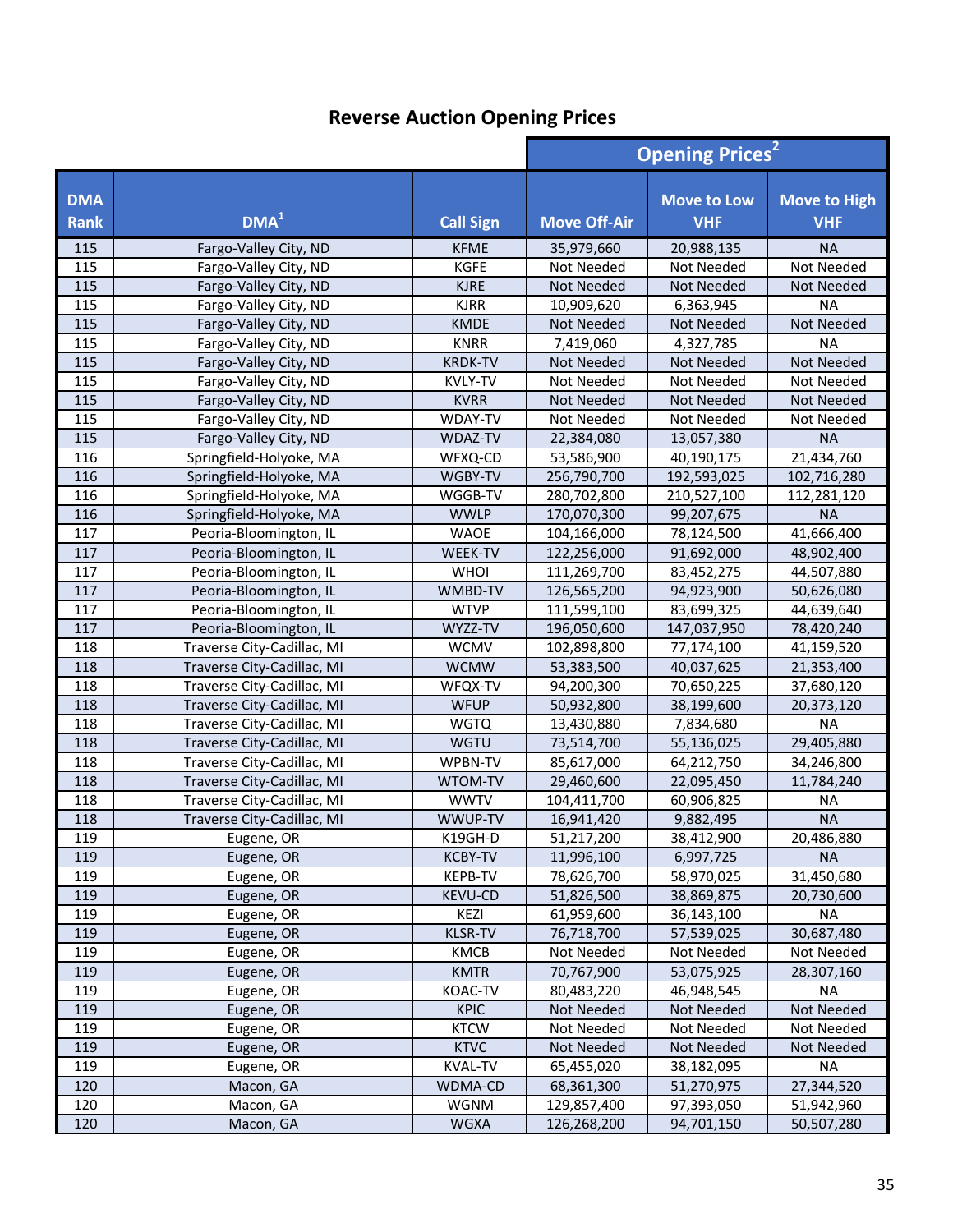|                           |                                               |                  | <b>Opening Prices<sup>2</sup></b> |                                  |                                   |
|---------------------------|-----------------------------------------------|------------------|-----------------------------------|----------------------------------|-----------------------------------|
| <b>DMA</b><br><b>Rank</b> | DMA <sup>1</sup>                              | <b>Call Sign</b> | <b>Move Off-Air</b>               | <b>Move to Low</b><br><b>VHF</b> | <b>Move to High</b><br><b>VHF</b> |
| 120                       | Macon, GA                                     | WMAZ-TV          | 104,828,580                       | 61,150,005                       | <b>NA</b>                         |
| 120                       | Macon, GA                                     | WMGT-TV          | 112,672,800                       | 84,504,600                       | 45,069,120                        |
| 120                       | Macon, GA                                     | WMUM-TV          | 81,629,100                        | 47,616,975                       | <b>NA</b>                         |
| 120                       | Macon, GA                                     | WPGA-TV          | 108,665,100                       | 81,498,825                       | 43,466,040                        |
| 121                       | Lafayette, LA                                 | <b>KADN-TV</b>   | 137,122,200                       | 102,841,650                      | 54,848,880                        |
| 121                       | Lafayette, LA                                 | <b>KAGN-CD</b>   | 74,748,600                        | 56,061,450                       | 29,899,440                        |
| 121                       | Lafayette, LA                                 | <b>KAJN-CD</b>   | 74,710,800                        | 56,033,100                       | 29,884,320                        |
| 121                       | Lafayette, LA                                 | <b>KATC</b>      | 181,509,300                       | 136,131,975                      | 72,603,720                        |
| 121                       | Lafayette, LA                                 | KDCG-CD          | 95,030,100                        | 71,272,575                       | 38,012,040                        |
| 121                       | Lafayette, LA                                 | <b>KLFY-TV</b>   | 101,919,600                       | 59,453,100                       | <b>NA</b>                         |
| 121                       | Lafayette, LA                                 | KLPB-TV          | 113,706,900                       | 85,280,175                       | 45,482,760                        |
| 121                       | Lafayette, LA                                 | <b>KLWB</b>      | 157,538,700                       | 118,154,025                      | 63,015,480                        |
| 122                       | Montgomery, AL                                | <b>WAIQ</b>      | 119,356,200                       | 89,517,150                       | 47,742,480                        |
| 122                       | Montgomery, AL                                | <b>WAKA</b>      | 158,206,500                       | 118,654,875                      | 63,282,600                        |
| 122                       | Montgomery, AL                                | WBIH             | 137,954,700                       | 103,466,025                      | 55,181,880                        |
| 122                       | Montgomery, AL                                | <b>WBMM</b>      | 108,735,300                       | 81,551,475                       | 43,494,120                        |
| 122                       | Montgomery, AL                                | WBXM-CD          | 7,997,400                         | <b>NA</b>                        | <b>NA</b>                         |
| 122                       | Montgomery, AL                                | WCOV-TV          | 147,629,700                       | 110,722,275                      | 59,051,880                        |
| 122                       | Montgomery, AL                                | <b>WDIQ</b>      | 68,082,120                        | 39,714,570                       | <b>NA</b>                         |
| 122                       | Montgomery, AL                                | <b>WIIQ</b>      | 88,234,200                        | 66,175,650                       | 35,293,680                        |
| 122                       | Montgomery, AL                                | <b>WIYC</b>      | 87,801,300                        | 65,850,975                       | 35,120,520                        |
| 122                       | Montgomery, AL                                | WJMY-CD          | 64,592,100                        | 48,444,075                       | 25,836,840                        |
| 122                       | Montgomery, AL                                | WMCF-TV          | 128,245,500                       | 96,184,125                       | 51,298,200                        |
| 122                       | Montgomery, AL                                | <b>WNCF</b>      | 118,901,700                       | 89,176,275                       | 47,560,680                        |
| 122                       | Montgomery, AL                                | <b>WSFA</b>      | 107,173,800                       | 62,518,050                       | <b>NA</b>                         |
| 123                       | Yakima-Pasco-Richland-Kennewick, WA           | K21JQ-D          | Not Needed                        | Not Needed                       | Not Needed                        |
| 123                       | Yakima-Pasco-Richland-Kennewick, WA           | K31KL-D          | Not Needed                        | Not Needed                       | Not Needed                        |
| 123                       | Yakima-Pasco-Richland-Kennewick, WA           | K33EJ-D          | Not Needed                        | Not Needed                       | Not Needed                        |
| 123                       | Yakima-Pasco-Richland-Kennewick, WA           | K36EW-D          | Not Needed                        | Not Needed                       | Not Needed                        |
| 123                       | Yakima-Pasco-Richland-Kennewick, WA           | <b>KAPP</b>      | Not Needed                        | Not Needed                       | Not Needed                        |
| 123                       | Yakima-Pasco-Richland-Kennewick, WA           | KDHW-CD          | Not Needed                        | Not Needed                       | Not Needed                        |
| 123                       | Yakima-Pasco-Richland-Kennewick, WA           | <b>KEPR-TV</b>   | Not Needed                        | Not Needed                       | Not Needed                        |
| 123                       | Yakima-Pasco-Richland-Kennewick, WA           | KFFX-TV          | Not Needed                        | Not Needed                       | Not Needed                        |
| 123                       | Yakima-Pasco-Richland-Kennewick, WA           | KIMA-TV          | Not Needed                        | Not Needed                       | Not Needed                        |
| 123                       | Yakima-Pasco-Richland-Kennewick, WA           | <b>KNDO</b>      | Not Needed                        | Not Needed                       | Not Needed                        |
| 123                       | Yakima-Pasco-Richland-Kennewick, WA           | KNDU             | Not Needed                        | Not Needed                       | Not Needed                        |
| 123                       | Yakima-Pasco-Richland-Kennewick, WA           | KORX-CD          | Not Needed                        | Not Needed                       | Not Needed                        |
| 123                       | Yakima-Pasco-Richland-Kennewick, WA           | <b>KTNW</b>      | Not Needed                        | Not Needed                       | Not Needed                        |
| 123                       | Yakima-Pasco-Richland-Kennewick, WA           | KUNW-CD          | Not Needed                        | Not Needed                       | Not Needed                        |
| 123                       | Yakima-Pasco-Richland-Kennewick, WA           | <b>KVEW</b>      | Not Needed                        | Not Needed                       | Not Needed                        |
| 123                       | Yakima-Pasco-Richland-Kennewick, WA           | KVVK-CD          | Not Needed                        | Not Needed                       | Not Needed                        |
| 123                       | Yakima-Pasco-Richland-Kennewick, WA           | <b>KYVE</b>      | Not Needed                        | Not Needed                       | Not Needed                        |
| 124                       | Santa Barbara-Santa Maria-San Luis Obispo, CA | K10OG-D          | 22,168,080                        | 12,931,380                       | <b>NA</b>                         |
| 124                       | Santa Barbara-Santa Maria-San Luis Obispo, CA | K17GD-D          | 28,458,900                        | 21,344,175                       | 11,383,560                        |
| 124                       | Santa Barbara-Santa Maria-San Luis Obispo, CA | K50LZ-D          | 51,927,300                        | 38,945,475                       | 20,770,920                        |
| 124                       | Santa Barbara-Santa Maria-San Luis Obispo, CA | <b>KCOY-TV</b>   | 88,289,100                        | 66,216,825                       | 35,315,640                        |
| 124                       | Santa Barbara-Santa Maria-San Luis Obispo, CA | KDFS-CD          | 50,534,100                        | 37,900,575                       | 20,213,640                        |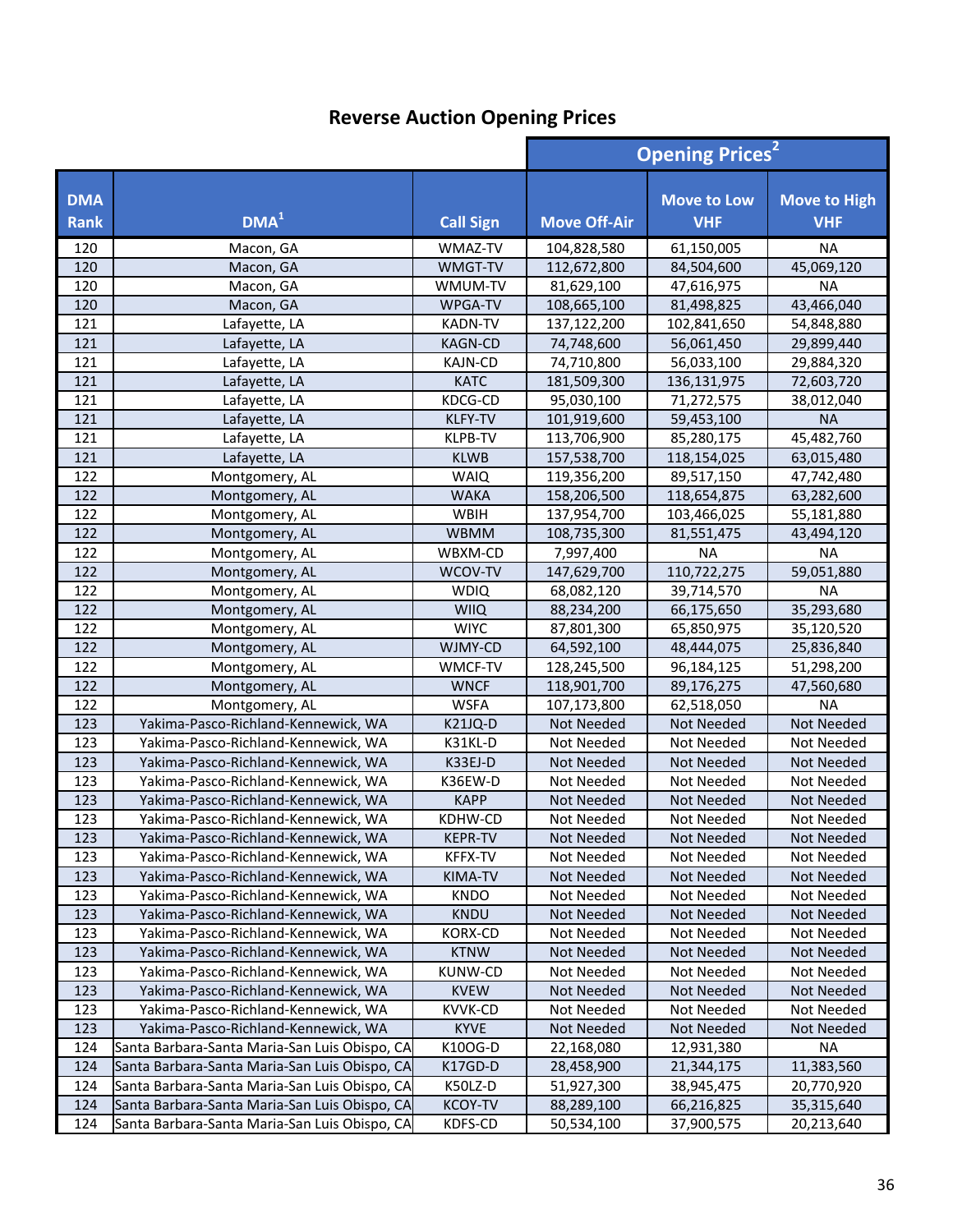|                           |                                               |                  | <b>Opening Prices<sup>2</sup></b> |                                  |                                   |
|---------------------------|-----------------------------------------------|------------------|-----------------------------------|----------------------------------|-----------------------------------|
| <b>DMA</b><br><b>Rank</b> | DMA <sup>1</sup>                              | <b>Call Sign</b> | <b>Move Off-Air</b>               | <b>Move to Low</b><br><b>VHF</b> | <b>Move to High</b><br><b>VHF</b> |
| 124                       | Santa Barbara-Santa Maria-San Luis Obispo, CA | <b>KEYT-TV</b>   | 169,354,800                       | 127,016,100                      | 67,741,920                        |
| 124                       | Santa Barbara-Santa Maria-San Luis Obispo, CA | <b>KKFX-CD</b>   | 44,753,400                        | 33,565,050                       | 17,901,360                        |
| 124                       | Santa Barbara-Santa Maria-San Luis Obispo, CA | KLDF-CD          | 19,153,800                        | 14,365,350                       | 7,661,520                         |
| 124                       | Santa Barbara-Santa Maria-San Luis Obispo, CA | KMMA-CD          | 46,707,300                        | 35,030,475                       | 18,682,920                        |
| 124                       | Santa Barbara-Santa Maria-San Luis Obispo, CA | <b>KPMR</b>      | 222,712,200                       | 167,034,150                      | 89,084,880                        |
| 124                       | Santa Barbara-Santa Maria-San Luis Obispo, CA | KQMM-CD          | 58,765,500                        | 44,074,125                       | 23,506,200                        |
| 124                       | Santa Barbara-Santa Maria-San Luis Obispo, CA | KSBB-CD          | 40,984,200                        | 30,738,150                       | 16,393,680                        |
| 124                       | Santa Barbara-Santa Maria-San Luis Obispo, CA | KSBO-CD          | 72,729,000                        | 54,546,750                       | 29,091,600                        |
| 124                       | Santa Barbara-Santa Maria-San Luis Obispo, CA | <b>KSBY</b>      | 111,575,700                       | 83,681,775                       | 44,630,280                        |
| 124                       | Santa Barbara-Santa Maria-San Luis Obispo, CA | <b>KTAS</b>      | 81,630,000                        | 61,222,500                       | 32,652,000                        |
| 124                       | Santa Barbara-Santa Maria-San Luis Obispo, CA | <b>KTSB-CD</b>   | 38,856,600                        | 29,142,450                       | 15,542,640                        |
| 124                       | Santa Barbara-Santa Maria-San Luis Obispo, CA | <b>KVMM-CD</b>   | 37,382,400                        | 28,036,800                       | 14,952,960                        |
| 125                       | Monterey-Salinas, CA                          | <b>KCBA</b>      | 68,905,620                        | 40,194,945                       | <b>NA</b>                         |
| 125                       | Monterey-Salinas, CA                          | KDJT-CD          | 95,065,200                        | 71,298,900                       | 38,026,080                        |
| 125                       | Monterey-Salinas, CA                          | KION-TV          | 87,560,100                        | 65,670,075                       | 35,024,040                        |
| 125                       | Monterey-Salinas, CA                          | KMMD-CD          | 95,376,600                        | 71,532,450                       | 38,150,640                        |
| 125                       | Monterey-Salinas, CA                          | <b>KQET</b>      | 215,167,500                       | 161,375,625                      | 86,067,000                        |
| 125                       | Monterey-Salinas, CA                          | <b>KSBW</b>      | 178,347,420                       | 104,035,995                      | <b>NA</b>                         |
| 125                       | Monterey-Salinas, CA                          | <b>KSMS-TV</b>   | 253,391,400                       | 190,043,550                      | 101,356,560                       |
| 126                       | Bakersfield, CA                               | K08MM-D          | 62,742,600                        | 47,056,950                       | 25,097,040                        |
| 126                       | Bakersfield, CA                               | KABE-CD          | 73,075,500                        | 54,806,625                       | 29,230,200                        |
| 126                       | Bakersfield, CA                               | <b>KBAK-TV</b>   | 136,955,700                       | 102,716,775                      | 54,782,280                        |
| 126                       | Bakersfield, CA                               | <b>KBBV-CD</b>   | 80,297,100                        | 60,222,825                       | 32,118,840                        |
| 126                       | Bakersfield, CA                               | <b>KBFX-CD</b>   | 81,215,100                        | 60,911,325                       | 32,486,040                        |
| 126                       | Bakersfield, CA                               | <b>KBTF-CD</b>   | 87,204,600                        | 65,403,450                       | 34,881,840                        |
| 126                       | Bakersfield, CA                               | <b>KERO-TV</b>   | 77,759,460                        | 45,359,685                       | <b>NA</b>                         |
| 126                       | Bakersfield, CA                               | <b>KGET-TV</b>   | 95,722,200                        | 71,791,650                       | 38,288,880                        |
| 126                       | Bakersfield, CA                               | <b>KUVI-DT</b>   | 93,858,300                        | 70,393,725                       | 37,543,320                        |
| 127                       | Columbus, GA                                  | <b>WGIQ</b>      | 91,728,000                        | 68,796,000                       | 36,691,200                        |
| 127                       | Columbus, GA                                  | WJSP-TV          | 216,604,800                       | 162,453,600                      | 86,641,920                        |
| 127                       | Columbus, GA                                  | <b>WLGA</b>      | 167,503,500                       | 125,627,625                      | 67,001,400                        |
| 127                       | Columbus, GA                                  | <b>WLTZ</b>      | 125,334,900                       | 94,001,175                       | 50,133,960                        |
| 127                       | Columbus, GA                                  | WRBL             | 231,651,000                       | 173,738,250                      | 92,660,400                        |
| 127                       | Columbus, GA                                  | <b>WTVM</b>      | 120,011,220                       | 70,006,545                       | <b>NA</b>                         |
| 127                       | Columbus, GA                                  | <b>WXTX</b>      | 133,670,700                       | 100,253,025                      | 53,468,280                        |
| 127                       | Columbus, GA                                  | WYBU-CD          | 76,566,600                        | 57,424,950                       | 30,626,640                        |
| 128                       | La Crosse-Eau Claire, WI                      | KQEG-CA          | 49,749,300                        | 37,311,975                       | 19,899,720                        |
| 128                       | La Crosse-Eau Claire, WI                      | WEAU             | 166,635,900                       | 124,976,925                      | 66,654,360                        |
| 128                       | La Crosse-Eau Claire, WI                      | WEUX             | 81,391,500                        | 61,043,625                       | 32,556,600                        |
| 128                       | La Crosse-Eau Claire, WI                      | <b>WHLA-TV</b>   | 99,196,200                        | 74,397,150                       | 39,678,480                        |
| 128                       | La Crosse-Eau Claire, WI                      | WKBT-DT          | 81,855,900                        | 47,749,275                       | <b>NA</b>                         |
| 128                       | La Crosse-Eau Claire, WI                      | <b>WLAX</b>      | 106,716,600                       | 80,037,450                       | 42,686,640                        |
| 128                       | La Crosse-Eau Claire, WI                      | <b>WQOW</b>      | 90,129,600                        | 67,597,200                       | 36,051,840                        |
| 128                       | La Crosse-Eau Claire, WI                      | <b>WXOW</b>      | 88,831,800                        | 66,623,850                       | 35,532,720                        |
| 129                       | Corpus Christi, TX                            | K22JA-D          | Not Needed                        | Not Needed                       | Not Needed                        |
| 129                       | Corpus Christi, TX                            | K30EG            | Not Needed                        | Not Needed                       | Not Needed                        |
| 129                       | Corpus Christi, TX                            | K31KK-D          | Not Needed                        | Not Needed                       | Not Needed                        |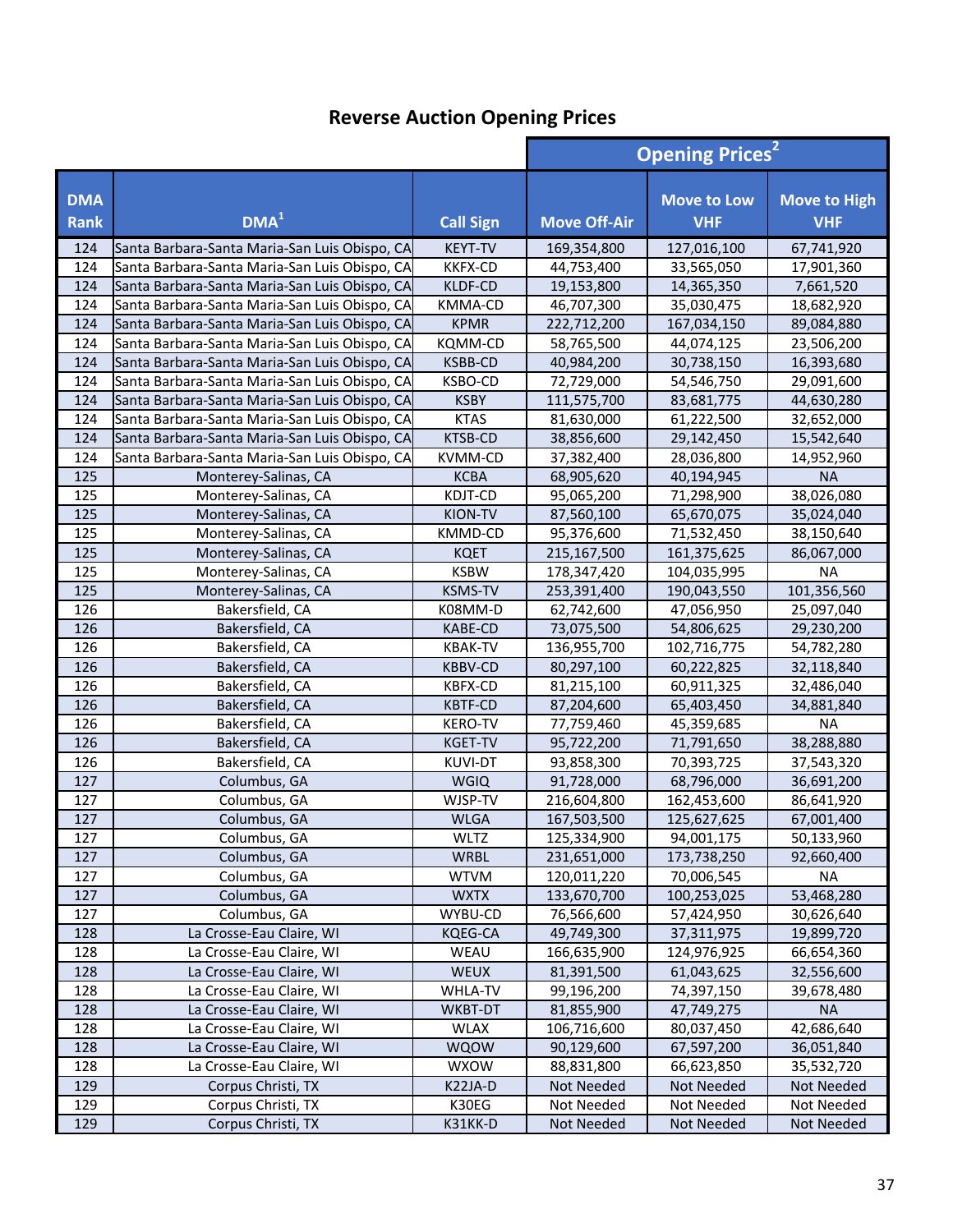|                           |                                |                  | <b>Opening Prices<sup>2</sup></b> |                                  |                                   |
|---------------------------|--------------------------------|------------------|-----------------------------------|----------------------------------|-----------------------------------|
| <b>DMA</b><br><b>Rank</b> | DMA <sup>1</sup>               | <b>Call Sign</b> | <b>Move Off-Air</b>               | <b>Move to Low</b><br><b>VHF</b> | <b>Move to High</b><br><b>VHF</b> |
| 129                       | Corpus Christi, TX             | <b>KCRP-CD</b>   | Not Needed                        | Not Needed                       | Not Needed                        |
| 129                       | Corpus Christi, TX             | <b>KEDT</b>      | Not Needed                        | <b>Not Needed</b>                | <b>Not Needed</b>                 |
| 129                       | Corpus Christi, TX             | KIII             | 48,070,260                        | 28,040,985                       | <b>NA</b>                         |
| 129                       | Corpus Christi, TX             | <b>KORO</b>      | Not Needed                        | Not Needed                       | Not Needed                        |
| 129                       | Corpus Christi, TX             | <b>KRIS-TV</b>   | 40,597,740                        | 23,682,015                       | <b>NA</b>                         |
| 129                       | Corpus Christi, TX             | <b>KUQI</b>      | Not Needed                        | <b>Not Needed</b>                | Not Needed                        |
| 129                       | Corpus Christi, TX             | <b>KZTV</b>      | 44,698,500                        | 26,074,125                       | <b>NA</b>                         |
| 130                       | Wilmington, NC                 | <b>WECT</b>      | 153,480,600                       | 115,110,450                      | 61,392,240                        |
| 130                       | Wilmington, NC                 | WSFX-TV          | 122,716,800                       | 92,037,600                       | 49,086,720                        |
| 130                       | Wilmington, NC                 | WUNJ-TV          | 165,642,300                       | 124,231,725                      | 66,256,920                        |
| 130                       | Wilmington, NC                 | <b>WWAY</b>      | 163,075,500                       | 122,306,625                      | 65,230,200                        |
| 131                       | Amarillo, TX                   | <b>KACV-TV</b>   | 25,377,840                        | 14,803,740                       | <b>NA</b>                         |
| 131                       | Amarillo, TX                   | <b>KAMR-TV</b>   | Not Needed                        | Not Needed                       | Not Needed                        |
| 131                       | Amarillo, TX                   | <b>KCIT</b>      | Not Needed                        | Not Needed                       | Not Needed                        |
| 131                       | Amarillo, TX                   | <b>KENW</b>      | Not Needed                        | Not Needed                       | Not Needed                        |
| 131                       | Amarillo, TX                   | <b>KEYU</b>      | Not Needed                        | Not Needed                       | <b>Not Needed</b>                 |
| 131                       | Amarillo, TX                   | <b>KFDA-TV</b>   | 28,015,200                        | 16,342,200                       | <b>NA</b>                         |
| 131                       | Amarillo, TX                   | KPTF-DT          | Not Needed                        | Not Needed                       | Not Needed                        |
| 131                       | Amarillo, TX                   | <b>KVIH-TV</b>   | 15,416,460                        | 8,992,935                        | <b>NA</b>                         |
| 131                       | Amarillo, TX                   | <b>KVII-TV</b>   | 26,156,520                        | 15,257,970                       | <b>NA</b>                         |
| 131                       | Amarillo, TX                   | KZBZ-CD          | Not Needed                        | Not Needed                       | Not Needed                        |
| 132                       | Chico-Redding, CA              | <b>KCVU</b>      | 77,635,800                        | 58,226,850                       | 31,054,320                        |
| 132                       | Chico-Redding, CA              | KHSL-TV          | 76,990,500                        | 57,742,875                       | 30,796,200                        |
| 132                       | Chico-Redding, CA              | KIXE-TV          | 31,540,320                        | 18,398,520                       | <b>NA</b>                         |
| 132                       | Chico-Redding, CA              | <b>KKPM-CD</b>   | 85,268,700                        | 63,951,525                       | 34,107,480                        |
| 132                       | Chico-Redding, CA              | <b>KNVN</b>      | 70,982,100                        | 53,236,575                       | 28,392,840                        |
| 132                       | Chico-Redding, CA              | <b>KRCR-TV</b>   | 39,648,420                        | 23,128,245                       | <b>NA</b>                         |
| 132                       | Chico-Redding, CA              | <b>KRDT-CD</b>   | Not Needed                        | <b>Not Needed</b>                | Not Needed                        |
| 133                       | Columbus-Tupelo-West Point, MS | W34DV-D          | 32,092,200                        | 24,069,150                       | 12,836,880                        |
| 133                       | Columbus-Tupelo-West Point, MS | W39CA-D          | 42,071,400                        | 31,553,550                       | 16,828,560                        |
| 133                       | Columbus-Tupelo-West Point, MS | <b>WCBI-TV</b>   | 121,005,900                       | 90,754,425                       | 48,402,360                        |
| $\frac{1}{133}$           | Columbus-Tupelo-West Point, MS | WEPH             | 104,731,200                       | 78,548,400                       | 41,892,480                        |
| 133                       | Columbus-Tupelo-West Point, MS | WLOV-TV          | 116,918,100                       | 87,688,575                       | 46,767,240                        |
| 133                       | Columbus-Tupelo-West Point, MS | WMAB-TV          | 46,906,560                        | 27,362,160                       | <b>NA</b>                         |
| 133                       | Columbus-Tupelo-West Point, MS | WMAE-TV          | 71,709,300                        | 41,830,425                       | <b>NA</b>                         |
| 133                       | Columbus-Tupelo-West Point, MS | <b>WTVA</b>      | 73,089,000                        | 42,635,250                       | <b>NA</b>                         |
| 134                       | Wausau-Rhinelander, WI         | <b>WAOW</b>      | 67,093,380                        | 39,137,805                       | NA                                |
| 134                       | Wausau-Rhinelander, WI         | WHRM-TV          | 89,925,300                        | 67,443,975                       | 35,970,120                        |
| 134                       | Wausau-Rhinelander, WI         | WJFW-TV          | 72,879,300                        | 54,659,475                       | 29,151,720                        |
| 134                       | Wausau-Rhinelander, WI         | <b>WLEF-TV</b>   | 56,591,100                        | 42,443,325                       | 22,636,440                        |
| 134                       | Wausau-Rhinelander, WI         | <b>WMOW</b>      | 24,573,780                        | 14,334,705                       | <b>NA</b>                         |
| 134                       | Wausau-Rhinelander, WI         | WSAW-TV          | 70,698,960                        | 41,241,060                       | <b>NA</b>                         |
| 134                       | Wausau-Rhinelander, WI         | WTPX-TV          | 50,679,000                        | 38,009,250                       | 20,271,600                        |
| 134                       | Wausau-Rhinelander, WI         | <b>WYOW</b>      | 36,145,800                        | 27,109,350                       | 14,458,320                        |
| 135                       | Topeka, KS                     | <b>KSNT</b>      | 107,528,400                       | 80,646,300                       | 43,011,360                        |
| 135                       | Topeka, KS                     | <b>KSQA</b>      | 32,351,940                        | 18,871,965                       | <b>NA</b>                         |
| 135                       | Topeka, KS                     | KTKA-TV          | 90,371,700                        | 67,778,775                       | 36,148,680                        |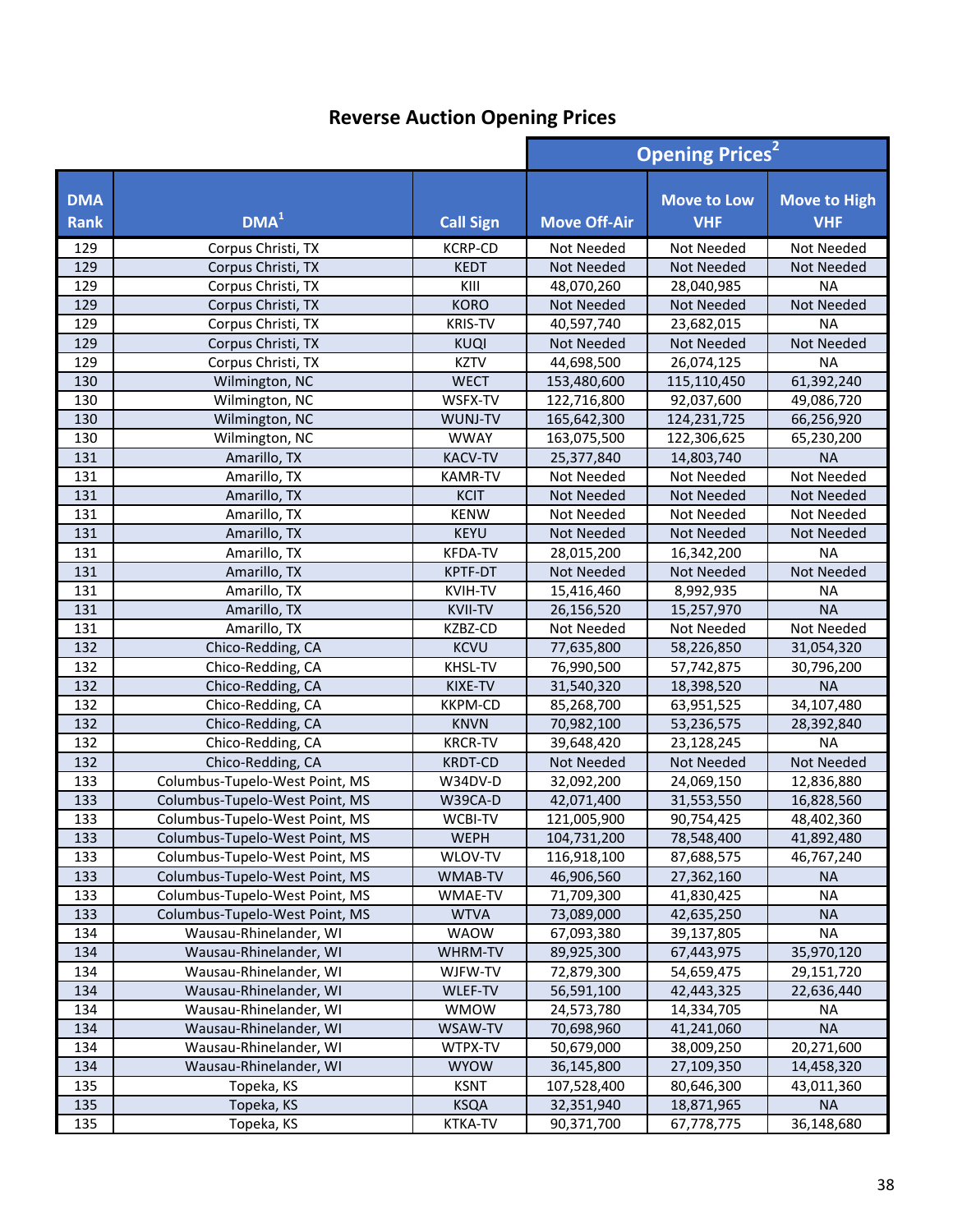|                           |                              |                  | <b>Opening Prices<sup>2</sup></b> |                                  |                                   |
|---------------------------|------------------------------|------------------|-----------------------------------|----------------------------------|-----------------------------------|
| <b>DMA</b><br><b>Rank</b> | DMA <sup>1</sup>             | <b>Call Sign</b> | <b>Move Off-Air</b>               | <b>Move to Low</b><br><b>VHF</b> | <b>Move to High</b><br><b>VHF</b> |
| 135                       | Topeka, KS                   | <b>KTMJ-CD</b>   | 45,498,600                        | 34,123,950                       | 18,199,440                        |
| 135                       | Topeka, KS                   | <b>KTWU</b>      | 105,362,640                       | 61,461,540                       | <b>NA</b>                         |
| 135                       | Topeka, KS                   | WIBW-TV          | 86,778,540                        | 50,620,815                       | <b>NA</b>                         |
| 136                       | Rockford, IL                 | <b>WIFR</b>      | 190,274,400                       | 142,705,800                      | 76,109,760                        |
| 136                       | Rockford, IL                 | WQRF-TV          | 195,773,400                       | 146,830,050                      | 78,309,360                        |
| 136                       | Rockford, IL                 | <b>WREX</b>      | 143,610,840                       | 83,772,990                       | <b>NA</b>                         |
| 136                       | Rockford, IL                 | <b>WTVO</b>      | 248,049,000                       | 186,036,750                      | 99,219,600                        |
| 137                       | Monroe, LA-El Dorado, AR     | <b>KARD</b>      | 115,431,300                       | 86,573,475                       | 46,172,520                        |
| 137                       | Monroe, LA-El Dorado, AR     | KETZ             | 54,991,440                        | 32,078,340                       | <b>NA</b>                         |
| 137                       | Monroe, LA-El Dorado, AR     | KLMB-LP          | 14,782,500                        | 11,086,875                       | 5,913,000                         |
| 137                       | Monroe, LA-El Dorado, AR     | <b>KLTM-TV</b>   | 63,975,420                        | 37,318,995                       | <b>NA</b>                         |
| 137                       | Monroe, LA-El Dorado, AR     | KMCT-TV          | 58,422,600                        | 43,816,950                       | 23,369,040                        |
| 137                       | Monroe, LA-El Dorado, AR     | <b>KMLU</b>      | 67,332,600                        | 39,277,350                       | <b>NA</b>                         |
| 137                       | Monroe, LA-El Dorado, AR     | <b>KNOE-TV</b>   | 73,021,500                        | 42,595,875                       | <b>NA</b>                         |
| 137                       | Monroe, LA-El Dorado, AR     | <b>KTVE</b>      | 118,569,600                       | 88,927,200                       | 47,427,840                        |
| 138                       | Columbia-Jefferson City, MO  | KMIZ             | 76,614,300                        | 57,460,725                       | 30,645,720                        |
| 138                       | Columbia-Jefferson City, MO  | <b>KNLJ</b>      | 96,894,000                        | 72,670,500                       | 38,757,600                        |
| 138                       | Columbia-Jefferson City, MO  | KOMU-TV          | 48,676,140                        | 28,394,415                       | <b>NA</b>                         |
| 138                       | Columbia-Jefferson City, MO  | <b>KRCG</b>      | 56,859,300                        | 33,167,925                       | <b>NA</b>                         |
| 139                       | Minot-Bismarck-Dickinson, ND | <b>KBME-TV</b>   | Not Needed                        | Not Needed                       | Not Needed                        |
| 139                       | Minot-Bismarck-Dickinson, ND | <b>KBMY</b>      | Not Needed                        | Not Needed                       | Not Needed                        |
| 139                       | Minot-Bismarck-Dickinson, ND | <b>KDSE</b>      | 9,887,400                         | 5,767,650                        | <b>NA</b>                         |
| 139                       | Minot-Bismarck-Dickinson, ND | <b>KFYR-TV</b>   | Not Needed                        | Not Needed                       | Not Needed                        |
| 139                       | Minot-Bismarck-Dickinson, ND | <b>KMCY</b>      | Not Needed                        | Not Needed                       | Not Needed                        |
| 139                       | Minot-Bismarck-Dickinson, ND | <b>KMOT</b>      | 14,351,040                        | 8,371,440                        | <b>NA</b>                         |
| 139                       | Minot-Bismarck-Dickinson, ND | <b>KNDB</b>      | Not Needed                        | Not Needed                       | Not Needed                        |
| 139                       | Minot-Bismarck-Dickinson, ND | <b>KNDM</b>      | Not Needed                        | Not Needed                       | <b>Not Needed</b>                 |
| 139                       | Minot-Bismarck-Dickinson, ND | <b>KQCD-TV</b>   | 8,249,040                         | 4,811,940                        | <b>NA</b>                         |
| 139                       | Minot-Bismarck-Dickinson, ND | <b>KSRE</b>      | Not Needed                        | Not Needed                       | Not Needed                        |
| 139                       | Minot-Bismarck-Dickinson, ND | <b>KUMV-TV</b>   | 7,405,560                         | 4,319,910                        | <b>NA</b>                         |
| 139                       | Minot-Bismarck-Dickinson, ND | <b>KWSE</b>      | 11,555,460                        | 6,740,685                        | <b>NA</b>                         |
| 139                       | Minot-Bismarck-Dickinson, ND | KXMA-TV          | Not Needed                        | Not Needed                       | Not Needed                        |
| 139                       | Minot-Bismarck-Dickinson, ND | <b>KXMB-TV</b>   | 17,760,600                        | 10,360,350                       | <b>NA</b>                         |
| 139                       | Minot-Bismarck-Dickinson, ND | <b>KXMC-TV</b>   | 14,275,980                        | 8,327,655                        | <b>NA</b>                         |
| 139                       | Minot-Bismarck-Dickinson, ND | <b>KXMD-TV</b>   | Not Needed                        | <b>Not Needed</b>                | Not Needed                        |
| 140                       | Medford-Klamath Falls, OR    | K22FC-D          | Not Needed                        | Not Needed                       | Not Needed                        |
| 140                       | Medford-Klamath Falls, OR    | K23EX-D          | Not Needed                        | Not Needed                       | Not Needed                        |
| 140                       | Medford-Klamath Falls, OR    | K32DY-D          | Not Needed                        | Not Needed                       | Not Needed                        |
| 140                       | Medford-Klamath Falls, OR    | K47GI-D          | Not Needed                        | Not Needed                       | Not Needed                        |
| 140                       | Medford-Klamath Falls, OR    | <b>KBLN-TV</b>   | Not Needed                        | Not Needed                       | Not Needed                        |
| 140                       | Medford-Klamath Falls, OR    | <b>KDKF</b>      | Not Needed                        | <b>Not Needed</b>                | Not Needed                        |
| 140                       | Medford-Klamath Falls, OR    | <b>KDRV</b>      | 40,376,340                        | 23,552,865                       | <b>NA</b>                         |
| 140                       | Medford-Klamath Falls, OR    | <b>KFTS</b>      | Not Needed                        | Not Needed                       | Not Needed                        |
| 140                       | Medford-Klamath Falls, OR    | KMVU-DT          | Not Needed                        | Not Needed                       | Not Needed                        |
| 140                       | Medford-Klamath Falls, OR    | <b>KOBI</b>      | 21,862,800                        | <b>NA</b>                        | <b>NA</b>                         |
| 140                       | Medford-Klamath Falls, OR    | KOTI             | Not Needed                        | Not Needed                       | Not Needed                        |
| 140                       | Medford-Klamath Falls, OR    | <b>KSYS</b>      | 43,305,840                        | 25,261,740                       | <b>NA</b>                         |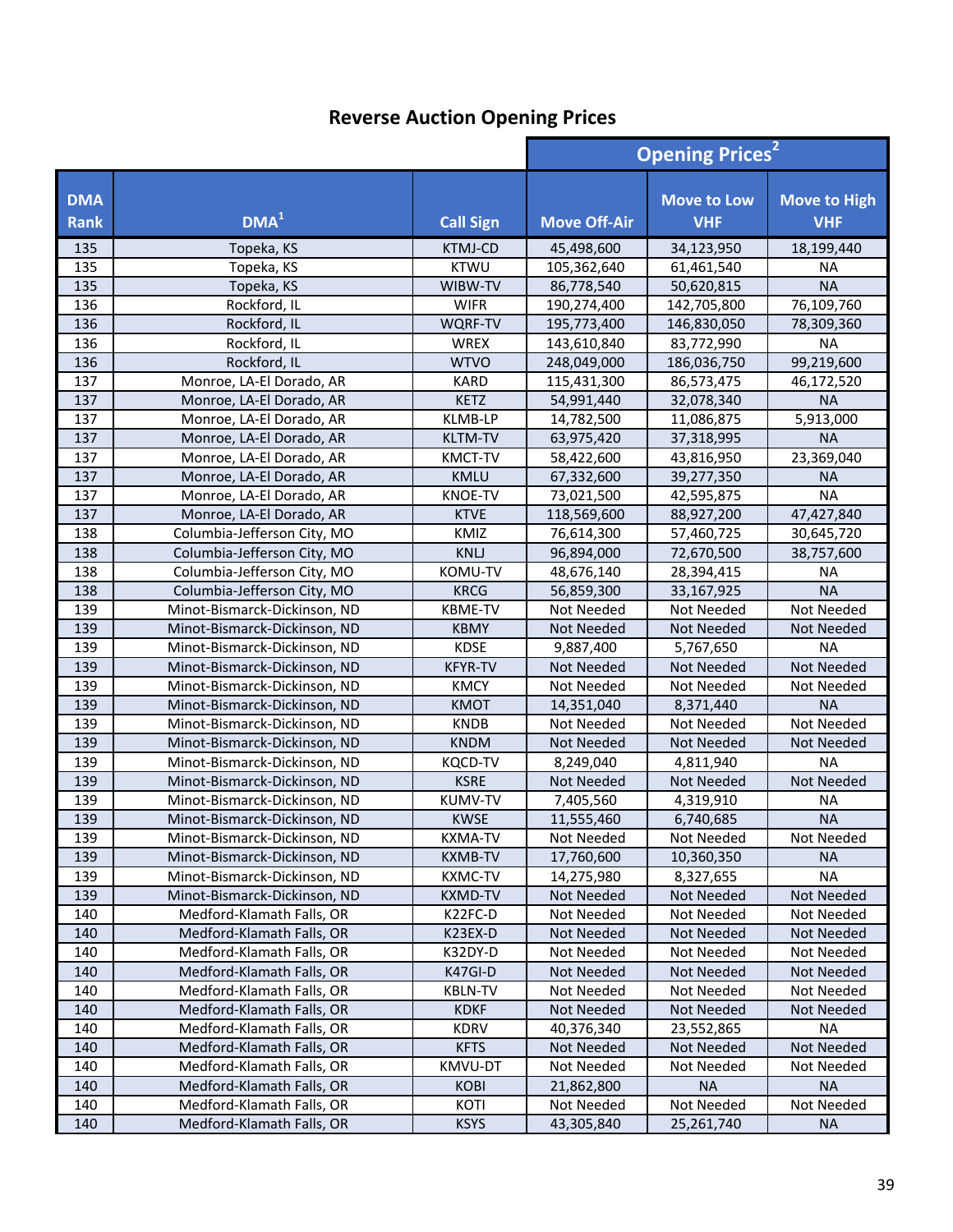|                           |                               |                  | <b>Opening Prices<sup>2</sup></b> |                                  |                                   |
|---------------------------|-------------------------------|------------------|-----------------------------------|----------------------------------|-----------------------------------|
| <b>DMA</b><br><b>Rank</b> | DMA <sup>1</sup>              | <b>Call Sign</b> | <b>Move Off-Air</b>               | <b>Move to Low</b><br><b>VHF</b> | <b>Move to High</b><br><b>VHF</b> |
| 140                       | Medford-Klamath Falls, OR     | <b>KTVL</b>      | 31,882,680                        | 18,598,230                       | <b>NA</b>                         |
| 141                       | Duluth, MN-Superior, WI       | <b>KBJR-TV</b>   | 53,913,600                        | 40,435,200                       | 21,565,440                        |
| 141                       | Duluth, MN-Superior, WI       | <b>KCWV</b>      | Not Needed                        | Not Needed                       | Not Needed                        |
| 141                       | Duluth, MN-Superior, WI       | <b>KDLH</b>      | 51,195,600                        | 38,396,700                       | 20,478,240                        |
| 141                       | Duluth, MN-Superior, WI       | <b>KQDS-TV</b>   | 60,245,100                        | 45,183,825                       | 24,098,040                        |
| 141                       | Duluth, MN-Superior, WI       | KRII             | 16,037,460                        | 9,355,185                        | <b>NA</b>                         |
| 141                       | Duluth, MN-Superior, WI       | WDIO-DT          | 35,055,180                        | 20,448,855                       | <b>NA</b>                         |
| 141                       | Duluth, MN-Superior, WI       | <b>WDSE</b>      | 33,041,520                        | 19,274,220                       | <b>NA</b>                         |
| 141                       | Duluth, MN-Superior, WI       | <b>WIRT-DT</b>   | 18,031,140                        | 10,518,165                       | <b>NA</b>                         |
| 141                       | Duluth, MN-Superior, WI       | <b>WRPT</b>      | Not Needed                        | Not Needed                       | Not Needed                        |
| 142                       | Beaumont-Port Arthur, TX      | <b>KBMT</b>      | 57,156,840                        | 33,341,490                       | <b>NA</b>                         |
| 142                       | Beaumont-Port Arthur, TX      | <b>KBTV-TV</b>   | 92,655,900                        | 69,491,925                       | 37,062,360                        |
| 142                       | Beaumont-Port Arthur, TX      | <b>KFDM</b>      | 89,430,300                        | 67,072,725                       | 35,772,120                        |
| 142                       | Beaumont-Port Arthur, TX      | KITU-TV          | 98,801,100                        | 74,100,825                       | 39,520,440                        |
| 143                       | Salisbury, MD                 | WBOC-TV          | 137,212,200                       | 102,909,150                      | 54,884,880                        |
| 143                       | Salisbury, MD                 | <b>WCPB</b>      | 96,820,200                        | 72,615,150                       | 38,728,080                        |
| 143                       | Salisbury, MD                 | <b>WMDT</b>      | 123,369,300                       | 92,526,975                       | 49,347,720                        |
| 144                       | Lubbock, TX                   | <b>KAMC</b>      | Not Needed                        | <b>Not Needed</b>                | Not Needed                        |
| 144                       | Lubbock, TX                   | <b>KCBD</b>      | 36,482,400                        | 21,281,400                       | <b>NA</b>                         |
| 144                       | Lubbock, TX                   | KJTV-CD          | <b>Not Needed</b>                 | <b>Not Needed</b>                | Not Needed                        |
| 144                       | Lubbock, TX                   | KJTV-TV          | Not Needed                        | Not Needed                       | Not Needed                        |
| 144                       | Lubbock, TX                   | <b>KLBK-TV</b>   | <b>Not Needed</b>                 | <b>Not Needed</b>                | <b>Not Needed</b>                 |
| 144                       | Lubbock, TX                   | <b>KLCW-TV</b>   | Not Needed                        | Not Needed                       | Not Needed                        |
| 144                       | Lubbock, TX                   | <b>KPTB-DT</b>   | Not Needed                        | Not Needed                       | Not Needed                        |
| 144                       | Lubbock, TX                   | KTTZ-TV          | Not Needed                        | Not Needed                       | Not Needed                        |
| 144                       | Lubbock, TX                   | <b>KXTQ-CD</b>   | Not Needed                        | Not Needed                       | Not Needed                        |
| 145                       | Odessa-Midland, TX            | KMID             | Not Needed                        | Not Needed                       | Not Needed                        |
| 145                       | Odessa-Midland, TX            | <b>KMLM-DT</b>   | Not Needed                        | Not Needed                       | <b>Not Needed</b>                 |
| 145                       | Odessa-Midland, TX            | <b>KOSA-TV</b>   | 32,203,440                        | 18,785,340                       | <b>NA</b>                         |
| 145                       | Odessa-Midland, TX            | <b>KPBT-TV</b>   | Not Needed                        | <b>Not Needed</b>                | Not Needed                        |
| 145                       | Odessa-Midland, TX            | <b>KPEJ-TV</b>   | Not Needed                        | Not Needed                       | Not Needed                        |
| 145                       | Odessa-Midland, TX            | <b>KUPB</b>      | Not Needed                        | Not Needed                       | Not Needed                        |
| 145                       | Odessa-Midland, TX            | <b>KWAB-TV</b>   | Not Needed                        | Not Needed                       | Not Needed                        |
| 145                       | Odessa-Midland, TX            | <b>KWES-TV</b>   | 39,391,920                        | 22,978,620                       | <b>NA</b>                         |
| 145                       | Odessa-Midland, TX            | <b>KWWT</b>      | Not Needed                        | Not Needed                       | Not Needed                        |
| 146                       | Palm Springs, CA              | K21DO-D          | 80,016,300                        | 60,012,225                       | 32,006,520                        |
| 146                       | Palm Springs, CA              | KDFX-CD          | 42,117,300                        | 31,587,975                       | 16,846,920                        |
| 146                       | Palm Springs, CA              | KESQ-TV          | 55,430,100                        | 41,572,575                       | 22,172,040                        |
| 146                       | Palm Springs, CA              | <b>KEVC-CD</b>   | 50,228,100                        | 37,671,075                       | 20,091,240                        |
| 146                       | Palm Springs, CA              | KMIR-TV          | 86,151,600                        | 64,613,700                       | 34,460,640                        |
| 146                       | Palm Springs, CA              | <b>KPOM-CD</b>   | 201,192,300                       | 150,894,225                      | 80,476,920                        |
| 146                       | Palm Springs, CA              | KPSP-CD          | 47,947,500                        | 35,960,625                       | 19,179,000                        |
| 146                       | Palm Springs, CA              | <b>KRET-CD</b>   | 53,244,000                        | 39,933,000                       | 21,297,600                        |
| 146                       | Palm Springs, CA              | <b>KVER-CA</b>   | 47,781,000                        | 35,835,750                       | 19,112,400                        |
| 147                       | Wichita Falls, TX -Lawton, OK | K20DN-D          | Not Needed                        | Not Needed                       | Not Needed                        |
| 147                       | Wichita Falls, TX -Lawton, OK | K24HH-D          | Not Needed                        | Not Needed                       | Not Needed                        |
| 147                       | Wichita Falls, TX -Lawton, OK | KAUZ-TV          | 69,927,300                        | 52,445,475                       | 27,970,920                        |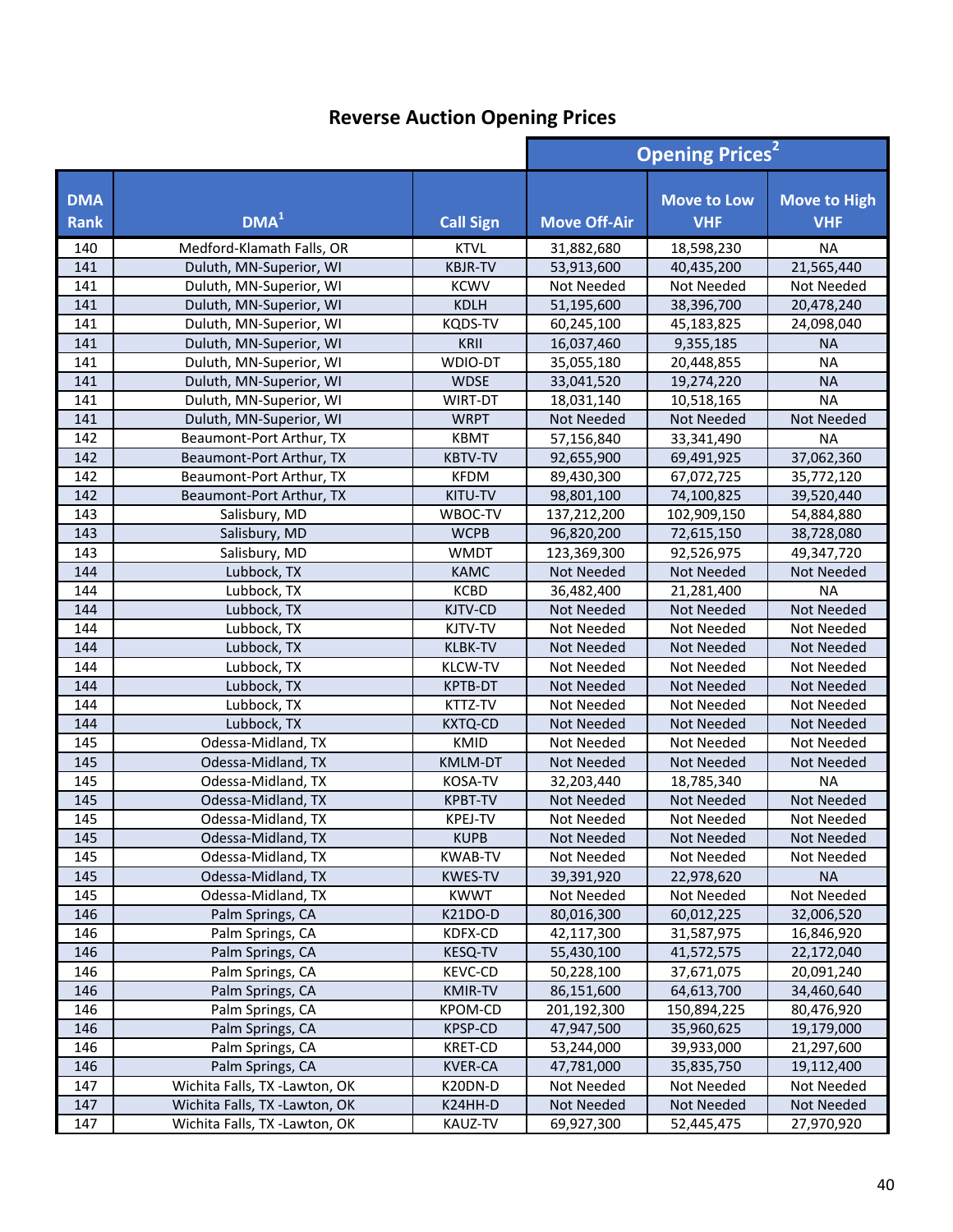|                           |                                         |                  | <b>Opening Prices<sup>2</sup></b> |                                  |                                   |
|---------------------------|-----------------------------------------|------------------|-----------------------------------|----------------------------------|-----------------------------------|
| <b>DMA</b><br><b>Rank</b> | DMA <sup>1</sup>                        | <b>Call Sign</b> | <b>Move Off-Air</b>               | <b>Move to Low</b><br><b>VHF</b> | <b>Move to High</b><br><b>VHF</b> |
| 147                       | Wichita Falls, TX -Lawton, OK           | <b>KFDX-TV</b>   | 74,152,800                        | 55,614,600                       | 29,661,120                        |
| 147                       | Wichita Falls, TX -Lawton, OK           | <b>KJTL</b>      | 51,815,700                        | 38,861,775                       | 20,726,280                        |
| 147                       | Wichita Falls, TX -Lawton, OK           | <b>KSWO-TV</b>   | 47,174,940                        | 27,518,715                       | <b>NA</b>                         |
| 148                       | Anchorage, AK                           | <b>KAKM</b>      | Not Needed                        | Not Needed                       | Not Needed                        |
| 148                       | Anchorage, AK                           | <b>KCFT-CD</b>   | Not Needed                        | Not Needed                       | <b>Not Needed</b>                 |
| 148                       | Anchorage, AK                           | <b>KDMD</b>      | Not Needed                        | Not Needed                       | Not Needed                        |
| 148                       | Anchorage, AK                           | <b>KTBY</b>      | Not Needed                        | Not Needed                       | Not Needed                        |
| 148                       | Anchorage, AK                           | KTUU-TV          | Not Needed                        | Not Needed                       | Not Needed                        |
| 148                       | Anchorage, AK                           | <b>KTVA</b>      | Not Needed                        | <b>Not Needed</b>                | Not Needed                        |
| 148                       | Anchorage, AK                           | <b>KYES-TV</b>   | Not Needed                        | <b>NA</b>                        | <b>NA</b>                         |
| 148                       | Anchorage, AK                           | <b>KYUR</b>      | Not Needed                        | Not Needed                       | Not Needed                        |
| 149                       | Sioux City, IA                          | <b>KCAU-TV</b>   | 72,546,300                        | 42,318,675                       | <b>NA</b>                         |
| 149                       | Sioux City, IA                          | <b>KMEG</b>      | 110,852,100                       | 83,139,075                       | 44,340,840                        |
| 149                       | Sioux City, IA                          | <b>KPTH</b>      | 98,579,700                        | 73,934,775                       | 39,431,880                        |
| 149                       | Sioux City, IA                          | <b>KSIN-TV</b>   | 71,969,400                        | 53,977,050                       | 28,787,760                        |
| 149                       | Sioux City, IA                          | <b>KTIV</b>      | 111,943,800                       | 83,957,850                       | 44,777,520                        |
| 149                       | Sioux City, IA                          | <b>KXNE-TV</b>   | 64,881,900                        | 48,661,425                       | 25,952,760                        |
| 150                       | Erie, PA                                | <b>WFXP</b>      | 130,693,500                       | 98,020,125                       | 52,277,400                        |
| 150                       | Erie, PA                                | WICU-TV          | 60,002,100                        | 35,001,225                       | <b>NA</b>                         |
| 150                       | Erie, PA                                | WJET-TV          | 155,740,500                       | 116,805,375                      | 62,296,200                        |
| 150                       | Erie, PA                                | <b>WQLN</b>      | 125,589,600                       | 94,192,200                       | 50,235,840                        |
| 150                       | Erie, PA                                | WSEE-TV          | 130,149,900                       | 97,612,425                       | 52,059,960                        |
| 151                       | Joplin, MO-Pittsburg, KS                | <b>KFJX</b>      | 46,377,360                        | 27,053,460                       | <b>NA</b>                         |
| 151                       | Joplin, MO-Pittsburg, KS                | KOAM-TV          | 62,030,340                        | 36,184,365                       | <b>NA</b>                         |
| 151                       | Joplin, MO-Pittsburg, KS                | KODE-TV          | 120,372,300                       | 90,279,225                       | 48,148,920                        |
| 151                       | Joplin, MO-Pittsburg, KS                | KOZJ             | 87,501,600                        | 65,626,200                       | 35,000,640                        |
| 151                       | Joplin, MO-Pittsburg, KS                | <b>KSNF</b>      | 100,667,700                       | 75,500,775                       | 40,267,080                        |
| 152                       | Albany, GA                              | WABW-TV          | 37,370,025                        | <b>NA</b>                        | <b>NA</b>                         |
| 152                       | Albany, GA                              | <b>WACS-TV</b>   | 55,719,360                        | 32,502,960                       | <b>NA</b>                         |
| 152                       | Albany, GA                              | <b>WALB</b>      | 72,072,180                        | 42,042,105                       | <b>NA</b>                         |
| 152                       | Albany, GA                              | <b>WFXL</b>      | 73,837,440                        | 43,071,840                       | <b>NA</b>                         |
| 152                       | Albany, GA                              | WSST-TV          | 77,970,600                        | 58,477,950                       | 31,188,240                        |
| 152                       | Albany, GA                              | <b>WSWG</b>      | 80,162,100                        | 60,121,575                       | 32,064,840                        |
| 153                       | Rochester, MN-Mason City, IA-Austin, MN | KAAL             | 103,656,600                       | 77,742,450                       | 41,462,640                        |
| 153                       | Rochester, MN-Mason City, IA-Austin, MN | <b>KIMT</b>      | 129,204,900                       | 96,903,675                       | 51,681,960                        |
| 153                       | Rochester, MN-Mason City, IA-Austin, MN | KSMQ-TV          | 89,306,100                        | 66,979,575                       | 35,722,440                        |
| 153                       | Rochester, MN-Mason City, IA-Austin, MN | <b>KTTC</b>      | 75,631,320                        | 44,118,270                       | <b>NA</b>                         |
| 153                       | Rochester, MN-Mason City, IA-Austin, MN | KXLT-TV          | 69,151,500                        | 51,863,625                       | 27,660,600                        |
| 153                       | Rochester, MN-Mason City, IA-Austin, MN | <b>KYIN</b>      | 116,879,400                       | 87,659,550                       | 46,751,760                        |
| 154                       | Panama City, FL                         | <b>WBIF</b>      | 64,554,300                        | 48,415,725                       | 25,821,720                        |
| 154                       | Panama City, FL                         | WDES-CD          | 42,747,300                        | 32,060,475                       | 17,098,920                        |
| 154                       | Panama City, FL                         | WFSG             | 72,410,400                        | 54,307,800                       | 28,964,160                        |
| 154                       | Panama City, FL                         | WJHG-TV          | 139,854,600                       | 104,890,950                      | 55,941,840                        |
| 154                       | Panama City, FL                         | <b>WMBB</b>      | 83,592,540                        | 48,762,315                       | <b>NA</b>                         |
| 154                       | Panama City, FL                         | <b>WPCT</b>      | 43,470,900                        | 32,603,175                       | 17,388,360                        |
| 154                       | Panama City, FL                         | WPFN-CD          | 39,255,300                        | 29,441,475                       | 15,702,120                        |
| 154                       | Panama City, FL                         | <b>WPGX</b>      | 49,796,640                        | 29,048,040                       | <b>NA</b>                         |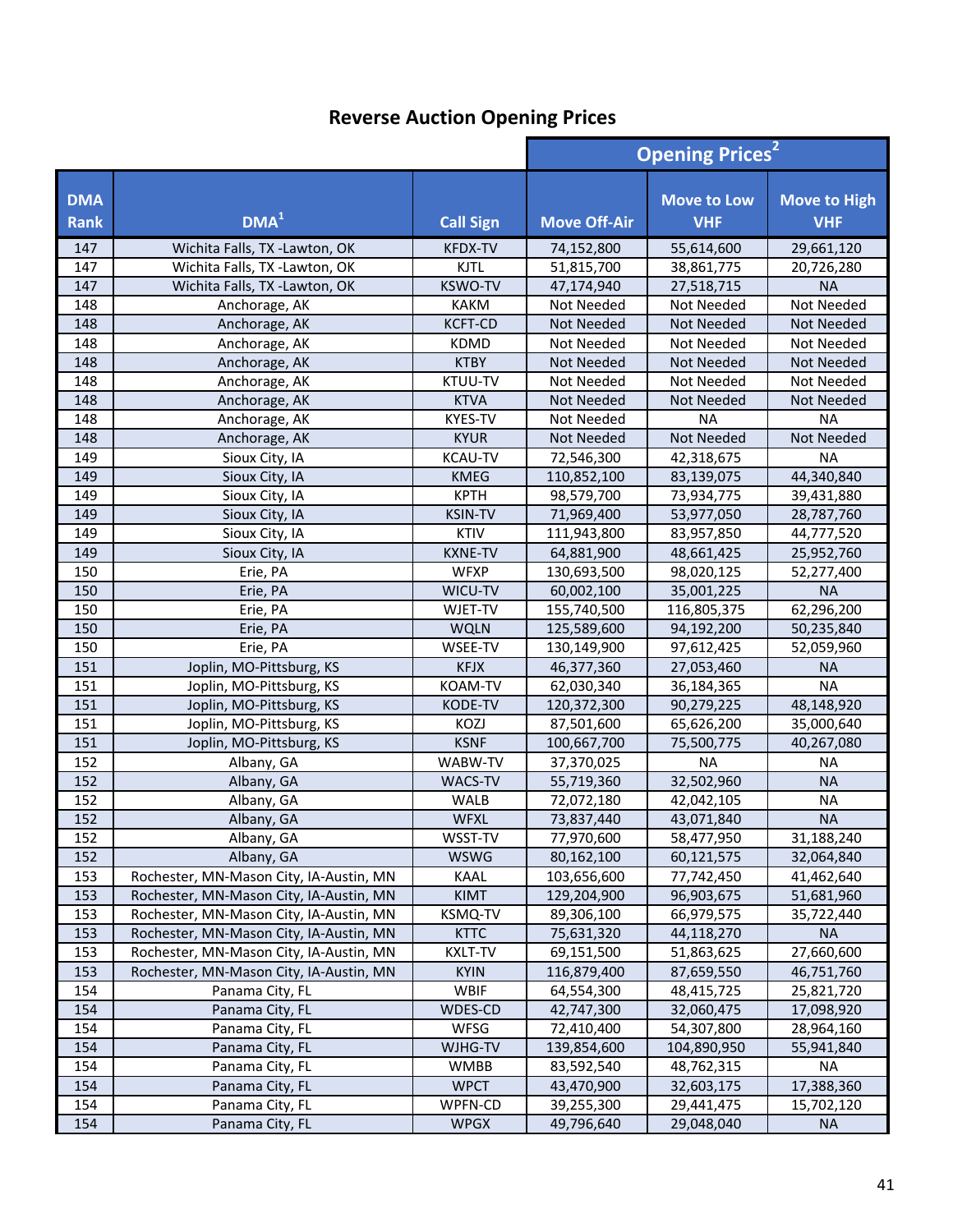|                           |                                | <b>Opening Prices<sup>2</sup></b> |                     |                                  |                                   |
|---------------------------|--------------------------------|-----------------------------------|---------------------|----------------------------------|-----------------------------------|
| <b>DMA</b><br><b>Rank</b> | DMA <sup>1</sup>               | <b>Call Sign</b>                  | <b>Move Off-Air</b> | <b>Move to Low</b><br><b>VHF</b> | <b>Move to High</b><br><b>VHF</b> |
| 155                       | Terre Haute, IN                | WAWV-TV                           | 141,381,000         | 106,035,750                      | 56,552,400                        |
| 155                       | Terre Haute, IN                | WTHI-TV                           | 97,621,740          | 56,946,015                       | <b>NA</b>                         |
| 155                       | Terre Haute, IN                | <b>WTWO</b>                       | 147,708,900         | 110,781,675                      | 59,083,560                        |
| 155                       | Terre Haute, IN                | WUSI-TV                           | 91,593,900          | 68,695,425                       | 36,637,560                        |
| 155                       | Terre Haute, IN                | <b>WVUT</b>                       | 78,119,100          | 58,589,325                       | 31,247,640                        |
| 156                       | Bangor, ME                     | <b>WABI-TV</b>                    | 35,237,700          | 20,555,325                       | <b>NA</b>                         |
| 156                       | Bangor, ME                     | WLBZ                              | 13,006,350          | <b>NA</b>                        | <b>NA</b>                         |
| 156                       | Bangor, ME                     | WMEB-TV                           | 31,172,580          | 18,184,005                       | <b>NA</b>                         |
| 156                       | Bangor, ME                     | WMED-TV                           | Not Needed          | Not Needed                       | Not Needed                        |
| 156                       | Bangor, ME                     | WVII-TV                           | 26,113,320          | 15,232,770                       | <b>NA</b>                         |
| 157                       | Wheeling, WV- Steubenville, OH | WTOV-TV                           | 219,726,540         | 128,173,815                      | <b>NA</b>                         |
| 157                       | Wheeling, WV- Steubenville, OH | WTRF-TV                           | 179,102,880         | 104,476,680                      | <b>NA</b>                         |
| 158                       | Biloxi-Gulfport, MS            | <b>WLOX</b>                       | 174,464,100         | 130,848,075                      | 69,785,640                        |
| 158                       | Biloxi-Gulfport, MS            | WMAH-TV                           | 140,414,400         | 105,310,800                      | 56,165,760                        |
| 158                       | Biloxi-Gulfport, MS            | WXXV-TV                           | 136,289,700         | 102,217,275                      | 54,515,880                        |
| 159                       | Binghamton, NY                 | WBGH-CA                           | 30,475,800          | 22,856,850                       | 12,190,320                        |
| 159                       | Binghamton, NY                 | WBNG-TV                           | 110,476,980         | 64,444,905                       | <b>NA</b>                         |
| 159                       | Binghamton, NY                 | WICZ-TV                           | 89,756,100          | 52,357,725                       | <b>NA</b>                         |
| 159                       | Binghamton, NY                 | <b>WIVT</b>                       | 133,471,800         | 100,103,850                      | 53,388,720                        |
| 159                       | Binghamton, NY                 | <b>WSKA</b>                       | 100,644,300         | 75,483,225                       | 40,257,720                        |
| 159                       | Binghamton, NY                 | WSKG-TV                           | 133,551,900         | 100,163,925                      | 53,420,760                        |
| 160                       | Bluefield-Beckley-Oak Hill, WV | <b>WLFB</b>                       | 138,717,900         | 104,038,425                      | 55,487,160                        |
| 160                       | Bluefield-Beckley-Oak Hill, WV | WOAY-TV                           | 99,330,300          | 74,497,725                       | 39,732,120                        |
| 160                       | Bluefield-Beckley-Oak Hill, WV | WSWP-TV                           | 66,146,760          | 38,585,610                       | <b>NA</b>                         |
| 160                       | Bluefield-Beckley-Oak Hill, WV | WVNS-TV                           | 74,091,240          | 43,219,890                       | <b>NA</b>                         |
| 160                       | Bluefield-Beckley-Oak Hill, WV | <b>WVVA</b>                       | 134,009,100         | 100,506,825                      | 53,603,640                        |
| 161                       | Sherman, TX - Ada, OK          | <b>KTEN</b>                       | 100,667,700         | 75,500,775                       | 40,267,080                        |
| 161                       | Sherman, TX - Ada, OK          | KXII                              | 146,788,740         | 85,626,765                       | <b>NA</b>                         |
| 162                       | Gainesville, FL                | WCJB-TV                           | 146,673,900         | 110,005,425                      | 58,669,560                        |
| 162                       | Gainesville, FL                | <b>WGFL</b>                       | 123,931,800         | 92,948,850                       | 49,572,720                        |
| 162                       | Gainesville, FL                | WNBW-DT                           | 59,549,580          | 34,737,255                       | <b>NA</b>                         |
| 162                       | Gainesville, FL                | WOGX                              | 150,123,600         | 112,592,700                      | 60,049,440                        |
| 162                       | Gainesville, FL                | <b>WUFT</b>                       | 184,870,800         | 138,653,100                      | 73,948,320                        |
| 162                       | Gainesville, FL                | WYME-CD                           | 51,850,800          | 38,888,100                       | 20,740,320                        |
| 163                       | Idaho Falls-Pocatello, ID      | K49ND-D                           | Not Needed          | Not Needed                       | Not Needed                        |
| 163                       | Idaho Falls-Pocatello, ID      | <b>KFXP</b>                       | Not Needed          | Not Needed                       | Not Needed                        |
| 163                       | Idaho Falls-Pocatello, ID      | KIDK                              | Not Needed          | Not Needed                       | Not Needed                        |
| 163                       | Idaho Falls-Pocatello, ID      | KIFI-TV                           | Not Needed          | Not Needed                       | Not Needed                        |
| 163                       | Idaho Falls-Pocatello, ID      | KISU-TV                           | Not Needed          | Not Needed                       | Not Needed                        |
| 163                       | Idaho Falls-Pocatello, ID      | <b>KPIF</b>                       | Not Needed          | Not Needed                       | Not Needed                        |
| 163                       | Idaho Falls-Pocatello, ID      | <b>KPVI-DT</b>                    | Not Needed          | Not Needed                       | Not Needed                        |
| 164                       | Missoula, MT                   | <b>KAJJ-CD</b>                    | Not Needed          | Not Needed                       | Not Needed                        |
| 164                       | Missoula, MT                   | <b>KCFW-TV</b>                    | Not Needed          | Not Needed                       | Not Needed                        |
| 164                       | Missoula, MT                   | <b>KECI-TV</b>                    | Not Needed          | Not Needed                       | Not Needed                        |
| 164                       | Missoula, MT                   | <b>KPAX-TV</b>                    | Not Needed          | Not Needed                       | Not Needed                        |
| 164                       | Missoula, MT                   | <b>KSKC-CD</b>                    | Not Needed          | Not Needed                       | Not Needed                        |
| 164                       | Missoula, MT                   | KTMF                              | Not Needed          | Not Needed                       | Not Needed                        |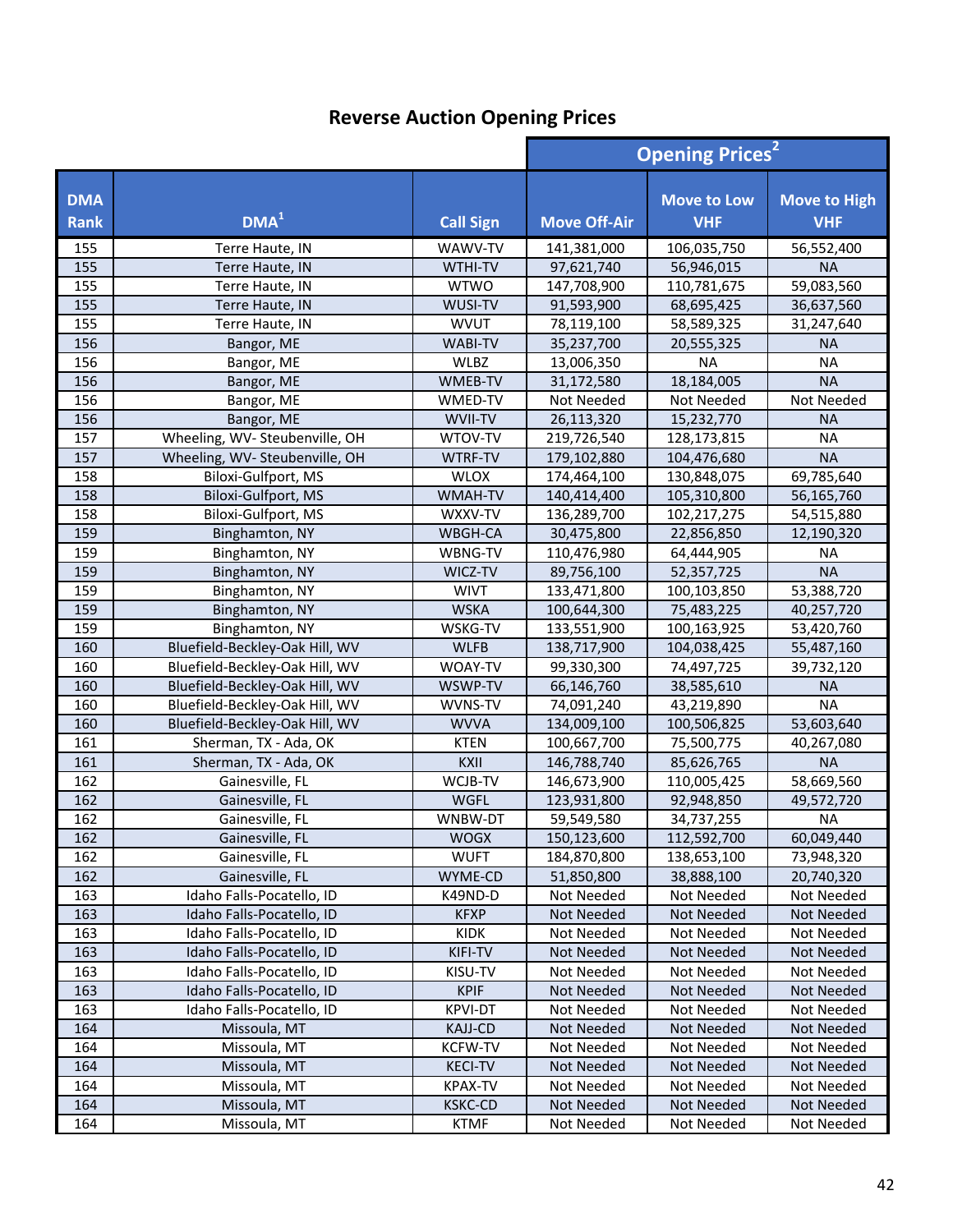|                           |                                    |                  | <b>Opening Prices<sup>2</sup></b> |                                  |                                   |
|---------------------------|------------------------------------|------------------|-----------------------------------|----------------------------------|-----------------------------------|
| <b>DMA</b><br><b>Rank</b> | DMA <sup>1</sup>                   | <b>Call Sign</b> | <b>Move Off-Air</b>               | <b>Move to Low</b><br><b>VHF</b> | <b>Move to High</b><br><b>VHF</b> |
| 164                       | Missoula, MT                       | <b>KUFM-TV</b>   | Not Needed                        | <b>Not Needed</b>                | Not Needed                        |
| 164                       | Missoula, MT                       | <b>KUKL-TV</b>   | Not Needed                        | Not Needed                       | Not Needed                        |
| 165                       | Abilene-Sweetwater, TX             | <b>KPCB-DT</b>   | <b>Not Needed</b>                 | Not Needed                       | Not Needed                        |
| 165                       | Abilene-Sweetwater, TX             | <b>KRBC-TV</b>   | Not Needed                        | Not Needed                       | Not Needed                        |
| 165                       | Abilene-Sweetwater, TX             | <b>KTAB-TV</b>   | 74,351,700                        | 55,763,775                       | 29,740,680                        |
| 165                       | Abilene-Sweetwater, TX             | <b>KTXS-TV</b>   | 63,162,000                        | 47,371,500                       | 25,264,800                        |
| 165                       | Abilene-Sweetwater, TX             | <b>KXVA</b>      | <b>Not Needed</b>                 | <b>Not Needed</b>                | Not Needed                        |
| 166                       | Yuma, AZ-El Centro, CA             | KAJB             | Not Needed                        | Not Needed                       | Not Needed                        |
| 166                       | Yuma, AZ-El Centro, CA             | <b>KECY-TV</b>   | 25,510,140                        | 14,880,915                       | <b>NA</b>                         |
| 166                       | Yuma, AZ-El Centro, CA             | <b>KSWT</b>      | Not Needed                        | Not Needed                       | Not Needed                        |
| 166                       | Yuma, AZ-El Centro, CA             | <b>KVYE</b>      | 41,414,400                        | 31,060,800                       | 16,565,760                        |
| 166                       | Yuma, AZ-El Centro, CA             | KYMA-DT          | 24,243,840                        | 14,142,240                       | <b>NA</b>                         |
| 167                       | Billings, MT                       | <b>KBGS-TV</b>   | Not Needed                        | Not Needed                       | Not Needed                        |
| 167                       | Billings, MT                       | <b>KHMT</b>      | Not Needed                        | Not Needed                       | Not Needed                        |
| 167                       | Billings, MT                       | <b>KSVI</b>      | <b>Not Needed</b>                 | Not Needed                       | Not Needed                        |
| 167                       | Billings, MT                       | <b>KTVQ</b>      | Not Needed                        | Not Needed                       | Not Needed                        |
| 167                       | Billings, MT                       | <b>KULR-TV</b>   | <b>Not Needed</b>                 | Not Needed                       | Not Needed                        |
| 167                       | Billings, MT                       | KYUS-TV          | Not Needed                        | <b>NA</b>                        | <b>NA</b>                         |
| 168                       | Hattiesburg-Laurel, MS             | WDAM-TV          | 66,756,420                        | 38,941,245                       | <b>NA</b>                         |
| 168                       | Hattiesburg-Laurel, MS             | <b>WHLT</b>      | 104,295,600                       | 78,221,700                       | 41,718,240                        |
| 169                       | Clarksburg-Weston, WV              | WBOY-TV          | 68,841,360                        | 40,157,460                       | <b>NA</b>                         |
| 169                       | Clarksburg-Weston, WV              | <b>WDTV</b>      | 40,714,200                        | <b>NA</b>                        | <b>NA</b>                         |
| 169                       | Clarksburg-Weston, WV              | WNPB-TV          | 222,723,900                       | 167,042,925                      | 89,089,560                        |
| 169                       | Clarksburg-Weston, WV              | <b>WVFX</b>      | 62,131,860                        | 36,243,585                       | <b>NA</b>                         |
| 170                       | Quincy, IL-Hannibal, MO-Keokuk, IA | KHQA-TV          | 38,516,580                        | 22,468,005                       | <b>NA</b>                         |
| 170                       | Quincy, IL-Hannibal, MO-Keokuk, IA | WGEM-TV          | 40,229,460                        | 23,467,185                       | <b>NA</b>                         |
| 170                       | Quincy, IL-Hannibal, MO-Keokuk, IA | <b>WMEC</b>      | 62,740,800                        | 47,055,600                       | 25,096,320                        |
| 170                       | Quincy, IL-Hannibal, MO-Keokuk, IA | <b>WQEC</b>      | 48,229,200                        | 36,171,900                       | 19,291,680                        |
| 170                       | Quincy, IL-Hannibal, MO-Keokuk, IA | <b>WTJR</b>      | 69,401,700                        | 52,051,275                       | 27,760,680                        |
| 171                       | Rapid City, SD                     | K09YI-D          | Not Needed                        | Not Needed                       | Not Needed                        |
| 171                       | Rapid City, SD                     | <b>KBHE-TV</b>   | <b>Not Needed</b>                 | <b>Not Needed</b>                | Not Needed                        |
| 171                       | Rapid City, SD                     | <b>KCLO-TV</b>   | Not Needed                        | Not Needed                       | Not Needed                        |
| 171                       | Rapid City, SD                     | <b>KEVN-TV</b>   | 16,904,160                        | 9,860,760                        | <b>NA</b>                         |
| 171                       | Rapid City, SD                     | KHSD-TV          | 22,215,060                        | 12,958,785                       | NA                                |
| 171                       | Rapid City, SD                     | KIVV-TV          | 8,563,950                         | <b>NA</b>                        | <b>NA</b>                         |
| 171                       | Rapid City, SD                     | KNBN             | Not Needed                        | Not Needed                       | Not Needed                        |
| 171                       | Rapid City, SD                     | <b>KOTA-TV</b>   | 8,289,900                         | <b>NA</b>                        | <b>NA</b>                         |
| 171                       | Rapid City, SD                     | KSGW-TV          | Not Needed                        | Not Needed                       | Not Needed                        |
| 171                       | Rapid City, SD                     | KZSD-TV          | 8,918,640                         | 5,202,540                        | <b>NA</b>                         |
| 172                       | Utica, NY                          | <b>WFXV</b>      | 122,136,300                       | 91,602,225                       | 48,854,520                        |
| 172                       | Utica, NY                          | <b>WKTV</b>      | 248,112,000                       | 186,084,000                      | 99,244,800                        |
| 172                       | Utica, NY                          | <b>WUTR</b>      | 95,577,300                        | 71,682,975                       | 38,230,920                        |
| 173                       | Dothan, AL                         | WDFX-TV          | 66,172,500                        | 49,629,375                       | 26,469,000                        |
| 173                       | Dothan, AL                         | <b>WDHN</b>      | 101,777,400                       | 76,333,050                       | 40,710,960                        |
| 173                       | Dothan, AL                         | <b>WTVY</b>      | 163,683,900                       | 122,762,925                      | 65,473,560                        |
| 174                       | Lake Charles, LA                   | <b>KFAM-CD</b>   | 50,881,500                        | 38, 161, 125                     | 20,352,600                        |
| 174                       | Lake Charles, LA                   | <b>KLTL-TV</b>   | 79,329,600                        | 59,497,200                       | 31,731,840                        |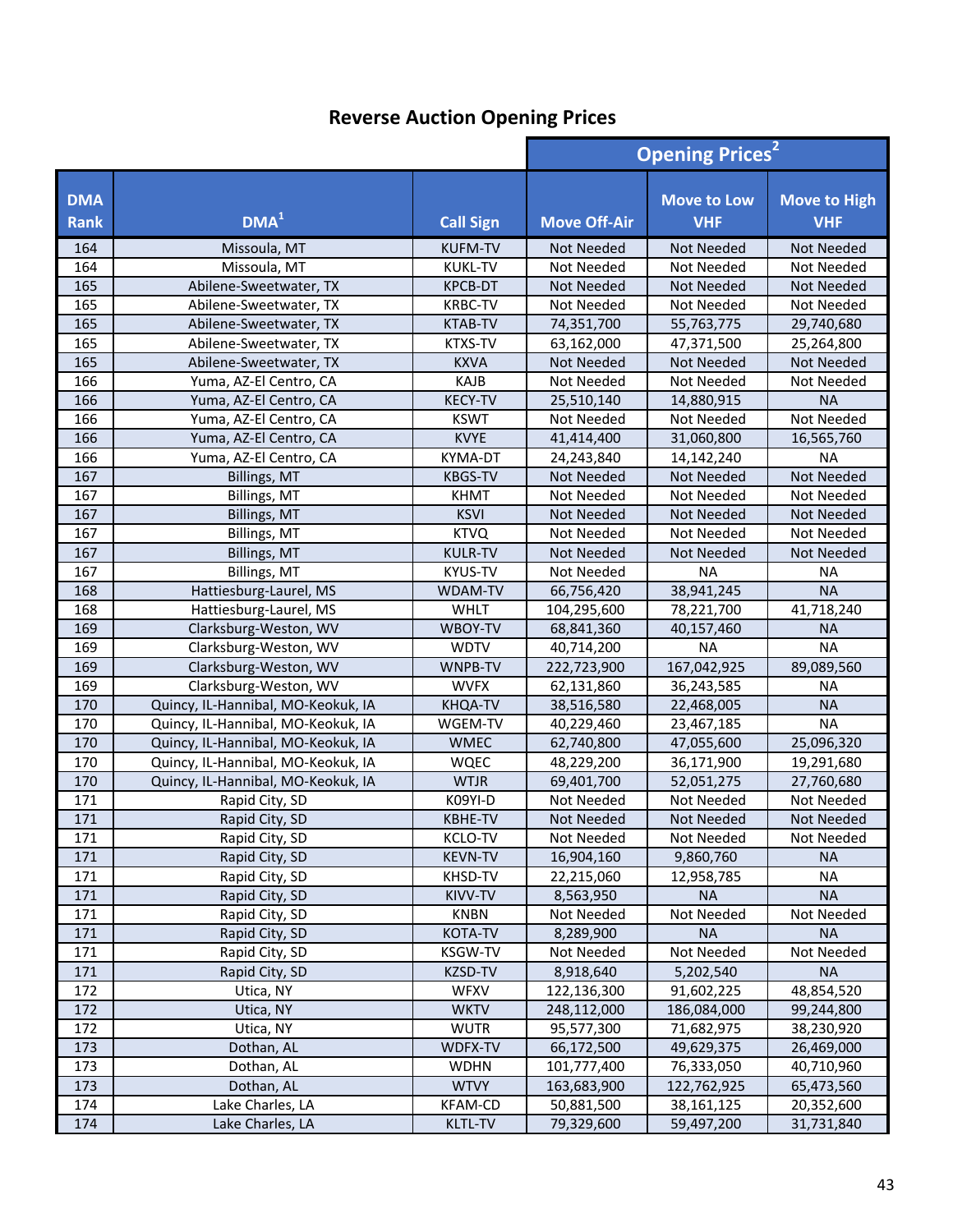|                           |                          |                        | <b>Opening Prices<sup>2</sup></b> |                                  |                                   |
|---------------------------|--------------------------|------------------------|-----------------------------------|----------------------------------|-----------------------------------|
| <b>DMA</b><br><b>Rank</b> | DMA <sup>1</sup>         | <b>Call Sign</b>       | <b>Move Off-Air</b>               | <b>Move to Low</b><br><b>VHF</b> | <b>Move to High</b><br><b>VHF</b> |
| 174                       | Lake Charles, LA         | <b>KPLC</b>            | 113,492,340                       | 66,203,865                       | <b>NA</b>                         |
| 174                       | Lake Charles, LA         | <b>KVHP</b>            | 106,545,600                       | 79,909,200                       | 42,618,240                        |
| 175                       | Elmira, NY               | WENY-TV                | 103,844,700                       | 77,883,525                       | 41,537,880                        |
| 175                       | Elmira, NY               | WETM-TV                | 134,205,300                       | 100,653,975                      | 53,682,120                        |
| 175                       | Elmira, NY               | <b>WYDC</b>            | 61,056,900                        | 45,792,675                       | 24,422,760                        |
| 176                       | Jackson, TN              | WBBJ-TV                | 123,415,200                       | 92,561,400                       | 49,366,080                        |
| 176                       | Jackson, TN              | <b>WJKT</b>            | 123,203,700                       | 92,402,775                       | 49,281,480                        |
| 176                       | Jackson, TN              | WLJT-DT                | 96,534,900                        | 72,401,175                       | 38,613,960                        |
| 177                       | Watertown, NY            | WNPI-DT                | 76,615,200                        | 57,461,400                       | 30,646,080                        |
| 177                       | Watertown, NY            | WNYF-CD                | 47,074,500                        | 35,305,875                       | 18,829,800                        |
| 177                       | Watertown, NY            | WPBS-DT                | 88,038,000                        | 66,028,500                       | 35,215,200                        |
| 177                       | Watertown, NY            | WWNY-CD                | 39,555,900                        | 29,666,925                       | 15,822,360                        |
| 177                       | Watertown, NY            | WWNY-TV                | 45,754,200                        | 26,689,950                       | <b>NA</b>                         |
| 177                       | Watertown, NY            | <b>WWTI</b>            | 74,414,700                        | 55,811,025                       | 29,765,880                        |
| 178                       | Harrisonburg, VA         | WAZH-CD                | 116,301,600                       | 87,226,200                       | 46,520,640                        |
| 178                       | Harrisonburg, VA         | WHSV-TV                | 124,261,200                       | 93,195,900                       | 49,704,480                        |
| 178                       | Harrisonburg, VA         | WSVF-CD                | 62,415,900                        | 46,811,925                       | 24,966,360                        |
| 178                       | Harrisonburg, VA         | <b>WVPT</b>            | 82,932,660                        | 48,377,385                       | <b>NA</b>                         |
| 178                       | Harrisonburg, VA         | <b>WVPY</b>            | 212,606,100                       | 159,454,575                      | 85,042,440                        |
| 179                       | Alexandria, LA           | <b>KALB-TV</b>         | 148,111,200                       | 111,083,400                      | 59,244,480                        |
| 179                       | Alexandria, LA           | <b>KBCA</b>            | 89,750,700                        | 67,313,025                       | 35,900,280                        |
| 179                       | Alexandria, LA           | <b>KLAX-TV</b>         | 85,966,200                        | 64,474,650                       | 34,386,480                        |
| 179                       | Alexandria, LA           | <b>KLPA-TV</b>         | 86,312,700                        | 64,734,525                       | 34,525,080                        |
| 179                       | Alexandria, LA           | WNTZ-TV                | 80,208,900                        | 60,156,675                       | 32,083,560                        |
| 180                       | Marquette, MI            | <b>WBKP</b>            | 3,983,400                         | <b>NA</b>                        | <b>NA</b>                         |
| 180                       | Marquette, MI            | <b>WBUP</b>            | 14,688,540                        | 8,568,315                        | <b>NA</b>                         |
| 180                       | Marquette, MI            | <b>WDHS</b>            | 30,005,640                        | 17,503,290                       | <b>NA</b>                         |
| 180                       | Marquette, MI            | WJMN-TV                | Not Needed                        | Not Needed                       | Not Needed                        |
| 180                       | Marquette, MI            | WLUC-TV                | Not Needed                        | Not Needed                       | Not Needed                        |
| 180                       | Marquette, MI            | <b>WNMU</b>            | 24,783,300                        | 14,456,925                       | <b>NA</b>                         |
| 180                       | Marquette, MI            | <b>WZMQ</b>            | Not Needed                        | Not Needed                       | Not Needed                        |
| 181                       | Jonesboro, AR            | KAIT                   | 78,539,760                        | 45,814,860                       | <b>NA</b>                         |
| 181                       | Jonesboro, AR            | <b>KTEJ</b>            | 79,811,100                        | 59,858,325                       | 31,924,440                        |
| 181                       | Jonesboro, AR            | <b>KVTJ-DT</b>         | 163,038,600                       | 122,278,950                      | 65,215,440                        |
| 182                       | Bowling Green, KY        | WBKO                   | 98,242,200                        | 57,307,950                       | <b>NA</b>                         |
| 182                       | Bowling Green, KY        | WKGB-TV                | 87,731,100                        | 65,798,325                       | 35,092,440                        |
| 182                       | Bowling Green, KY        | WKYU-TV                | 104,087,700                       | 78,065,775                       | 41,635,080                        |
| 182                       | Bowling Green, KY        | <b>WNKY</b>            | 88,191,000                        | 66,143,250                       | 35,276,400                        |
| 183                       | Charlottesville, VA      | WAHU-CD                | 76,246,200                        | 57,184,650                       | 30,498,480                        |
| 183                       | Charlottesville, VA      | <b>WCAV</b>            | 127,177,200                       | 95,382,900                       | 50,870,880                        |
| 183                       | Charlottesville, VA      | <b>WHTJ</b>            | 100,652,400                       | 75,489,300                       | 40,260,960                        |
| 183                       | Charlottesville, VA      | WVIR-TV                | 239,911,200                       | 179,933,400                      | 95,964,480                        |
| 184                       | Laredo, TX               | <b>KETF-CD</b>         | Not Needed                        | Not Needed                       | Not Needed                        |
| 184                       | Laredo, TX               | <b>KGNS-TV</b>         | 21,941,820                        | 12,799,395                       | <b>NA</b>                         |
| 184                       | Laredo, TX               | KLDO-TV<br><b>KVTV</b> | Not Needed                        | Not Needed                       | Not Needed                        |
| 184<br>184                | Laredo, TX<br>Laredo, TX | <b>KXOF-CD</b>         | Not Needed<br>Not Needed          | Not Needed<br>Not Needed         | Not Needed<br>Not Needed          |
|                           |                          |                        |                                   |                                  |                                   |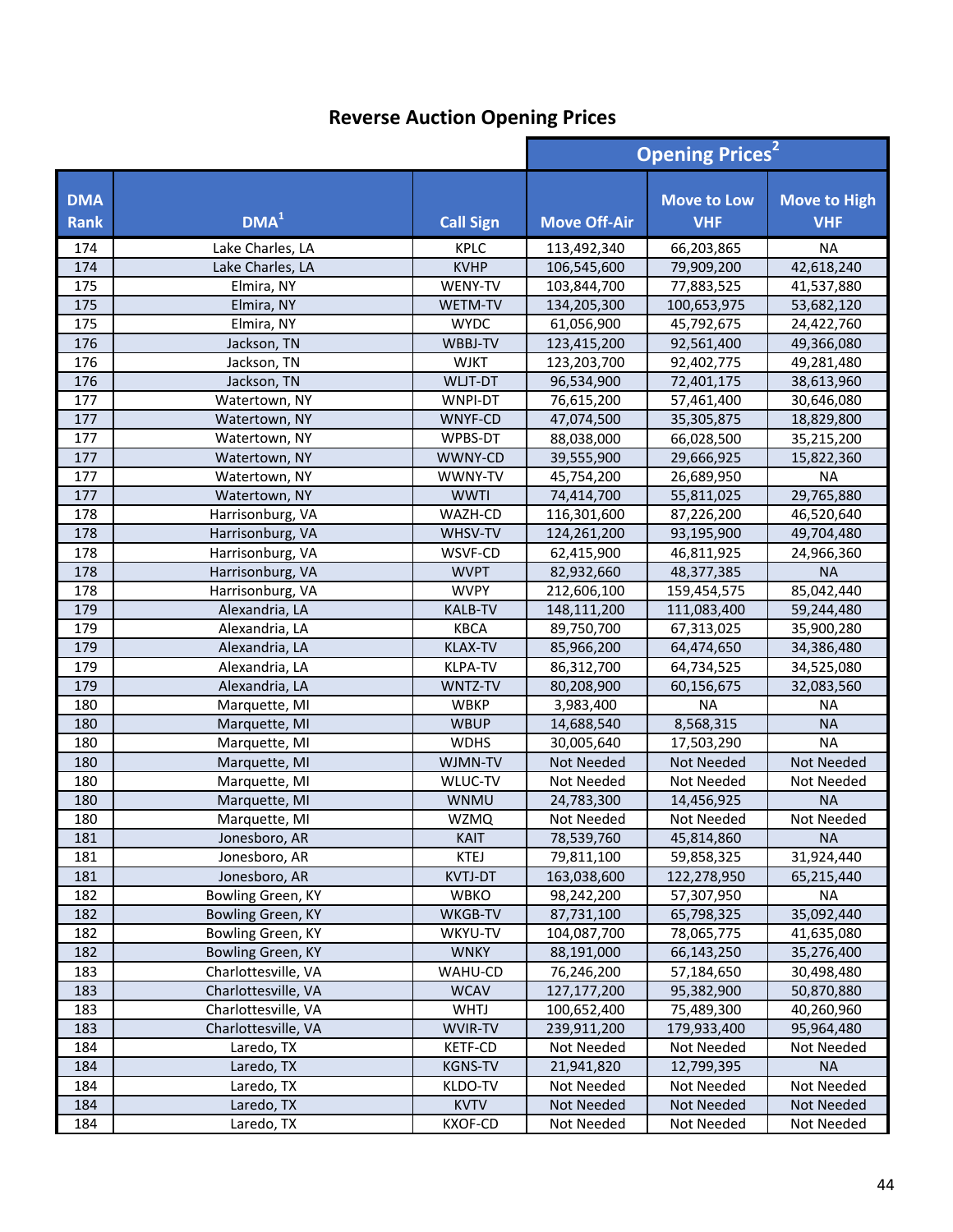|                           |                             |                  |                     | <b>Opening Prices<sup>2</sup></b> |                                   |  |
|---------------------------|-----------------------------|------------------|---------------------|-----------------------------------|-----------------------------------|--|
| <b>DMA</b><br><b>Rank</b> | DMA <sup>1</sup>            | <b>Call Sign</b> | <b>Move Off-Air</b> | <b>Move to Low</b><br><b>VHF</b>  | <b>Move to High</b><br><b>VHF</b> |  |
| 185                       | Grand Junction-Montrose, CO | <b>KFQX</b>      | Not Needed          | Not Needed                        | Not Needed                        |  |
| 185                       | Grand Junction-Montrose, CO | <b>KGBY</b>      | Not Needed          | Not Needed                        | Not Needed                        |  |
| 185                       | Grand Junction-Montrose, CO | <b>KGJT-CD</b>   | Not Needed          | Not Needed                        | Not Needed                        |  |
| 185                       | Grand Junction-Montrose, CO | <b>KKCO</b>      | Not Needed          | Not Needed                        | Not Needed                        |  |
| 185                       | Grand Junction-Montrose, CO | <b>KREX-TV</b>   | Not Needed          | <b>NA</b>                         | <b>NA</b>                         |  |
| 185                       | Grand Junction-Montrose, CO | <b>KREY-TV</b>   | Not Needed          | Not Needed                        | Not Needed                        |  |
| 185                       | Grand Junction-Montrose, CO | <b>KRMJ</b>      | Not Needed          | Not Needed                        | Not Needed                        |  |
| 186                       | Butte-Bozeman, MT           | KBZK             | Not Needed          | Not Needed                        | Not Needed                        |  |
| 186                       | Butte-Bozeman, MT           | KDBZ-CD          | Not Needed          | <b>Not Needed</b>                 | Not Needed                        |  |
| 186                       | Butte-Bozeman, MT           | KTVM-TV          | Not Needed          | <b>NA</b>                         | <b>NA</b>                         |  |
| 186                       | Butte-Bozeman, MT           | <b>KUSM-TV</b>   | Not Needed          | <b>Not Needed</b>                 | <b>Not Needed</b>                 |  |
| 186                       | Butte-Bozeman, MT           | <b>KWYB</b>      | Not Needed          | Not Needed                        | <b>Not Needed</b>                 |  |
| 186                       | Butte-Bozeman, MT           | <b>KXLF-TV</b>   | <b>Not Needed</b>   | <b>NA</b>                         | <b>NA</b>                         |  |
| 187                       | Lafayette, IN               | <b>WLFI-TV</b>   | 145,832,940         | 85,069,215                        | <b>NA</b>                         |  |
| 188                       | Lima, OH                    | <b>WLIO</b>      | 110,762,100         | 64,611,225                        | <b>NA</b>                         |  |
| 188                       | Lima, OH                    | WOHL-CD          | 72,135,000          | 54,101,250                        | 28,854,000                        |  |
| 188                       | Lima, OH                    | <b>WTLW</b>      | 143,539,200         | 107,654,400                       | 57,415,680                        |  |
| 189                       | Meridian, MS                | <b>WGBC</b>      | 72,030,600          | 54,022,950                        | 28,812,240                        |  |
| 189                       | Meridian, MS                | WMAW-TV          | 136,105,200         | 102,078,900                       | 54,442,080                        |  |
| 189                       | Meridian, MS                | <b>WMDN</b>      | 81,348,300          | 61,011,225                        | 32,539,320                        |  |
| 189                       | Meridian, MS                | WTOK-TV          | 54,498,420          | 31,790,745                        | <b>NA</b>                         |  |
| 190                       | Bend, OR                    | KFXO-LD          | Not Needed          | Not Needed                        | Not Needed                        |  |
| 190                       | Bend, OR                    | <b>KOAB-TV</b>   | <b>Not Needed</b>   | <b>Not Needed</b>                 | Not Needed                        |  |
| 190                       | Bend, OR                    | <b>KOHD</b>      | Not Needed          | Not Needed                        | Not Needed                        |  |
| 190                       | Bend, OR                    | <b>KTVZ</b>      | Not Needed          | Not Needed                        | Not Needed                        |  |
| 191                       | Great Falls, MT             | <b>KFBB-TV</b>   | Not Needed          | Not Needed                        | Not Needed                        |  |
| 191                       | Great Falls, MT             | <b>KRTV</b>      | Not Needed          | Not Needed                        | <b>Not Needed</b>                 |  |
| 191                       | Great Falls, MT             | <b>KTGF</b>      | Not Needed          | Not Needed                        | Not Needed                        |  |
| 191                       | Great Falls, MT             | <b>KUGF</b>      | Not Needed          | Not Needed                        | <b>Not Needed</b>                 |  |
| 192                       | Greenwood-Greenville, MS    | WABG-TV          | 86,572,800          | 64,929,600                        | 34,629,120                        |  |
| 192                       | Greenwood-Greenville, MS    | WMAO-TV          | 89,369,100          | 67,026,825                        | 35,747,640                        |  |
| 192                       | Greenwood-Greenville, MS    | <b>WXVT</b>      | 67,844,700          | 50,883,525                        | 27,137,880                        |  |
| 193                       | Twin Falls, ID              | <b>KIPT</b>      | Not Needed          | Not Needed                        | Not Needed                        |  |
| 193                       | Twin Falls, ID              | <b>KMVT</b>      | Not Needed          | Not Needed                        | Not Needed                        |  |
| 193                       | Twin Falls, ID              | <b>KXTF</b>      | <b>Not Needed</b>   | Not Needed                        | <b>Not Needed</b>                 |  |
| 194                       | Parkersburg, WV             | WTAP-TV          | 108,000,900         | 81,000,675                        | 43,200,360                        |  |
| 195                       | Eureka, CA                  | KAEF-TV          | Not Needed          | Not Needed                        | Not Needed                        |  |
| 195                       | Eureka, CA                  | KBVU             | Not Needed          | Not Needed                        | Not Needed                        |  |
| 195                       | Eureka, CA                  | <b>KEET</b>      | Not Needed          | Not Needed                        | <b>Not Needed</b>                 |  |
| 195                       | Eureka, CA                  | KIEM-TV          | 4,447,575           | <b>NA</b>                         | ΝA                                |  |
| 195                       | Eureka, CA                  | <b>KVIQ</b>      | <b>Not Needed</b>   | Not Needed                        | Not Needed                        |  |
| 196                       | Casper-Riverton, WY         | <b>KCWC-DT</b>   | Not Needed          | Not Needed                        | Not Needed                        |  |
| 196                       | Casper-Riverton, WY         | <b>KCWY-DT</b>   | Not Needed          | Not Needed                        | <b>Not Needed</b>                 |  |
| 196                       | Casper-Riverton, WY         | <b>KFNB</b>      | Not Needed          | Not Needed                        | Not Needed                        |  |
| 196                       | Casper-Riverton, WY         | <b>KFNE</b>      | <b>Not Needed</b>   | Not Needed                        | Not Needed                        |  |
| 196                       | Casper-Riverton, WY         | <b>KFNR</b>      | Not Needed          | Not Needed                        | Not Needed                        |  |
| 196                       | Casper-Riverton, WY         | <b>KGWC-TV</b>   | <b>Not Needed</b>   | Not Needed                        | Not Needed                        |  |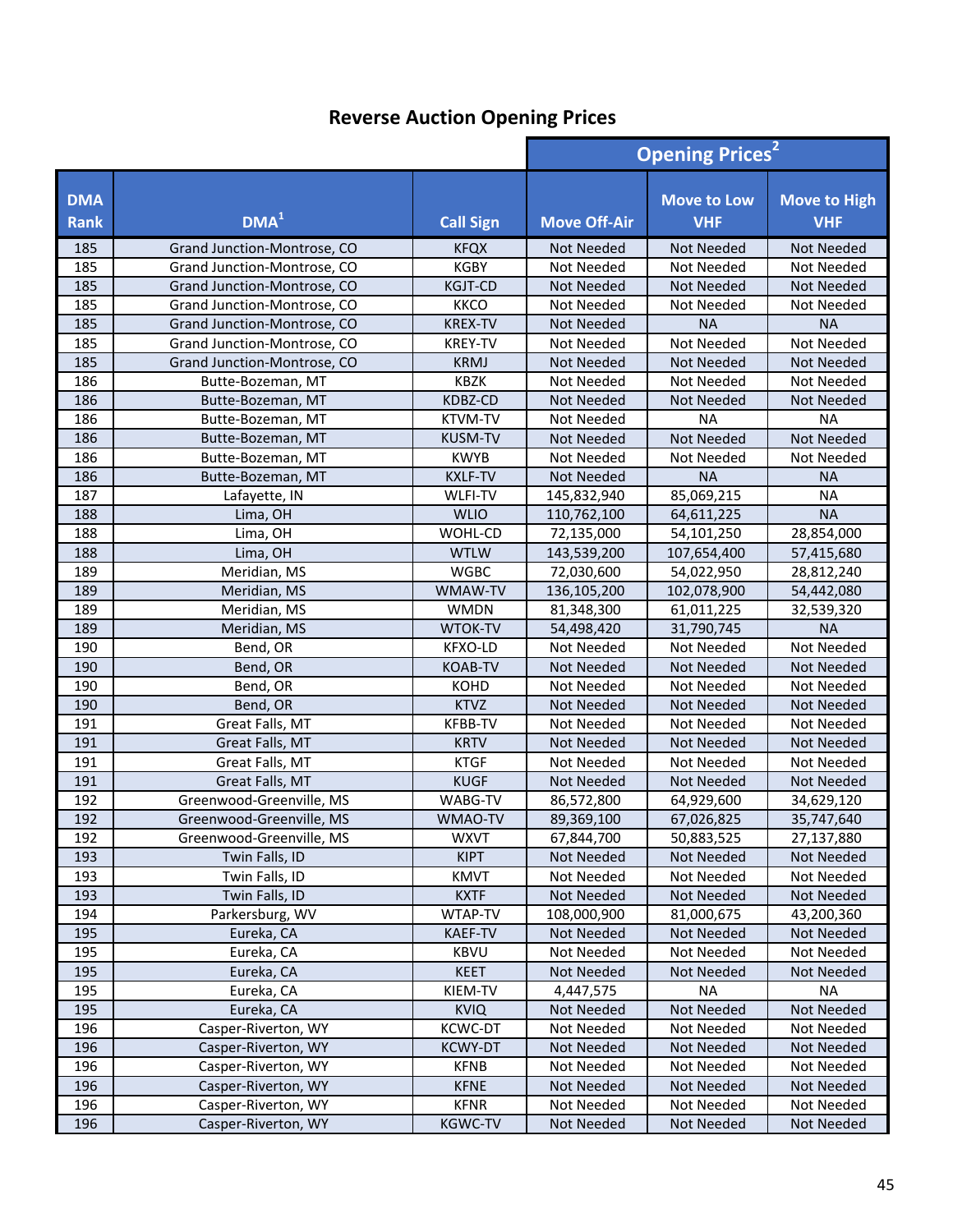|                           |                              | <b>Opening Prices<sup>2</sup></b> |                     |                                  |                                   |
|---------------------------|------------------------------|-----------------------------------|---------------------|----------------------------------|-----------------------------------|
| <b>DMA</b><br><b>Rank</b> | DMA <sup>1</sup>             | <b>Call Sign</b>                  | <b>Move Off-Air</b> | <b>Move to Low</b><br><b>VHF</b> | <b>Move to High</b><br><b>VHF</b> |
| 196                       | Casper-Riverton, WY          | <b>KGWL-TV</b>                    | Not Needed          | Not Needed                       | Not Needed                        |
| 196                       | Casper-Riverton, WY          | <b>KGWR-TV</b>                    | <b>Not Needed</b>   | <b>Not Needed</b>                | Not Needed                        |
| 196                       | Casper-Riverton, WY          | <b>KPTW</b>                       | Not Needed          | Not Needed                       | Not Needed                        |
| 196                       | Casper-Riverton, WY          | <b>KTWO-TV</b>                    | Not Needed          | <b>Not Needed</b>                | Not Needed                        |
| 197                       | Cheyenne, WY-Scottsbluff, NE | KDUH-TV                           | 15,581,160          | 9,089,010                        | <b>NA</b>                         |
| 197                       | Cheyenne, WY-Scottsbluff, NE | <b>KGWN-TV</b>                    | 59,661,900          | 44,746,425                       | 23,864,760                        |
| 197                       | Cheyenne, WY-Scottsbluff, NE | <b>KLWY</b>                       | 86,735,700          | 65,051,775                       | 34,694,280                        |
| 197                       | Cheyenne, WY-Scottsbluff, NE | <b>KSTF</b>                       | Not Needed          | Not Needed                       | Not Needed                        |
| 198                       | San Angelo, TX               | KIDY                              | Not Needed          | Not Needed                       | Not Needed                        |
| 198                       | San Angelo, TX               | <b>KLST</b>                       | 21,504,420          | 12,544,245                       | <b>NA</b>                         |
| 198                       | San Angelo, TX               | <b>KSAN-TV</b>                    | Not Needed          | Not Needed                       | Not Needed                        |
| 199                       | Mankato, MN                  | <b>KEYC-TV</b>                    | 56,188,080          | 32,776,380                       | <b>NA</b>                         |
| 200                       | Ottumwa, IA-Kirksville, MO   | <b>KTVO</b>                       | 39,483,900          | 29,612,925                       | 15,793,560                        |
| 200                       | Ottumwa, IA-Kirksville, MO   | <b>KYOU-TV</b>                    | 103,355,100         | 77,516,325                       | 41,342,040                        |
| 201                       | St. Joseph, MO               | <b>KQTV</b>                       | 91,825,920          | 53,565,120                       | <b>NA</b>                         |
| 201                       | St. Joseph, MO               | <b>KTAJ-TV</b>                    | 175,266,000         | 131,449,500                      | 70,106,400                        |
| 202                       | Fairbanks, AK                | K13XD-D                           | Not Needed          | Not Needed                       | Not Needed                        |
| 202                       | Fairbanks, AK                | <b>KATN</b>                       | Not Needed          | <b>Not Needed</b>                | <b>Not Needed</b>                 |
| 202                       | Fairbanks, AK                | <b>KFXF</b>                       | Not Needed          | Not Needed                       | Not Needed                        |
| 202                       | Fairbanks, AK                | KJNP-TV                           | <b>Not Needed</b>   | Not Needed                       | Not Needed                        |
| 202                       | Fairbanks, AK                | <b>KTVF</b>                       | Not Needed          | Not Needed                       | Not Needed                        |
| 202                       | Fairbanks, AK                | <b>KUAC-TV</b>                    | <b>Not Needed</b>   | <b>Not Needed</b>                | Not Needed                        |
| 203                       | Victoria, TX                 | KAVU-TV                           | 74,548,800          | 55,911,600                       | 29,819,520                        |
| 203                       | Victoria, TX                 | <b>KVCT</b>                       | 32,113,260          | 18,732,735                       | <b>NA</b>                         |
| 204                       | Zanesville, OH               | WHIZ-TV                           | 180,504,900         | 135,378,675                      | 72,201,960                        |
| 205                       | Helena, MT                   | <b>KMTF</b>                       | Not Needed          | Not Needed                       | Not Needed                        |
| 205                       | Helena, MT                   | KTVH-DT                           | Not Needed          | Not Needed                       | Not Needed                        |
| 206                       | Presque Isle, ME             | WAGM-TV                           | <b>Not Needed</b>   | Not Needed                       | Not Needed                        |
| 206                       | Presque Isle, ME             | WMEM-TV                           | Not Needed          | Not Needed                       | Not Needed                        |
| 207                       | Juneau, AK                   | <b>KJUD</b>                       | Not Needed          | <b>Not Needed</b>                | Not Needed                        |
| 207                       | Juneau, AK                   | <b>KTNL-TV</b>                    | Not Needed          | Not Needed                       | Not Needed                        |
| 207                       | Juneau, AK                   | KTOO-TV                           | Not Needed          | Not Needed                       | Not Needed                        |
| 207                       | Juneau, AK                   | <b>KUBD</b>                       | Not Needed          | Not Needed                       | Not Needed                        |
| 208                       | Alpena, MI                   | WBKB-TV                           | 21,013,020          | 12,257,595                       | <b>NA</b>                         |
| 208                       | Alpena, MI                   | <b>WCML</b>                       | 61,054,200          | 45,790,650                       | 24,421,680                        |
| 209                       | North Platte, NE             | KIIT-CA                           | Not Needed          | Not Needed                       | Not Needed                        |
| 209                       | North Platte, NE             | <b>KNOP-TV</b>                    | 6,897,375           | <b>NA</b>                        | ΝA                                |
| 209                       | North Platte, NE             | <b>KPNE-TV</b>                    | 16,068,780          | 9,373,455                        | <b>NA</b>                         |
| 210                       | Glendive, MT                 | <b>KXGN-TV</b>                    | 1,224,900           | <b>NA</b>                        | NA                                |
| PR                        | Puerto Rico                  | W10BG-D                           | 41,704,200          | 24,327,450                       | <b>NA</b>                         |
| PR                        | Puerto Rico                  | WAPA-TV                           | 291,039,300         | 218,279,475                      | 116,415,720                       |
| PR                        | Puerto Rico                  | WCCV-TV                           | 240,436,800         | 180,327,600                      | 96,174,720                        |
| PR                        | Puerto Rico                  | WDWL                              | 231,165,900         | 173,374,425                      | 92,466,360                        |
| PR                        | Puerto Rico                  | <b>WECN</b>                       | 236,547,900         | 177,410,925                      | 94,619,160                        |
| PR                        | Puerto Rico                  | WELU                              | 158,672,700         | 119,004,525                      | 63,469,080                        |
| PR                        | <b>Puerto Rico</b>           | <b>WIDP</b>                       | 204,480,000         | 153,360,000                      | 81,792,000                        |
| PR                        | Puerto Rico                  | WIMN-CD                           | 95,666,400          | 71,749,800                       | 38,266,560                        |